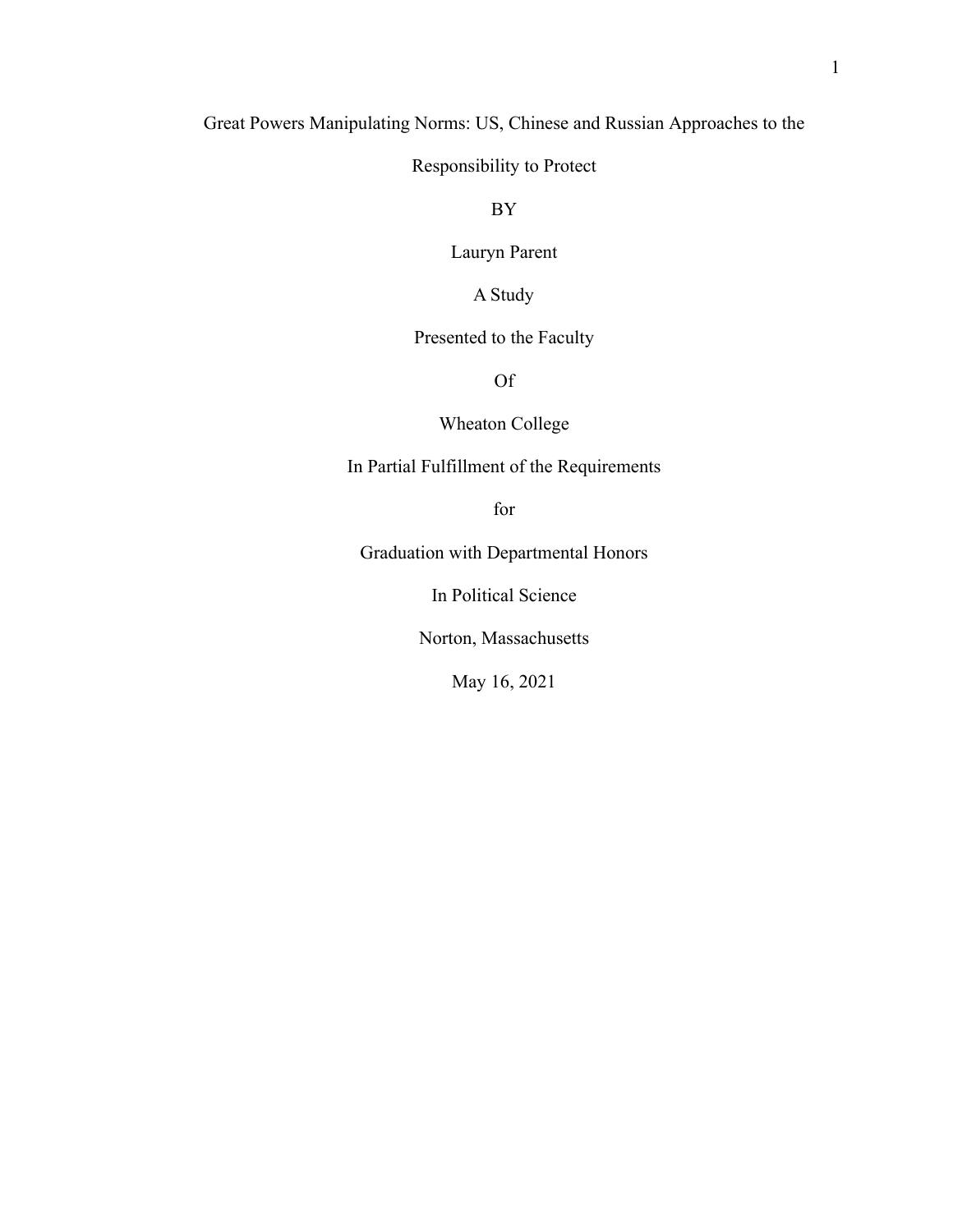### **Acknowledgements**

I would like to thank the incredible people in my life who supported me not only throughout this process, in every aspect of my life. My parents, Beth and Gene, who have fought tooth and nail to ensure I felt I could pursue anything I set my mind to. You two are my drive, and I am forever grateful for your love. My brother, Matt, has been a constant role model in my life. I aspire everyday to be as dedicated and brilliant as you. To Chloe Deubner, thank you for your enthusiastic love and support. I met you the summer before our first-year, and you never left my side. I'll always be grateful for the ways you motivate me, and your ability to ground me and remind me to have fun throughout this process. Thank you to my advisor, Jonathan Chow. You guided me through every step and assured me that in the end I would complete a project I was proud of. And finally, to the Political Science Department and Wheaton College, for providing me a space in which I could flourish and define my passions.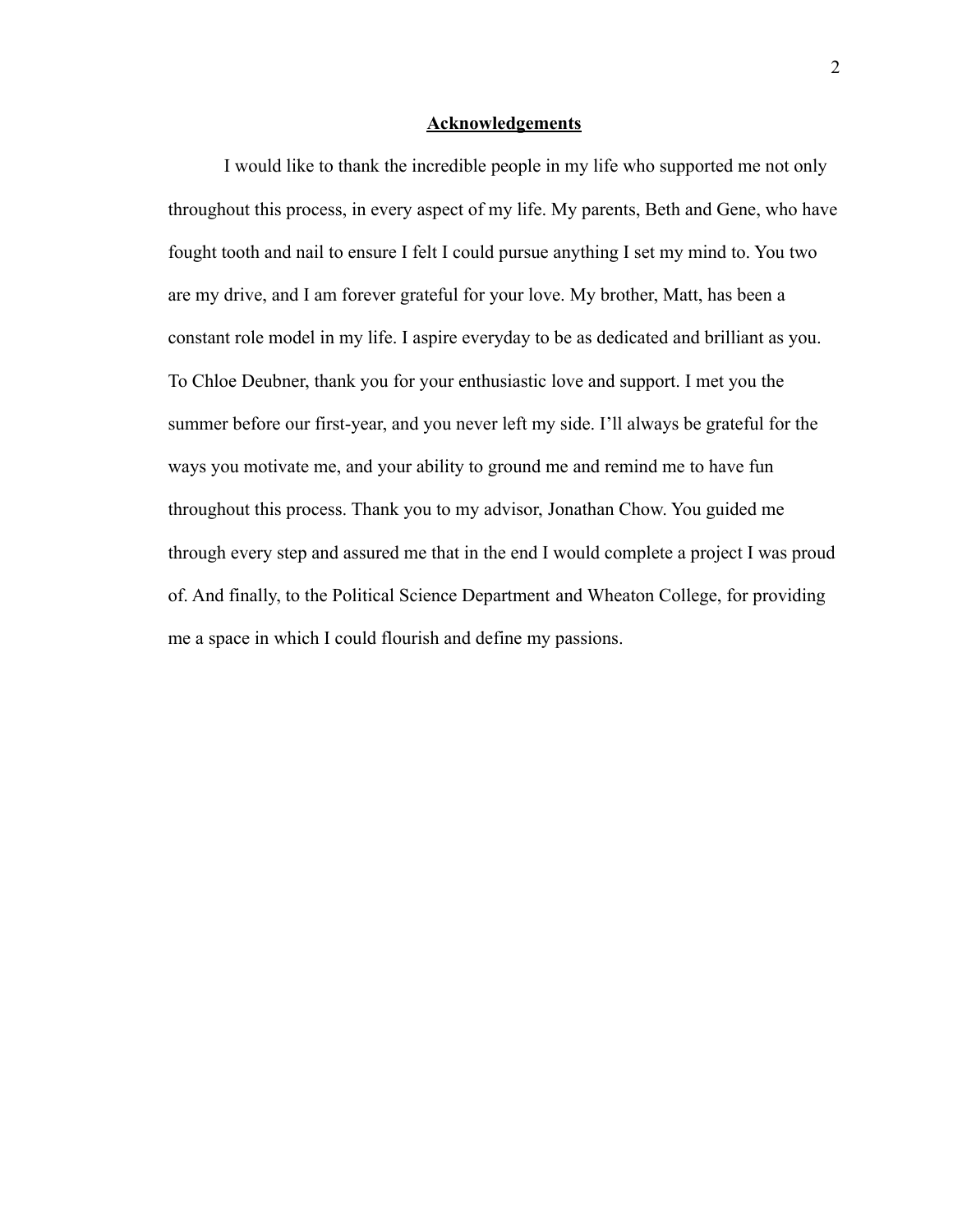# **Table of Contents**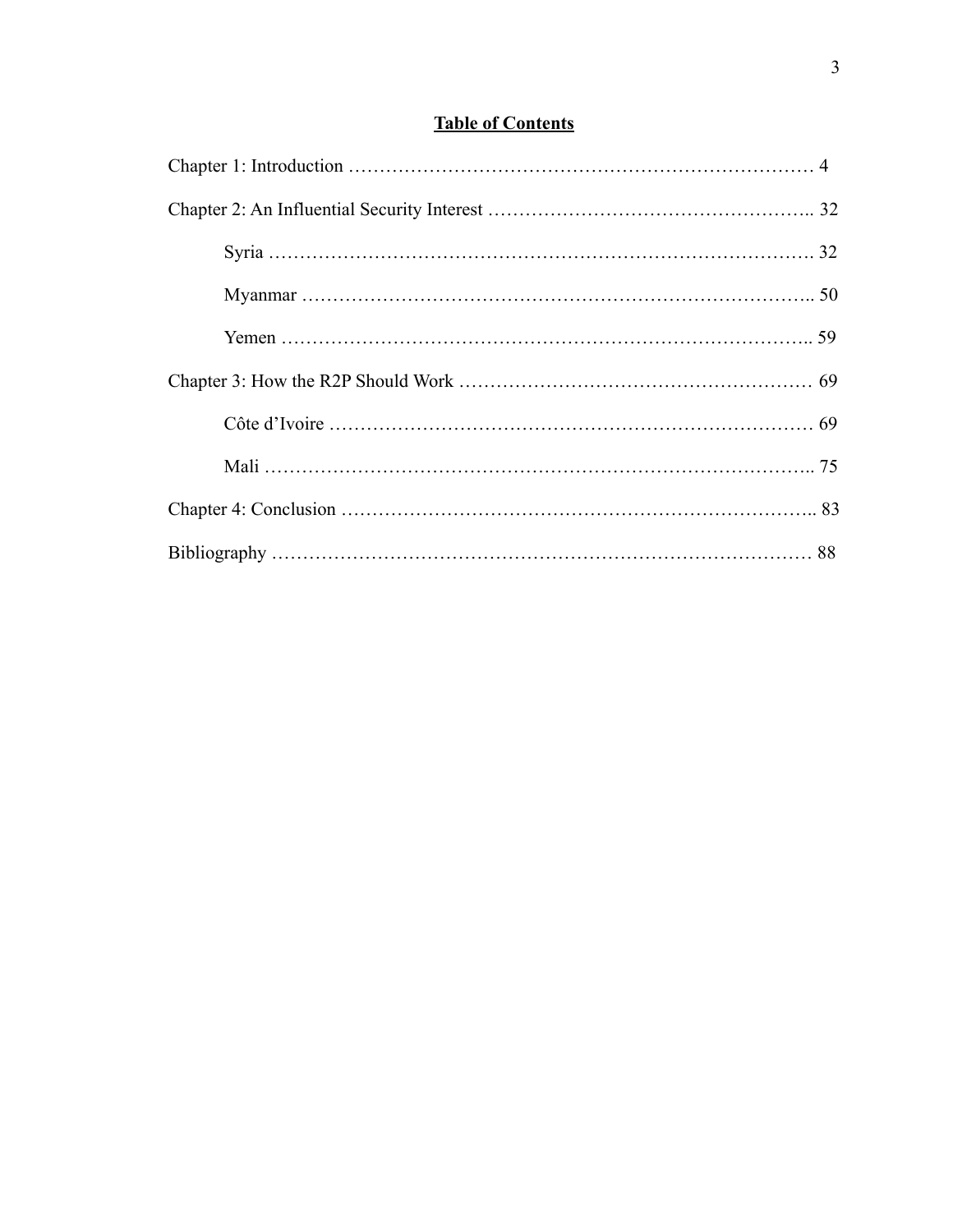#### **Chapter 1: Introduction**

Between 500,000 and 1 million Rwandans were murdered within approximately 100 days in 1994 while the rest of the world watched and refused to act. As hundreds of thousands of Tutsis and moderate Hutus were murdered by their neighbors, government officials around the world ignored the violence and resisted labeling the atrocity as a genocide in order to avoid their obligation to intervene.<sup>1</sup> States such as the United States attempted to pretend that they were unaware of the extent of the violence in Rwanda, although it became clear that government officials were aware of the killings early on and simply decided not to act.<sup>2</sup> The Rwandan Genocide took place during a time when the United States spearheaded what was considered acceptable behavior in international politics, meaning that without America's advocacy for an international response, no other country was going to commit itself to ending the atrocity. 3 In the wake of this crisis, it became evident that a collective understanding of intervention in human rights violations and atrocities must be developed in order to avoid another instance such as the Rwandan Genocide. Thus, the Responsibility to Protect (R2P) was born in 2001 in an *attempt* to hold nations accountable in their surveillance and response to human rights violations.<sup>4</sup>

With the international community taking steps towards better protecting civilians after the events of Rwanda, the question two decades later is now: does the Responsibility to Protect work? Have states' international behaviors in response to humanitarian crises altered in favor of civilians and led to increased action to prevent

<sup>1</sup> Stanton, Gregory H. 2004. "Could the Rwandan Genocide Have Been Prevented?" *Journal of Genocide Research* 6(2): 218-19.

<sup>2</sup> Adelman, Howard. 2003. "Review Article: Bystanders to Genocide in Rwanda." *The International History Review* 25(2): 361.

<sup>3</sup> Cohen, J. (2007). *One-hundred days of silence: America and the Rwanda genocide*. Lanham, MD: Rowman & Littlefield: 3.

<sup>4</sup> Thakur, Ramesh. 2016. "The Responsibility to Protect at 15." *International Af airs* 92(2): 416.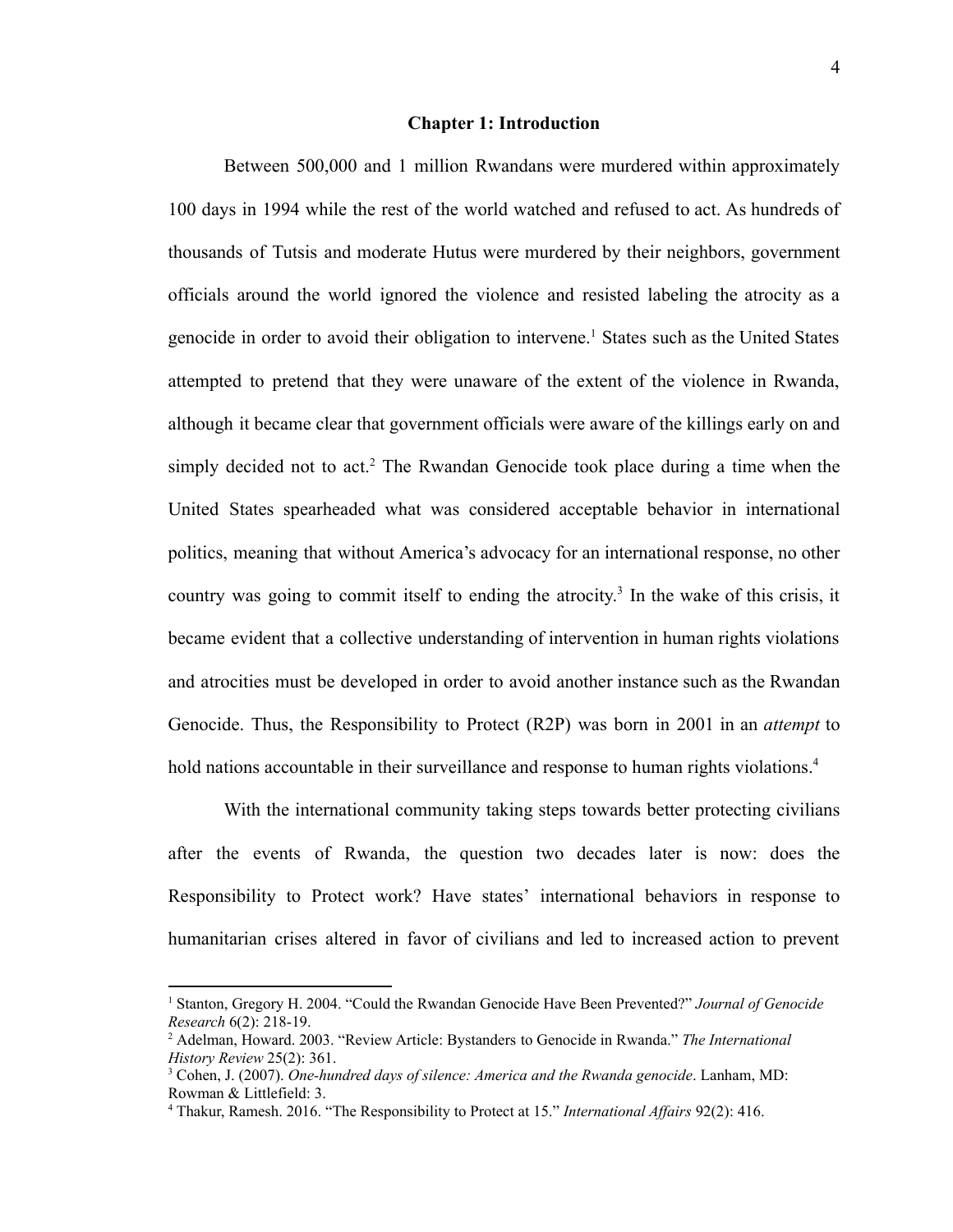genocides or end atrocities that have begun? Have states acknowledged atrocities sooner and taken action more quickly than in the past? Has the Responsibility to Protect effectively protected civilians as it intended? The purpose of this work is to demonstrate how the R2P has failed to measure up to its purpose of becoming a "de facto emerging norm" and, in some critical cases, has been unsuccessful in serving as a tool to inspire states to take action to prevent further humanitarian crises.<sup>5</sup>

The creators of the R2P, Gareth Evans and Mohamed Sahnoun, co-chaired the International Commission on Intervention and State Sovereignty (ICISS) in an effort to revise the approach to humanitarian intervention and center civilians as the priority rather than the states. They describe the R2P as an emerging norm meant to encourage states to alter their behavior until it becomes standard practice in the international community. However, Evans' and Sahnoun's intention to establish the R2P as an internalized norm has not been fulfilled; states have not consistently applied the R2P to human rights violations and atrocities. Rather, the R2P is a nascent norm that defines an ideal response to humanitarian crises but does not actually compel behavioral change in states. States like the United States, China and Russia continue to debate certain actions that could be taken to quell the violence that erupts in certain countries, but all too often actions are few and far between. Implementation of the R2P has been inconsistent and has in some cases fallen far short of stopping human rights atrocities. The R2P demands the "minimum necessary action" to secure the population and end the threat of violence, a standard that has not been met in cases such as Syria, Yemen or Myanmar. 6 Instead, the Permanent Five (P5) states of the United Nations Security Council (UNSC) have taken

<sup>6</sup> Ibid. 4. <sup>5</sup> Evans, Gareth, and Mohamed Sahnoun. 2002. "The Responsibility to Protect." *Foreign Af airs* 81(6): 3.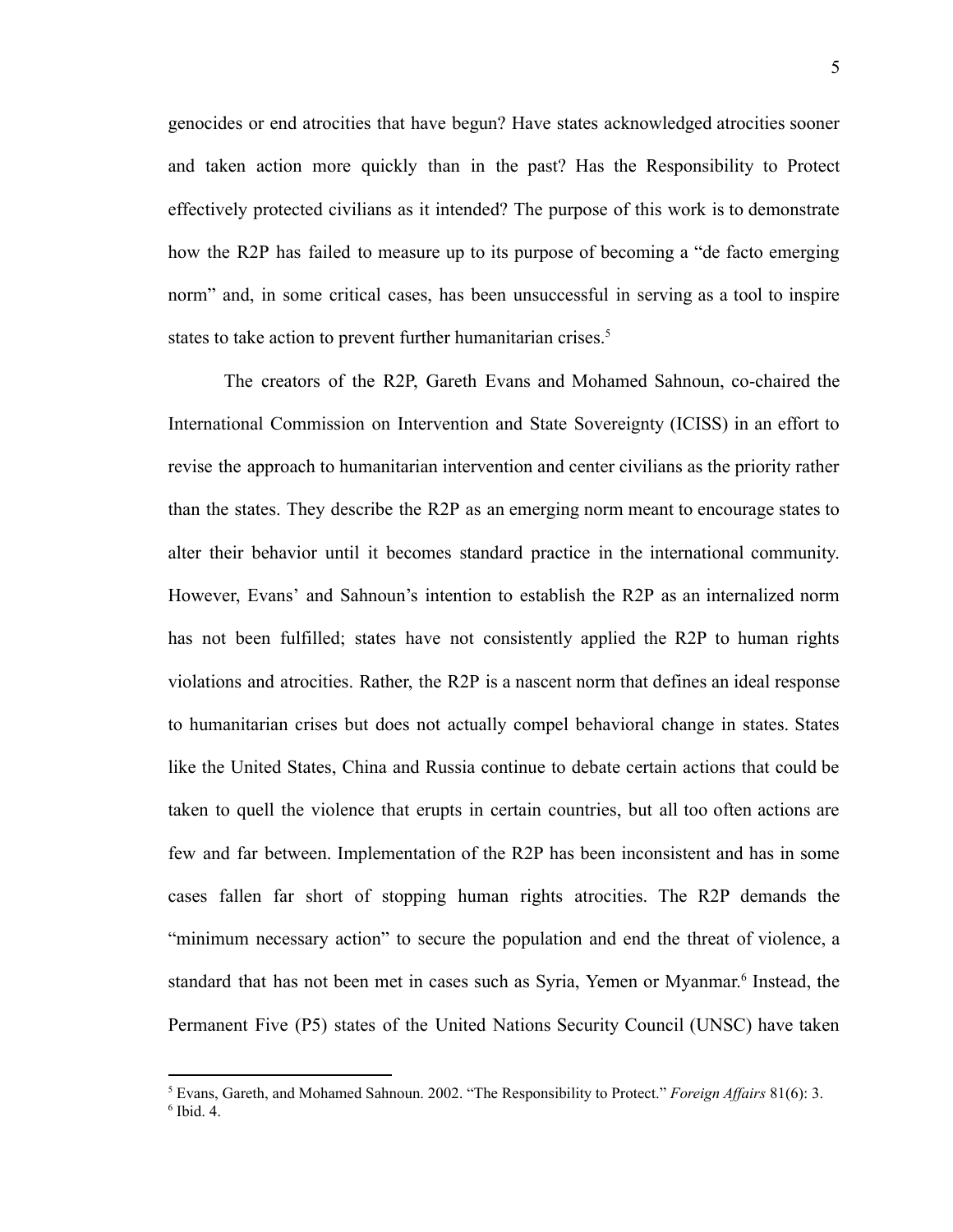the "minimum necessary action" to satisfy the international call to respond, which has not been enough to end the threat of violence in these cases.

The commitment to the R2P has been inconsistent and does not demonstrate the internalization of prioritizing civilian lives over state interference. Given that the R2P demands states use resources and military power in a country they may have no relationship with or allegiance to, its unsurprising that its success as a norm has been disappointing. Without the ability to enforce humanitarian intervention by law, the R2P remains a set of guidelines that states can engage with when optimal for their own foreign policy or capabilities. Despite its putative status as an international norm, the Responsibility to Protect is frequently violated, especially the most powerful. In this chapter, I will define the Responsibility to Protect and evaluate its role as an international norm, while also considering the evaluations by leading international relations scholars. Ultimately, I will conclude that the R2P has not had a behavioral impact on states, and states have and will continue to make their intervention decisions based on their own political, economic, or military self-interests, disregarding the needs of the subjugated population in question.

#### **Discussion of the R2P**

The Responsibility to Protect was first articulated in a report produced by the International Commission on Intervention and State Sovereignty (ICISS) in December 2001, in response to the recent increase in human rights atrocities in which the question of state sovereignty ultimately impeded any preventative action or subsequent international military use to end violence. The goal of the ICISS and the R2P report was to address the lack of international rules for handling the demands of intervening in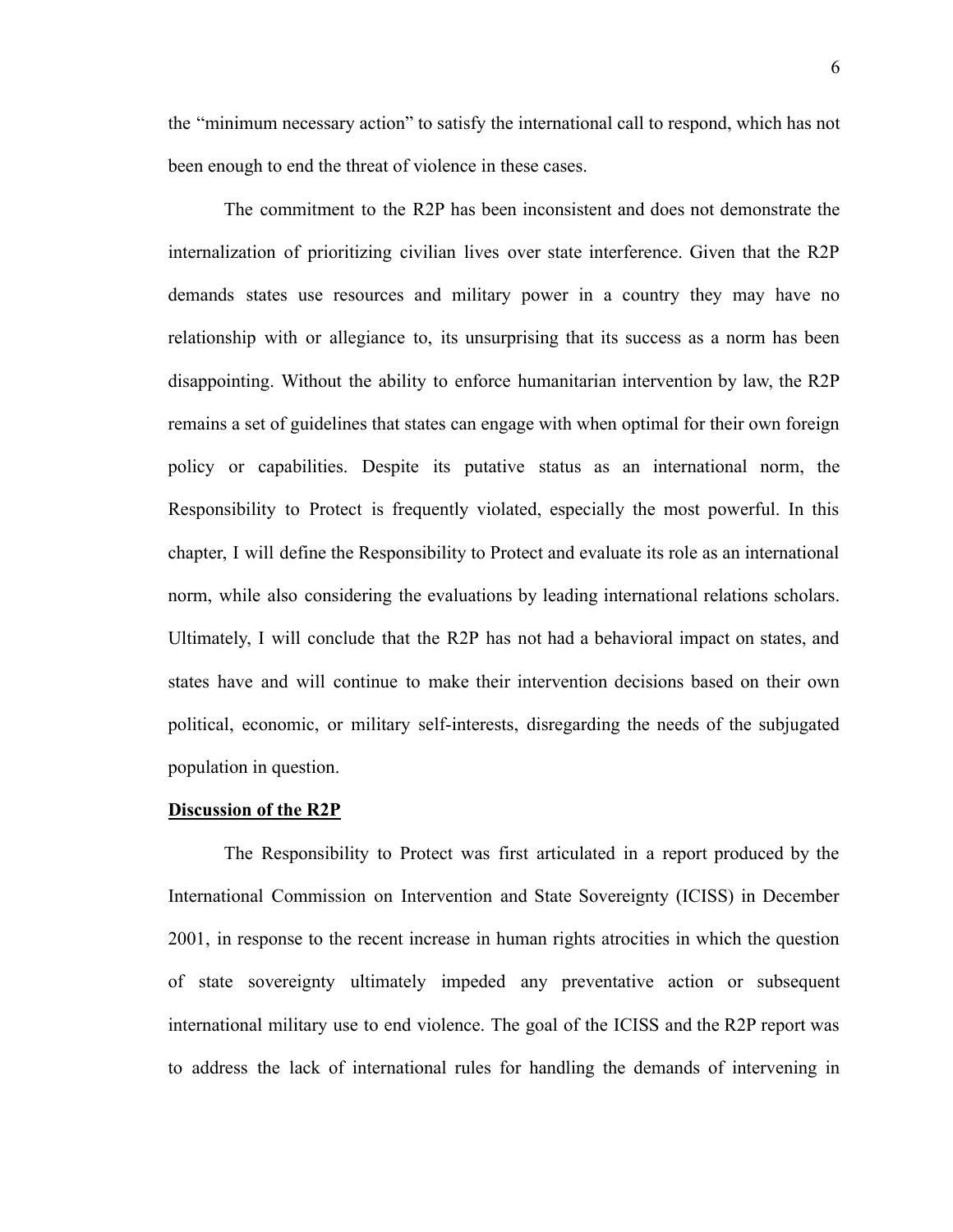situations of human rights violations, and the disagreements that existed about the right to intervene and use coercive action against a state in order to protect its civilians.<sup>7</sup> This report was adopted as the official stance of the United Nations on October 24, 2005 with the promulgation the 2005 World Summit Outcome, which addressed an array of protections, from genocide to children's rights, that the UN sought to recognize in an effort to reaffirm the principle of the UN Charter. This resolution asserted that the UN Security Council (UNSC) is "prepared to take collective action, in a timely and decisive manner" to protect populations against genocide, war crimes, ethnic cleansing and crimes against humanity.<sup>8</sup> The 2005 World Summit Outcome was endorsed by all states within the UN to outline the conditions in which intervention in a humanitarian crisis is encouraged. As a result, the R2P established three pillars of responsibilities for all states: the responsibility to prevent, the responsibility to react, and the responsibility to rebuild.

The *responsibility to prevent* means that the international community is responsible for monitoring all states and addressing any existing root causes of internal conflict in an effort to put a stop to any future intensified violence. This also means that the state is responsible for its own citizens, and must always be willing and able to protect its population if an internal conflict arises. The *responsibility to react* requires the international community to respond to any situation qualifying as a humanitarian crisis with appropriate means, whether it be sanctions, prosecution or military intervention. It also requires that states are primarily responsible for the global community rather than state sovereignty, and must step in when a state does not protect the population within its

<sup>8</sup>A/RES/60/1 7 International Commission on Intervention and State Sovereignty, Gareth J. Evans, Mohamed Sahnoun, and International Development Research Centre (Canada), eds. 2001. *The Responsibility to Protect: Report of the International Commission on Intervention and State Sovereignty*. Ottawa: International Development Research Centre. 1-2.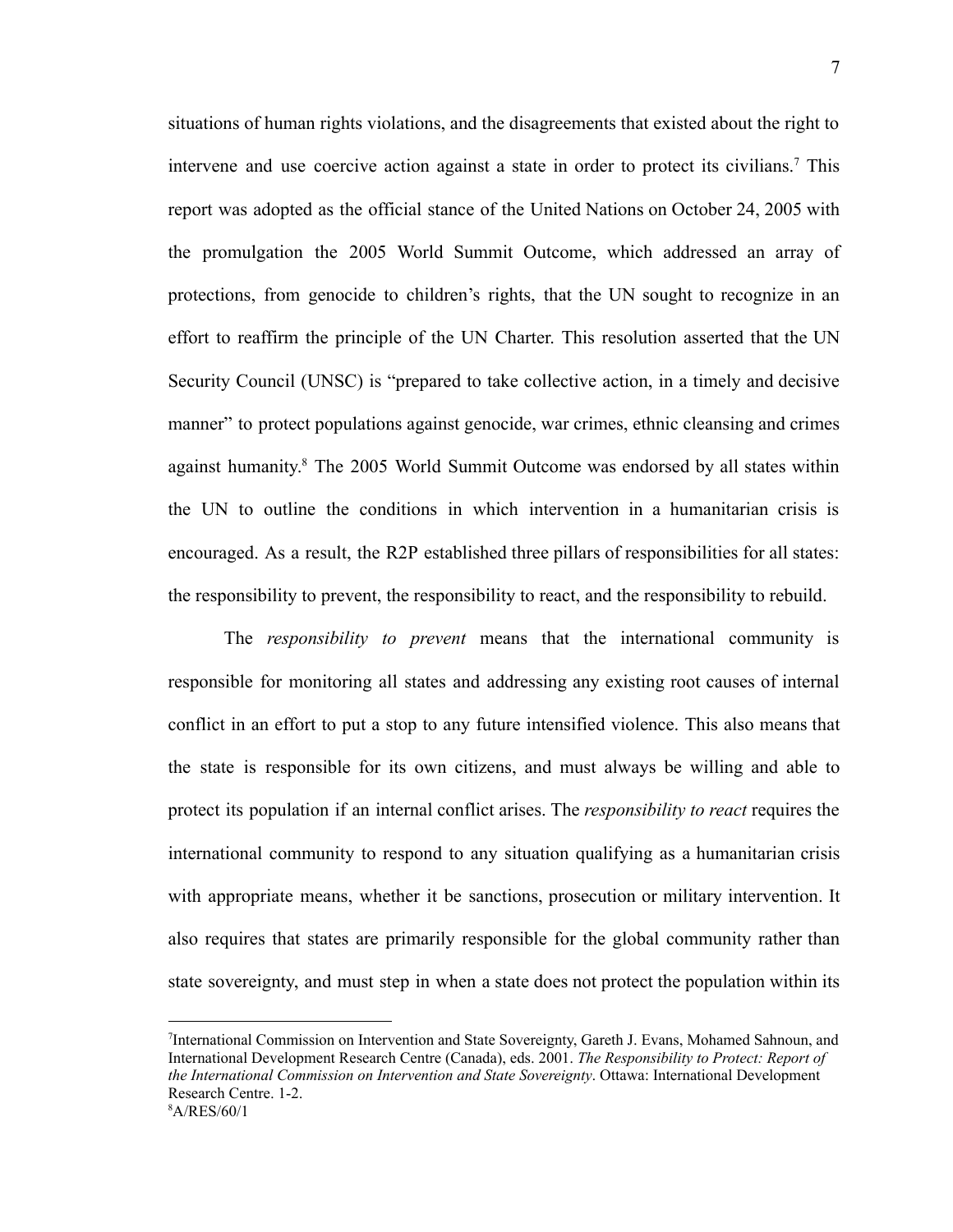territory. Lastly, the *responsibility to rebuild* asks the international community to assist in recovery, reconstruction and reconciliation while also addressing the cause of the conflict in order to prevent future violence.<sup>9</sup>

The R2P lays out specific guidelines on how the international community should be monitoring and responding to humanitarian crises in order to put civilian lives first rather than respecting the sovereignty of the state. The R2P affirms that it is states' "shared interest and responsibility" to improve the effectiveness of the UN.<sup>10</sup> Thus, the goal of the R2P is to reconstitute states' interest so that they put the needs of civilian populations at risk above their narrow security interests.<sup>11</sup> The R2P asks that the Security Council be ready and willing to hear requests for assistance, discuss situations and draft resolutions in order to provide unilateral aid in many forms during a conflict. However, the international community's embrace of the R2P was expressed in a non-binding resolution rather than a more specific international legal instrument, in which no legal obligations were established for states. The R2P was created as an advisory due to the changing social environment in which many states were determined to positively change the approach to humanitarian intervention in order to avoid a repeat of Rwanda. Its efficacy is dependent on international pressure on states - especially the UNSC and the P5 states - to act on an ongoing or potential atrocity. Thus, the R2P must operate as a norm in an attempt to compel behavioral change within states, particularly the P5, to want to assist populations and prevent large-scale loss of life and violence.

#### **Discussion of Norms**

<sup>9</sup> International Commission on Intervention and State Sovereignty, Gareth J. Evans, Mohamed Sahnoun, and International Development Research Centre (Canada), eds. 2001. xi.

 $10$  A/RES/60/1

<sup>&</sup>lt;sup>11</sup> Evans and Sahnoun. 2.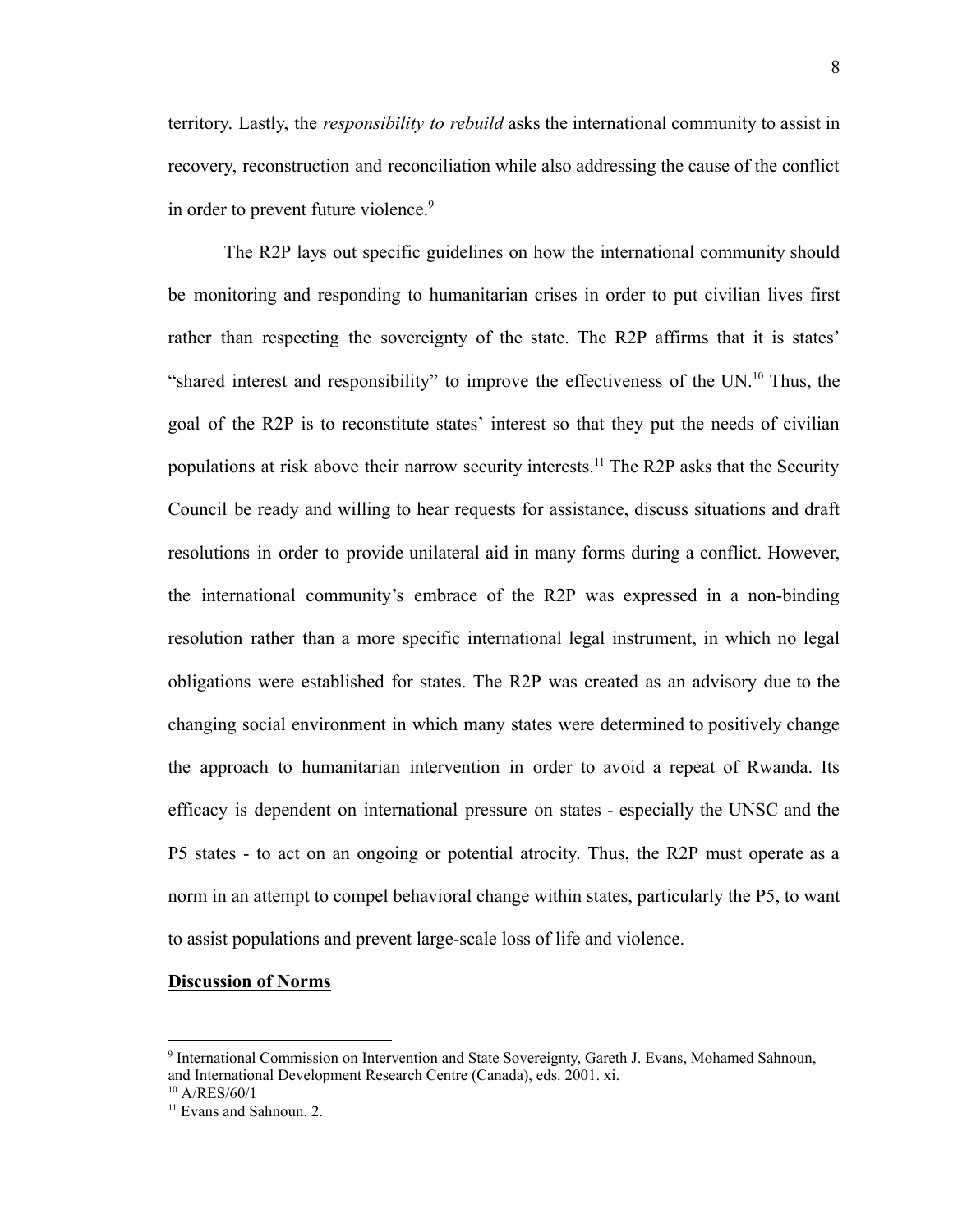International law is largely based on customs and agreements between states to dictate appropriate state behavior. Norms fit into this concept by defining the ideal behaviors to enhance these agreements, but lack the legal authority to bind states. Cortell and Davis refer to Chayes and Chayes' definition of norms, as "prescriptions for action in situations of choice," which advise states on the appropriate way to  $act<sup>12</sup>$  Thus, a salient norm will "give rise to feelings of obligation by social actors and, when violated, engender regret or a feeling that the deviation or violation requires justification."<sup>13</sup> International organizations play a central role in propagating norms to states. They are the closest semblance of an international norm enforcement agency, and persuade states to adopt and practice the norms because states are socially receptive to the international community; states alter their positions and policies to norms because they are embedded in the international *social* system as well as the international political system.<sup>14</sup> If states begin to adopt a certain policy or prioritize a certain interest, other states follow in those footsteps in order to be seen positively in the social setting. However, as the international arena grows in tension, the norm creation and implementation dynamic has increasingly shifted towards more powerful states in control. Powerful states have both the standing and strength to control international norms in their favor, placing their concern for the balance of power as the main driver for the promotion of norms, which also encompasses ignoring certain norms. $15$ 

 $13$  Ibid.  $12$  Cortell, Andrew P., and James W. Davis Jr. 2000. "Understanding the Domestic Impact of International Norms: A Research Agenda." I *nternational Studies Review* 2(1): 69. (citing Chayes and Chayes 1995: 113).

<sup>&</sup>lt;sup>14</sup> Finnemore, Martha. 1993. "International Organizations as Teachers of Norms: The United Nations Educational, Scientific, and Cultural Organization and Science Policy". *International Organization* 47(4): 593-4.

<sup>&</sup>lt;sup>15</sup> De Nevers, Renee. 2007. "Imposing International Norms: Great Powers and Norm Enforcement." *International Studies Review* 9(1): 54.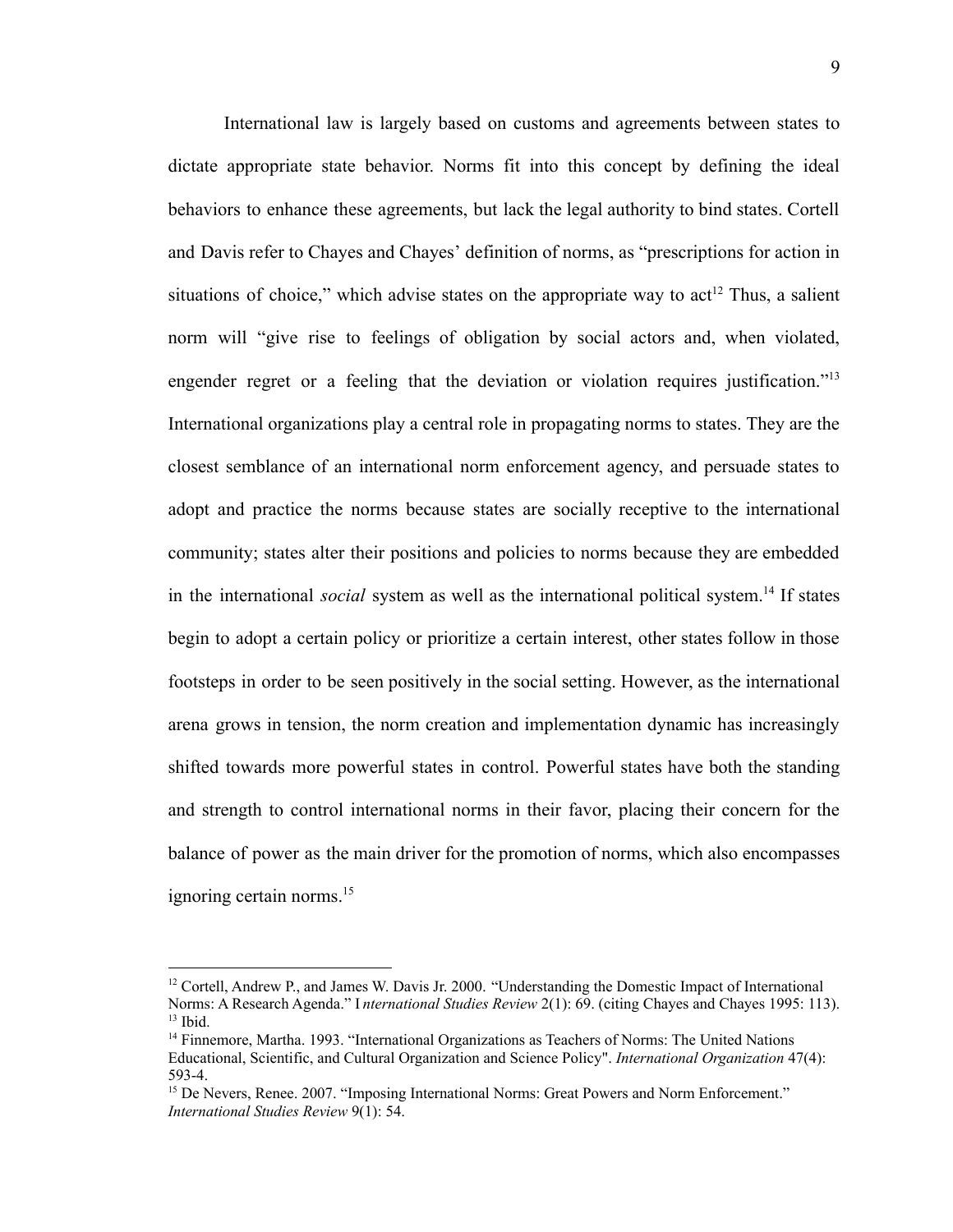Scholarship around the creation and adoption of norms increasingly analyzes the relationship between a state's domestic interests and its international interests. In general, norms influence a state's behavior when the government officials or societal interest groups, or both, appeal to the international norm to further domestic political agendas.<sup>16</sup> This scholarship focuses on the salience that a norm appears to have domestically, as only some norms adopted by states are internalized and shape their behavior, while others are not internalized. Ultimately, the understanding of this dichotomy is that the international norm does not sufficiently align with the domestic politics within a state, leading the government to reject its internalization.<sup>17</sup> This dynamic results in a variation of normative applications and behavior, ultimately not reflective of the international norms the states claim to support.

Furthermore, issues with internalization of norms more often arise within advanced industrial democracies because of their strong establishment of domestic norms and power. <sup>18</sup> Cortell and Davis argue that industrialized democracies have greater difficulty embracing emergent international norms because they need to frame these apparently self-interested norms in terms of a broader national interest, and also because norm entrepreneurs need to "unravel and transform existing domestic institutions."<sup>19</sup> Their opinion directly contradicts the previous assumption that developing nations were problematic in their conformity and compliance to international norms, and I would advance this opinion from Cortell and Davis one step further. Not only do advanced industrial democracies have the most difficulty embracing emerging international norms,

<sup>&</sup>lt;sup>16</sup> Cortell, Andrew P., and James W. Davis. 1996. "How Do International Institutions Matter? The Domestic Impact of International Rules and Norms." *International Studies Quarterly* 40(4): 452.

<sup>17</sup> Cortell, Andrew P., and James W. Davis Jr. 2000. 86.

<sup>19</sup> Ibid. 22. <sup>18</sup> Cortell, Andrew P., and James W. Davis. 2005. "When Norms Clash: International Norms, Domestic Practices, and Japan's Internalisation of the GATT/WTO." *Review of International Studies* 31(1): 4.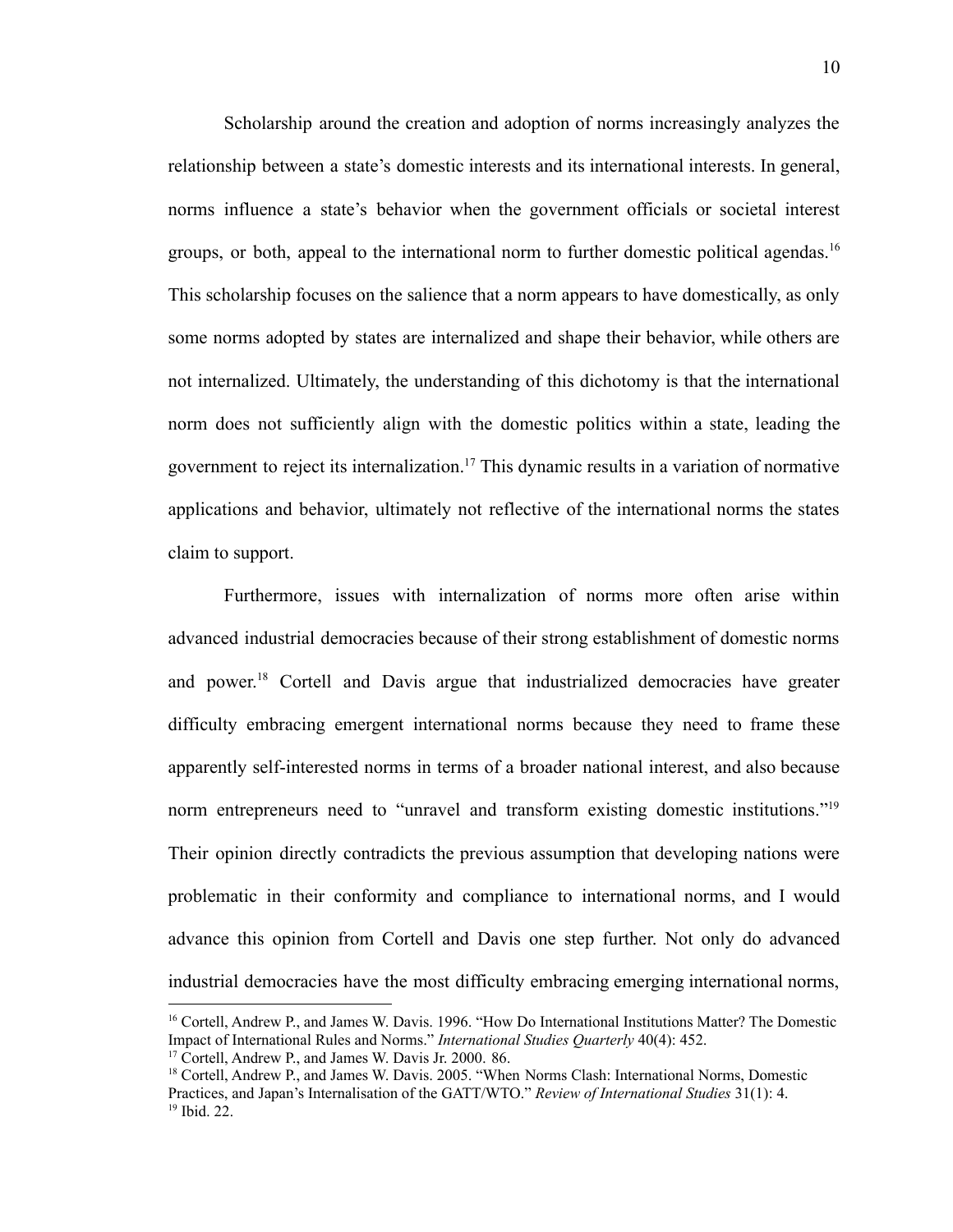I would contend that the most powerful states face this dilemma, regardless of the type of government. Russia and China are nondemocratic advanced states that are self-sufficient and experience favorable asymmetric interdependence. Additionally, they are regarded as powerful states because of their military power and control over international institutions such as the UN. With a veto power in the UNSC, Russia and China are less vulnerable to external pressure such as the social construct of norms. These states, along with the United States, exhibit difficulty in establishing a practice of internalizing norms, inherently expanding the definition from Cortell and Davis. While I understand the thinking behind democratic states being the most difficult to embrace new international norms, I don't think that this opinion can be limited to just democratic countries, as other states have proven their continued resistance to adopting and altering their behavior to align with international norms.

Coercion and persuasion play a large role in promoting and adopting new international norms. Because stronger states have tended to control the dynamics of the international arena in recent years, they are able to project their agenda and interests onto other states based on those states' power and standing as well. Stronger states in good standing are typically persuaded in some way to follow certain norms because of alliances with the dominant state, while weaker states tend to be threatened into compliance.<sup>20</sup> Because powerful states are in control, they dictate norm change and are primarily the source of enforcement. Renee De Nevers illustrates an example of this dynamic in her discussion of the War on Terror campaign by the United States. After the 9/11 terror attacks, the United States was committed to combat terrorism worldwide and called for all states to join them in condemning state-sponsored terror and dispelling

<sup>20</sup> De Nevers, Renee. 2007. 54.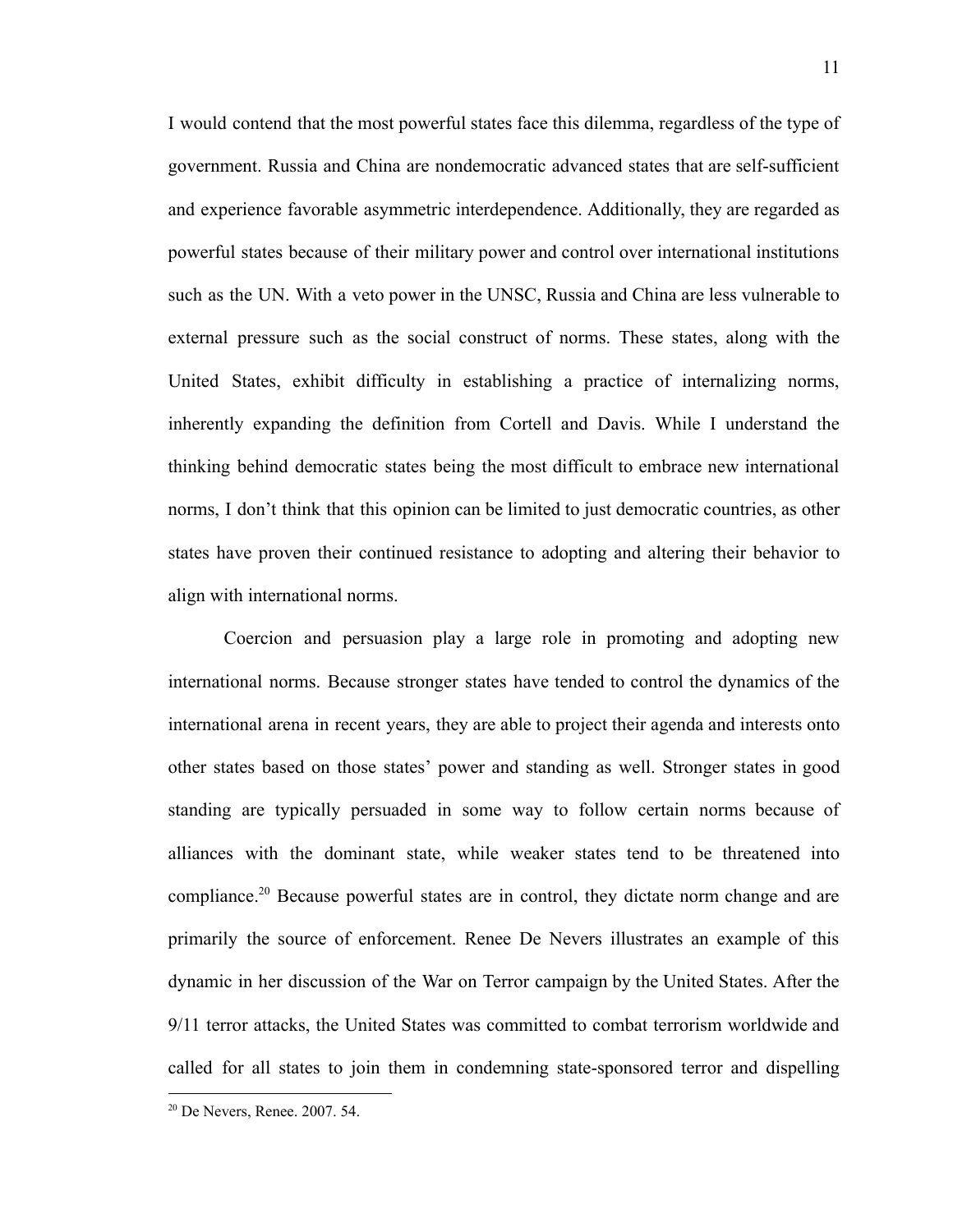terror groups from within states harboring them.<sup>21</sup> States were faced with two futures in this scenario: support the United States and further a potential partnership if none currently exists, or reject their command of assistance and either be coerced into assisting or become an enemy. Because of the United States' extreme political and economic power, many states did not see a choice in the matter. This situation resulted in a complete shift in international political behavior, that continues today, indicating that the United States' power was sufficient to compel weaker states to comply with its preferred norms without necessarily persuading them that the policy was normatively "correct." Although norms appear to be a salient form of compelling international behavior, the R2P does not motivate states into compliance, rendering it no more than a nascent norm existing to outline ideal state behavior.

#### **Scholars' Evaluations of the R2P**

The Responsibility to Protect as an international norm has been thoroughly debated by international relations scholars, contesting its efficacy and implications for states. Some scholars believe that the R2P has become an internationally adopted norm and that states' interests are shaped by the ability and effort to protect civilians. Alternatively, many scholars believe the R2P is not a norm but an internationally acknowledged policy that is not binding and often not considered as a resolution to humanitarian crises. These scholars find the R2P to be completely ineffective in the sense that states' decision to intervene is not only incredibly rare, but is not motivated by humanitarian needs, and will continue to be driven by states' political and economic interests.

 $21$  Ibid. 53.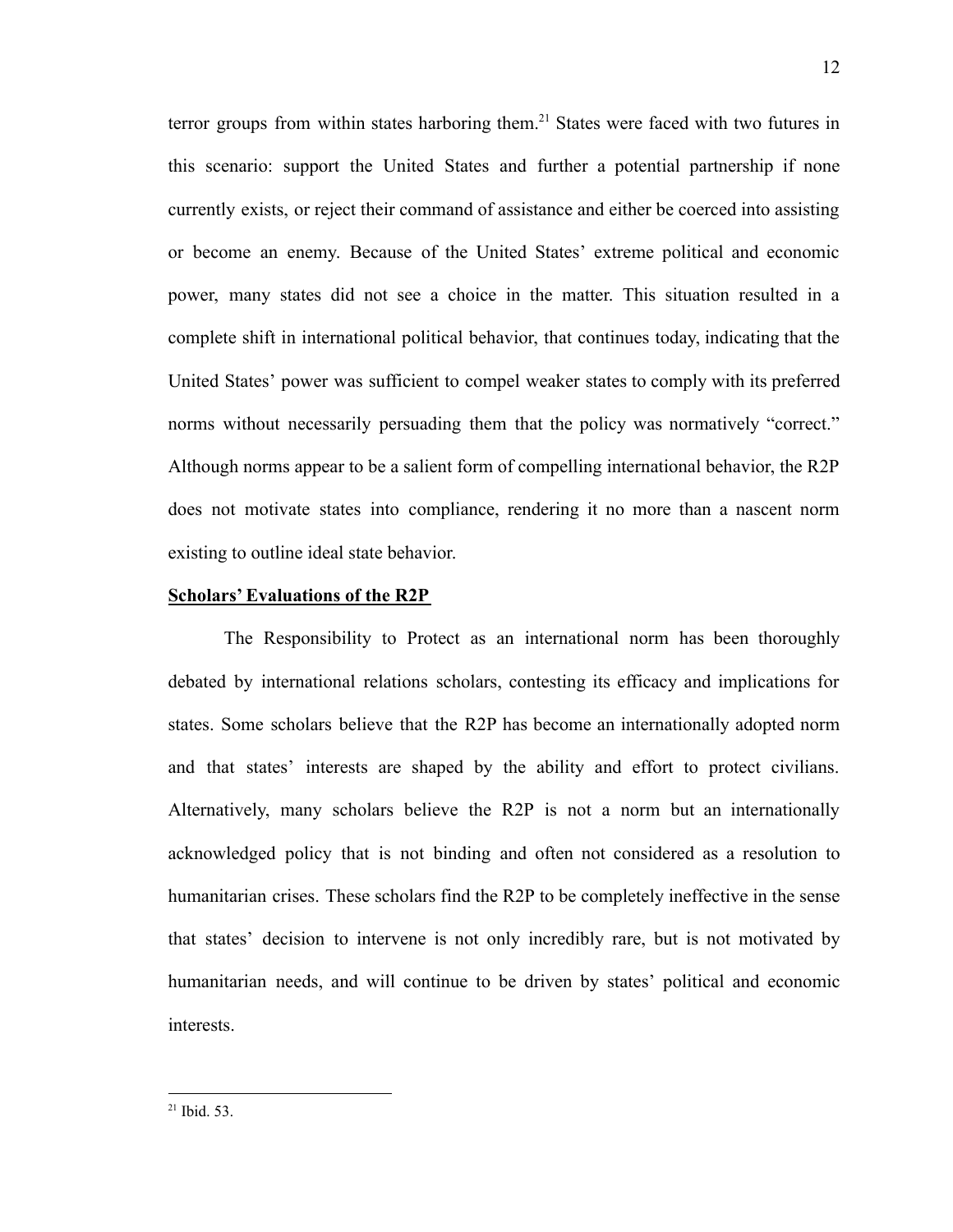The R2P was originally created in response to the 1994 Rwandan Genocide, in which the international community failed to intervene and halt the mall killing of Tutsis and moderate Hutus. The idea of the R2P gained traction because it was a broadly-shared idea among multiple states, and not promoted by one homogenous group of states. With proponents in the International Commission of Intervention and State Sovereignty representing states from the Global North and South, the R2P's construction was able to gain collective support and resulted in the creation of the norm of state intervention during mass atrocities.<sup>22</sup> Although the R2P seemed to have widespread support, its lack of internalization and implementation constitute problems in its agency and enforcement rather than in its creation and support. New norms are seldom entirely adopted by states, even if those states are driving their creation. Instead, states will manipulate norms to fit the context of specific situations they wish to address and oftentimes ignore the root concept of the norms all together. <sup>23</sup> This specified implementation of norms demonstrates that states want specific rules of behavior in place to compel compliance among other states, while actively manipulating those same norms for their own benefit.

According to the view of scholars who believe the R2P is a successful norm, states have aligned their interests with the concepts declared by the R2P, and states are now far less likely to ignore threats of mass atrocities because monitoring potential or ongoing humanitarian crises is now a priority. <sup>24</sup> Because states have reshaped their interests and identities to align with these important concepts, scholars have contended that the R2P is operational in states' international political behavior. Alex Bellamy, a

<sup>&</sup>lt;sup>22</sup> Acharya, Amitav. 2013. "The R2P and Norm Diffusion: Towards A Framework of Norm Circulation." *Global Responsibility to Protect* 5(4): 466.

 $23$  Ibid.  $467 - 468$ .

<sup>24</sup> Glanville, L. (2016). "Does R2P matter? Interpreting the impact of a norm." *Cooperation and Conflict*, 51(2), 184–199. https://doi.org/10.1177/0010836715612850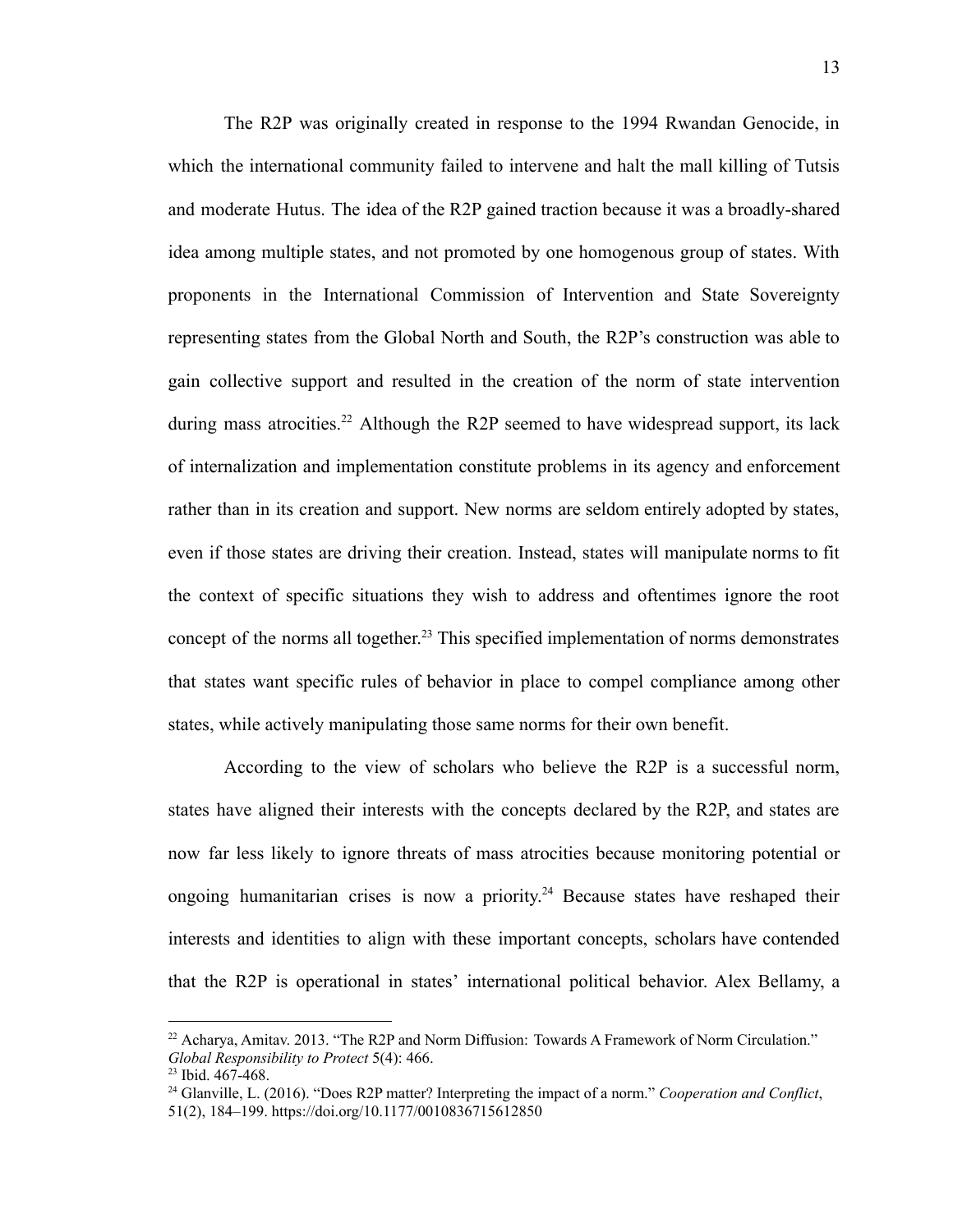well-known author of international norms scholarship and a supporter of the R2P's current implementation suggests that the R2P norm created new habits for how states consider their international policy and actions. Although the invocation of the R2P and intervention in humanitarian crises does not always happen, this in no way suggests that the policy is never considered by states.<sup>25</sup> Bellamy argues that critics of inaction are simply seeing the situation as one-dimensional, when considerations and conversations of intervention or invoking the R2P happen within governments before ultimately deciding against these actions. Although R2P responses do not happen every time, Bellamy emphasizes that "the international community is getting into the habit of responding in some form," as the principles of the R2P are in the process of being internalized by states and begin to shape the international context of these atrocities.<sup>26</sup>

There is also a contention among scholars that the R2P cannot be expected to be used as often as critics claim it should be, because it could quickly lose legitimacy. That is, if the R2P is invoked too many times or in instances not within the framework of the ICISS report, the concept will ultimately be exhausted and states will dedicate less effort to it. This assertion is based on the idea that invoking the R2P at every violent conflict would eventually lead to unnecessary fear and false expectations of the possible outcomes of intervening in conflicts or crises.<sup>27</sup> Eli Stamnes defends this claim - that R2P has very specific situations allowing for implication - by warning that employing the R2P in response to crises too much would lead to one of two equally destructive ends to the intervention norm. He argues it's possible that the R2P would ultimately deter states from

<sup>25</sup> Bellamy, A. J. (2013). The Responsibility to Protect: Added value or hot air? *Cooperation and Conflict*, 48(3), 333. https://doi.org/10.1177/0010836713482448

<sup>26</sup> Ibid. 346.

<sup>27</sup> Stamnes, E (2009) 'Speaking R2P' and the prevention of mass atrocities. *Global Responsibility to Protect* 1(1): 71.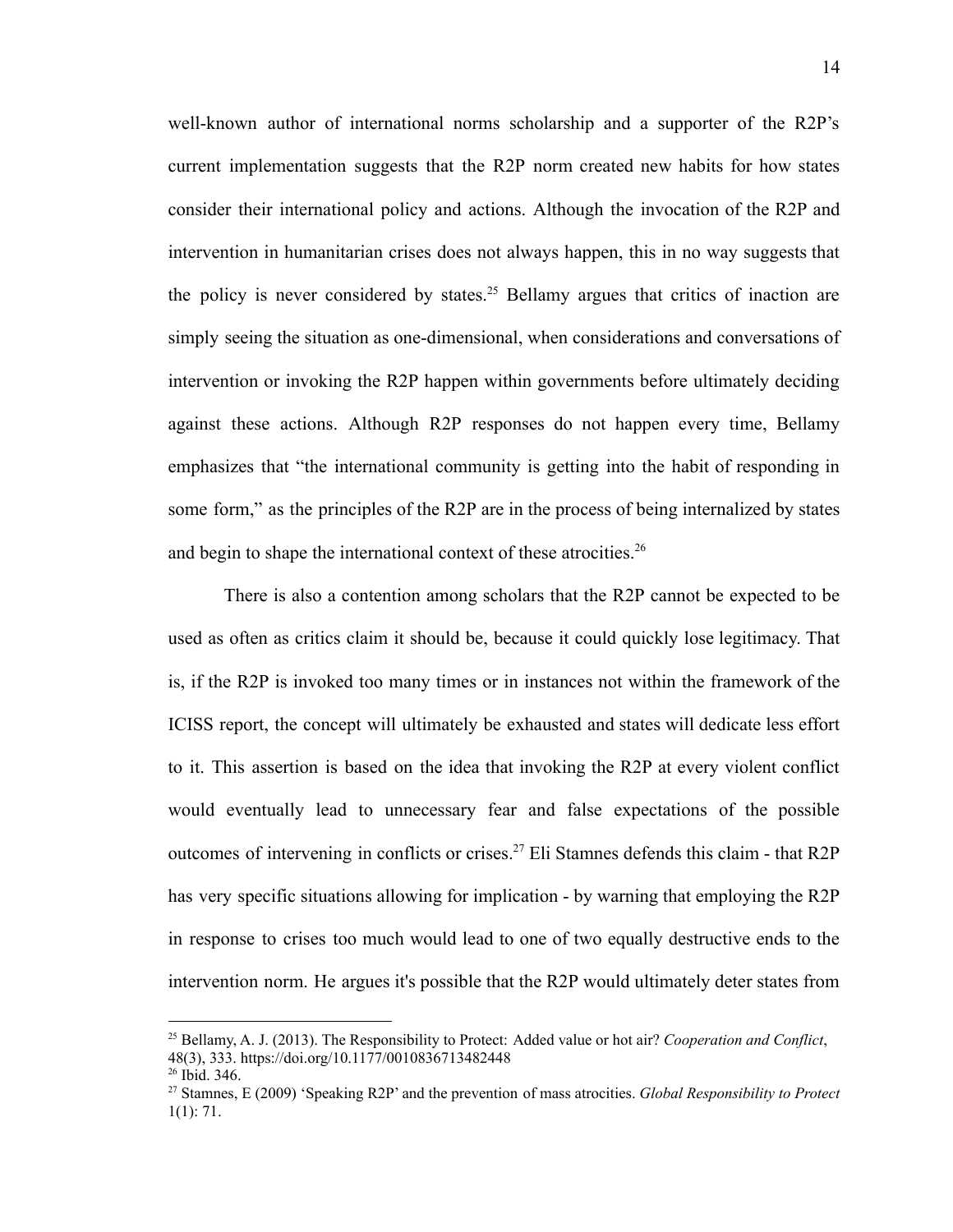implementing it all together because it would have become an exhausted policy that some states may think would be a waste of resources for results that could have been achieved by other means. Alternatively, the excessive implementation of the R2P could raise even more questions about sovereignty that would inevitably result in a complete reversal of the policy in order to protect a state's right to govern and control activity within its own territory. <sup>28</sup> Proponents of this argument assert that the R2P must be applied conservatively, only in "extreme, extraordinary, not-to-be-ignored cases" in order to prevent its overuse or the danger of applying it outside its original scope.<sup>29</sup> However, this analysis is open widely to criticism, as the extreme, extraordinary cases of Syria, Yemen, and Myanmar that will be discussed later in this work are evidence that the R2P isn't used often enough. As of now, the R2P does not run the risk of becoming meaningless because of overuse, but in fact just the opposite. The R2P has been rendered meaningless because the UNSC won't implement it enough.

Finally, an argument has been put forward that the R2P is actually an ethical norm intended to guide states towards appropriate behaviors within their territories and in the international sphere. In this sense, the ethical norm would highlight how states *ought* to act in terms of the R2P, but does not mandate them to act in this way. Ercan Gözen, the proponent of this opinion, emphasizes that the R2P is not a legal commitment, so no state is bound to adhere by the suggestions put forward in the report.<sup>30</sup> The R2P ultimately isn't actually demanding of states, and critics are attributing duties to states (intervention, sanctions, etc) that the R2P lays out, but they are not required to abide by it. This ethical

<sup>28</sup> Ibid. 75.

 $29$  Ibid.

<sup>30</sup> Gözen Ercan, P. (2014). "R2P: From Slogan to an International Ethical Norm." *Uluslararası İlişkiler / International Relations*, 11(43): 36-37.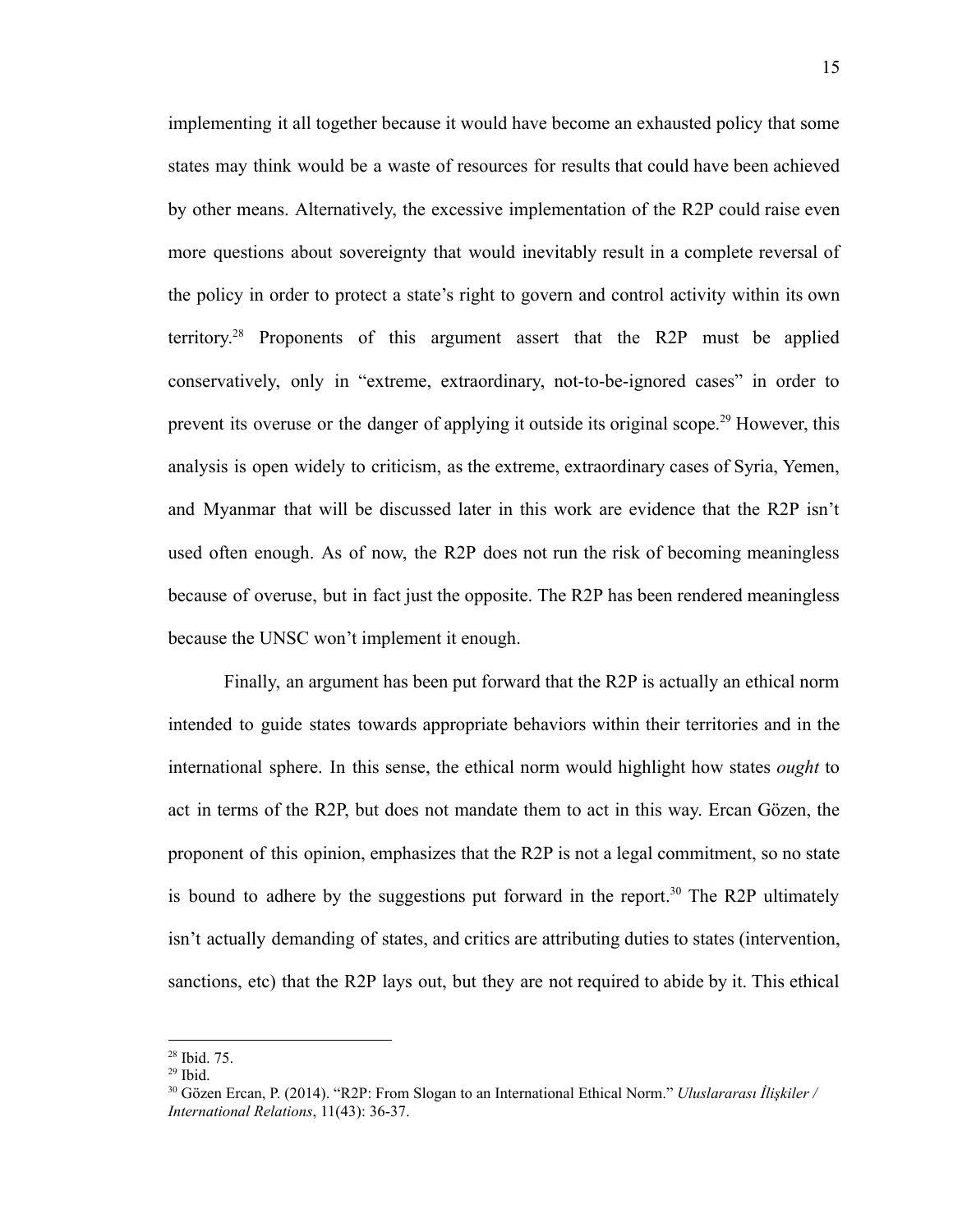standard thus introduces the concept of naming and shaming among states who want to give credence to the R2P, as enforcing the invocation of the R2P can only happen through non-legal means. The defenders of the R2P in international relations scholarship rely on the interpretation that R2P is a norm that must be considered by states but not necessarily practiced often in order to preserve its longevity.

Gözen's argument is a truthfully bizarre way of saying that the R2P means nothing. I believe his intention is to defend the inconsistent implementation of the R2P by claiming that we shouldn't expect more because it is just a norm, and there is nothing to force states into practicing it. However, he deeply exposes himself to the criticism that he admits that the R2P is not salient. He is justified in saying that since the R2P is a norm and not law, it won't always be followed to the letter, and we shouldn't expect its application to be perfect every time. However, if it is rarely followed and states face no consequences for refusing to apply it in appropriate situations, does the R2P truly mean anything in international politics? Gözen's attempt to defend the R2P's inconsistency ultimately exposes exactly why the R2P is a failed international effort at preventing and addressing human rights atrocities.

The critics of the R2P widely regard the report as ineffectual because of the inconsistency in implementation and the lack of commitment demonstrated by states to use it to the fullest extent. The United Nations Security Council, responsible for the consideration and invocation of the R2P, is comprised of five permanent members with the power to veto a proposed resolution, and their agreement on issues is incredibly rare.<sup>31</sup> States typically consider their own political or economic interests in regards to

<sup>&</sup>lt;sup>31</sup> Brunnée, Jutta and Toope, Stephen J. 2010. "The Responsibility to Protect and the Use of Force: Building Legality?" *Global Responsibility to Protect*, 2(3): 192-3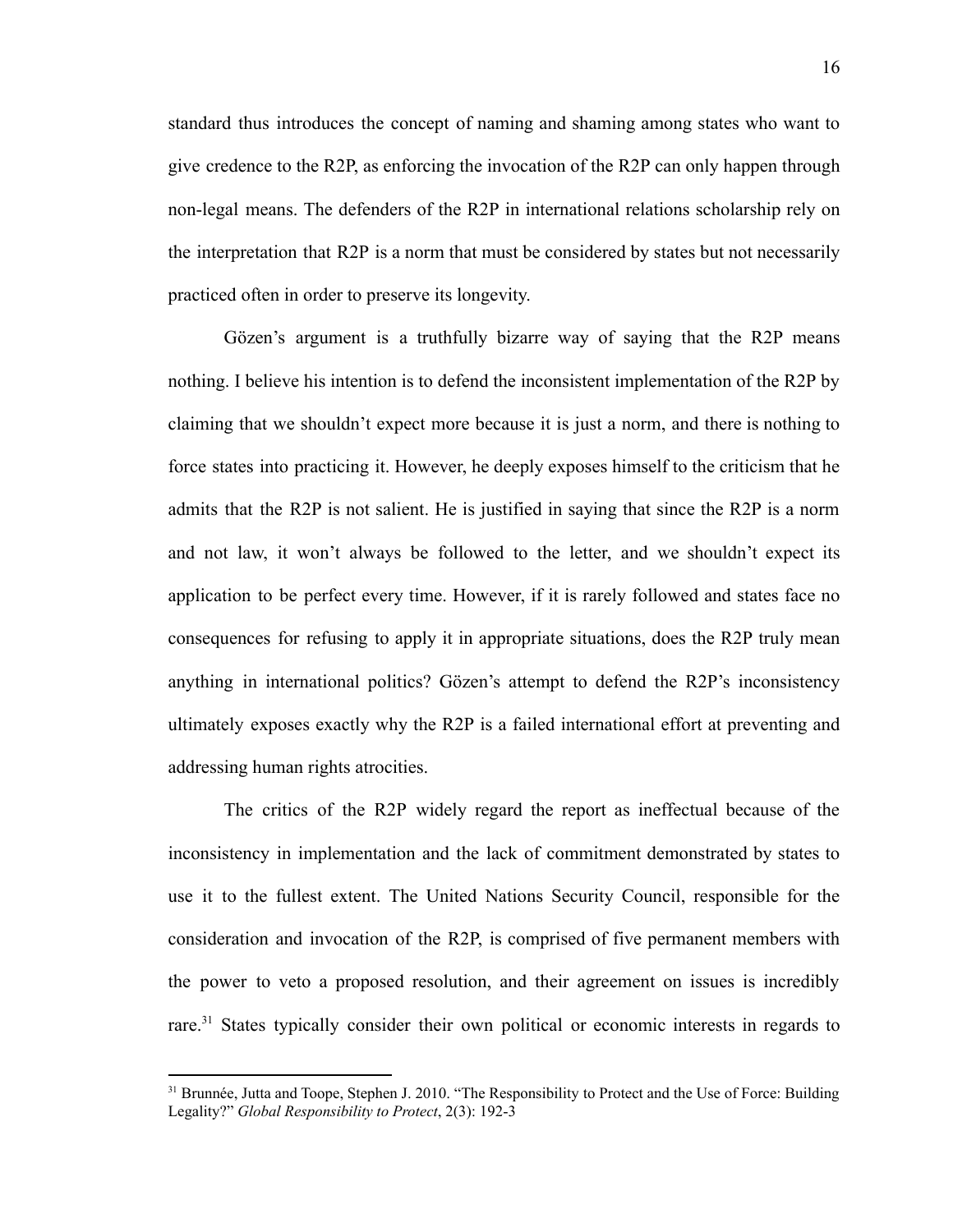anything in international relations, and this continues even with the consideration to intervene during a humanitarian crisis. Courtney Fung exemplifies this statement in her work, which details the extensive considerations often made by China in particular. China's approach is strategic in that it heavily weighs its relationships with the state in question and surrounding states before determining an opinion on the matter.<sup>32</sup> China is only one of the three most influential of the Permanent Five on the UNSC who predominantly prioritizes political relationships or economic benefits when considering invoking the R2P. The Arab Spring in particular is cited by author Aidan Hehir as a primary example of how national interests supersede humanitarian concerns, and the UNSC tends to only invoke or respect certain elements of the R2P and not others.<sup>33</sup> Following Hehir's argument, the biggest contention upon whether or not to intervene in a country has been in regards to Pillar III of the Responsibility to Protect: it is the international community's responsibility to take timely, collective action if a state is failing to protect its population. When states are making this decision based on their own interests, oftentimes intervention fails to be implemented.

The scholarly analysis on the effectiveness of the R2P is ultimately an ongoing debate as to whether or not it has become an effective norm in international politics. Some scholars believe the R2P has made positive changes in the ways in which states approach qualifying situations such as ethnic cleansing and genocide, while others criticize its lack of authority to guide state responses. While certain aspects of the R2P may be effective in some instances, the inconsistency in invoking the R2P and

<sup>&</sup>lt;sup>32</sup> Fung, Courtney J. 2016. "Global South solidarity? China, regional organisations

and intervention in the Libyan and Syrian civil wars", *Third World Quarterly*, 37:1, 35-6

<sup>&</sup>lt;sup>33</sup> Hehir, Aidan. 2015. "Assessing the influence of the Responsibility to Protect on the UN Security Council during the Arab Spring" *Cooperation and Conflict*, Vol. 51(2) 169.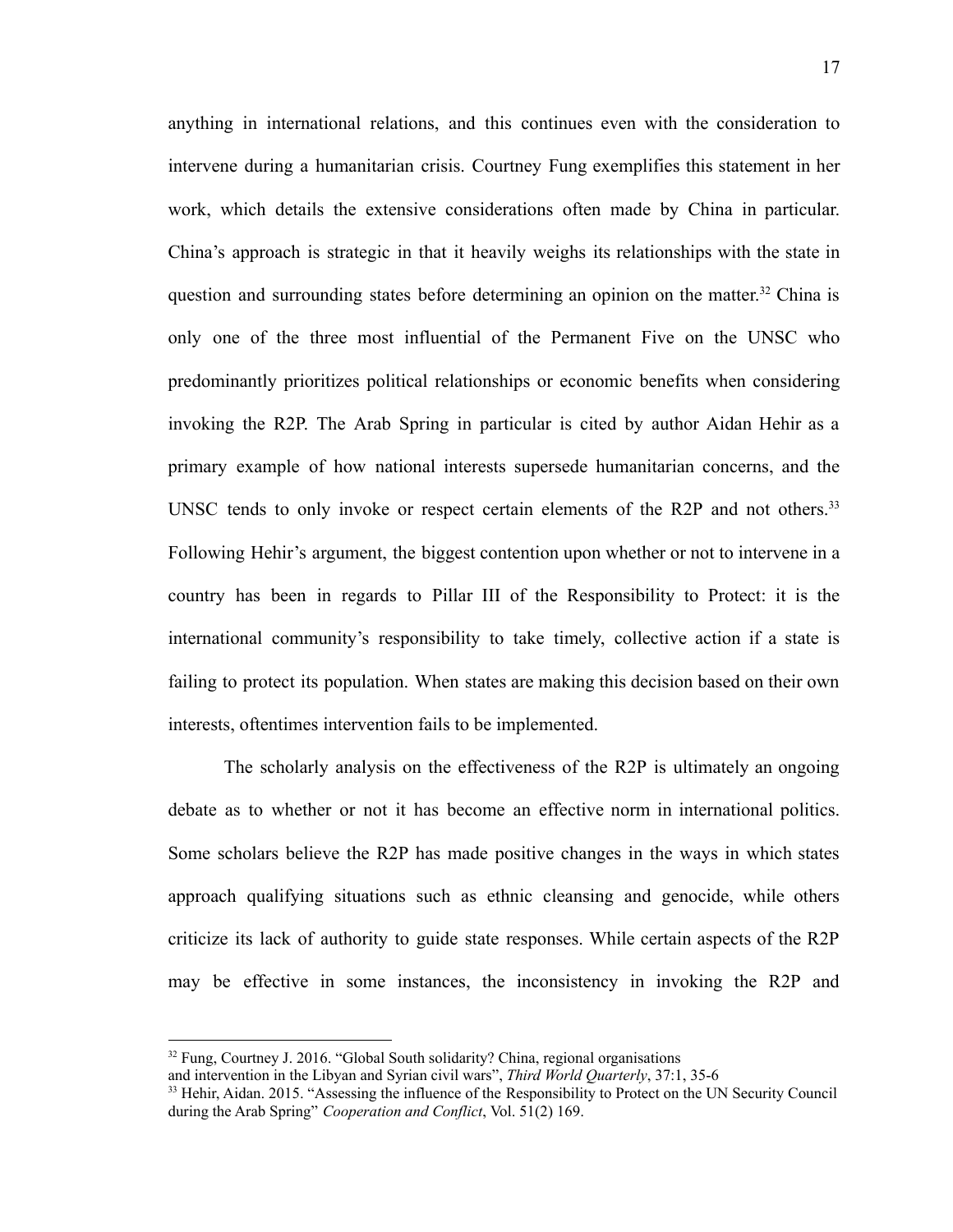subsequent methods of implementation demonstrate a lack of internalization of the R2P's premise, suggesting that other motivations for using the R2P may be present.

#### **Methodology**

In order to support my contention about the Responsibility to Protect I will conduct a comparative case study with a focus on testing my hypothesis concerning why states make the decision to intervene or not. This case study is intended to produce a causal explanation between the decisions states - in particular the United States, China and Russia, permanent five members (P5) of the United Nations Security Council - make in regards to the R2P and the understanding that the R2P is not an internalized norm. The goal is to evaluate specific political, economic and military interests that influence a state's decision to invoke the R2P and intervene. Ultimately, the question is whether or not the possible removal of the current government in the target state would negatively affect the P5 state. If it would, then the assumption is that the state would veto an R2P resolution, and conversely the state would vote in favor of the R2P resolution if a potential regime change does not threaten their interests.

These critical security interests, comprising the independent variable, are critical political and military relationships with key states in the area and the economic alliances formed which heavily benefit the P5 state. The target states where the conflict exists all have a commonality that leads at least one P5 state to prioritize the government's survival over the humanitarian crisis at hand. Specific examples of these interests that will be further explored include Russia's political alliance with Syria, which allows Russia to expand its military presence in the Middle East while protecting its own national security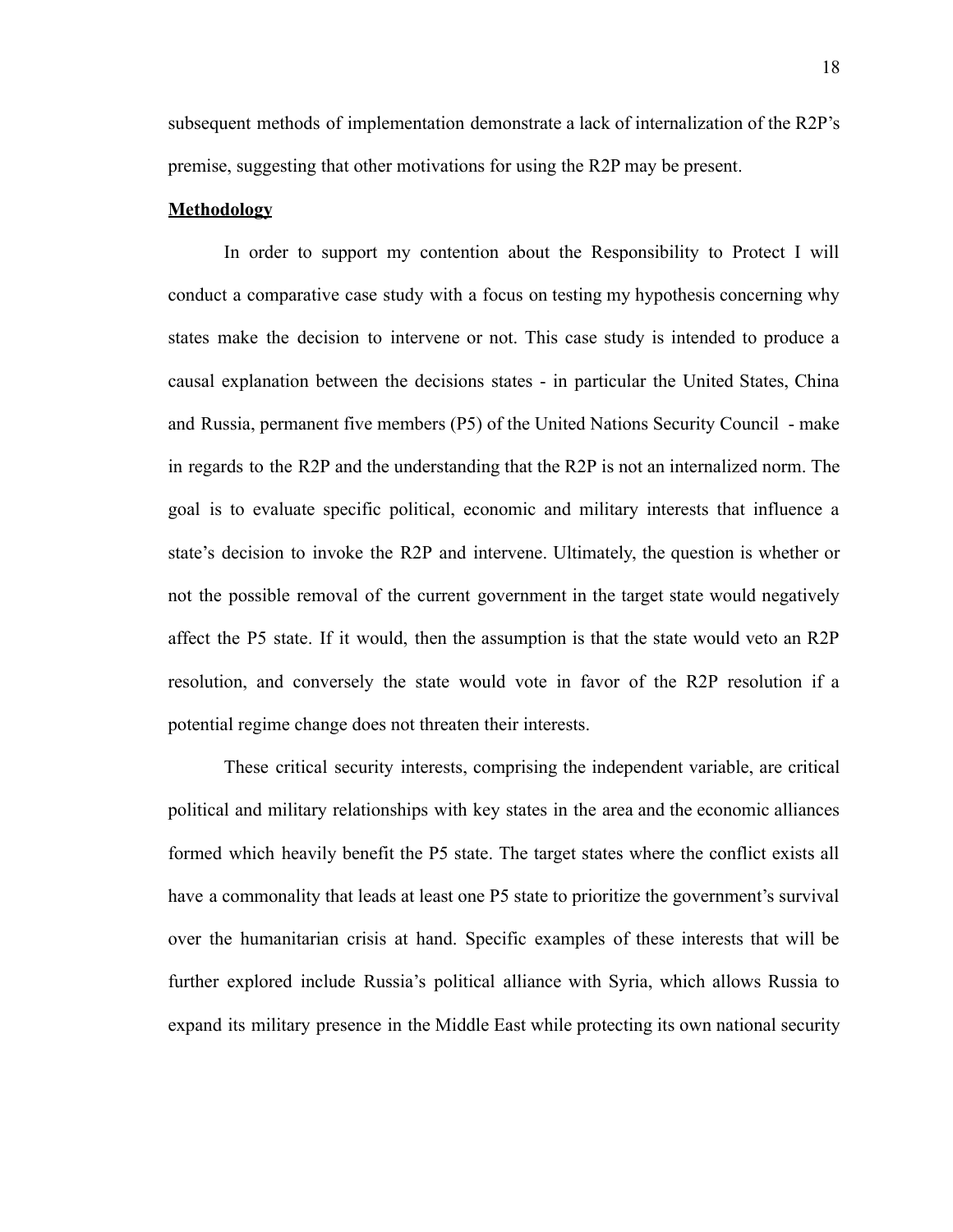from Western nations creating instability in the international sphere<sup>34</sup>, or the United States' alliance with Saudi Arabia that has bred a firm economic relationship partly based on arms trades that subsequently provide arms for the Hadi coalition in Yemen.<sup>35</sup> These military and economic benefits are so critical to certain P5 states, that they are willing to veto R2P resolutions that threaten to end or limit these relationships. Through this comparative case study, I intend to show how a potential threat to the relationships benefiting a P5 member can cause a state to veto invocation of the R2P in order to maintain the status quo and ensure their interests are protected. These relationships will ultimately be evaluated through the comparison of humanitarian crises which drew international attention and calls for action from numerous states and organizations.

The five cases chosen for this study were selected because they encompass countries suffering from serious crimes against humanity in which the civilian population is not protected from violence and exploitation. The cases all qualify as situations in which the Responsibility to Protect should be invoked by the United Nations, because the current government or regime is unable or unwilling to protect its population.<sup>36</sup> The case studies are then divided into two groups: those where a critical security interest for a P5 country is present, and those in which the critical interest is absent. The former group - Syria, Yemen and Myanmar - will analyze the specific political alliances, military strategies or economic relationships that one or more P5 states have with the country in question that resulted in a rejection of the R2P in order to preserve the government in

<sup>34</sup> Charap, Samuel, Elina Treyger, and Edward Geist. 2019. *Understanding Russia's Intervention in Syria*. CA:RAND Corporation. [https://www.rand.org/pubs/research\\_reports/RR3180.html.](https://www.rand.org/pubs/research_reports/RR3180.html) 5-6.

<sup>&</sup>lt;sup>35</sup> "Yemen: Multibillion-Dollar Arms Sales by USA and UK Reveal Shameful Contradiction with Aid Efforts." 2017. *Amnesty International*.

[https://www.amnesty.org/en/latest/news/2017/03/yemen-multibillion-dollar-arms-sales-by-usa-and-uk-reve](https://www.amnesty.org/en/latest/news/2017/03/yemen-multibillion-dollar-arms-sales-by-usa-and-uk-reveal-shameful-contradiction-with-aid-efforts/) [al-shameful-contradiction-with-aid-efforts/.](https://www.amnesty.org/en/latest/news/2017/03/yemen-multibillion-dollar-arms-sales-by-usa-and-uk-reveal-shameful-contradiction-with-aid-efforts/)

<sup>36</sup> Evans and Sahnoun. 2.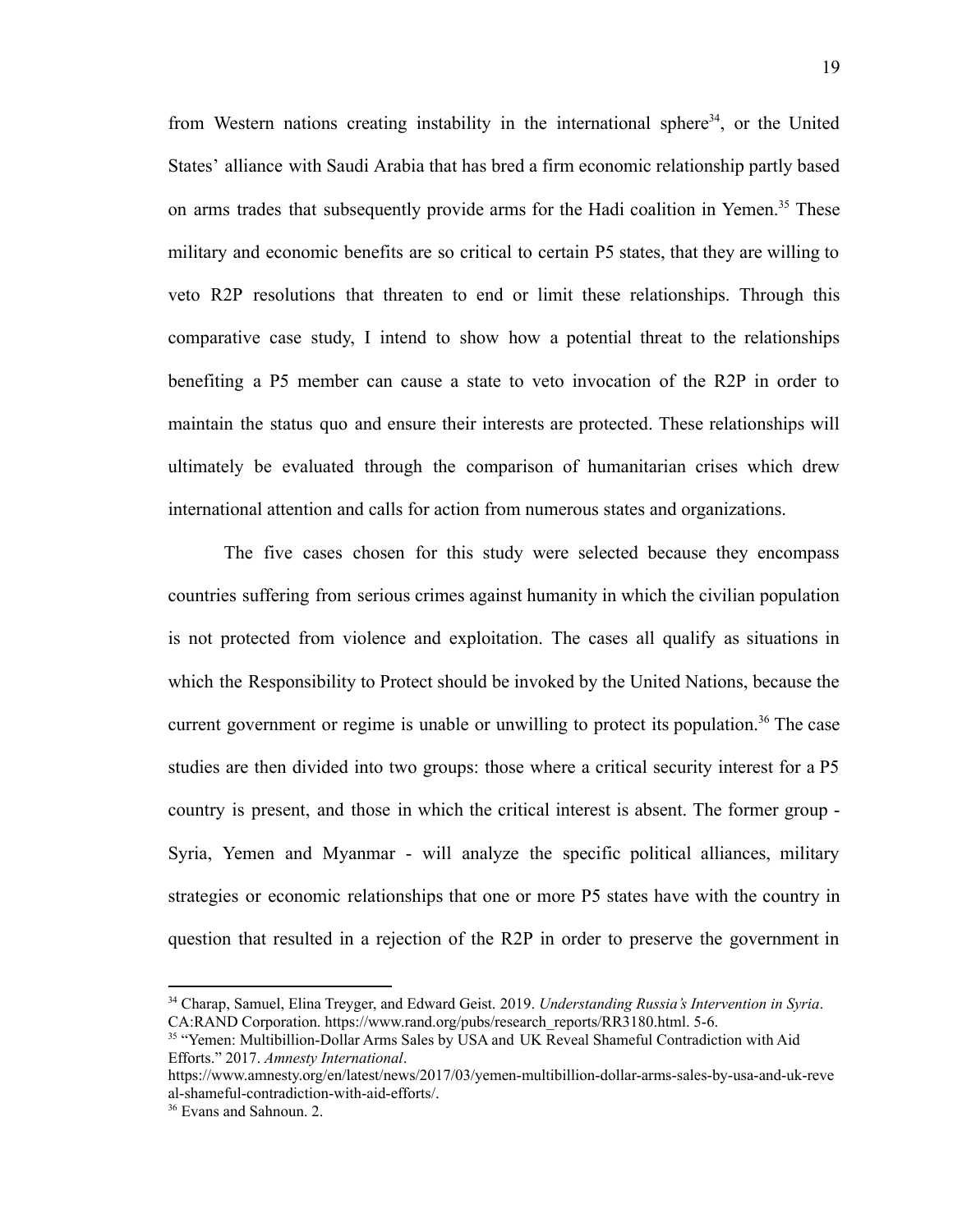place. The latter group - Côte d'Ivoire and Mali - will explain how the absence of a critical interest from the P5 results in the willingness to invoke the R2P and take measures to condemn the ongoing violence. Both sets of cases aid in demonstrating how the R2P is a nascent norm rather than an internalized norm, as extensive discussion about its invocation is required before a decision is made. The main objective of these case studies is to discover exactly what factors influenced the decisions made in regards to the invocation of the R2P, and how it varies among P5 countries given the different target states.

| Case  | <b>US's Interest</b>                                                                                                                                                                                                                                      | <b>China's Interest</b>                                                                                                                                                                                                                                                                                                                                                                  | <b>Russia's Interest</b>                                                                                                                                                                                                                                                                                                                                                                                            |
|-------|-----------------------------------------------------------------------------------------------------------------------------------------------------------------------------------------------------------------------------------------------------------|------------------------------------------------------------------------------------------------------------------------------------------------------------------------------------------------------------------------------------------------------------------------------------------------------------------------------------------------------------------------------------------|---------------------------------------------------------------------------------------------------------------------------------------------------------------------------------------------------------------------------------------------------------------------------------------------------------------------------------------------------------------------------------------------------------------------|
| Syria | The US wants to<br>invoke the R2P in<br>hopes of<br>overthrowing<br>Assad. This would<br>allow the US to<br>implement a<br>pro-West<br>government and<br>keep the influences<br>of Iran (the US's<br>greatest adversary<br>in the region) at<br>bay. $37$ | China doesn't want<br>the R2P invoked in<br>order to keep Assad<br>in power. China<br>wants to provide<br>loans to Syria and<br>invest in<br>infrastructure<br>projects, resulting<br>in Chinese contracts<br>that would expand<br>China's Belt and<br>Road Initiative and<br>boost its own<br>economy. From<br>here, China would<br>be a constant ally<br>for the future. <sup>38</sup> | Russia doesn't want<br>the R2P invoked<br>because it would<br>like to maintain and<br>continue to build its<br>relationship with<br>the Assad regime.<br>Russia's goal is to<br>expand its military<br>base campaign in<br>Syria, thus<br>expanding its<br>military capability<br>within the Middle<br>East and Northern<br>Africa, opening the<br>door for a greater<br>sphere of influence<br>in the region. $39$ |

**Table 1:** Security interests (if any) within each case

<sup>37</sup> Outzen, Richard. 2014. "The Flawed Strategic Debate on Syria." *Institute for National Strategic Studies* (285): 3.

<sup>38</sup> Yellinek, Roie. 2018. "Who Will Reconstruct Syria?" *Begin-Sadat Center for Strategic Studies*: 3.

<sup>39</sup> "Russia Aims to Boost Military Facilities in Syria." 2020. *DW*.

<https://www.dw.com/en/russia-aims-to-boost-military-facilities-in-syria/a-53624765>.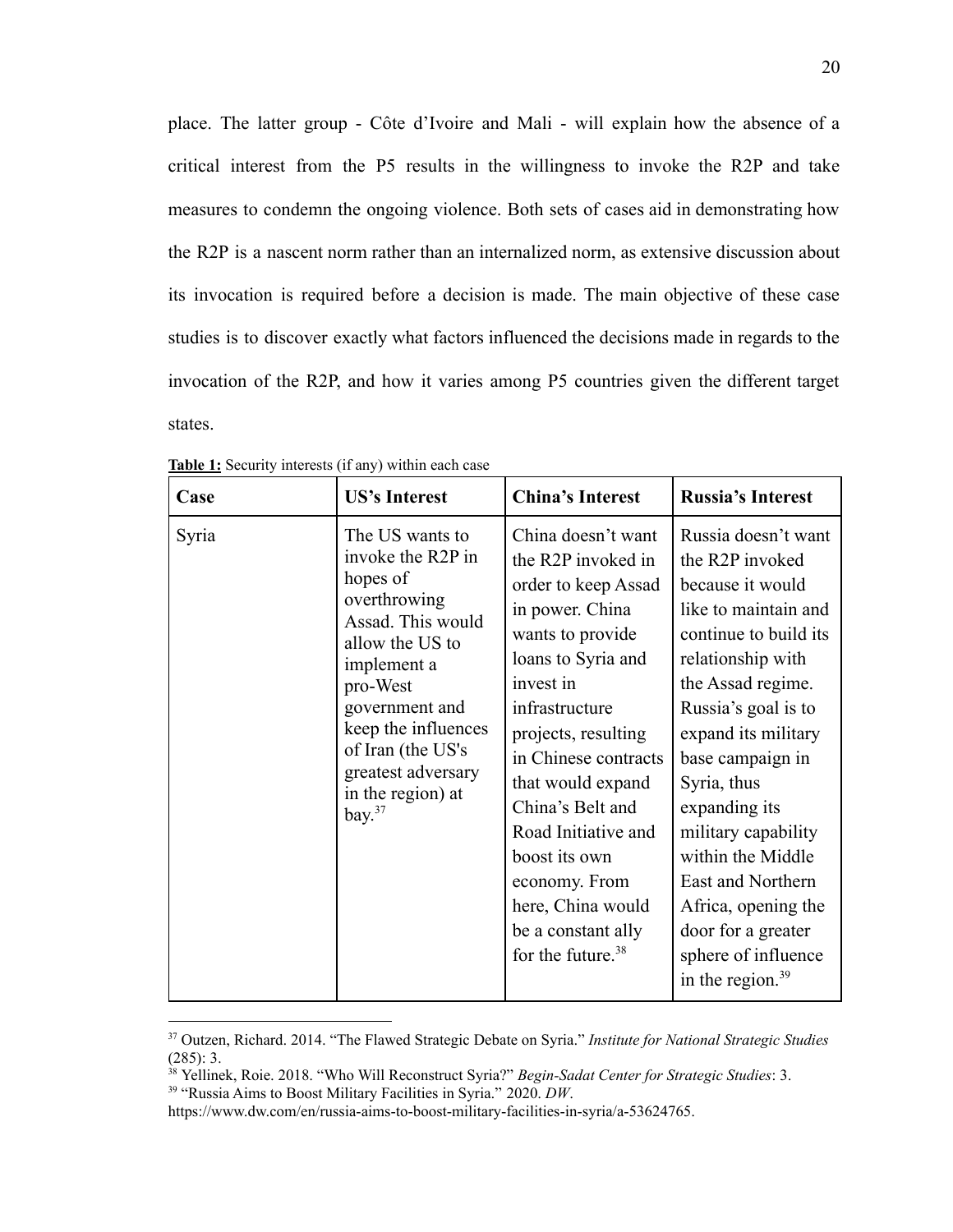| Myanmar | The US has seen<br>Myanmar as a<br>potential target to<br>introduce western<br>ideals in a stable<br>democratic<br>government,<br>alongside the notion<br>that Myanmar<br>would potentially<br>provide the US with<br>greater insight and<br>influence in the<br>Association of<br>Southeast Asian<br>Nations (ASEAN),<br>rivaling China. <sup>40</sup> | Myanmar is an<br>important economic<br>partner for China,<br>offering expansion<br>in investments and<br>trade deals.<br>Myanmar is a part<br>of China's plan to<br>expand its sphere of<br>influence over<br>Southeast Asia, and<br>intervention may<br>destroy this plan. <sup>41</sup> | Russia has provided<br>military training,<br>weapons, and<br>university<br>education to<br>Myanmar in recent<br>years as internal<br>tensions and<br>violence have left<br>the country isolated<br>by the West.<br>Myanmar serves as<br>a potential ally in<br>Asia, expanding<br>Russia's influence<br>and military<br>campaign around<br>the globe. $42$ |
|---------|---------------------------------------------------------------------------------------------------------------------------------------------------------------------------------------------------------------------------------------------------------------------------------------------------------------------------------------------------------|-------------------------------------------------------------------------------------------------------------------------------------------------------------------------------------------------------------------------------------------------------------------------------------------|------------------------------------------------------------------------------------------------------------------------------------------------------------------------------------------------------------------------------------------------------------------------------------------------------------------------------------------------------------|
| Yemen   | The US wants to<br>avoid the<br>invocation of the<br>R <sub>2</sub> P because it is<br>interested in<br>isolating Iran's<br>influence and<br>ensuring a<br>democratic<br>government in<br>Yemen willing to<br>cooperate with the<br>West. The goal is to<br>prevent the US's<br>enemy from<br>dominating the                                            | China's desire in<br>Yemen is to ensure<br>an authoritarian<br>style government in<br>the country, one in<br>which China will<br>have an easier time<br>getting along with<br>than a democratic<br>style government. <sup>44</sup>                                                        | Russia ultimately<br>has a very similar<br>interest in Yemen<br>that it does to Syria,<br>in which it wants to<br>protect its military<br>expansion<br>campaign and<br>garner more<br>influence in the<br>Middle East, in<br>order to collect<br>more allies and<br>build influence in<br>the region, pushing<br>the US out. <sup>45</sup>                 |

<sup>40</sup> Sun, Yun. 2014. "Myanmar in US-China Relations." *Stimson Center* (3): 4-5.

<sup>41</sup> Steinberg, David I., and Hongwei Fan. 2012. *Modern China-Myanmar Relations: Dilemmas of Mutual Dependence*. Copenhagen: NIAS Press. 168-169

<sup>42</sup> Reuters Staff. 2021. "Russia Says It Is Seeking to Strengthen Military Ties with Myanmar." *Reuters*. [https://www.reuters.com/article/myanmar-politics-russia/russia-says-it-is-seeking-to-strengthen-military-tie](https://www.reuters.com/article/myanmar-politics-russia/russia-says-it-is-seeking-to-strengthen-military-ties-with-myanmar-idUSL4N2LO2H6) [s-with-myanmar-idUSL4N2LO2H6.](https://www.reuters.com/article/myanmar-politics-russia/russia-says-it-is-seeking-to-strengthen-military-ties-with-myanmar-idUSL4N2LO2H6)

<sup>44</sup> Ramani, Samuel, and Ibrahem Qasim. 2017. "China's Role in the Yemen Crisis." *The Diplomat*: 7.

<sup>45</sup> Ramani, Samuel. 2018. "Russia's Mediating Role in Southern Yemen." *Carnegie Endowment for International Peace*: 1.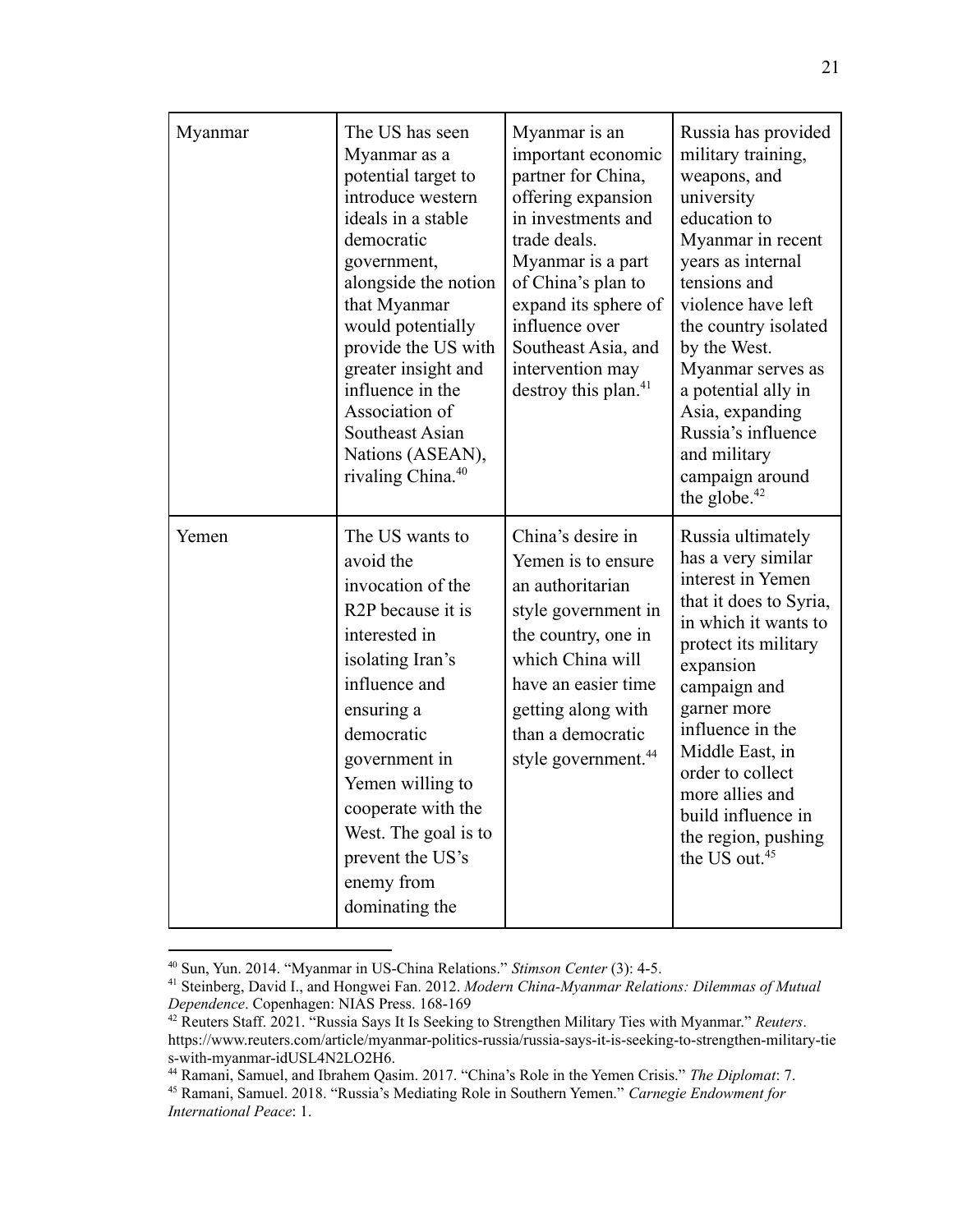|               | country, with the<br>possibility of that<br>control expanding<br>outwards to the<br>surrounding<br>region. <sup>43</sup> |                        |                        |
|---------------|--------------------------------------------------------------------------------------------------------------------------|------------------------|------------------------|
| Côte d'Ivoire | The US does not                                                                                                          | China does not         | Russia does not        |
|               | have any critical                                                                                                        | have any critical      | have any critical      |
|               | security interest that                                                                                                   | security interest that | security interest that |
|               | would be threatened                                                                                                      | would be threatened    | would be threatened    |
|               | by the invocation of                                                                                                     | by the invocation of   | by the invocation of   |
|               | the R2P.                                                                                                                 | the R2P.               | the R2P.               |
| Mali          | The US does not                                                                                                          | China does not         | Russia does not        |
|               | have any critical                                                                                                        | have any critical      | have any critical      |
|               | security interest that                                                                                                   | security interest that | security interest that |
|               | would be threatened                                                                                                      | would be threatened    | would be threatened    |
|               | by the invocation of                                                                                                     | by the invocation of   | by the invocation of   |
|               | the R2P.                                                                                                                 | the R <sub>2</sub> P.  | the R2P.               |

To accomplish this objective, I will be looking at public statements made by the governments of the US, China, and Russia in regards to the situations at hand and the justifications of their decisions made on R2P resolutions in the Security Council. Statements released by the government and government mouthpieces, as well as public statements made at the United Nations, will reveal what interests are responsible for their decision on the R2P. Whether directly stated or not, referring to alliances within the country or any economic or military concerns in these statements will indicate these factors played a role in the decisions made. Additionally, statements made after the fact by government officials, former or present, may also provide insight into the true motivations for the state's decision, as well as the media attention the situation receives

<sup>43</sup> Murray, Donette. 2009. *US Foreign Policy and Iran: American-Iranian Relations since the Islamic Revolution*. Routledge. 14.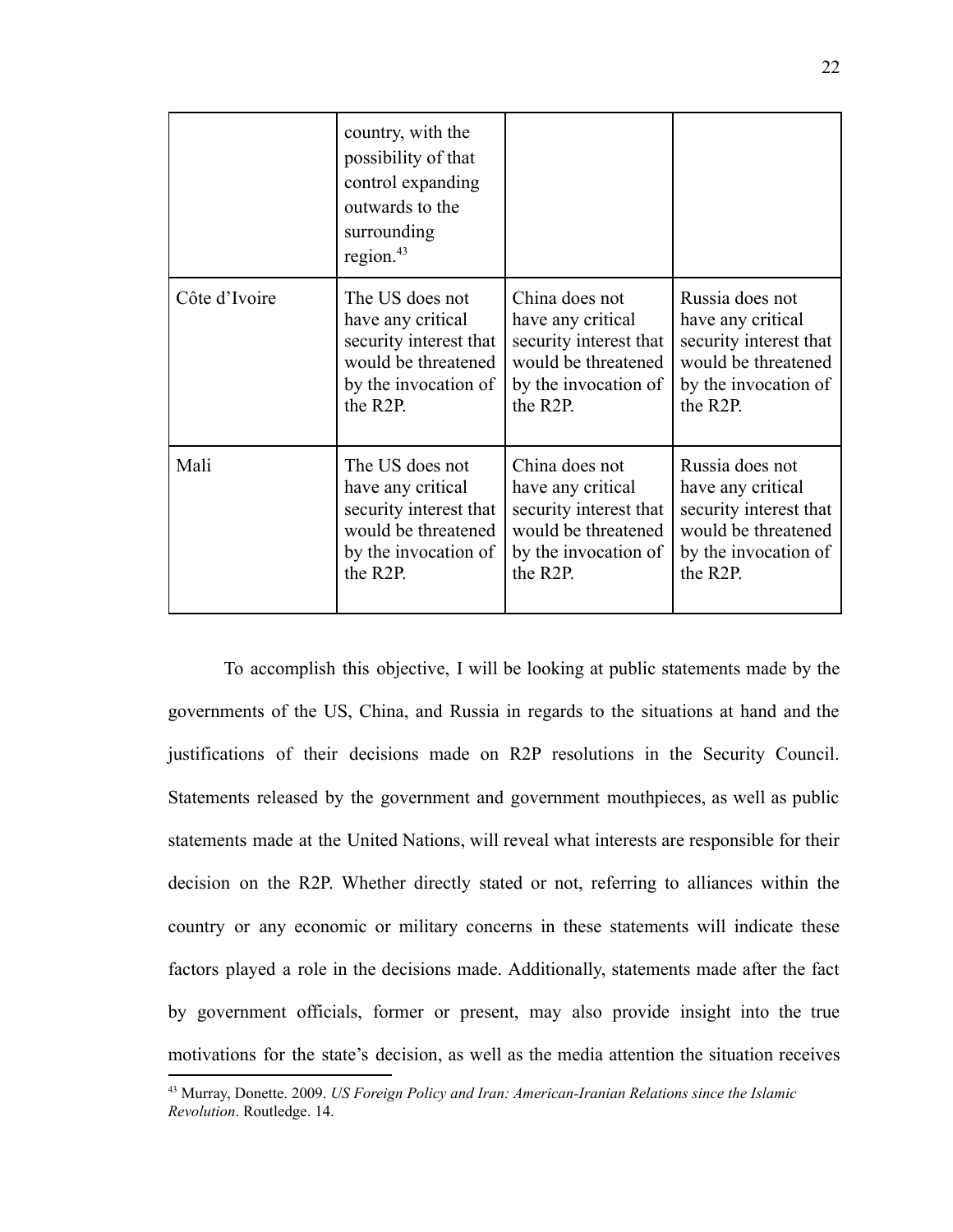and what the main talking points are. Because many governments will try to sell policy initiatives favorably to their population, justifications made by any of these sources may also shed light on the real factors in the decision making.

The selected cases of this study are all situations of mass atrocities that have triggered discussions about the invocation of the R2P in the Security Council in order to end violence in the region. However, each of these cases also demonstrates that the consideration of the R2P is taken through the lens of political or economic interests of some of the more powerful states responsible for the invocation of the R2P. The R2P was not immediately considered in these cases by some UNSC states, and if so it was not motivated by humanitarian needs as was intended.

#### **Libya: Setting a Precedent for the R2P**

In order to understand the complexities of these case studies, we must first understand the tumultuous case that sparked the downfall of the R2P. The Libya intervention was the first true test of the Responsibility to Protect for the UNSC, as it was the first time military intervention was deployed in the name of the R2P against the wishes of the government of the target state. The Arab Spring, a pan-Arab awakening, began in 2011 after decades of tyranny in the Middle East pushed young people towards the search for political freedom.<sup>46</sup> These tensions boiled among the population for years and small revolutions began to take shape, from Iran to Syria to Lebanon. Inevitably, these tensions exploded and revolution consumed Tunisia and Egypt, with protests and unrest against authoritarian governments seizing the population. Protests against the government eventually spread across the Middle East, with nearly every state facing

<sup>&</sup>lt;sup>46</sup> Ajami, Fouad. 2012. "A Year of Living Dangerously." *Foreign Affairs* 91(2): 56.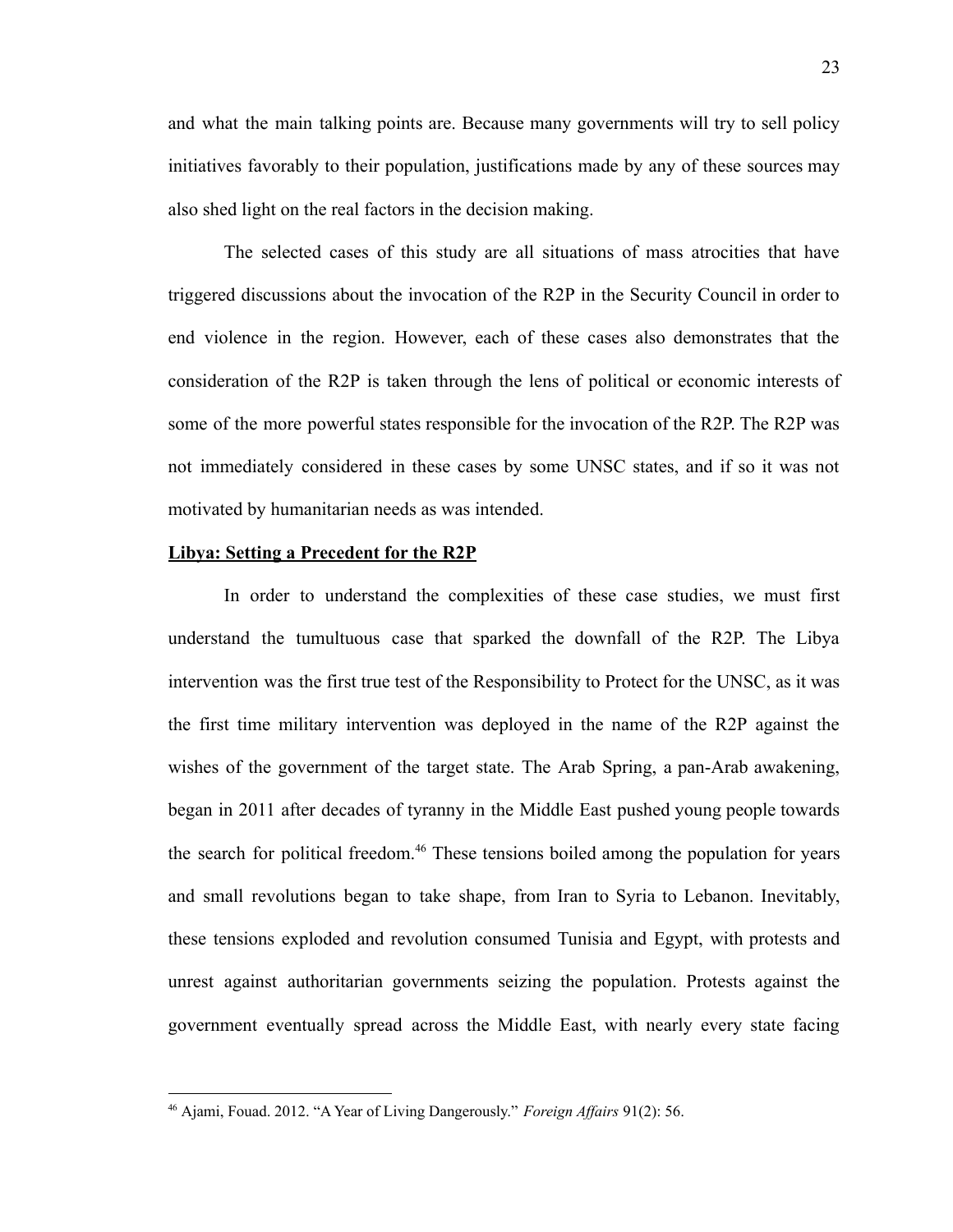pushback for its strict rule and harsh treatment of citizens.<sup>47</sup> The revolution in Libya became the target for R2P implementation due to the severity of the violent response from the government.

Protests against Colonel Muammar Gaddafi's decades-long rule started at the beginning of 2011, marking the beginning of the end of his 42 year reign. He came into power in 1969 through a bloodless coup that removed the corrupt King Idris, asserting Gaddafi as Libya's liberator.<sup>48</sup> Gaddafi initially made many improvements to the life of Libyans; increased access to free public education, set up a universal healthcare system, and other programs that were funded with the new revenue from the oil industry that Gaddafi reformed.<sup>49</sup> However, Gaddafi's rule became increasingly autocratic after nearly a decade, as he began altering laws to make it difficult for anyone to gain enough power to challenge his authority. He surrounded himself with non-elected advisors, which fostered distrust among the population while fueling Gaddafi's unwavering belief that his people loved him and would die for him.<sup>50</sup> Gaddafi spent his rule increasing his power as his people longed for a change of authority through more democratic means, which they were inspired to engage in after the rise of the Arab Spring.

In response to the protests demanding his removal from power, Gaddafi proclaimed his desire to cleanse Libya of the "cockroaches" protesting against him<sup>51</sup>, calling for the deployment of all his security forces against protesting and ordering the bombing of Benghazi.<sup>52</sup> Security forces shot indiscriminately into crowds of protesters,

<sup>47</sup> Ibid. 57-58.

<sup>48</sup> Totman, Sally, and Mat Hardy. 2015. "When Good Dictators Go Bad: Examining the 'Transformation' of Colonel Gaddafi." *The International Journal of Interdisciplinary Global Studies* 10(2): 1.

 $49$  Ibid.

 $50$  Ibid. 2.

<sup>51</sup> "Libya Protests: Defiant Gaddafi Refuses to Quit". 2011. *BBC NEWS*, https://perma.cc/E8QE-8Y7G.

<sup>52</sup> "Libya Air Force Pilots Refuse Orders to Bomb Opposition-held Benghazi". 2011. *HAARETZ*,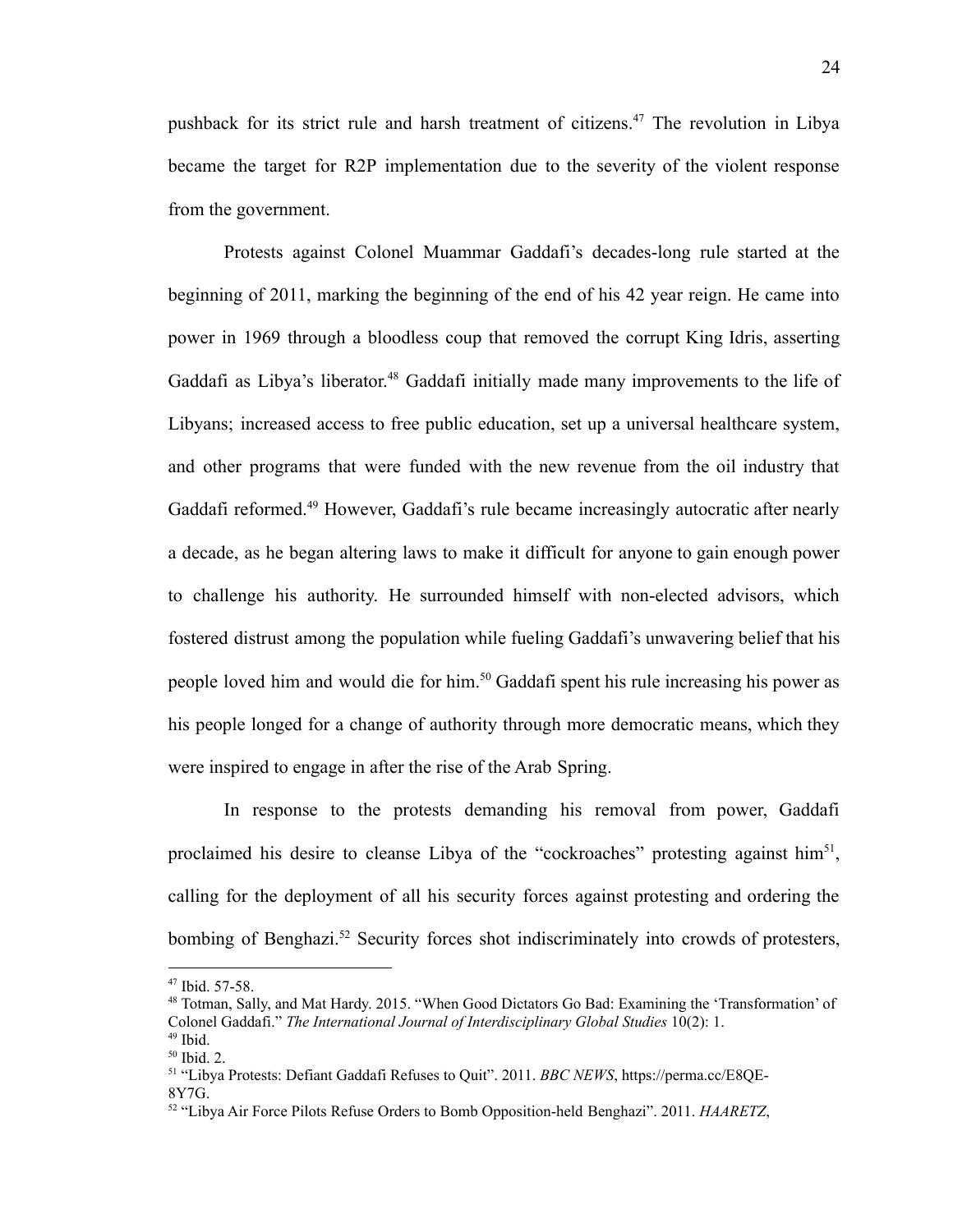killing hundreds in the process. Gaddafi shut down internet services, expelled foreign journalists, and blocked access to social media sites all in an effort to reduce public knowledge of the violence, while protesters filmed security forces brutally attacking them and attempted to upload these videos online.<sup>53</sup> William Hague, Gaddafi's foreign secretary in Libya, even spoke out condemning the actions as "unacceptable and horrifying" and confirming Gaddafi's restriction on internet access before defecting from Libya.<sup>54</sup>

Gaddafi's reaction to protests was unsurprising, as he had used lethal force against the opposition for years; he previously sent hit squads to murder exiled individuals who opposed the coup that put him in power, <sup>55</sup> and over 1,000 prisoners were shot and killed by Gaddafi's top security forces after they protested the regulations on family visits, meals and other aspects of Abu Salim Prison.<sup>56</sup> Prosecutor for the The International Criminal Court Luis Moreno-Ocampo even stated that evidence existed documenting that Gaddafi had planned the killing of his own people, plans that started after the uprising in Tunisia and Egypt and before protests took off in Libya. Ocampo said the original plan in Libya was to use tear gas to dispel crowds, but shooting protesters was the next step if that proved to be ineffective.<sup>57</sup> Gaddafi's lethal response to protests in his country ultimately warranted discussions of the R2P to protect the population.

https://perma.cc/QE3U-6DCG.

<sup>&</sup>lt;sup>53</sup> Adetunji, Jo, Peter Beaumont, and Martin Chulov. 2011. "Libya Protests: More than 100 Killed as Army FIres on Unarmed Demonstrators." *The Guardian*

<sup>54</sup> Ibid.

<sup>55</sup> Black, Ian. 2011. "Libya Protests Analysis: 'For Muammar Gaddafi It's Kill or Be Killed.'" *The Guardian*.

<sup>56</sup> "Libya: June 1996 Killings at Abu Salim Prison." 2006. *Human Rights Watch*.

<https://www.hrw.org/news/2006/06/27/libya-june-1996-killings-abu-salim-prison>.

<sup>57</sup> Gray-Block, Aaron. 2011. "Exclusive: Gaddafi Pre-Planned Attacks on Civilians: Prosecutor." *Reuters*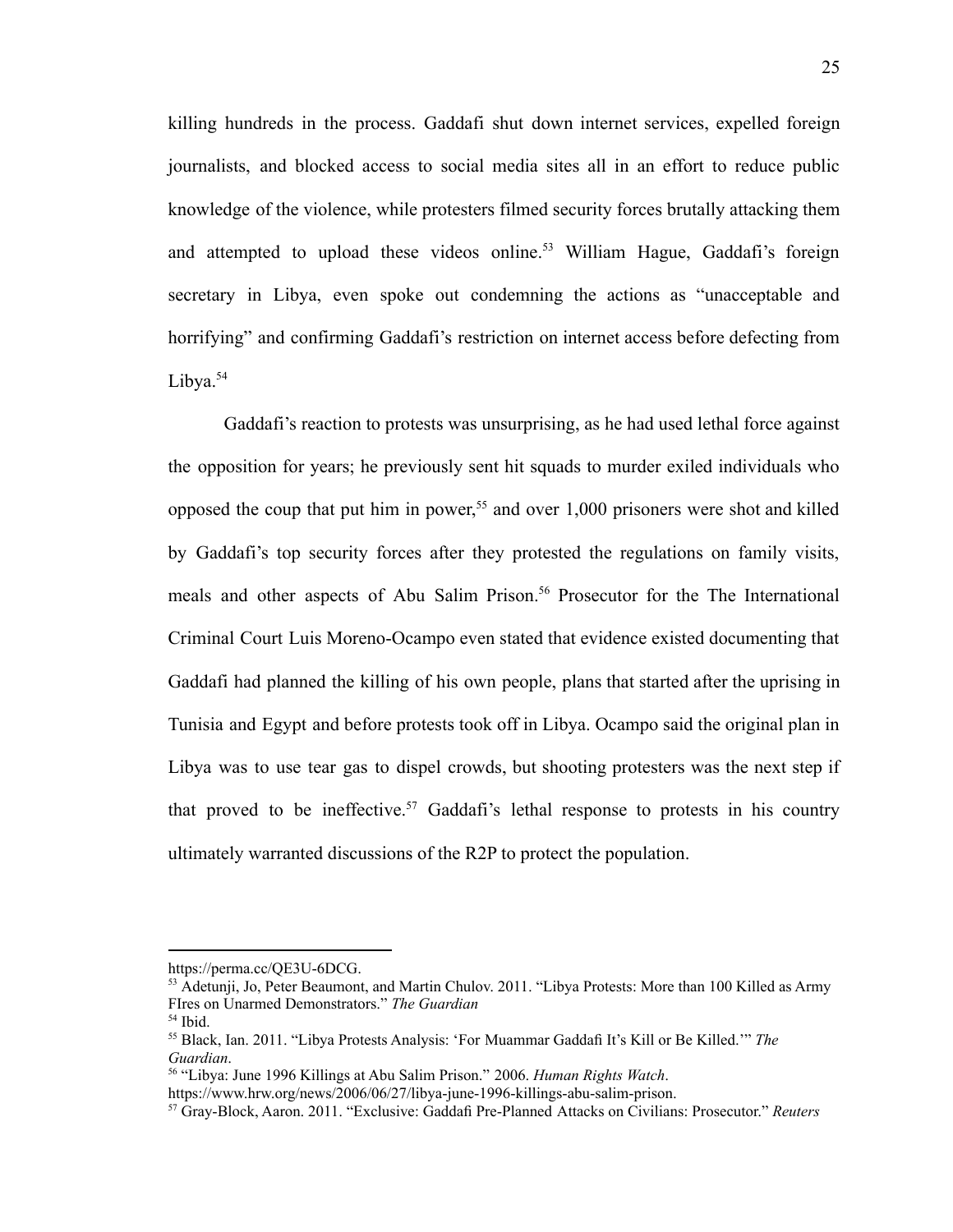Gaddafi's indiscriminate killing of his own people immediately caught the attention of the United Nations, with statements of condemnation quickly released and meetings among the Security Council commenced to determine a course of action to protect the Libyan people. The UNSC passed resolutions early to condemn the violence used by Gaddafi, and Resolution 1970 imposed sanctions such as arms embargo, travel bans, and asset freezes on senior government officials for their roles in allowing and perpetuating the crimes against humanity on the population of Libya.<sup>58</sup> This resolution also explicitly stated that Libyan authorities were failing in the state's "responsibility to protect its population."<sup>59</sup> When these resolutions didn't prove to deter Gaddafi's violent actions, the UNSC drafted Resolution 1973, which implemented a no-fly zone in Libya and authorized member states to use all necessary measures to protect Libya's civilians.<sup>60</sup> This was the resolution that would officially invoke the R2P. The UNSC stated in Resolution 1970 that Libya was failing to perform its Pillar 1 duties of the R2P to protect its citizens, so the next step was to launch an intervention using necessary means to stop the violence and ensure the population's protection.

China and Russia abstained from voting on Resolution 1973 to authorize the military mission in Libya, which allowed it to be passed and implemented.<sup>61</sup> Although these two states were not in support of the mission - citing in particular their lack of confidence the mission would succeed - the idea of military intervention in Libya and breaching sovereignty wasn't so contentious to invoke a veto from them.<sup>62</sup> Although

<sup>58</sup> S/RES/1970 (2011)

 $59$  Ibid.

<sup>60</sup> Genser, Jared. 2018. "The United Nations Security Council's Implementation of the Responsibility to Protect: A Review of Past Interventions and Recommendations for Improvement." *Chicago Journal of International Law* 18(2):442.

<sup>61</sup> Dunne, Tim, and Jess Gifkins. 2011. "Libya and the State of Intervention." *Australian Journal of International Af airs* 65(5):523

<sup>62</sup> Ibid. 523-524.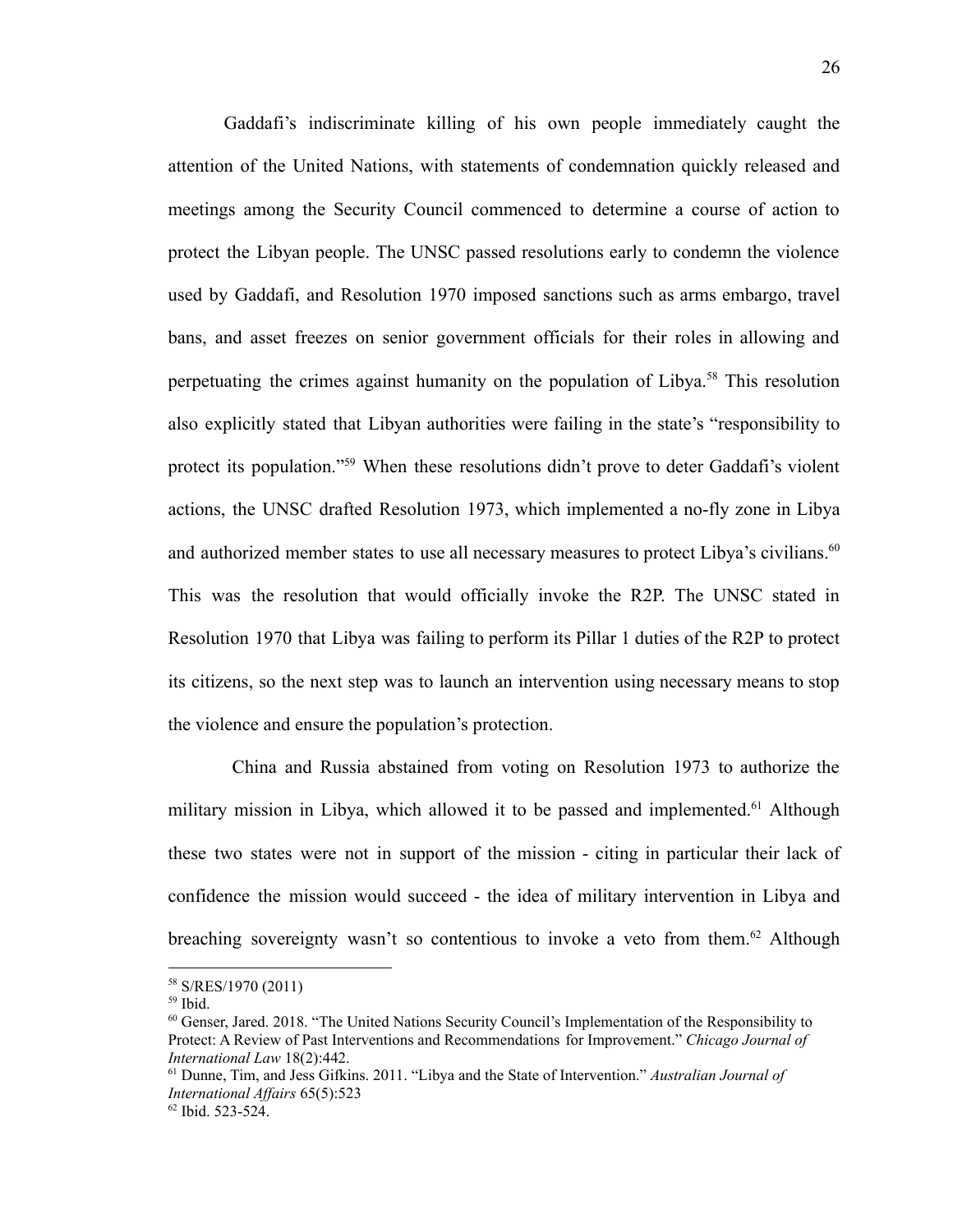China and Russia tend to err on the side of caution and look to protect a state's sovereignty from intervention, the two states actively allowed the military campaign to happen even if they didn't completely agree with it fundamentally.<sup>63</sup> Their abstention and the remaining P5's 'yes' vote on March 17, 2011 allowed the UNSC to move forward with extensive military intervention in Libya. This action meant that the P5 were willing to prioritize the protection of Libya's population over whatever interests or reservations they may have had about the prospect of a military campaign, demonstrating exactly how the R2P should be applied.

The military campaign in Libya was led by NATO forces, and culminated in airstrikes conducted on Libya's capital Tripoli, which led to the overthrow of Gaddafi's regime on August 21, 2011. As Gaddafi fled the city, NATO forces continued to take control of more territory in Libya and fought the remaining forces loyal to Gadaffi.<sup>64</sup> However, the Libyan intervention did not accomplish all that it intended and led to more complications. When Resolution 1973 was passed six weeks after the conflict began, 1,000 civilians in Libya had already been killed. After intervention in a seven-month long military campaign, 7,000 more civilians were killed as a result of the conflict between NATO/rebels and Gadaffi's forces.<sup>65</sup> Additionally, a regime change was not the intention of the R2P when it was created, so the overthrow of Gaddafi's government was an unexpected consequence for Russia and China. This occurrence left Russia and China with a negative attitude towards the R2P, because they now associated the concept with

<sup>63</sup> S/PV/6498

<sup>64</sup> Emadi, Hafizullah. 2012. "Libya: The Road to Regime Change." *Global Dialogue:Nicosia* 14(2): 139.

<sup>65</sup> Kuperman, Alan. 2013. *Lessons from Libya: How Not to Intervene*. Belfer Center for Science and International Affairs. 2.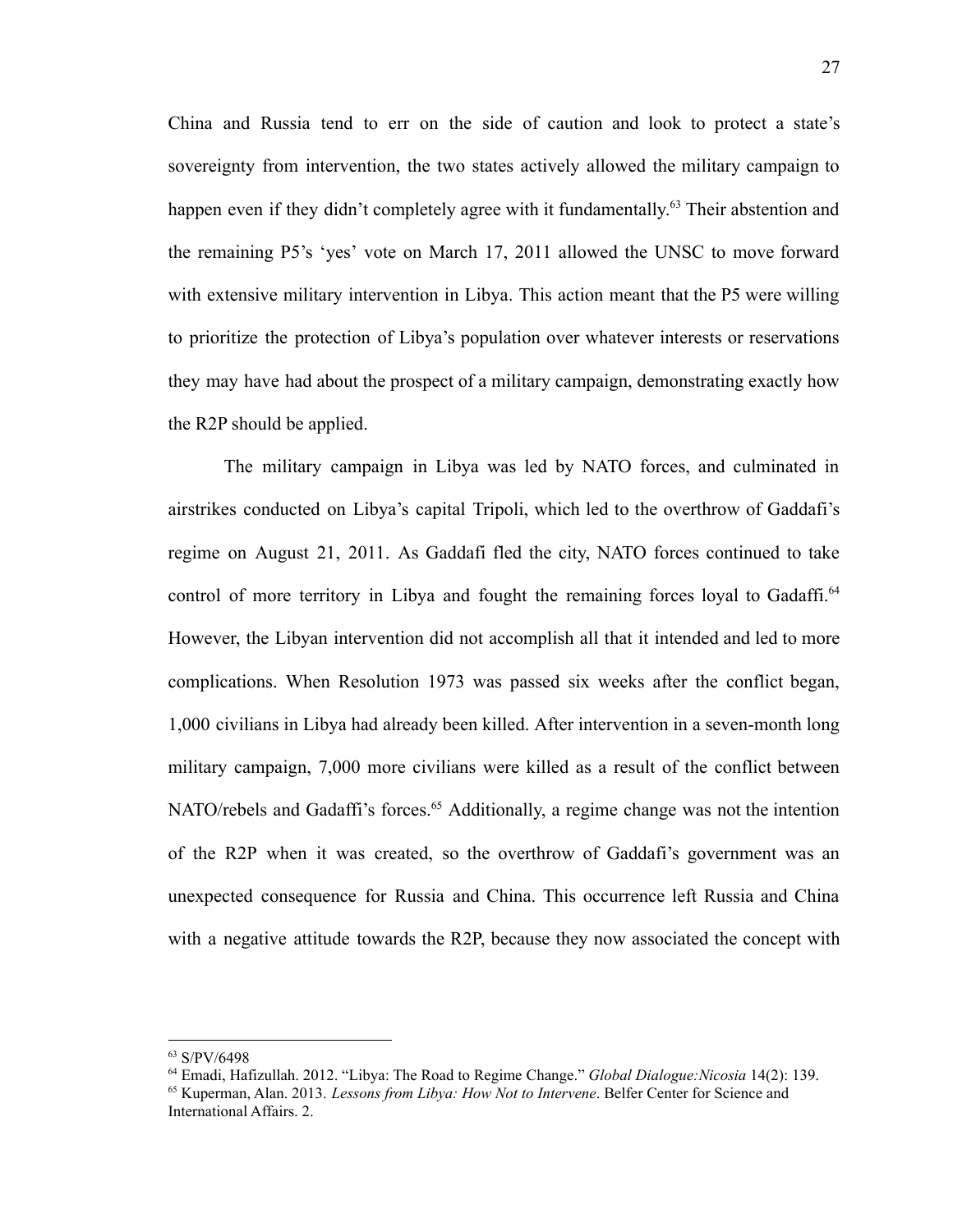regime change, going against their commitment to protecting a state's sovereignty, especially from the West.<sup>66</sup>

One of the biggest worries among scholars is that the Libyan intervention has set an unintended negative precedent on the use of force in intervention. The intervention in Libya ultimately resulted in regime change, potentially striking an underlying fear in states - Russia and China in particular - that future R2P intervention would result in further instances of regime change.<sup>67</sup> The suggestion that regime change inherently follows intervention under R2P has led to states voting against intervention solely for that reason. Whether it is not wanting a certain country(s) to have control or influence over the newly implemented government or wanting to maintain a relationship with the current state, the unintended consequence of regime change ultimately impacts the decision making of these states. Scholars have recognized this behavior, as Russia has practiced this conservative approach in regards to Syria, China seems to have this same concern with respect to both Syria and the Democratic People's Republic of Korea,<sup>68</sup> and the United States is also guilty of this tactic when it comes to the case of Yemen.<sup>69</sup> Each of these states learned lessons from the Libya intervention that they have since carried with them in each subsequent discussion of the R2P.

The aftermath of the Libyan intervention guides the decision making and strategies for these three states in the subsequent cases this study analyzes. For example, each state's approach to Syria is directly influenced by the assumption that the end result in Libya could, and most likely would, happen again. From the Libyan crisis, China

<sup>66</sup> Fung, Courtney J. 2016. 40.

 $67$  Bloomfield, Alan. 2016. "Norm antipreneurs and theorising resistance to normative change." *Review of International Studies*, (42): 311 doi:10.1017/S026021051500025X

<sup>69</sup> Exum, Andrew. 2017. "What's Really at Stake for America in Yemen's Con Ict." *The Atlantic*: 9. <sup>68</sup> Fung, Courtney J. 2020. "Just Not in the Neighbourhood: China's Views on the Application of the Responsibility to Protect in the DPRK." *The China Quarterly*: 3. doi: 10.1017/S0305741020000648.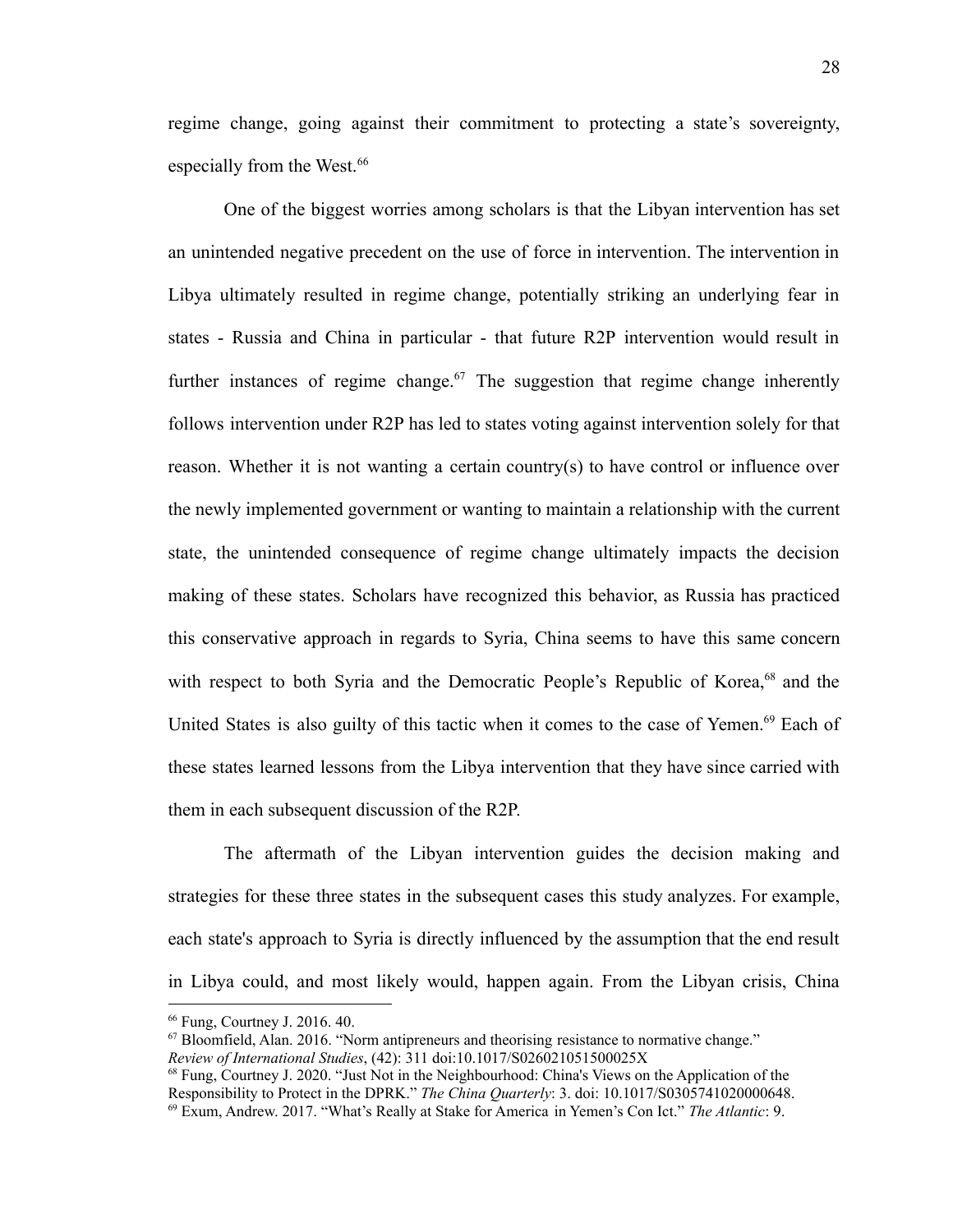learned that the West will always view China under the lens of a poor human rights record, and if the opposition to the standing government in future R2P crises wins, the new government will always side with the West who paved the way for regime change. Thus, China realizes that repercussions for voting on resolutions addressing situations such as Syria would be limited.<sup>70</sup> Likewise, when the Libya intervention resulted in regime change against a leader Russia viewed as an ally, the state's attitude in regards to the R2P changed drastically; with political instability mounting across the region, further R2P interventions meant Russia's allies could be replaced with democracy-driven western oriented governments, leaving Russia without a foothold in the Middle East.

Alternatively, the assumption of a regime change with the invocation of the R2P may encourage states like the United States to vote in favor of it, in order to then guide that regime change and implement a government or set of ideals that reflect their own interests. Similar to the United States' strategic plan for its invasion of Iraq to establish a permanent military base in the region, Syria has always been a location of value to the US to establish western ideals and influence, and supporting R2P intervention now furthers this agenda. The intervention and subsequent domination of Syria would allow the establishment of a western-backed Sunni government. This US-supported Syrian government would challenge the Shia government of Iran and would ultimately shift the balance of power in the region in favor of the  $US$ .<sup>71</sup>

De Nevers highlights the importance of the balance of power paradigm in which every powerful state wants more power tipped in their favor. She asserts that oftentimes the concerns over the balance of power will take precedence over promoting norms that

<sup>70</sup> Yellinek, Roie. 2018. "Who Will Reconstruct Syria?" *Begin-Sadat Center for Strategic Studies*: 4.

<sup>71</sup> Salhi, Hamoud. 2005. "Syria's Threat to America's National Interest." *Strategic Insights* IV(4): 1-2.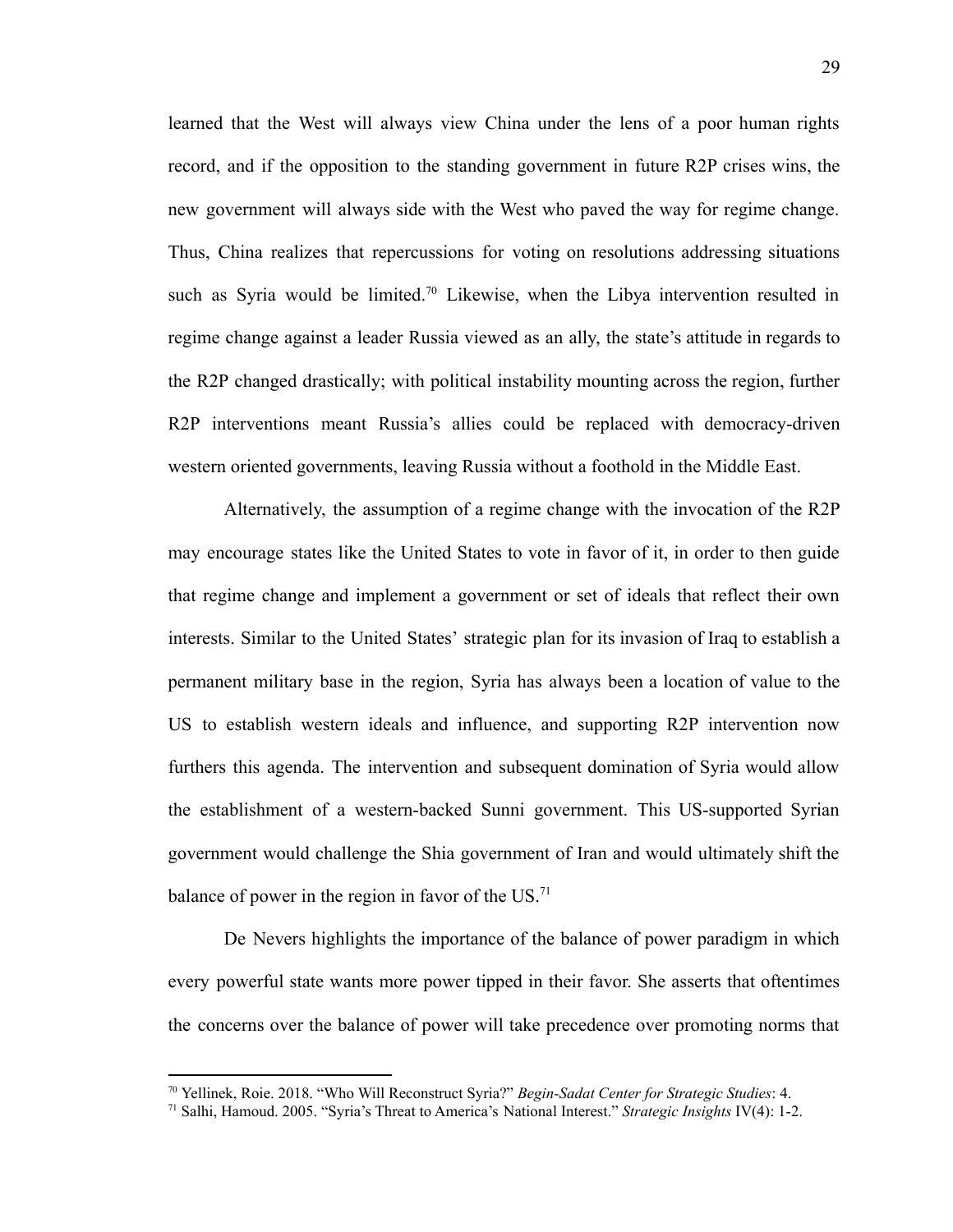are beneficial to all, such as the  $R2P<sup>72</sup>$  We can see this struggle within the controversial decision of whether to implement the R2P or not, especially in the case of Syria. Russia and China may have been influenced in their decisions regarding the R2P because of the regime change in Libya when the R2P was unanimously decided upon. Either state could be fearful that an invocation of the R2P in Syria would result in another regime change, one that could ultimately be in favor of the United States and give them a stronger hold and sphere of influence within the region. Under this speculation, it can be inferred that Russia or China, or both, have prioritized their fight in the balance of power between great states over the invocation of the R2P. If this is true, then norms would truly be controlled by powerful states concerned with their own domestic and foreign policy agendas, and not with the protection of humanity the R2P was created to promote.

As demonstrated by the creation of and subsequent noncompliance with the Responsibility to Protect, great powers in the international sphere can frustrate the attempted application of a norm, even when other states are vocal and willing to implement it. The R2P emerged after an international acknowledgment by both powerful and weaker states that future action in preventing or stopping mass atrocities was imperative to the protection of populations not safeguarded by their own governments. However, with powerful states more or less managing the compliance of norms, their political and economic self-interests often drive their decisions to commit to the R2P. As Richard Price contends, the existence of a norm does not guarantee compliance, it simply requires justification for non-compliance. The more complex the norm, the greater the ambiguities that states can inevitably exploit in order to evade questions of norm

<sup>72</sup> Ibid. 54.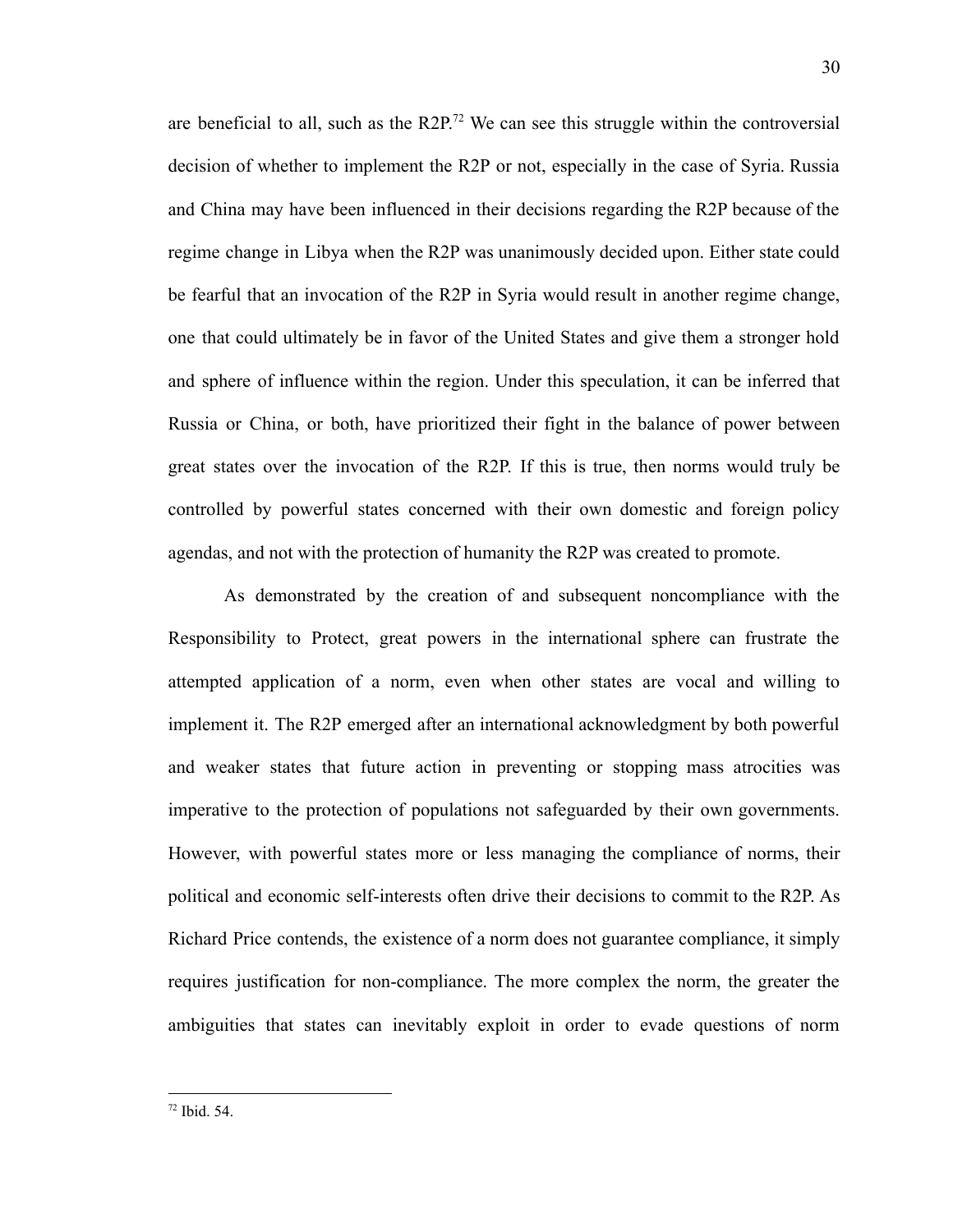violation.<sup>73</sup> The Responsibility to Protect has proven to be complex in its characterization of qualifying situations for invocation and strategies for implementation, resulting in a plethora of ambiguities states can use to justify noncompliance.

Libya has proven to be a baseline case for the international community, setting precedent for how the R2P is implemented and ultimately guiding states' decision making. The understanding that a possible regime change is inherently a part of implementing the R2P can either motivate states (such as the United States) to vote in favor of the R2P or encourage states to veto the resolution (such as China and Russia) if a regime change is not beneficial for them, politically or economically. Because regime change was an unexpected result of the Libya intervention, the assumption by states that it will happen again in a future R2P case aids us in uncovering states' motivations and decisions, and is why we expect certain actions in future cases. Overall, the primary motivation for states voting to intervene in humanitarian crises has been primarily politically and economically motivated, which results in strategic decisions that don't necessarily serve the best interests of the people facing these atrocities.

<sup>73</sup> Price, Richard. 1998. "Reversing the Gun Sights: Transnational Civil Society Targets Land Mines." *International Organization* 52(3): 641.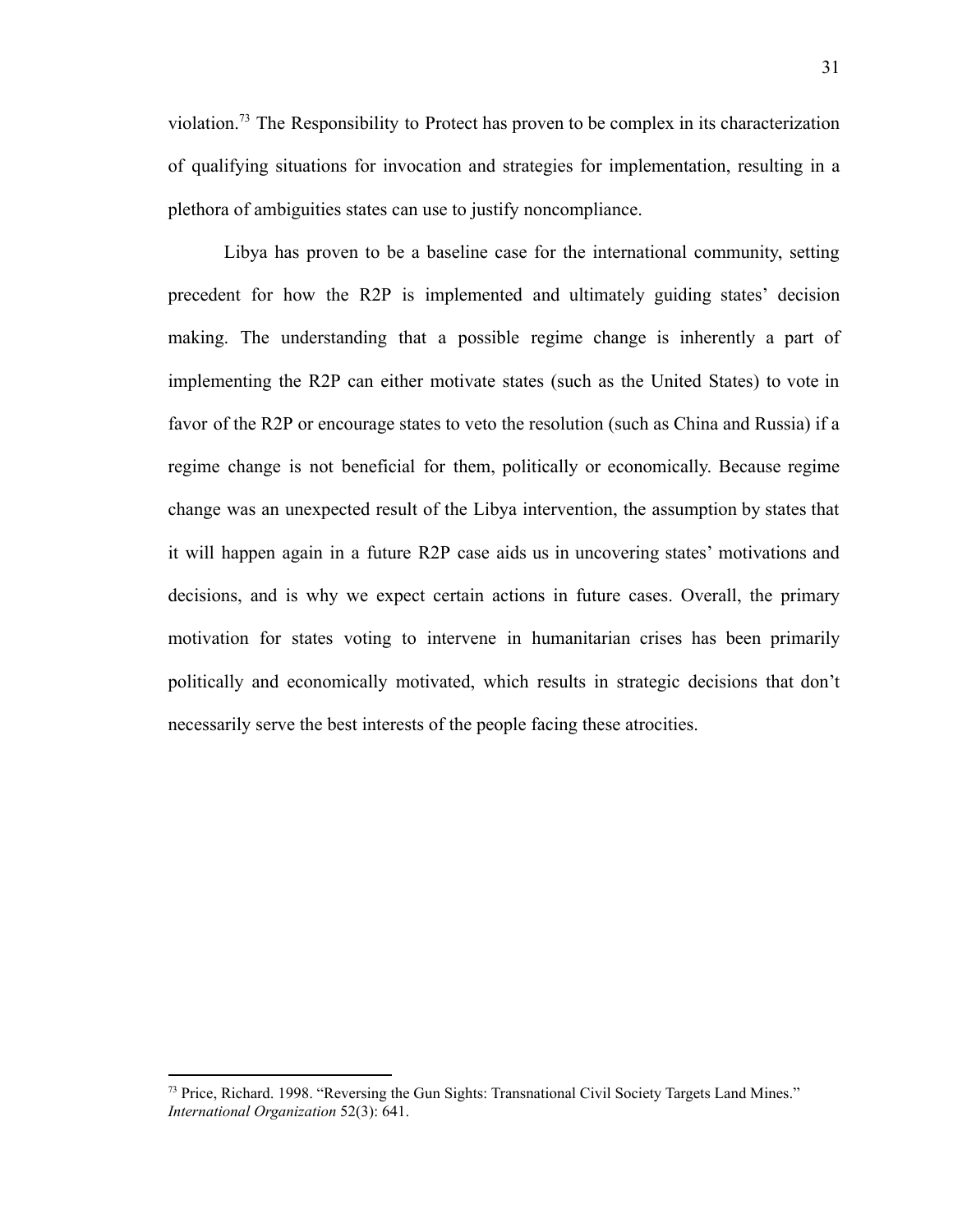## **Chapter 2: An Influential Security Interest**

The Responsibility to Protect was established as a tool to guide states in their behavior when approaching a situation where crimes against humanity are occurring and the government is unable or unwilling to stop them. This norm is intended to prioritize the safety and well-being of civilians, because they were so often ignored in the past. However, while the intention of the R2P is well-natured, its results have fallen quite short of prioritizing citizens. These case studies examine how different political, economic, and military interests influence the UNSC's decision on invoking the R2P. Specifically, these three cases demonstrate how these interests, which appear to be critical to a state's security, seem so vital to a state that protecting civilians is not the primary concern, and the R2P is ultimately vetoed or not brought up for discussion at all.

## **Syria**

## A. Background

Chaos in Syria erupted in March 2011 when the population rebelled against a longstanding authoritarian government led by President Bashar al-Assad. A group of 15 teenagers graffitied "the people want the regime to fall" on a wall in the southern Syrian town of Dara'a, resulting in their imprisonment by the governor and subsequent protests across the province.<sup>74</sup> The greater Dara'a population responded to the punishment promptly, igniting protests across the country including the burning of official buildings, the destruction of a statue depicting Assad's father, and pelting a poster of Assad with rocks. The theme of these protests were the demand to lift a forty-eight year old emergency law to release political prisoners, end corruption in the government and

<sup>74</sup> Abouzeid, Rania. 2011. "Syria's Revolt: How Graffiti Stirred an Uprising." *Time*[.](http://content.time.com/time/world/article/0,8599,2060788,00.html) <http://content.time.com/time/world/article/0,8599,2060788,00.html>.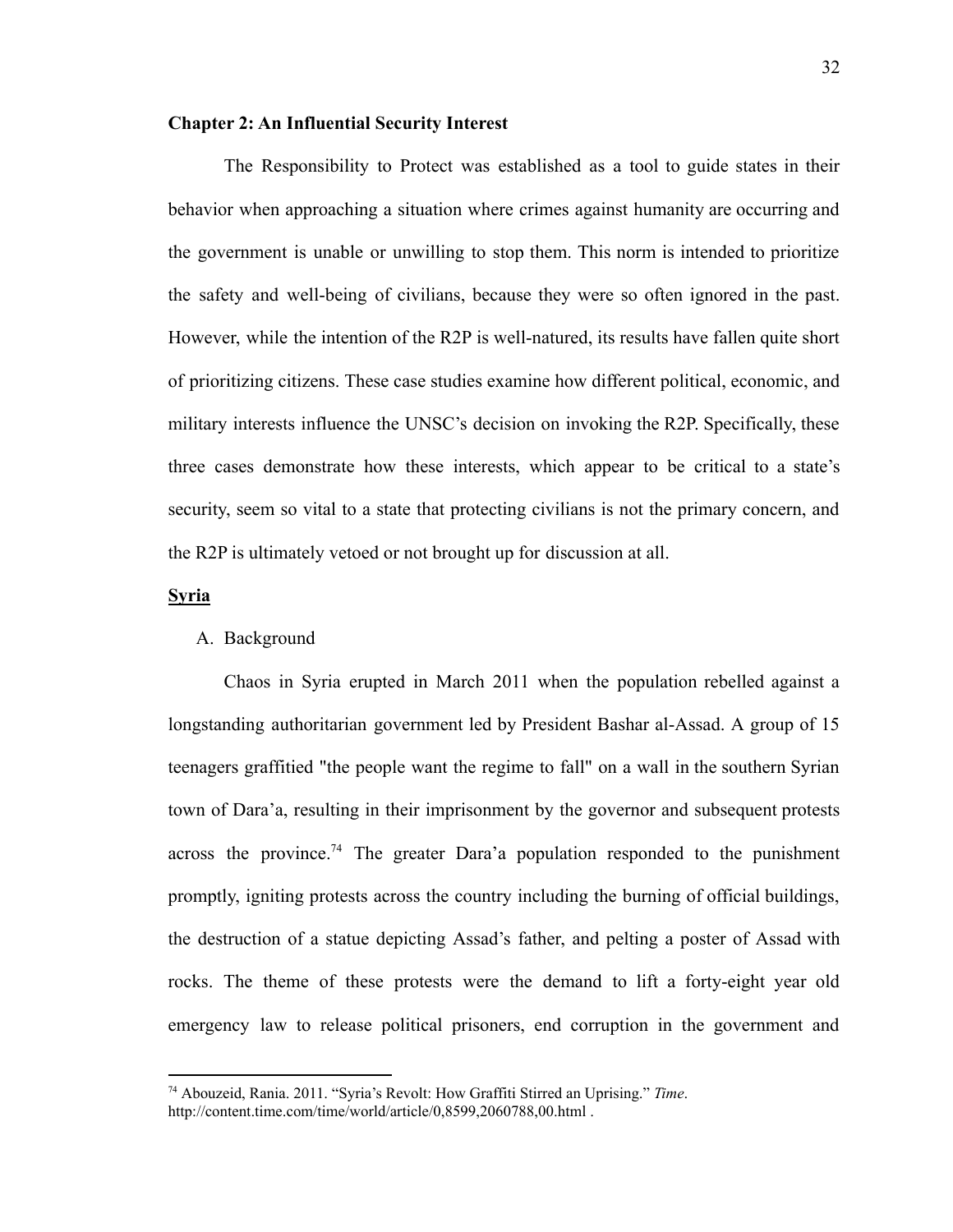amend a real estate law over property transactions at the border. Assad seemingly worked with the protesters at first, expelling the governor and releasing the 15 teens while agreeing to create a committee to investigate the death of five individuals killed during protest.<sup>75</sup>

However, Assad quickly changed tactics and ensured all protest against his regime was met with brutal force. On March 21, 2011 men marching through Dara'a chanting "there is no fear, after today there is no fear" were met by the provincial security forces opening fire and killing fifteen while injuring many more.<sup>76</sup> These violent actions continued throughout the month of March, alongside the disappearances of at least ninety-three individuals who were arrested and detained in unknown locations, although the estimation is that hundreds more had been hidden.<sup>77</sup> As protests spread across the country Assad moved to conceal tensions by implementing a complete media blackout. This strategy was to ensure that news of the violent tactics against protesters couldn't reach other nations as it had through the media and cell phone use. Assad banned international journalists from reporting in Syria and detained and assaulted any local journalists attempting to cover the anti-Assad regime protests. Assad went so far as to disable cell phones, landlines, electricity, and the internet in all cities where protests were taking place, not only to block news of protests from leaving the state, but also to force protests to stop in order to recover essential utilities.<sup>78</sup>

Reactions from the region came swiftly as the Arab League suspended Syria's membership from the coalition and agreed to impose political and economic sanctions on

 $75$  Ibid.

<sup>77</sup> Ibid. <sup>76</sup> Marsh, Katherine. 2011. "Syrian Regime Launches Crackdown by Shooting 15 Activists Dead." *The Guardian*. <https://www.theguardian.com/world/2011/mar/24/syria-crackdown-shooting>.

<sup>78</sup> "Attacks on the Press in 2011: Syria." 2011. *Committee to Protect Journalists*. <https://cpj.org/2012/02/attacks-on-the-press-in-2011-syria/>.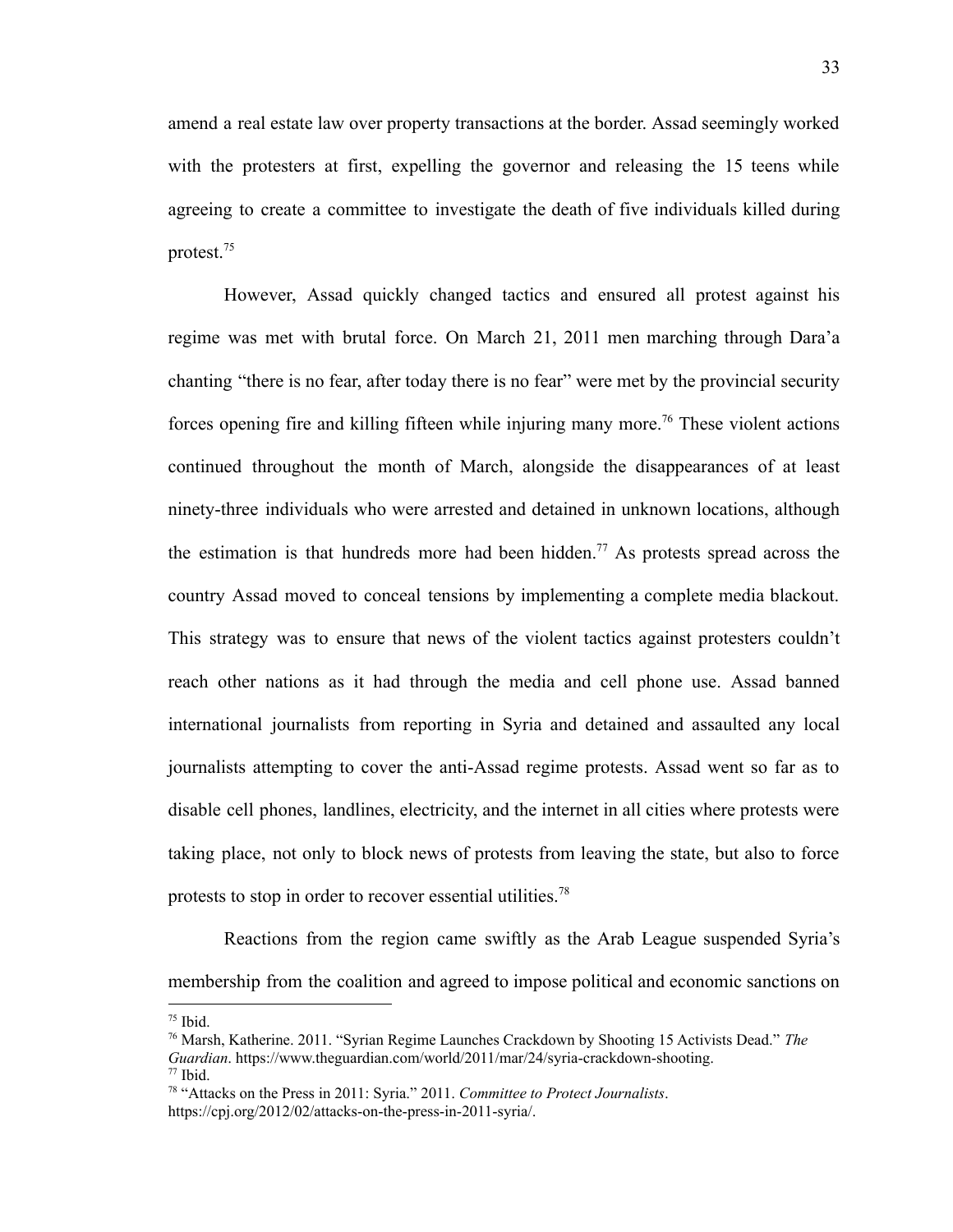Assad's regime for failing to cease violence caused by the government; however, no discussions about no-fly zones or military intervention took place.<sup>79</sup> The international community's first collective response to the violence in Syria came five months later on August 3rd, 2011, simply condemning the actions of the Syrian government. This appeared to have little influence on the Assad regime, as the government continued its rule by violence as the United Nations was not preparing to pass any resolutions to stop the violence.<sup>80</sup> With little international response, Assad continued his violent rule with almost no resistance for years, and even went so far as to release Sarin gas in Eastern and Western Ghouta, which killed hundreds of civilians, including children.<sup>81</sup> The Arab League immediately responded, condemning Assad, and called for the United Nations to put aside political differences in order to implement the "necessary resolutions" to hold Assad responsible and end violence, hinting at the need for military intervention.<sup>82</sup> Even after this attack, The United Nations Security Council continued to be inefficient in passing R2P resolutions to put a stop to Assad's assault of his people, mainly because of the stark opposition from both China and Russia. Both of these states wish to see Assad's regime continue in power, and the invocation of the R2P is viewed as a threat to the regime's livelihood.

#### B. Critical Interest

Syria's location in the Middle East has been attractive for the world's most powerful states with the hope of securing dominance and control of the region. Settled

<sup>79</sup> Batty, David, and Jack Shenker. 2011. "Syria Suspended from Arab League." *The Guardian*: 2.

<sup>80</sup> S.C. Pres. Statement 2011/16 (Aug 3. 2011)

<sup>81</sup> "Analysis of Alleged Use of Chemical Weapons in Syria". 2013. *Human Rights Watch*.

<https://www.hrw.org/report/2013/09/10/attacks-ghouta/analysis-alleged-use-chemical-weapons-syria>.

<sup>82</sup> Reuters Staff. 2013. "Arab League Blames Syria's Assad for Chemical Attack." *Reuters*[.](https://www.reuters.com/article/us-syria-crisis-league/arab-league-blames-syrias-assad-for-chemical-attack-idUSBRE97Q0NI20130827)

[https://www.reuters.com/article/us-syria-crisis-league/arab-league-blames-syrias-assad-for-chemical-attack](https://www.reuters.com/article/us-syria-crisis-league/arab-league-blames-syrias-assad-for-chemical-attack-idUSBRE97Q0NI20130827)[idUSBRE97Q0NI20130827.](https://www.reuters.com/article/us-syria-crisis-league/arab-league-blames-syrias-assad-for-chemical-attack-idUSBRE97Q0NI20130827)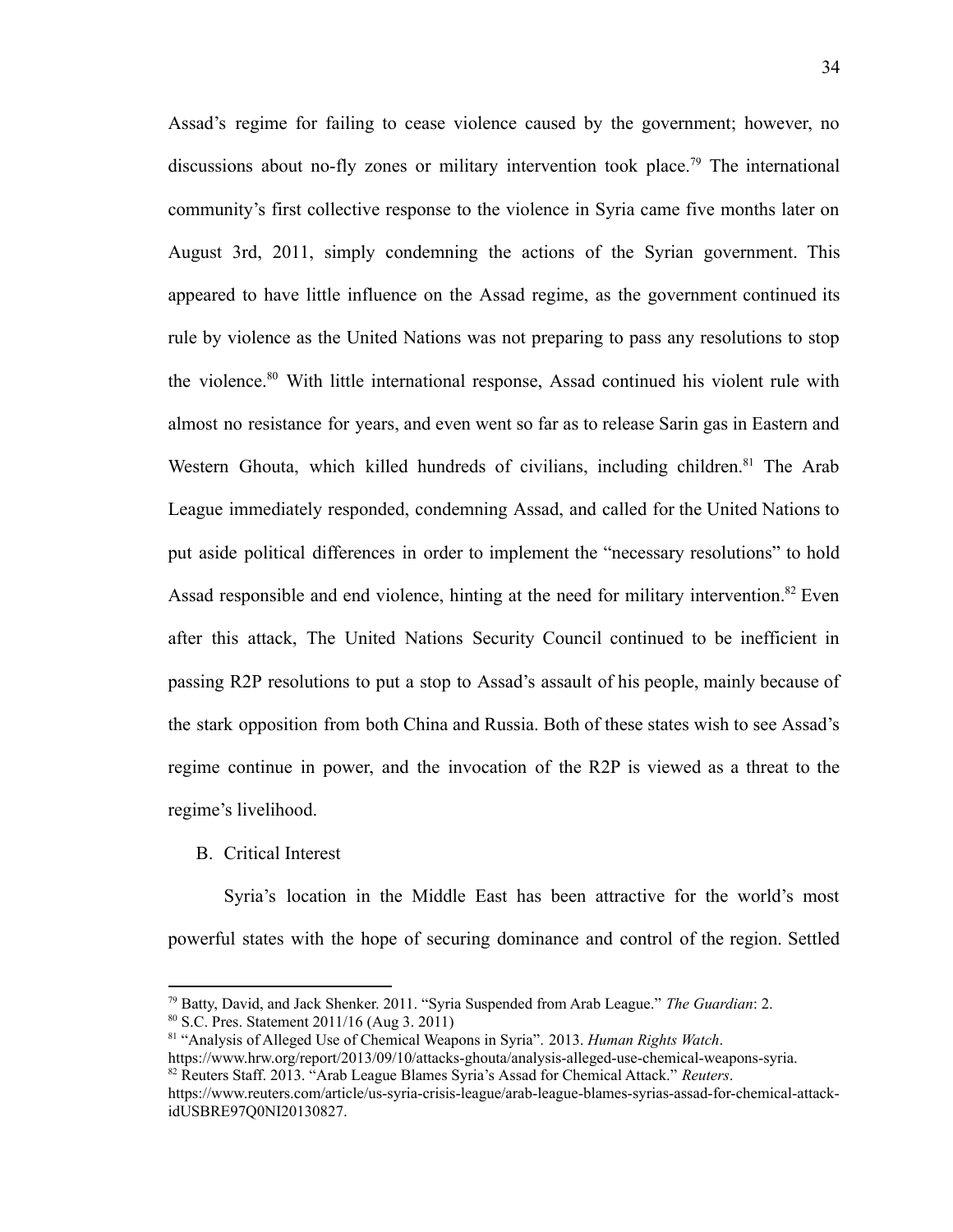east of Iraq and Iran and just North of Saudi Arabia, gaining a foothold in Syria would put a country such as the United States or Russia at a major advantage in terms of territorial control over local oil reserves and sphere of influence over surrounding states. The United States in particular has an interest in seeing the Assad regime replaced because of Syria's relationship with both Israel and Iran. In 1967, the Israeli Defense Forces launched a preemptive strike against Egypt, and then proceeded to seize territory from Egypt, Jordan and Syria.<sup>83</sup> This launched the bloody Six-Day War in the Middle East that was eventually resolved by UN ceasefire negotiations. However, this resulted in severe tensions between Israel and surrounding states, as Syria actively resisted the Israeli occupation through means the US has since called terrorism.<sup>84</sup> Thus, the US opposed the Syrian regime in light of its alliance with Israel, and the prospect of launching an R2P intervention leading to a regime change was quite appealing, presenting the opportunity to establish a pro-West democratic government that Israel and the US can then align with. Not only was its relationship with Israel an influential factor, but the US also had to consider Syria's relationship with Iran when approaching this case. Iran, Syria's ally and the US's greatest enemy in the region, continues to provide financial and military support while also aiding in expanding Syria's chemical weapons program through a deployment of scientists, training and equipment.<sup>85</sup>

Because of the strategic location and potential for power shifts in the region, the international community's attention quickly turned to Syria when the civil war broke out, eager to find some way to capitalize on the Assad regime's instability. In particular, China

<sup>84</sup> Ibid. 64 <sup>83</sup> Landis, Joshua. 2010. "The U.S.-Syria Relationship: A Few Questions." *Middle East Policy* 17(3): 66.

<sup>85</sup> Sadjadpour, Karim. 2013. "Iran's Unwavering Support to Assad's Syria." *Carnegie Endowment for International Peace.* 3.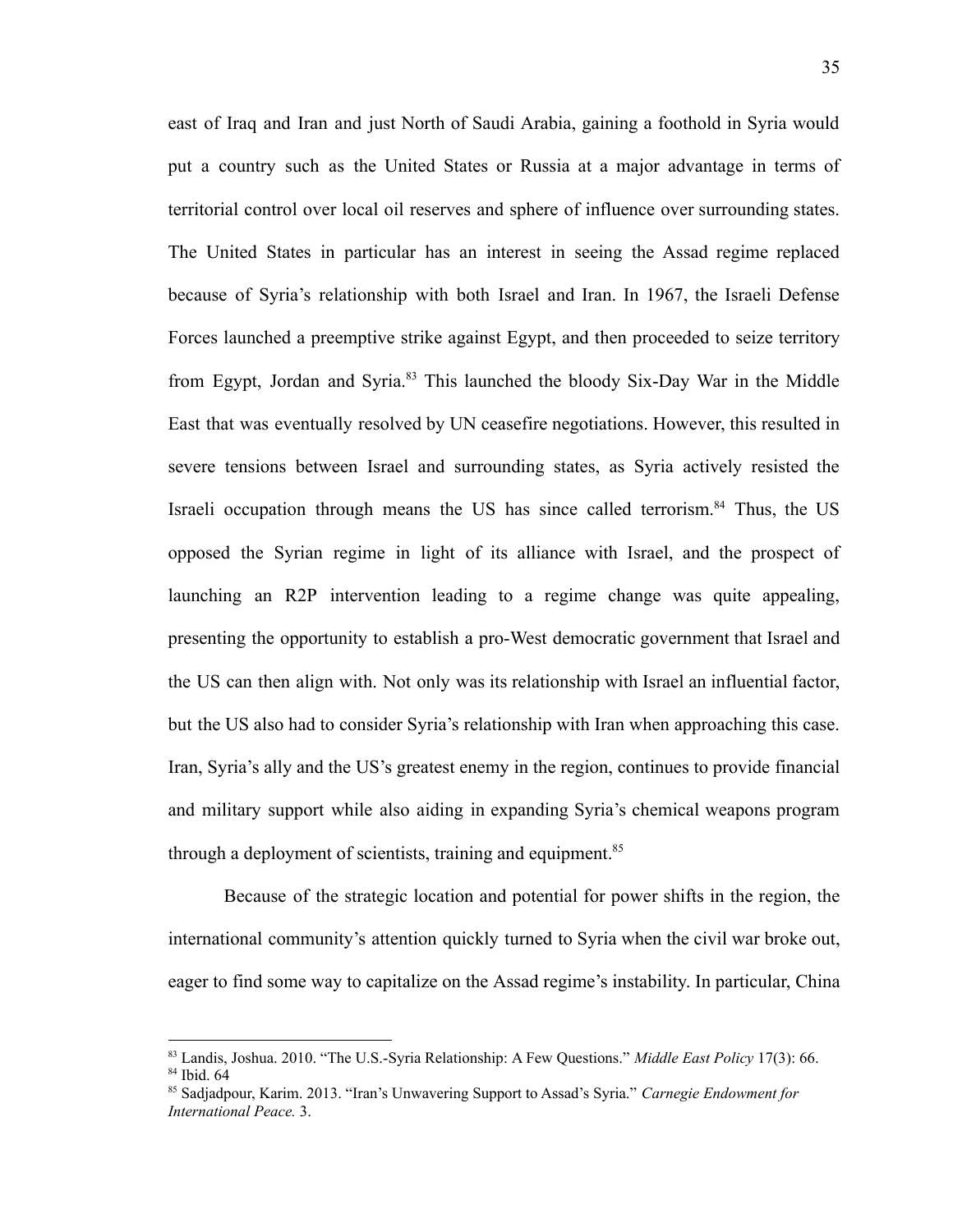and Russia have critical security interests in preserving Assad's power that compel them to prevent R2P intervention that would be utilized to protect the Syrian population. Taking a closer look at the history of these states' relationships and how crucial their ties have become will reveal just how critical the Assad regime is to convince China and Russia of undermining their R2P promise.

### **China**

China's two major concerns in the international community are the state's reputation and potential for economic growth. China's government is aware that large western states hold the opinion that China is anti-democratic with little concern for human rights. Because of this, China's foreign policy has historically been to target smaller states that are typically in need of assistance, whether it be economic relief or other ways to stabilize the nation. China's ultimate goal is to gain a sphere of influence over these states in order to increase economic activity and investments. Although Syria was never of much interest or investment to China, the instability of the civil war presents an opportunity for China to establish itself as a reliable ally. China's concerns over reputation and economic opportunity shine through in the state's response to the Syrian crisis, especially after the Libyan intervention damaged the Middle East's opinion of China.

When approaching the situation in Syria, China was far less hesitant than in its handling of the Libyan crisis. After abstaining from the vote on Resolution 1973 advancing the R2P intervention and not participating in the military campaign that led to Gaddafi's removal, China was criticized as irresponsible and negligent to its R2P promise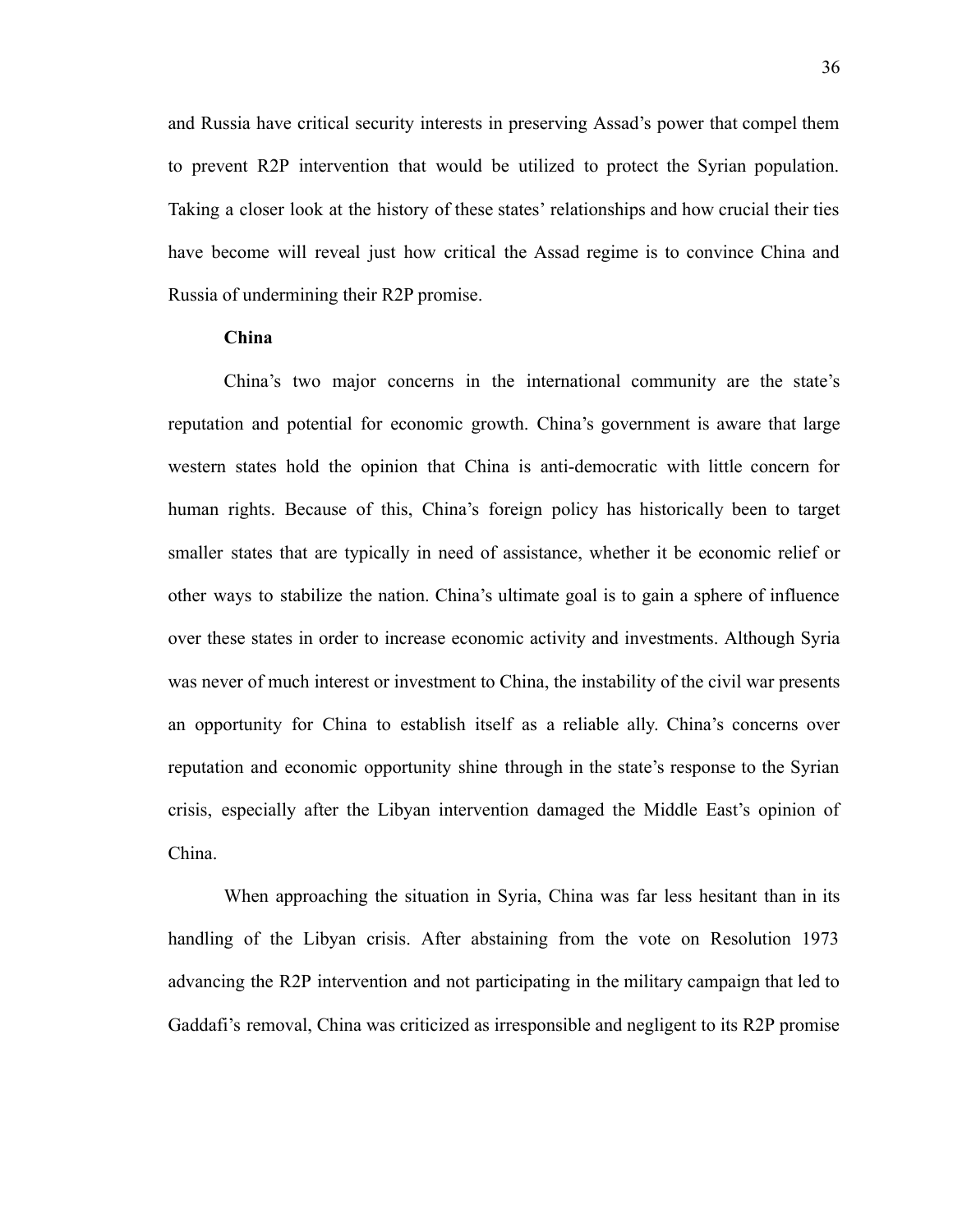by the West and Arab states.<sup>86</sup> China realized that repercussions for voting on resolutions addressing the situation in Syria would be limited, as criticism from the West was acceptable.<sup>87</sup> What China is primarily concerned about is catering to both sides of the Syrian civil war, in an attempt to ensure that no matter the outcome, China will be seen as an ally. China's support of the Assad regime is based on the premise that Syria will eventually need to rebuild when the violence eventually subsides. What China offers Syria right now is political support along with millions of dollars in donations earmarked for healthcare, humanitarian needs, and educational services.<sup>88</sup> Thus, if China vetoes R2P resolutions in an effort to protect Assad and keep his regime in power, China is seen as a reliable ally intent on providing support for the future. China's actions put it in a position to get business contracts and investments in Syria's rebuilding once the civil war eventually ends. Conversely, China has simultaneously hosted a delegation with members of the Syrian National Committee for Demoratic Change, Assad's rival, in order to achieve this same level of trust.<sup>89</sup> With this relationship, China has once again put itself in a position to be a potential future ally, opening the possibility of having a major role in Syria's rebuilding process, no matter the outcome.

Through this relationship, China hopes to be the main actor for providing Syria with economic relief during the rebuilding stage. China hopes to be seen by Assad and the Committee for Democratic Change as an economic partner in the rebuild process. China wants to be able to provide loans to Syria and invest in infrastructure projects, which would result in Chinese contracts in Syria, expand China's Belt and Road

<sup>86</sup> Sun, Yun. 2012b. "Syria: What China Has Learned From Its Libya Experience." *Asia Pacific Bulletin* (152): 74.

 $87$  Ibid.

<sup>88</sup> Kobierski, Lukasz. 2020. "China's Financial Support for Syria." *Warsaw Institute*: 1.

<sup>89</sup> Sun, 2012b. 2.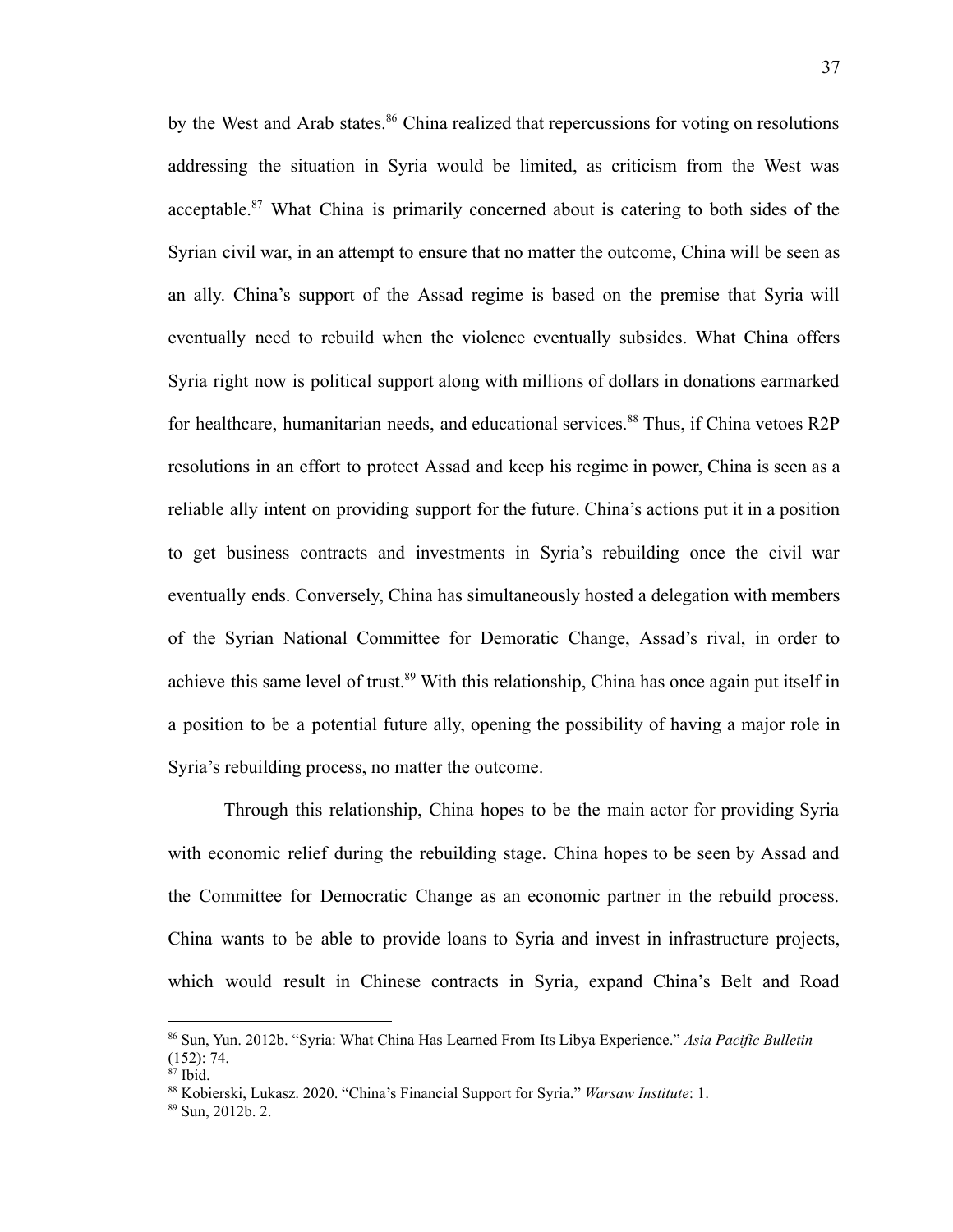Initiative, and boost its own economy. From here, China would be a constant ally for the future.<sup>90</sup> This relationship is already building, as the Syrian Minister of Transportation has engaged in discussions with a Chinese delegation on ways to cooperate in advancement of air and ground transportation and railway construction.<sup>91</sup> China ultimately benefits from vetoing R2P resolutions and keeping Assad in power, because China has the opportunity to build relationships with both sides of the civil war and attempt to form an anti-West alliance. Maintaining Assad's regime also maintains the current balance of power in the region, allowing China to send delegates to neighboring countries in order to cooperate and strategize how to best handle Syria, preventing chaos in the region and a vacuum in which western states can emerge and dictate policy. Finally, vetoing R2P intervention in Syria prevents the chance of legitimizing the R2P as a mode of overthrowing an unpopular government.<sup>92</sup>

# **Russia**

Russia has a heavy interest in maintaining the Assad regime's control of Syria due to their close, albeit complicated history of strategic political and economic ties between the two countries. Syria's alliance with Russia dates back to Syria's role as the Soviet Union's greatest arms importer from the Middle East in the 1970s, with more military advisors posted in Syria than any other state.<sup>93</sup> Syria, led at the time by Hafez al-Assad, was the Soviet Union's only constant and reliable ally in the Middle East.<sup>94</sup> However, the two nations were not ideologically aligned during this Cold War period, resulting in a tumultuous relationship for the first few years of their alliance. Syria's Ba'ath Party

<sup>90</sup> Yellinek. 3.

 $91$  Ibid. 4.

 $92$  Sun, 2012b. 2.

<sup>&</sup>lt;sup>93</sup> Charap, et al. 11

<sup>94</sup> Allison, Roy. 2013. "Russia and Syria: Explaining Alignment with a Regime in Crisis." *International Af airs* 89(4): 801.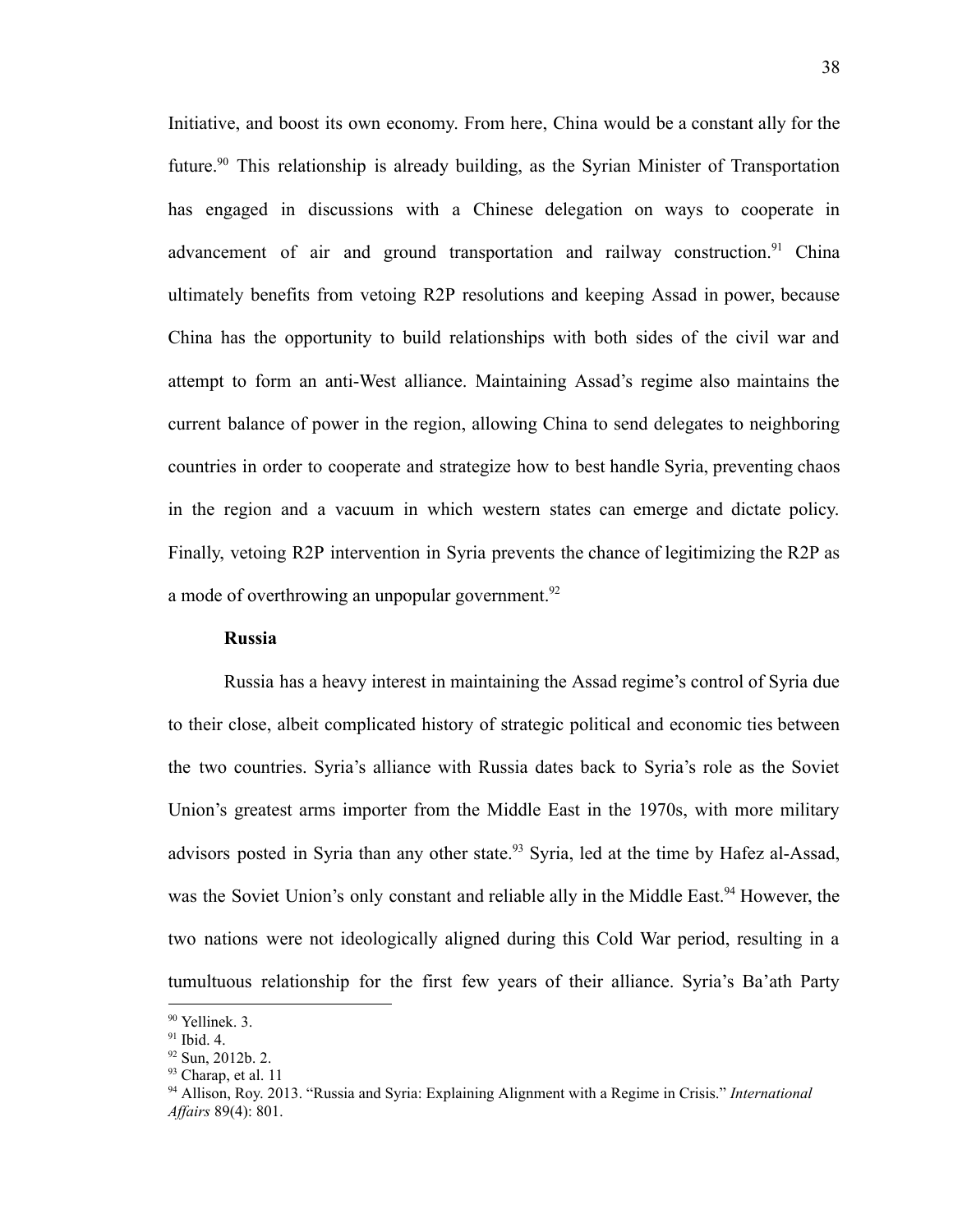banned the Syrian Communist Party and subsequently expelled Soviet military advisers posted in Damascus after learning of the KGB's support of the Lebanese Communist Party during the Lebanese civil war, in which Syria intervened on behalf of the Maronite Christians against the communist party. <sup>95</sup> Although Moscow retained its communication with the Syrian Communist Party, the two states were able to move forward with a bilateral treaty of cooperation and friendship.<sup>96</sup> After the fall of the Soviet Union, the nation's military was greatly scaled back, and this relationship diminished until President Putin invested in rebuilding the military, later allowing for cooperative Syrian and Russian military academies by 2006 with Russian advisers serving in the Syrian military. <sup>97</sup> Russia now has two military bases in Syria - a naval base at Tartus and an air base at Latakia - and is intent on expanding its presence through a positive relationship with Assad.<sup>98</sup> As the military agreements between the two states continued to develop, Putin also saw an opportunity to enhance Russia's sphere of influence in the region.

One of Putin's overall goals during his presidency has been to revive the Soviet legacy and in particular reestablish Russia as a superpower that can bridge the gap between the Middle East and the West.<sup>99</sup> His first strategy was to build upon the relationships the Soviet Union had during the Cold War era, specifically with nations who were ideologically aligned with Russia. These states included Syria, Algeria, Libya, Egypt and Iraq. Russia demonstrated its loyalty and commitment to respecting sovereignty when the state opposed the United States invasion of Iraq in 2003, but when

<sup>95</sup> Ibid. 801-802.

 $96$  Charap, et al. 11.

<sup>97</sup> Allison. 802.

<sup>98 &</sup>quot;Russia Aims to Boost Military Facilities in Syria."

<sup>99</sup> Malashenko, Alexey. 2013. "RUSSIAAND THE ARAB SPRING." *Carnegie Endowment for International Peace*: 3.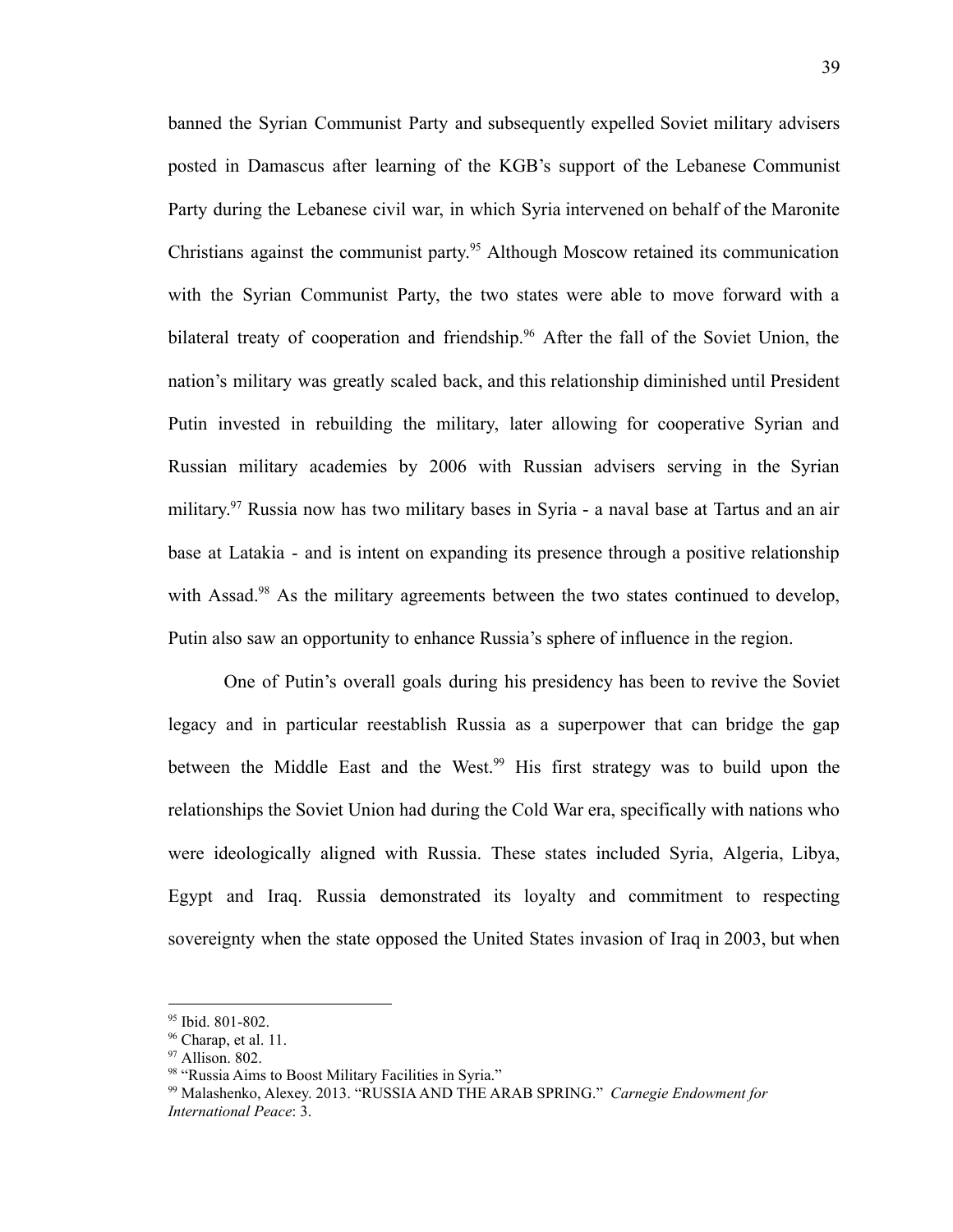Russia was unable to stop the invasion, it began to take a more aggressive approach.<sup>100</sup> When engaging with the Libya crisis, Russia was once again opposed to intervention. Libya was one of the states with which Russia aimed at rebuilding alliances, and coming across as the enemy would eliminate that possibility. After countless UN discussions, it became clear to Russia that intervention policies would be enacted one way or another, so the state allowed Resolution 1973 in hopes of playing a substantial role in guiding the Libyan government towards stabilization.<sup>101</sup> When the Libya intervention resulted in regime change to a leader Russia viewed as an ally, the state's attitude in regards to the R2P changed drastically: with political instability mounting across the region, further R2P interventions could mean Russia's allies are replaced with democracy-driven western oriented governments, leaving Russia without a foothold in the Middle East.

As a result of these past actions, Russia has established itself in the Middle East and North Africa as a mediator of negotiations in an effort to boost its own economic investments in Syria. Russia views Syria as an avenue in which its domestic economic woes may be resolved through using Syria as a proxy for surrounding the region. Although Russia has provided Syria with less than 0% (less than \$8 million) of its total distribution of foreign aid between 2011-2015 (approximately \$1.6 billion)<sup>102</sup>, Russia aims to encourage the international community to contribute in an effort to appear as a supporter for smaller countries in the region. Russia wants regional and international trade and investment in Syria in order to stabilize the nation, as long as those states are also working towards stability and don't attempt to undermine Assad's regime.<sup>103</sup> In

 $100$  Ibid. 8.

<sup>101</sup> Allison. 797.

<sup>&</sup>lt;sup>102</sup> Asmus, Gerda, Andreas Fuchs, and Angelika Müller. 2018. "Russia's Foreign Aid Re-Emerges." *AIDDATA*. <https://www.aiddata.org/blog/russias-foreign-aid-re-emerges>.

<sup>103</sup> Hatahet, Sinan. 2019. "Russia and Iran: Economic Influence in Syria." *Chatham House*: 6.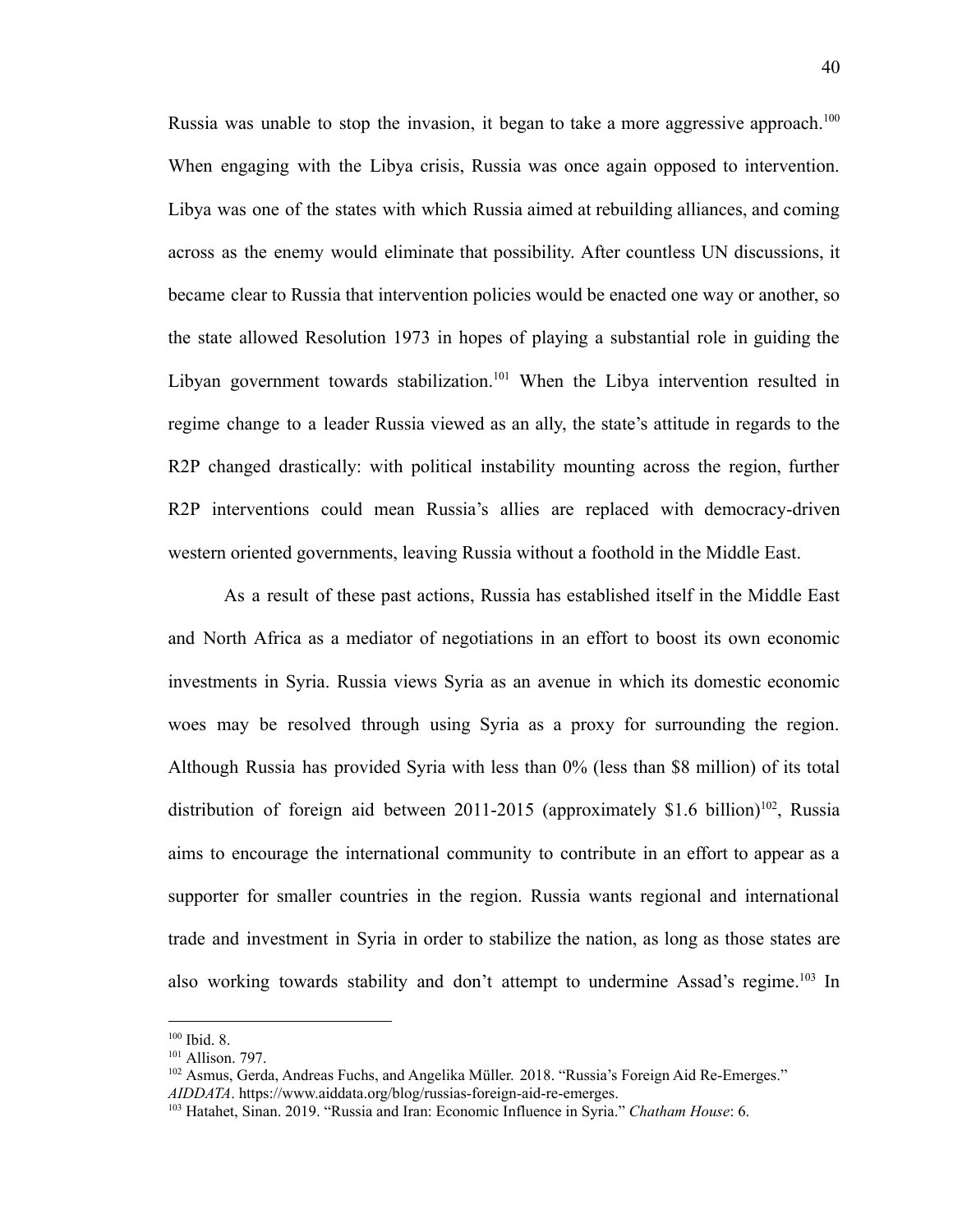return, Syria receives increased support from a powerful state that is willing to invest money and military power to shield off unwanted influence from the West as well as rebuild the state once the violence and protest eventually diminish. Russia's ultimate goal is to end its foreign aid to Syria and reduce its military presence, while garnering partnerships with other countries in the region, but this can only be achieved through the stabilization of Assad's regime, which according to Russia cannot happen with a Western-led R2P intervention.

# C. Intervention

A resolution calling for a complete R2P intervention in Syria has yet to be passed by the Security Council due to the ongoing interference of China and Russia. The UNSC was initially slow in its response, waiting until August 3, 2011, five months after violence erupted, to issue a formal statement condemning the actions of the Assad regime.<sup>104</sup> This statement was simply an acknowledgement of the situation by the greater international community, as Russia and China would not allow actual action to be taken in forms of sanctions, punishments or military intervention. The following months consisted of meetings by the Security Council to discuss the ongoing violence, but no additional drafts were presented to the council. The United Nations High Commissioner for Human Rights (UNHCR) conducted an investigation on the violence in Syria at the end of 2011, ultimately finding evidence that the state was committing crimes against humanity against civilians.<sup>105</sup> The UNHCR then urged the Security Council to take action, which forced the UNSC to reconvene to discuss possible action.<sup>106</sup> This meeting occurred nearly

 $104$  Genser. 484.

<sup>105</sup> Indep. Int'l Comm'n of Inquiry on the Syrian Arab Republic, Report of the Independent International Commission of Inquiry on the Syrian Arab Republic, ¶¶ 100–10, U.N. Doc. A/HRC/S-17/2/Add.1 (Nov. 23, 2011)

 $106$  Ibid.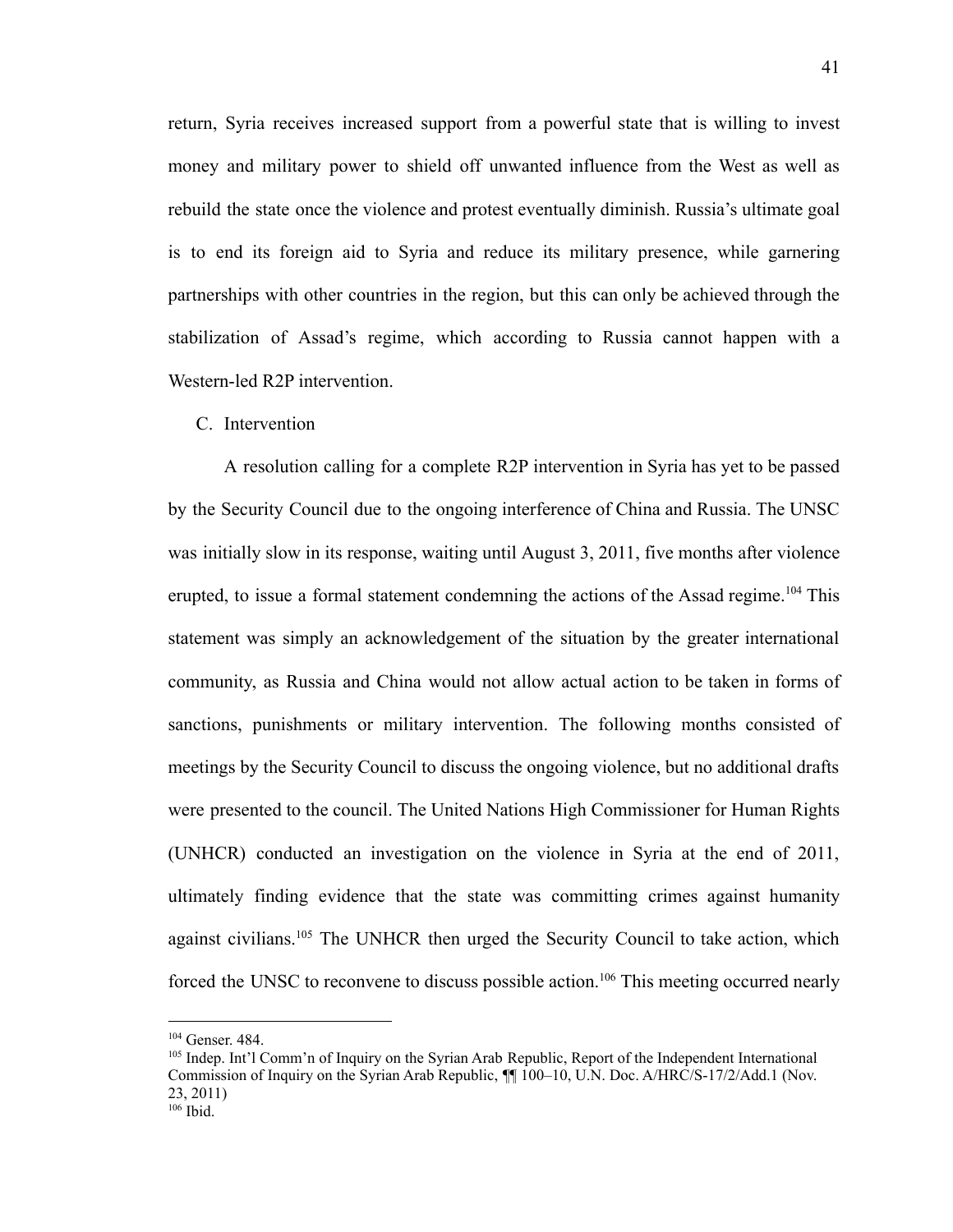one year after violence first began in Syria, with Russia and China continuing to block measures calling for an international response in the form of sanctions and demanding the resignation of Assad, even after over 2,000 people had already died at the hands of his regime. $107$ 

Numerous resolutions have been passed as a result of the ongoing violence in Syria, with Table 1 document the most substantial resolutions to date. Most of the resolutions have been condemnations of the Assad regime and the violence used on both sides of the conflict, with many others renewing measures established in previous resolutions. Resolution 2235 for example, establishing the Joint Investigative Mechanism (JIM) has been renewed several times since its implementation.

| <b>Resolution</b> | <b>Date</b>        | <b>Description</b>                                                                                                                                                         |
|-------------------|--------------------|----------------------------------------------------------------------------------------------------------------------------------------------------------------------------|
| S/RES/2042(2012)  | April 14, 2012     | Authorized the deployment<br>of 30 unarmed military<br>observers to Syria                                                                                                  |
| S/RES/2043(2012)  | April 21, 2012     | Established a UN<br>Supervision Mission in<br>Syria to observe potential<br>human rights violations                                                                        |
| S/RES/2118(2012)  | September 27, 2013 | Condemned the use of<br>chemical weapons by the<br>Assad regime on civilians,<br>authorized the removal and<br>destruction of all Syrian<br>chemical weapons<br>stockpiles |
| S/RES/2165(2014)  | July 14, 2014      | Increased the amount of<br>authorized roads and<br>accessways that<br>humanitarian aid can travel                                                                          |

**Table 1:** The most substantial resolutions that have been passed on Syrian intervention

<sup>&</sup>lt;sup>107</sup> Paul Harris et al., Syria Resolution Vetoed by Russia and China at United Nations, The Guardian (Feb. 4, 2012), https://perma.cc/PS55-ENH2.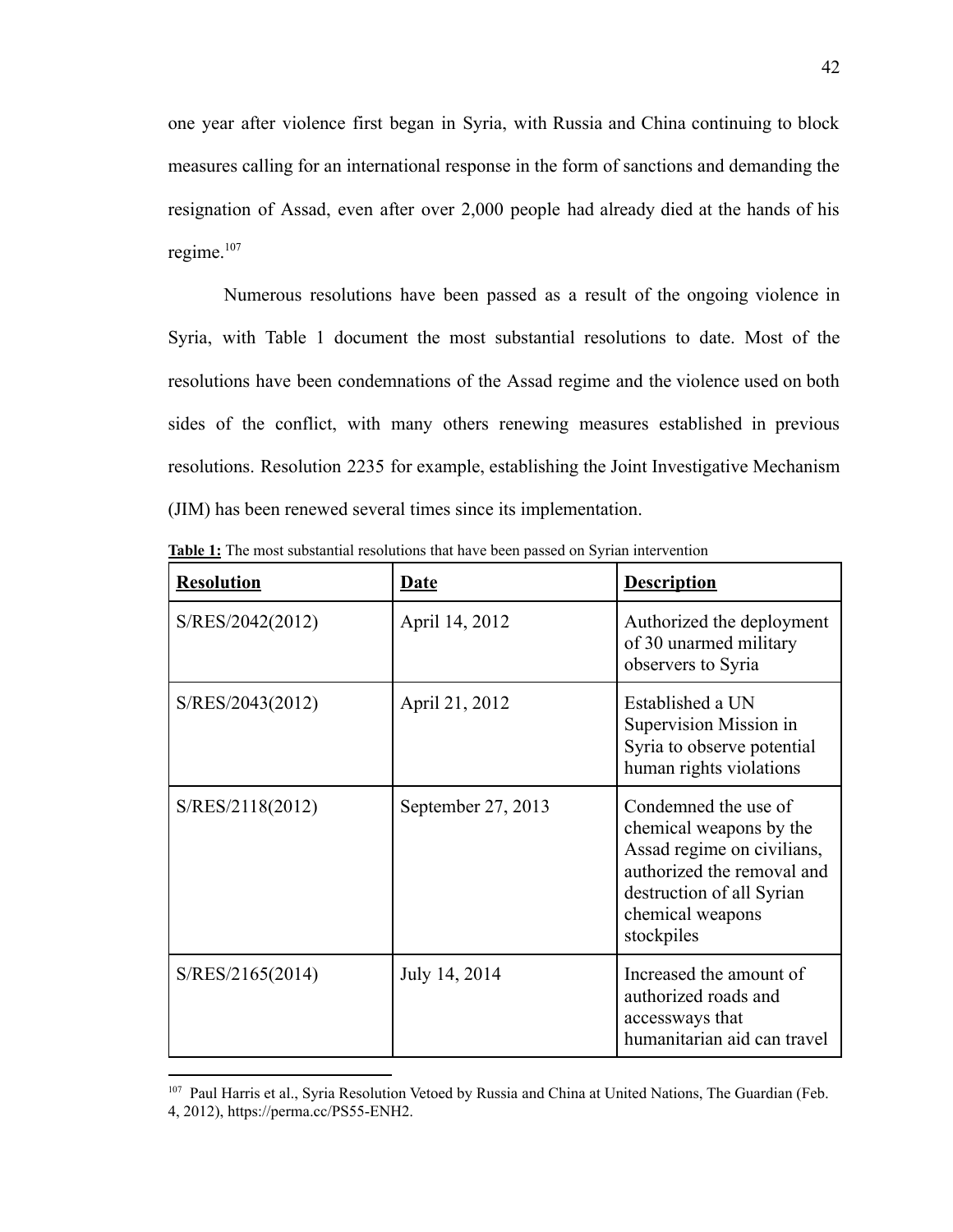|                  |                   | on (with neighboring<br>countries' consent);<br>established a monitoring<br>mechanism to document                                                                                                                                                                                                          |
|------------------|-------------------|------------------------------------------------------------------------------------------------------------------------------------------------------------------------------------------------------------------------------------------------------------------------------------------------------------|
| S/RES/2209(2015) | March 6, 2015     | the situation for 180 days<br>Condemned use of<br>chemical weapons against<br>civilians, noted Syria's<br>violation of<br>S/RES/2118(2012),<br>threatened further action if<br>violations continue                                                                                                         |
| S/RES/2235(2015) | August 7, 2015    | Noted that chemical<br>weapons were allegedly<br>used after<br>S/RES/2209(2015) was<br>passed, established the<br>Organisation for the<br>Prohibition of Chemical<br>Weapons - United Nations<br>Joint Investigative<br>Mechanism (JIM) to<br>investigate past and future<br>chemical weapon<br>violations |
| S/RES/2268(2016) | February 26, 2016 | Detailed a UN commitment<br>to the US/Russia joint<br>statement from the<br><b>International Syria Support</b><br>Group calling for a<br>ceasefire in Syria for all<br>parties                                                                                                                             |
| S/RES/2336(2016) | December 31, 2016 | Established a ceasefire<br>agreement and welcomed<br>the efforts from Russia and<br>Turkey to end Syrian<br>violence and jumpstart the<br>political process                                                                                                                                                |

\*\* All information is taken from the Index to Proceedings of the Security Council between 2011-2019<sup>108</sup>

<sup>108</sup> "Index to Proceedings of the Security Council." *Dag Hammarskjöld Library*.

https://www.un.org/en/library/page/index-proceedings-security-council (February 12, 2021).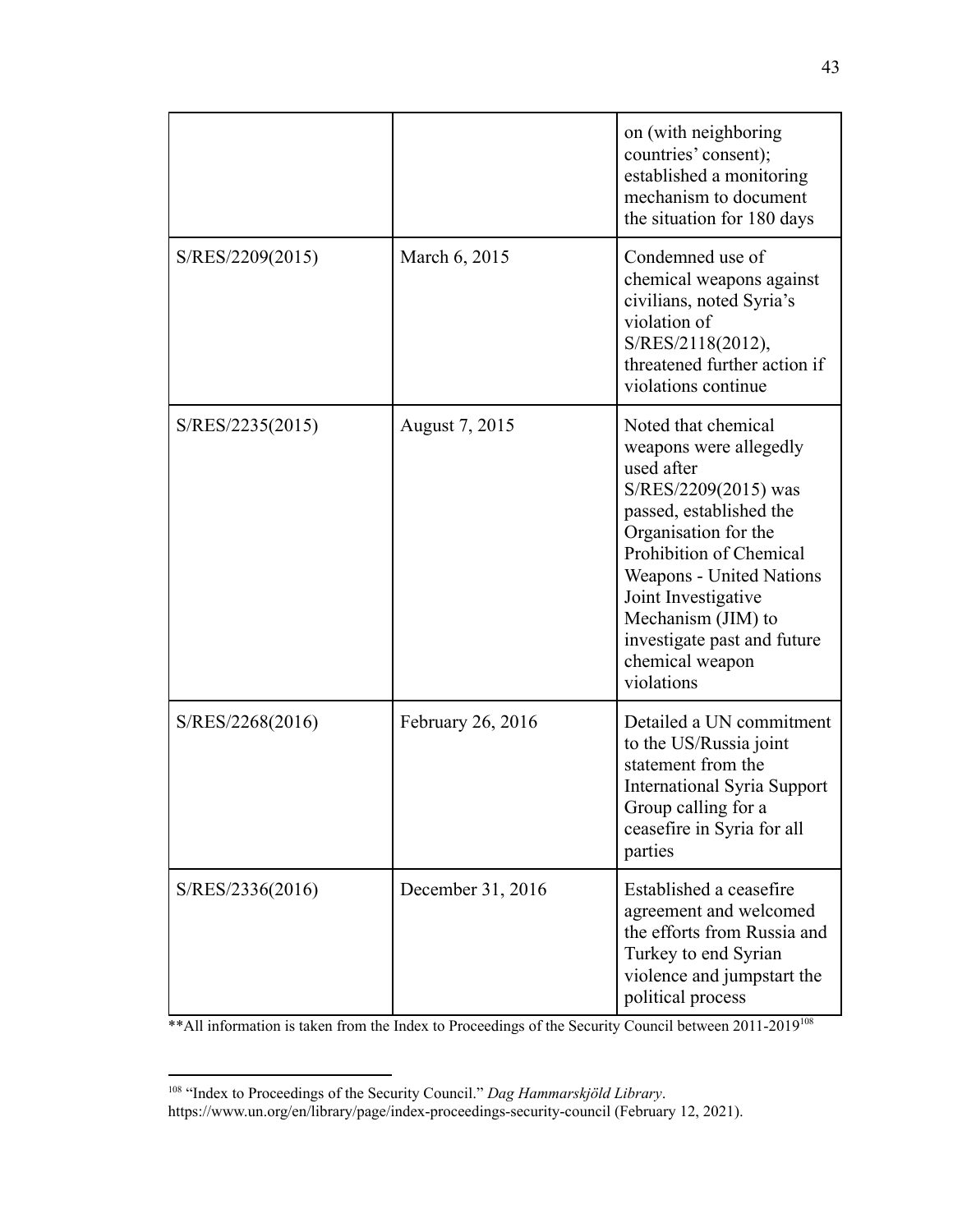Table 1 doesn't include resolutions after 2016 because there have been very few resolutions passed since that time. Additionally, the resolutions that have been passed are renewals of measures such as the JIM and fact-finding missions regarding both chemical weapon use and human rights violations. Although none of these resolutions have implemented R2P measures that have directly protected the Syrian population, they are steps in the right direction and will eventually lead to further R2P protections. Russia and China are responsible for blocking R2P measures currently, and will continue to do so as long as keeping Assad in power will benefit them.

D. Obstruction

Russia and China have gone to great lengths to prevent R2P resolutions to be passed by the UNSC in regards to the Syrian conflict. There have been 17 draft resolutions vetoed, all by Russia, with China contributing to some while abstaining from others. Most resolutions were vetoed because the language was deemed too political and indicated a western influence; those who drafted the resolution were focused on their own geopolitical intentions rather than considering the interest of the Syrian people.<sup>109</sup> Additionally, the draft resolutions that proposed sanctions were vetoed by Russia and China because they would weaken the Assad regime, leaving it vulnerable to its enemies within Syria as well as a potential ousting by rebel forces backed by Western states.

| Table 2: Most substantial vetoes against R2P resolutions in Syria |  |  |
|-------------------------------------------------------------------|--|--|
|-------------------------------------------------------------------|--|--|

| <b>Draft Resolution</b> | Date            | <b>Description</b>                                                 | <b>P5 Vote</b>                                  |
|-------------------------|-----------------|--------------------------------------------------------------------|-------------------------------------------------|
| S/2011/612              | October 4, 2011 | Called for<br>unofficial sanctions<br>against Syria;<br>encouraged | Affirm: US, France,<br>UK<br>Veto: China, Russi |

44

<sup>109</sup> S/PV/6810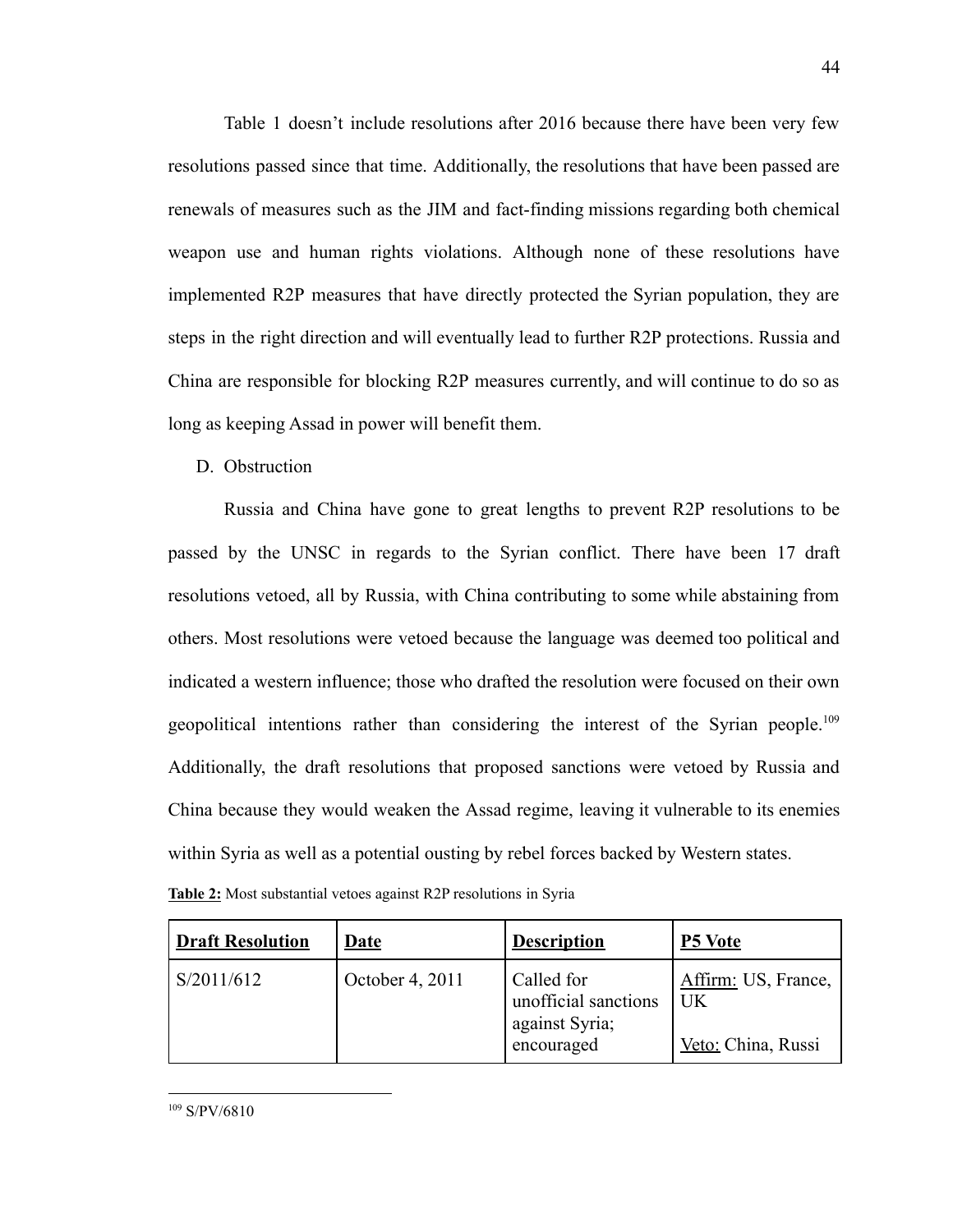|            |                   | member states to<br>limit / monitor their<br>supply of arms and<br>other resources to<br>Syria                                                                                         |                                                              |
|------------|-------------------|----------------------------------------------------------------------------------------------------------------------------------------------------------------------------------------|--------------------------------------------------------------|
| S/2012/77  | February 4, 2012  | Condemned Syria<br>for violence against<br>civilians and called<br>for the UN to assist<br>the League of Arab<br>States' mission to<br>observe political<br>activities within<br>Syria | Affirm: US, France,<br>UK<br>Veto: China, Russia             |
| S/2012/538 | July 19, 2012     | Condemned<br>violence in Syria<br>and promoted a<br>Special Envoy from<br>the UN Secretary<br>General to aid in<br>establishing a<br>democratic process<br>within the<br>government    | Affirm: US, France,<br>UK<br>Veto: China, Russia             |
| S/2014/348 | May 22, 2014      | Condemned<br>violence in Syria<br>and referred the<br>conflict to the<br>International<br>Criminal Court<br>(ICC)                                                                      | Affirm: US, France,<br>UK<br>Veto: China, Russia             |
| S/2016/846 | October 8, 2016   | Called for a halt of<br>military flights over<br>Aleppo by both<br>sides in the Syrian<br>conflict                                                                                     | Affirm: US, France,<br>UK,<br>Veto: Russia<br>Abstain: China |
| S/2017/172 | February 28, 2017 | Condemned Syria's<br>non-compliance<br>with UN resolutions<br>and expressed<br>concerns over the                                                                                       | Affirm: US, France,<br>UK<br>Veto: China, Russia             |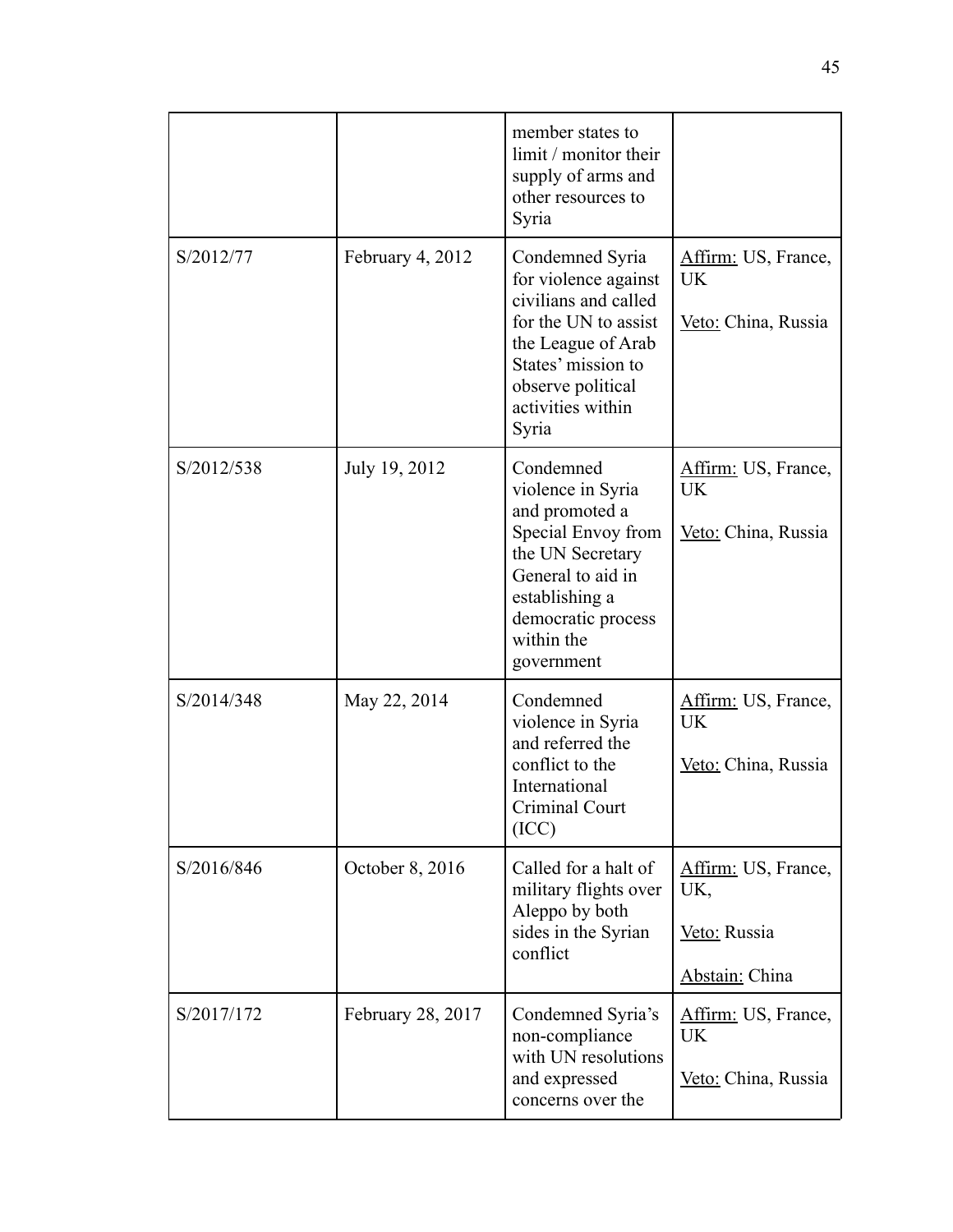|            |                    | findings from the<br>JIM; proposed<br>sanctions against<br>Syria as a<br>punishment                                                                                                                                                                                                                                                                                    |                                                             |
|------------|--------------------|------------------------------------------------------------------------------------------------------------------------------------------------------------------------------------------------------------------------------------------------------------------------------------------------------------------------------------------------------------------------|-------------------------------------------------------------|
| S/2017/315 | April 12, 2017     | Condemned<br>chemical weapons<br>attack on April 4,<br>2017; requested the<br>Syrian government<br>provide the JIM<br>investigators with<br>all information<br>regarding flight<br>plans, names of all<br>people listed on<br>aircraft, and a list of<br>all meetings with<br>generals and<br>officers of the<br>military for five<br>days leading up to<br>the attack | Affirm: US, France,<br>UK<br>Veto: Russia<br>Abstain: China |
| S/2018/355 | April 6, 2018      | Proposed by Russia<br>to condemn US and<br>other states of<br>violating<br>international law by<br>entering Syria and<br>acting aggressively<br>towards the Syrian<br>government                                                                                                                                                                                       | Affirm: Russia,<br>China<br>Veto: US, France,<br>UK         |
| S/2019/756 | September 19, 2019 | Called for<br>immediate cease to<br>hostilities and<br>proposed methods<br>to monitor the<br>ceasefire; would<br>make Syria undergo<br>confidence building<br>measures such as<br>releasing prisoners<br>to demonstrate to                                                                                                                                             | Affirm: US, France,<br><b>UK</b><br>Veto: China, Russia     |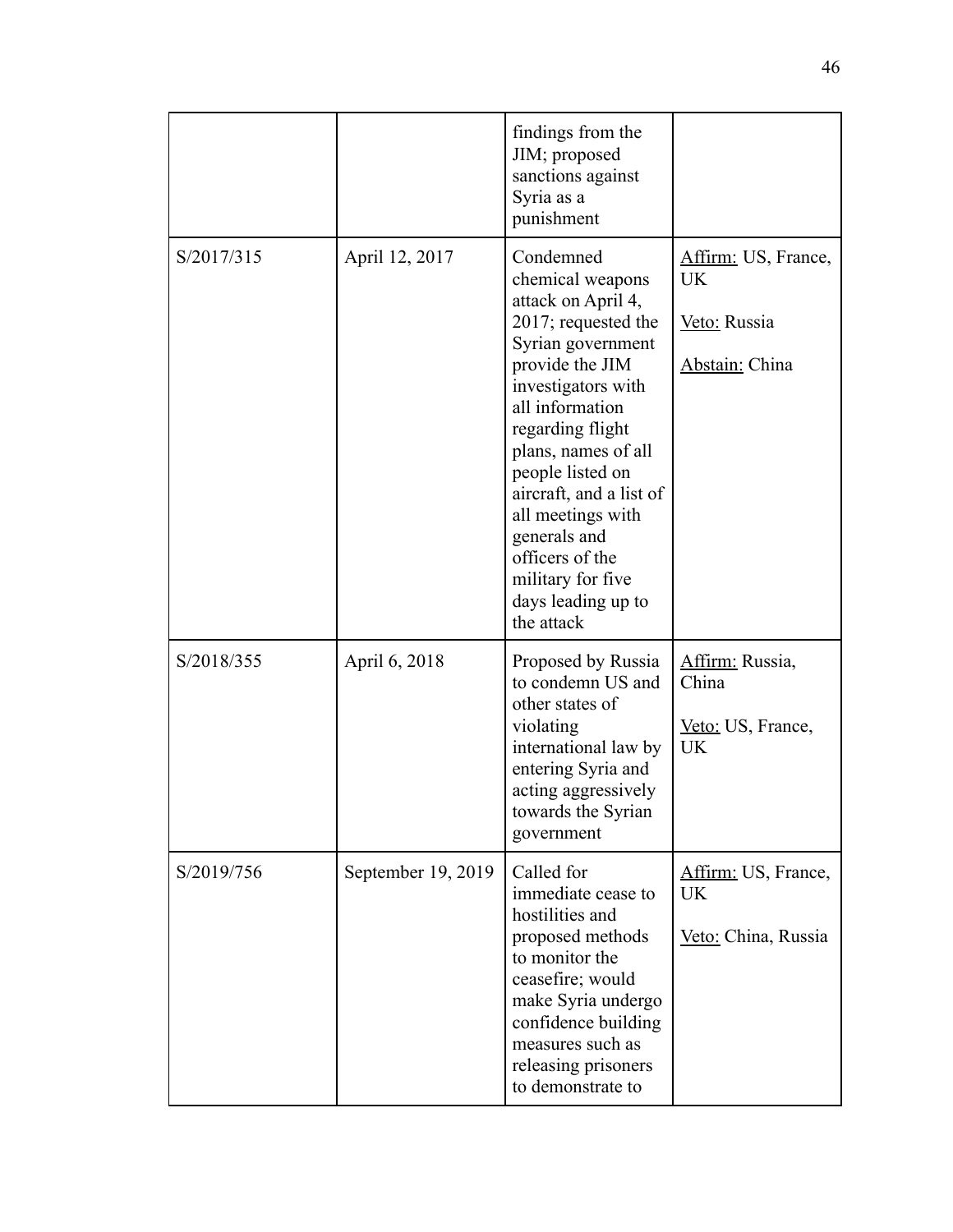|  | the UN it is<br>committed to a |  |
|--|--------------------------------|--|
|  | peaceful transition            |  |

\*\* All information is taken from the Index to Proceedings of the Security Council between 2011-2019<sup>110</sup>

Russia and China delivered the initial veto of UNSC proposal S/2011/612, proposed by France, the UK and other non-permanent members of the Security Council, which aimed at condemning Syria's continued use of force against civilians and calling for member states to demonstrate restraint in supplying arms and other resources to Syria.<sup>111</sup> This veto blocked the UN's first effort to implement an R2P style response to the violence in Syria. Speaking at the October 4th meeting, UN Ambassador for China Li Baodong emphasized the principle of non-intervention, asserting that putting pressure on Syria rather than engaging in peace talks would only destabilize the country and the region more. Additionally, Russia's UN Ambassador Vitaly Churkin emphasized the importance of protecting state sovereignty and territorial integrity, as well as urging discussions constructed around a civil dialogue that would encourage a peaceful solution to the violence in Syria. Churkin highlighted that the draft resolution presented was riddled with sanctions and intervention plans that present Assad with an ultimatum, which does not inherently encourage cooperation on Syria's part.<sup>112</sup> Russia and China took the approach of drafting their own resolution on several occasions rather than simply vetoing a proposal they didn't approve of. The first dual proposal recommended conducting a peaceful dialogue with Syria, while ultimately leaving any action in the hands of Assad. Although that resolution was not ultimately voted on, it garnered support from Brazil, India and South Africa.<sup>113</sup>

<sup>&</sup>lt;sup>110</sup> "Index to Proceedings of the Security Council."

 $111 S/2011/612$ 

 $112$  S/PV/6627

 $113$  Ibid.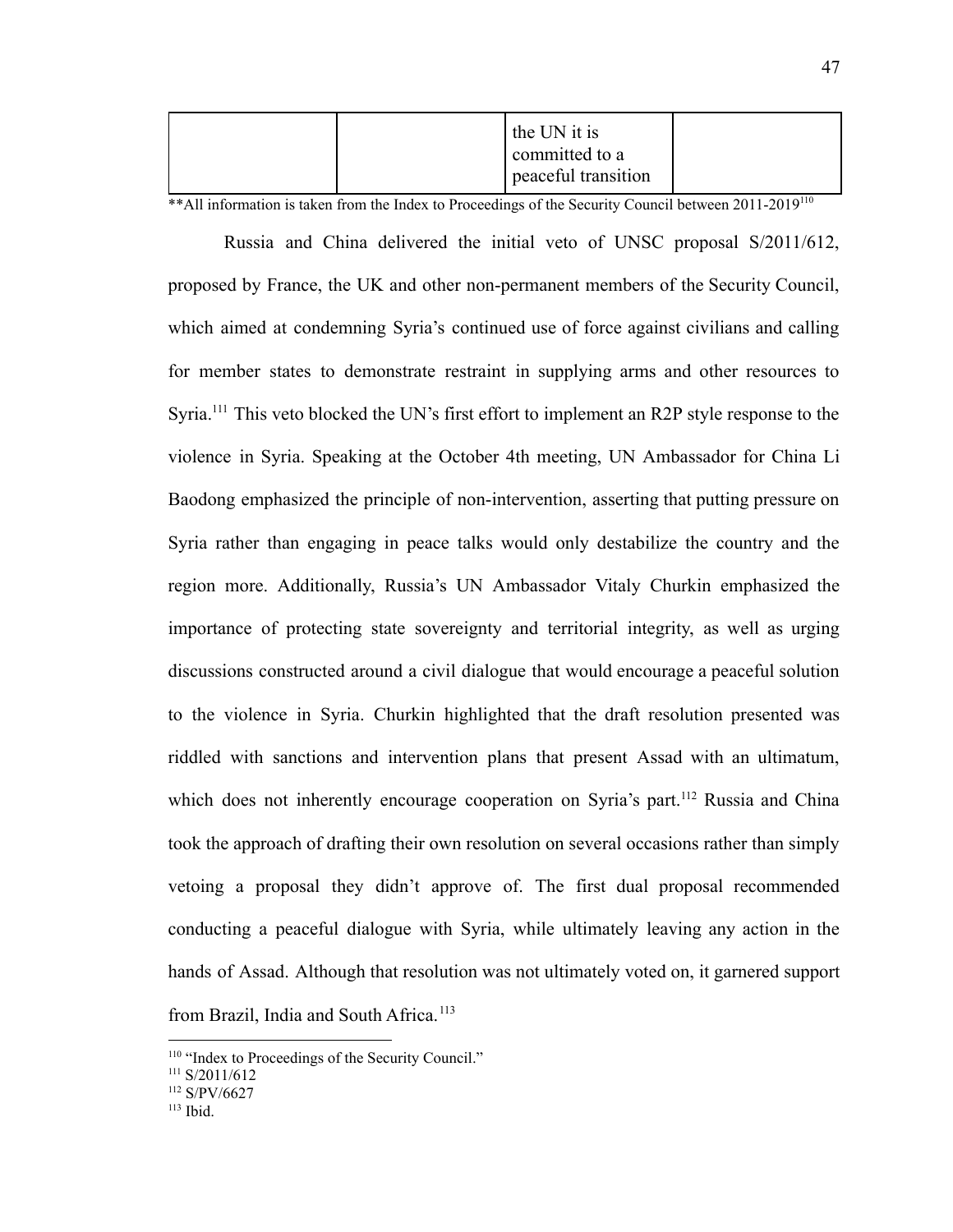# E. Analysis

Both China and Russia are particularly conservative when it comes to invoking the R2P, due to the case of Libya in which the government was ultimately overthrown and replaced after military intervention efforts to hold Gaddafi's regime accountable for his regime's crimes against the Libyan population. In addition to this concern, both states have a vested interest in seeing Assad's regime continue. By not intervening in Syria, China and Russia have the opportunity to build relationships with the Assad regime that have potential to extend throughout the rebuilding process and beyond.

China has been relatively quiet in discussing its foreign policy in Syria, a strategy that allows the state to engage with numerous countries in the Middle East without isolating itself because of a specific opinion on the conflict. However, China has insisted that the international community must take a backseat position and allow Syria to resolve its own conflict. Foreign Ministry spokesman Lui Weimin emphasized China's position against intervention, citing it is the League of Arab States' responsibility to oversee Syria's progress, and intervention from the UNSC would only destabilize the country.<sup>114</sup>

Sergei Lavrov, Minister of Foreign Affairs in Russia, also confirmed this fear on behalf of Russia during a press conference in Tskhinvali, citing that the Libyan occurrence has potential to convince protesters in other countries that assistance from the international community will aid them in overthrowing the regime in question.<sup>115</sup> Because Libya was the first attempt to apply the R2P principles, the result of a regime change has

<sup>&</sup>lt;sup>115</sup> Allison. 797. <sup>114</sup> Ren, Mu. 2014. "Interpreting China's (Non-)Intervention Policy to The Syrian Crisis: A Neoclassical Realist Analysis." *Ritsumeikan Academic Achievement Repository*: 273.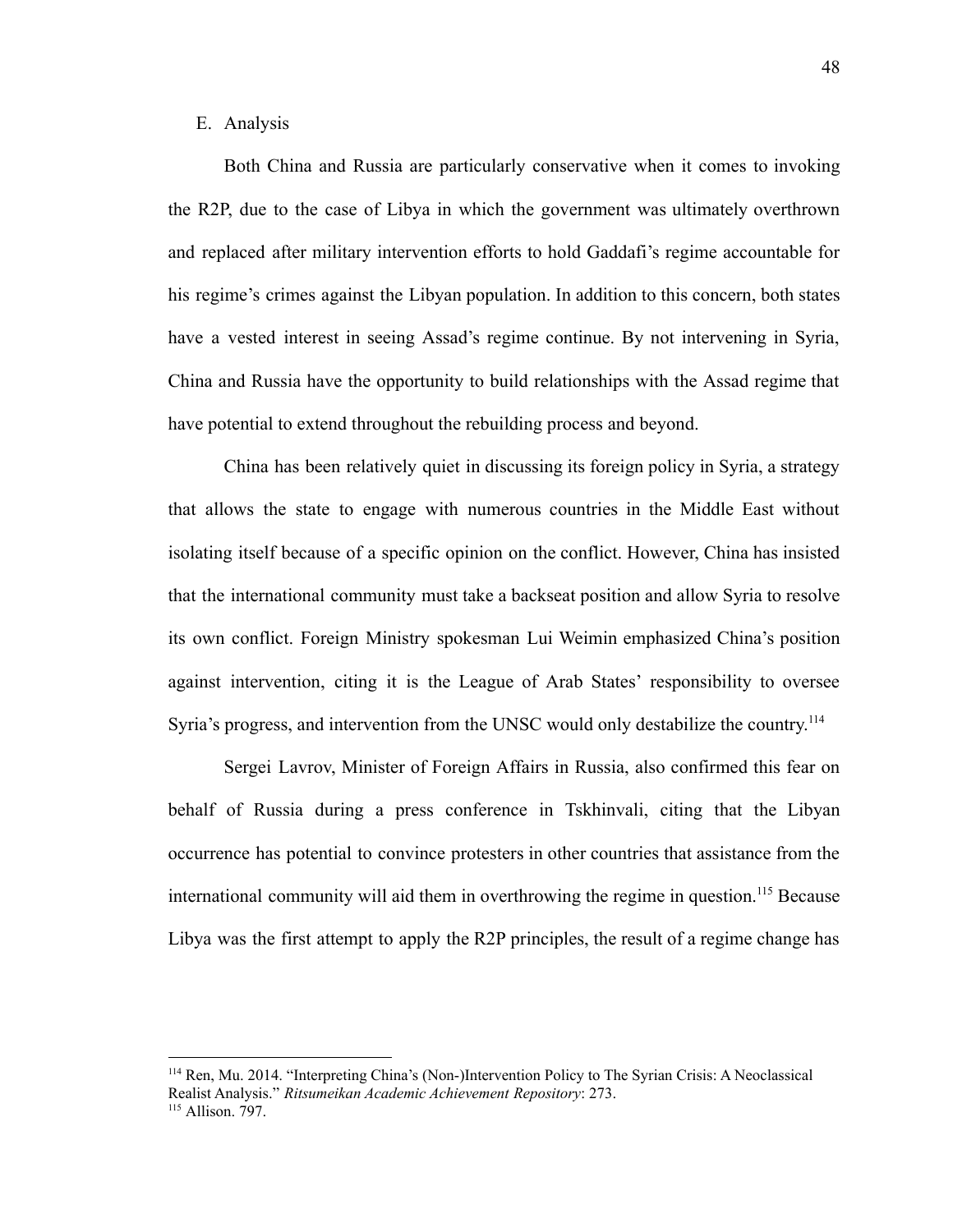become a permanent consideration that Russia and China specifically feel the need to consider when contemplating an R2P resolution in the Security Council.<sup>116</sup>

When asked at the St. Petersburg International Economic Forum Plenary Meeting in 2017 about Russia's engagement with the Assad regime and subsequent vetoes of Responsibility to Protect Resolutions within the Security Council, Putin replied "we [Russia] are not so much defending President Assad as we are Syrian statehood. We don't want there to be a situation similar to Libya, or Somalia or Afghanistan, in Syria."<sup>117</sup> Putin continued to emphasize the importance of state sovereignty, which would potentially be threatened with the implementation of R2P intervention. Russia furthers this idea by claiming that the violence in Syria does not pose a threat to international peace and security, and an intervention tactic would actually harm the Middle East as a whole, as the region would become completely destabilized in efforts to deal with the chaos inevitably ensuing.<sup>118</sup> However, there have been several instances in which other nations have been threatened by the Syrian violence which would conflict with Russia's claim that international security is not threatened. One example is Under-Security-General Lynn Pascoe confirming at UN Meeting 6636 that Syrian troops killed a Syrian national on Lebanese soil in October 2011 after opening fire against Syrian nationals fleeing over the border.<sup>119</sup> This is just one instance where Syria's violence has spilled across borders and threatened international peace and security.

Ultimately, the implementation of the R2P in Syria has been blocked by strong efforts from China and Russia in order to protect their economic and military

<sup>116</sup> Bloomfield, Alan. 2016. 328.

<sup>117</sup> President of Russia, "St. Petersburg International Economic Forum Plenary Meeting," June 2, 2017

<sup>118</sup> Allison. 798.

<sup>119</sup> S/PV/6636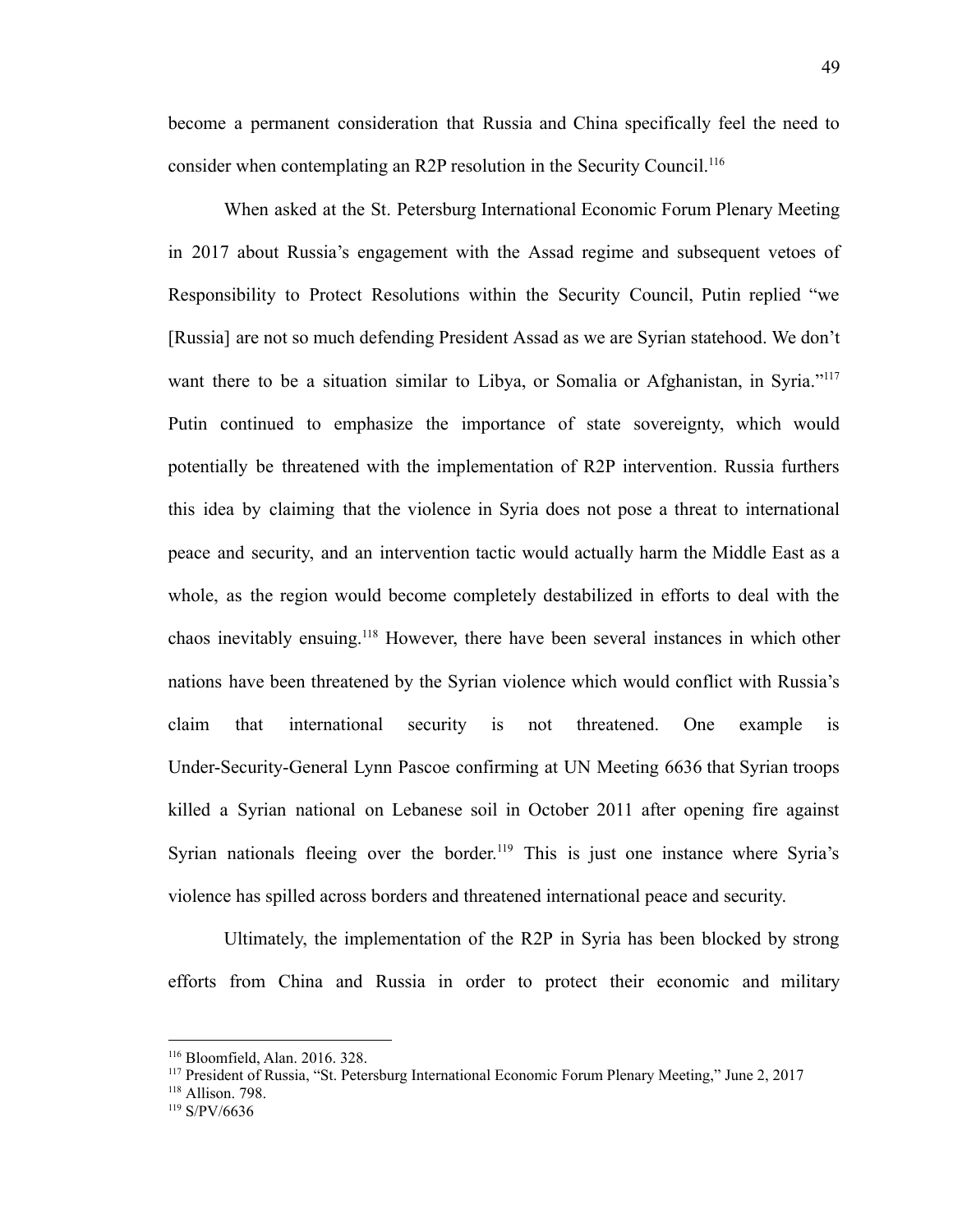entanglements with the Assad regime. Because of regime change in the case of Libya, China and Russia sought to be conservative and strategic in their approach to Syria, ensuring that the West is unable to overthrow Assad and implement a pro-West government that would diminish or eliminate these relationships. By aggressively preventing R2P in Syria, China and Russia have actively prioritized their own interests over the protection of civilians, directly contradicting the premise of the R2P. A very similar dynamic translated into the UNSC's approach to the internal violence in Myanmar, where states strongly oppose discussions of the R2P.

#### **Myanmar**

A. Background

Myanmar has a tumultuous history of military rule and instability that resulted in periods of global isolation and staggering poverty. A parliamentary democracy was established when colonizer Great Britain left Myanmar in 1948, which only lasted until 1962 when a military coup took control of the country.<sup>120</sup> The military ruled strictly, cracking down on those opposed to the government and isolating the country from the international sphere. The military junta unexpectedly dissolved in 2011, and a military-installed transitional government was put in place to attempt to usher in political stability.<sup>121</sup> In 2015 Aung San Suu Kyi led the National League for Democracy (NLD) to win elections for both chambers of parliament, reintroducing democracy to Myanmar, and Kyi becoming the de facto leader of the country.<sup>122</sup> However, this return to democracy has not encompassed everyone, as the government decided to withdraw

<sup>&</sup>lt;sup>120</sup> Maizland, Lindsay. 2021. "Myanmar's Troubled History: Coups, Military Rule, and Ethnic Conflict." *Council on Foreign Relations*[.](https://www.cfr.org/backgrounder/myanmar-history-coup-military-rule-ethnic-conflict-rohingya)

 $121$  Ibid. [https://www.cfr.org/backgrounder/myanmar-history-coup-military-rule-ethnic-conflict-rohingya.](https://www.cfr.org/backgrounder/myanmar-history-coup-military-rule-ethnic-conflict-rohingya)

 $122$  Ibid.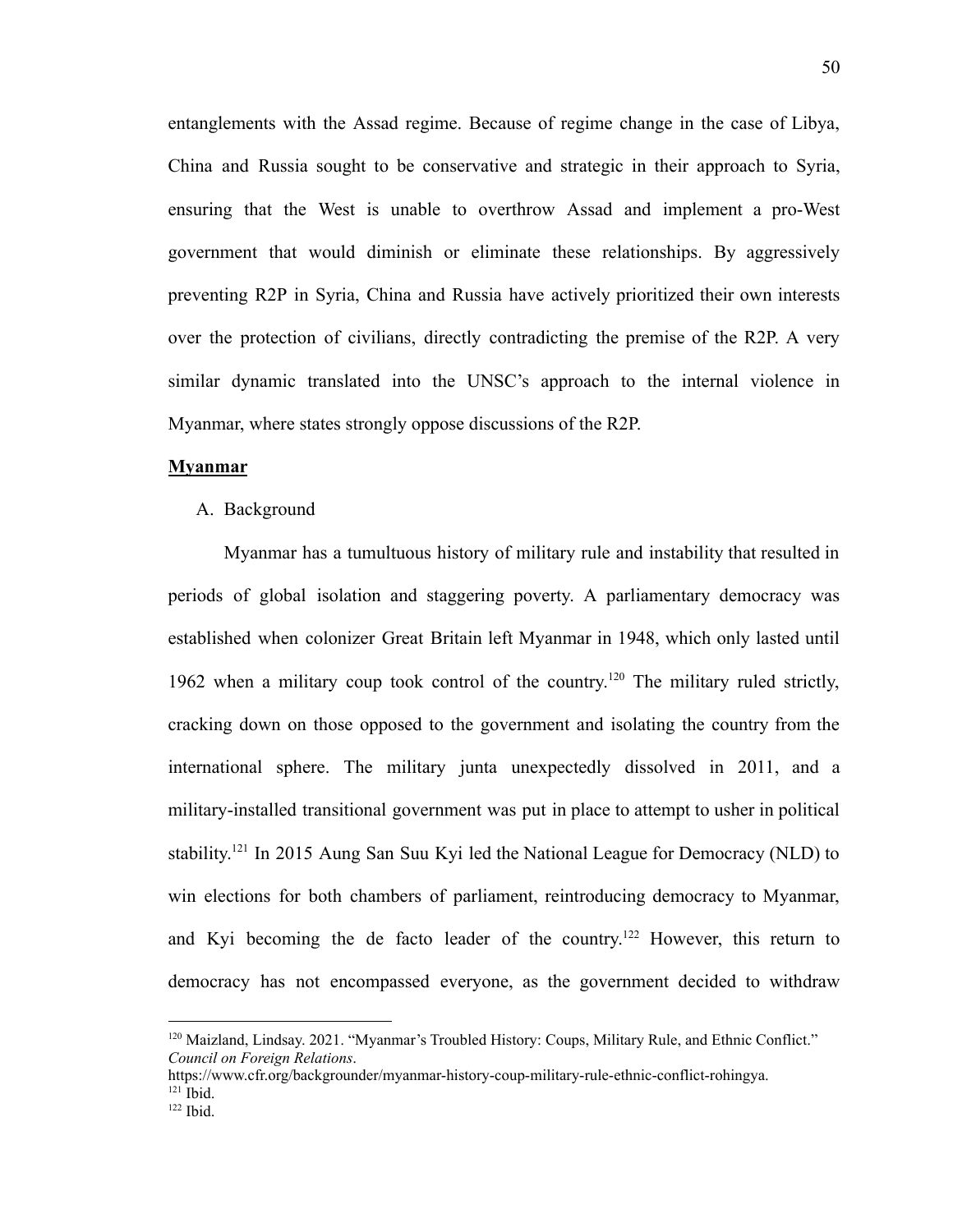temporary citizenship status for Muslims, disenfranchising approximately 700,000 people within the nation.<sup>123</sup> The continued constriction of Muslims' lives in Myanmar has led to numerous protests, and the eventual targeted killings by the government.

The military on multiple occasions has used force against protesters, destroyed thousands of villages, and used tactics such as "shoot on sight" policies in regions home to ethnic minorities in order to instill fear and compliance in the population.<sup>124</sup> There has also been longstanding conflict between Rakhine Buddhists and Rohingya Muslims within the Rakhine State, resulting in numerous occasions of violence and human rights violations. The Myanmar government was even secretly attempting to remove the Rohingya Muslims through means of conversion to Buddhism, restricting marriage and access to higher education, banning Muslims from holding government office or owning land, and many other restrictions detailed in a secret government plan adopted in 1988.<sup>125</sup> Tensions between Rakhine Buddhists and Rohingya Muslims grew intense as the government began a misinformation campaign against Muslims to depict them as a danger to the Rakhine population, leading them to view the Rohingya Muslims as the enemy. The state has engaged in "clearance operations" in order to drive Muslims out of the country, with 900,000 Muslims fleeing to Bangladesh while 600,000 remain under severe restrictions, including  $120,000$  detained in camps since  $2012$ <sup>126</sup> Although the government has kept the country locked down to keep out those providing humanitarian

<sup>&</sup>lt;sup>123</sup> Burke, Adam and Independent consultant and researcher working on conflict and related concerns in Myanmar and across Southeast Asia. 2016. "New Political Space, Old Tensions: History, Identity and Violence in Rakhine State, Myanmar." *Contemporary Southeast Asia* 38(2): 270.

<sup>124</sup> Genser. 489.

<sup>125</sup> Green, Penny, Thomas MacManus, and Alicia de la Cour Venning. 2015. *Countdown to Annihilation: Genocide in Myanmar*. International State Crime Initiative. 36.

<sup>126</sup> "Myanmar (Burma)." 2021. *Global Centre for the Responsibility to Protect.*

https://www.globalr2p.org/countries/myanmar-burma/ (March 01, 2021).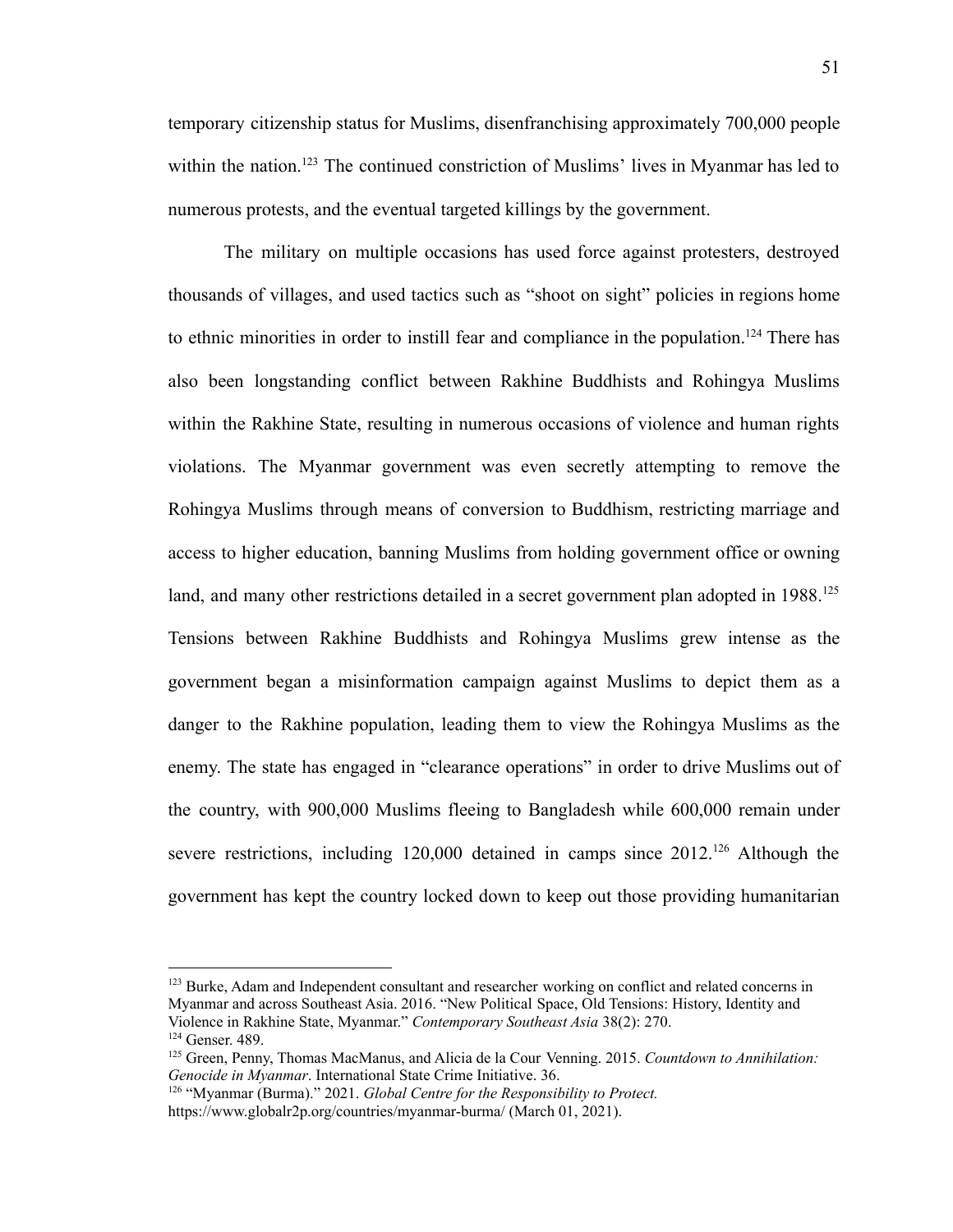aid or looking to stop the violence, some documentation of the crimes against humanity have come out to shed light on the genocide the government is committing.

Testimonies gathered for a fact-finding mission in 2016 resulted in a report from the UN Office of the High Commissioner for Human Rights that documented several instances of R2P violations from Myanmar's government: extrajudicial killings, forced disappearance, rape, torture, and ethnic and religious persecution, just to name a few.<sup>127</sup> UN High Commissioner of Human Rights Zeid Ra'ad Al Hussein cited numerous reports from Myanmar, stating that "the situation seems a textbook example of ethnic cleansing."<sup>128</sup> Furthermore, two former soldiers for the Myanmar military fled the state and were ultimately transported the the Hague to testify about the genocide the government is conducting against the Rohingya population. They documented the villages the military pillaged, the mass graves created for the people indiscriminately shot and killed or raped and beaten as the military moved across the Rakhine State.<sup>129</sup>

As these atrocities continued, the military conducted another coup on February 1, 2021 and implemented a year-long state of emergency, claiming fraud in Myanmar's democratic elections in 2020.<sup>130</sup> The continued political instability that Myanmar is plagued with will only perpetuate the suffering of the Rohingya, because there has yet to be a government seeking to protect them. The documented attacks against the Rohingya

<sup>128</sup> "UN Human Rights Chief Points to 'Textbook Example of Ethnic Cleansing' in Myanmar." 2017. *UN News*[.](https://news.un.org/en/story/2017/09/564622-un-human-rights-chief-points-textbook-example-ethnic-cleansing-myanmar)

<sup>127</sup> Mahmood, Syed S, Emily Wroe, Arlan Fuller, and Jennifer Leaning. 2017. *Interviews with Rohingyas Fleeing from Myanmar Since 9 October 2016*. United Nations Human Rights Office of the High Commissioner. [https://linkinghub.elsevier.com/retrieve/pii/S0140673616006462.](https://linkinghub.elsevier.com/retrieve/pii/S0140673616006462) 40.

[https://news.un.org/en/story/2017/09/564622-un-human-rights-chief-points-textbook-example-ethnic-clean](https://news.un.org/en/story/2017/09/564622-un-human-rights-chief-points-textbook-example-ethnic-cleansing-myanmar) [sing-myanmar.](https://news.un.org/en/story/2017/09/564622-un-human-rights-chief-points-textbook-example-ethnic-cleansing-myanmar)

<sup>&</sup>lt;sup>129</sup> Beech, Hannah, Saw Nang, and Marlise Simons. 2020. "Kill All You See': In a First, Myanmar Soldiers Tell of Rohingya Slaughter." *The New York Times*[.](https://www.nytimes.com/2020/09/08/world/asia/myanmar-rohingya-genocide.html)

[https://www.nytimes.com/2020/09/08/world/asia/myanmar-rohingya-genocide.html.](https://www.nytimes.com/2020/09/08/world/asia/myanmar-rohingya-genocide.html)

<sup>130</sup> Cuddy, Alice. 2021. "Myanmar Coup: What Is Happening and Why?" *BBC*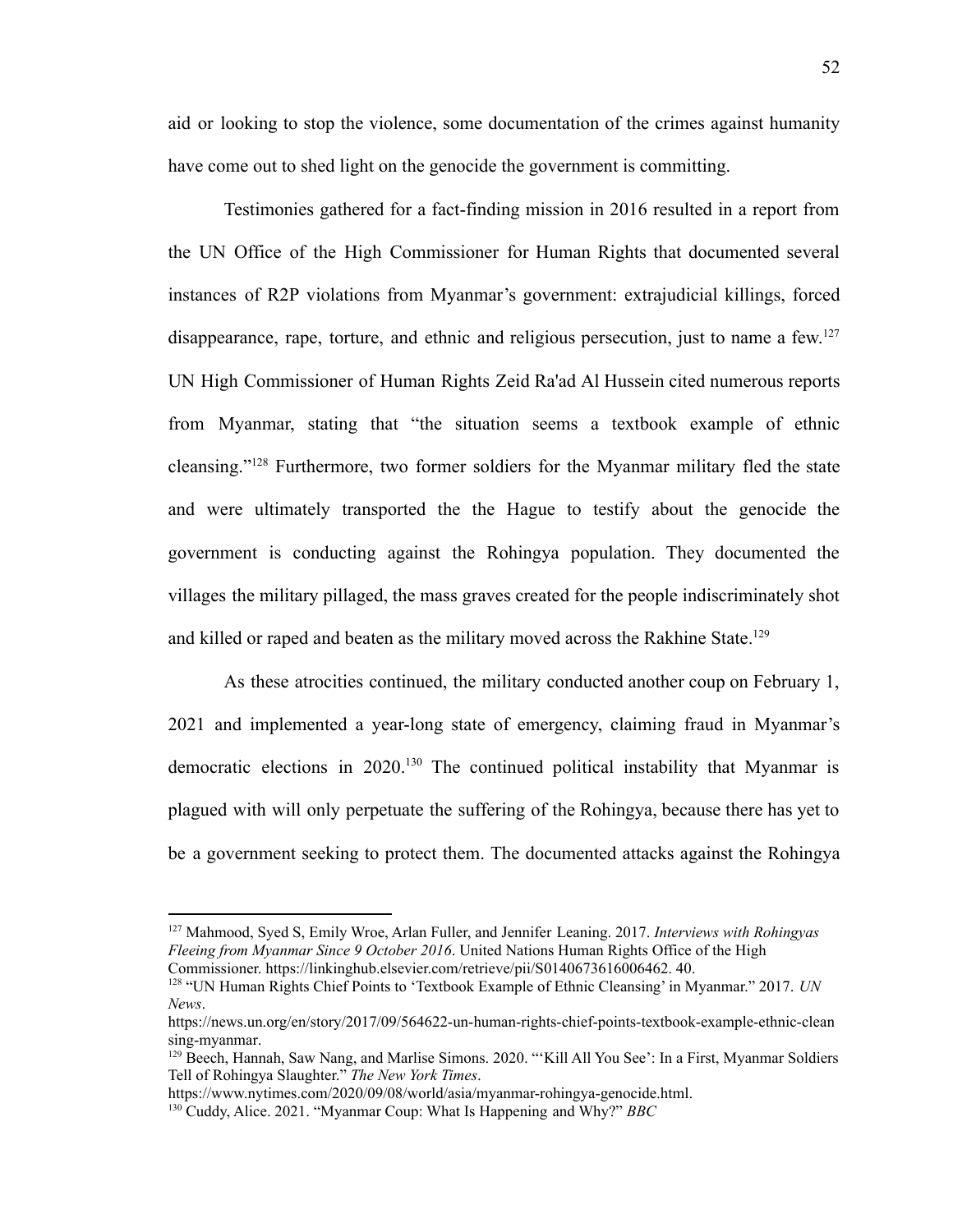overall paint a small picture of the real situation taking place right now in Myanmar, with the United Nations Security Council not acting to invoke the Responsibility to Protect in order to end human rights violations committed by the government of Myanmar.

# B. Critical Interest

### **China**

China has a particular interest in maintaining the status quo in Myanmar, as its current relationship with the state provides extensive economic benefits and an expanding sphere of influence across Southeast Asia. Myanmar has grown to be a strategic relationship for China that offers economic benefits and potential future expansions of influence in Southeast Asia. This relationship provided China with international advantages beginning in 1949, when the Republic of China's first non-socialist diplomatic relationship developed with the then democratic state of Burma. The relationship was China's first step out of international isolation from largely democratic states, and began as a political partnership until 2000 when China began using Myanmar as an economic partner as well.<sup>131</sup> In search of economic expansion within the region, China realized that Myanmar is rich in natural resources such as oil and gas, and has potential for bilateral trade agreements and investments in energy sectors, particularly hydropower. China views Myanmar as an important supplier of natural gas for two reasons: a new, closer pipeline would reduce China's dependence on oil from North Africa and the Middle East that is shared with other western states, $132$  and this new pipeline would be under China's sphere of influence and have the potential to expand

<sup>131</sup> Sun, Yun. 2012a. "China's Strategic Misjudgement on Myanmar." *Journal of Current Southeast Asian Af airs* 31(1): 79.

 $132$  Steinberg, David I., and Hongwei Fan.168-169.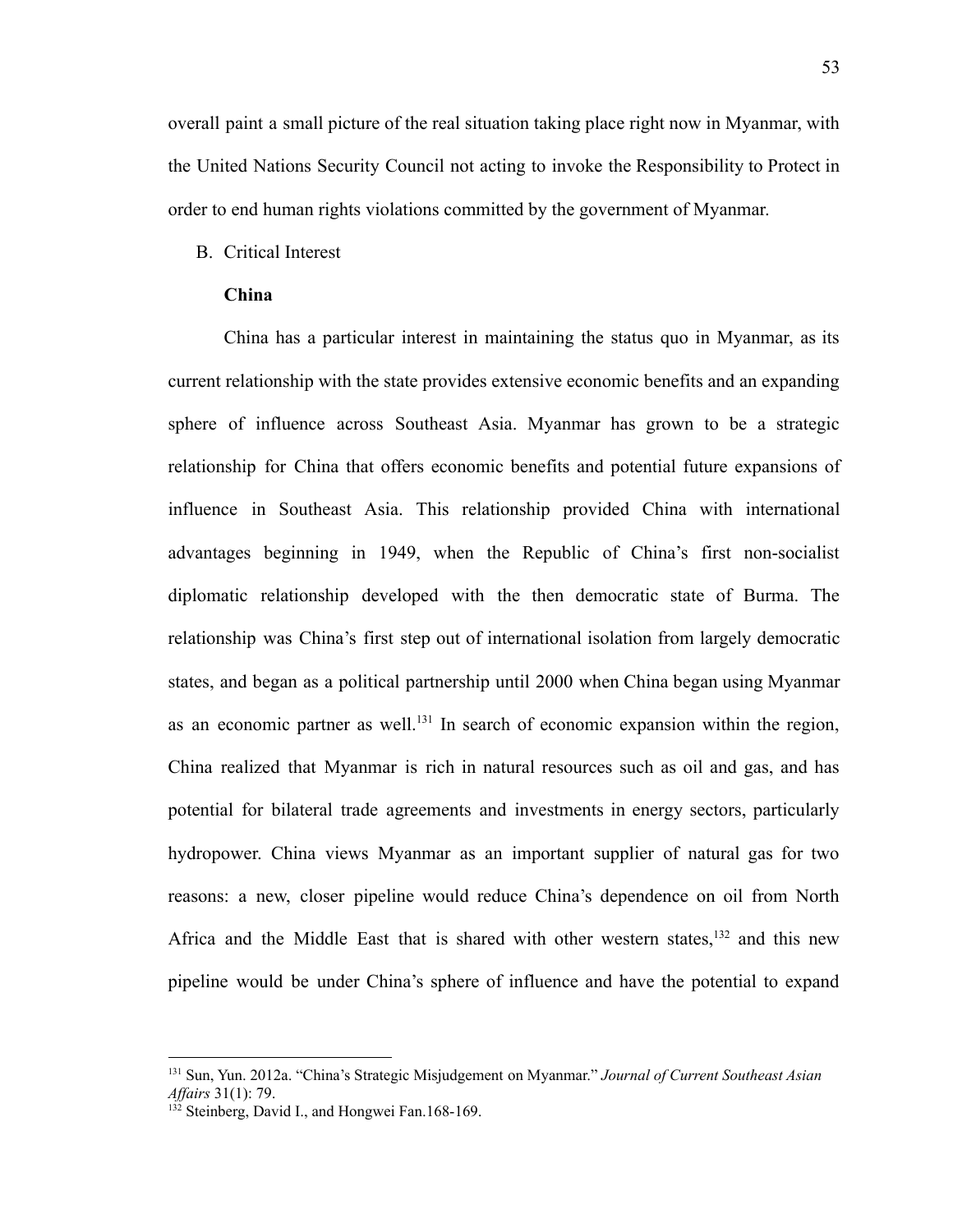trade relations between China and other Southeast Asian countries.<sup>133</sup> As a result, by 2010 China was Myanmar's largest investor and second largest trading partner, providing China a strong economic foothold in the region as well as a strategic geographic advantage, as Myanmar offers China a direct passage to the Indian Ocean.

The Indian Ocean provides China with two strategic advantages. The first would be the increased movement of Chinese energy and commodities, as the Indian Ocean provides more access to naval passages. Additionally, Chinese cooperation with Myanmar would assist in changing the balance of power and influence in South Asia in favor of China. Gaining access to the Indian Ocean subsequently limits the influence that India has over Myanmar, which is beneficial to China because India has deepening naval cooperation with the United States. A limited Indian influence in Myanmar would indirectly mean a limited influence by the United States which is always an advantage for China.<sup>134</sup> Any R2P invocation with the potential to lead to regime change would present the possibility of threatening China's trade agreements and investments in Myanmar, which certainly deters China from allowing an R2P resolution in the Security Council.

China in the past has also promoted non-intervention peace negotiations when dealing with ethnic conflicts in Myanmar, so China is maintaining its usual position in regards to the current ethnic cleansing. One of China's greatest concerns when it comes to Myanmar is border security, as ethnic conflict and violence have often threatened to or have actually spilled over into China. In 2009, China made the mistake of becoming involved militarily in the Kokang conflict, which resulted in 37,000 refugees flooding into Yunnan Province.<sup>135</sup> From this moment China moved forward promoting peaceful

<sup>133</sup> Sun. 2012a. 78.

<sup>&</sup>lt;sup>134</sup> Steinberg. 2012. 174-175.

<sup>135</sup> Sun. 2012a. 75.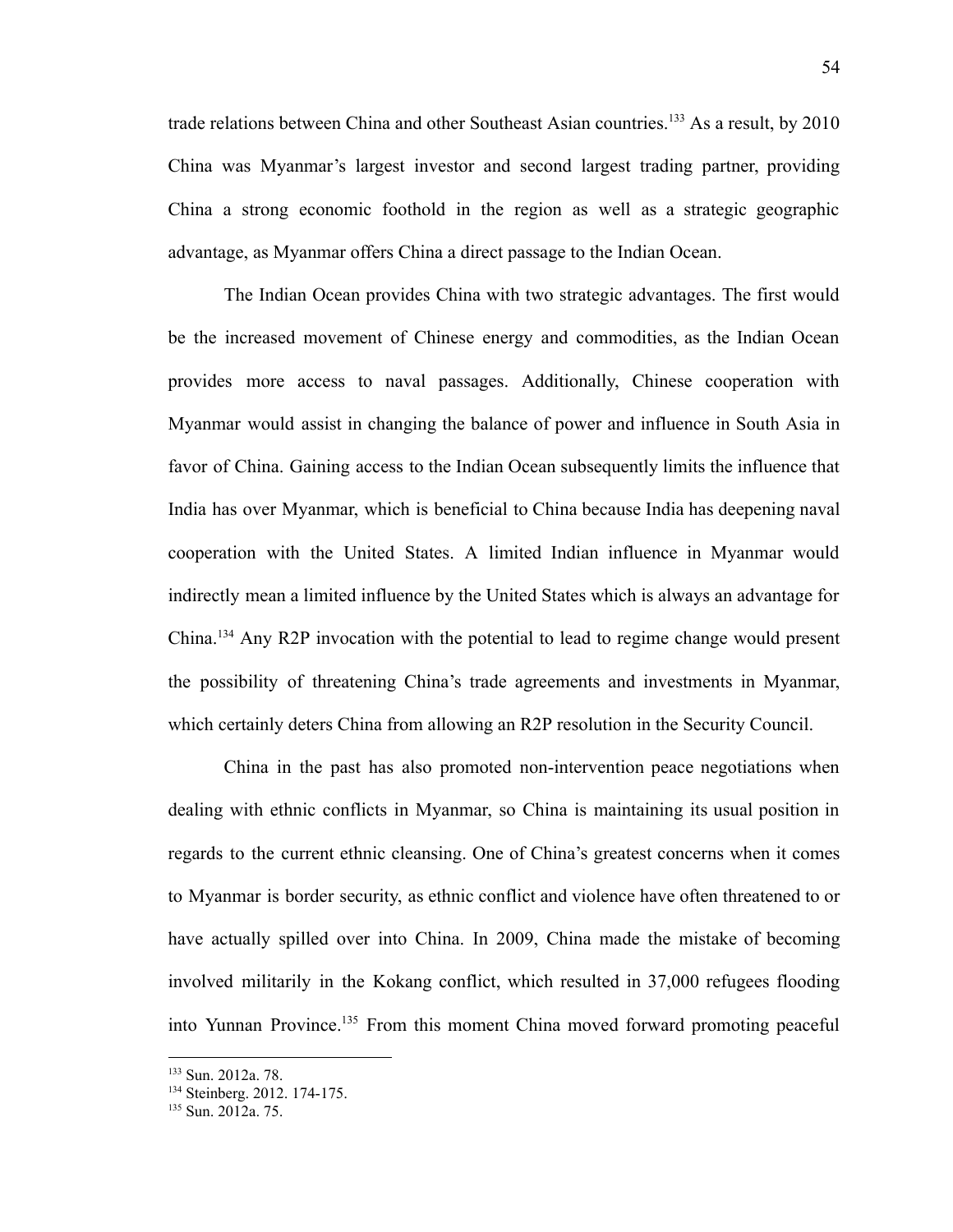discussions on reconciliation, in efforts to protect the border and prevent further violence and migration flows into Chinese territory. It is also possible that China is simply less interested in the violence occurring in Myanmar because it hasn't threatened the China-Myanmar border. The Rakhine State is located along the Southwest border of Myanmar, meaning that violence is centralized there and most refugees are fleeing to the nearby countries of India, Bangladesh and Pakistan, or even heading south to Australia.<sup>136</sup> Because China is not facing the direct threat of violence or migration spilling over its borders, the state can be comfortable with its position to have Myanmar handle the conflict internally.

These interests have proven vital to China, which is why blocking R2P intervention is an important strategy that China has taken within the United Nations. China has worked to be Myanmar's top ally in the region and kept the state's relationship with the West very limited. If an R2P intervention were to be passed, then it opens the floodgates for the United States and the West to increase its influence and build a working relationship with Myanmar's government, which could lead to a lesser relationship with China. Additionally, as mentioned in previous sections, China has become wary of the Responsibility to Protect because it may overthrow the current government and create the possibility of the implementation of a western-style or western-friendly regime, leaving Myanmar vulnerable to Western influence within the state and subsequently the Southeast Asian region. In order for China to maintain the influence it has and protect its investments in the area, Myanmar's government must remain intact.

C. Intervention

<sup>136</sup> Green. 2015. 21.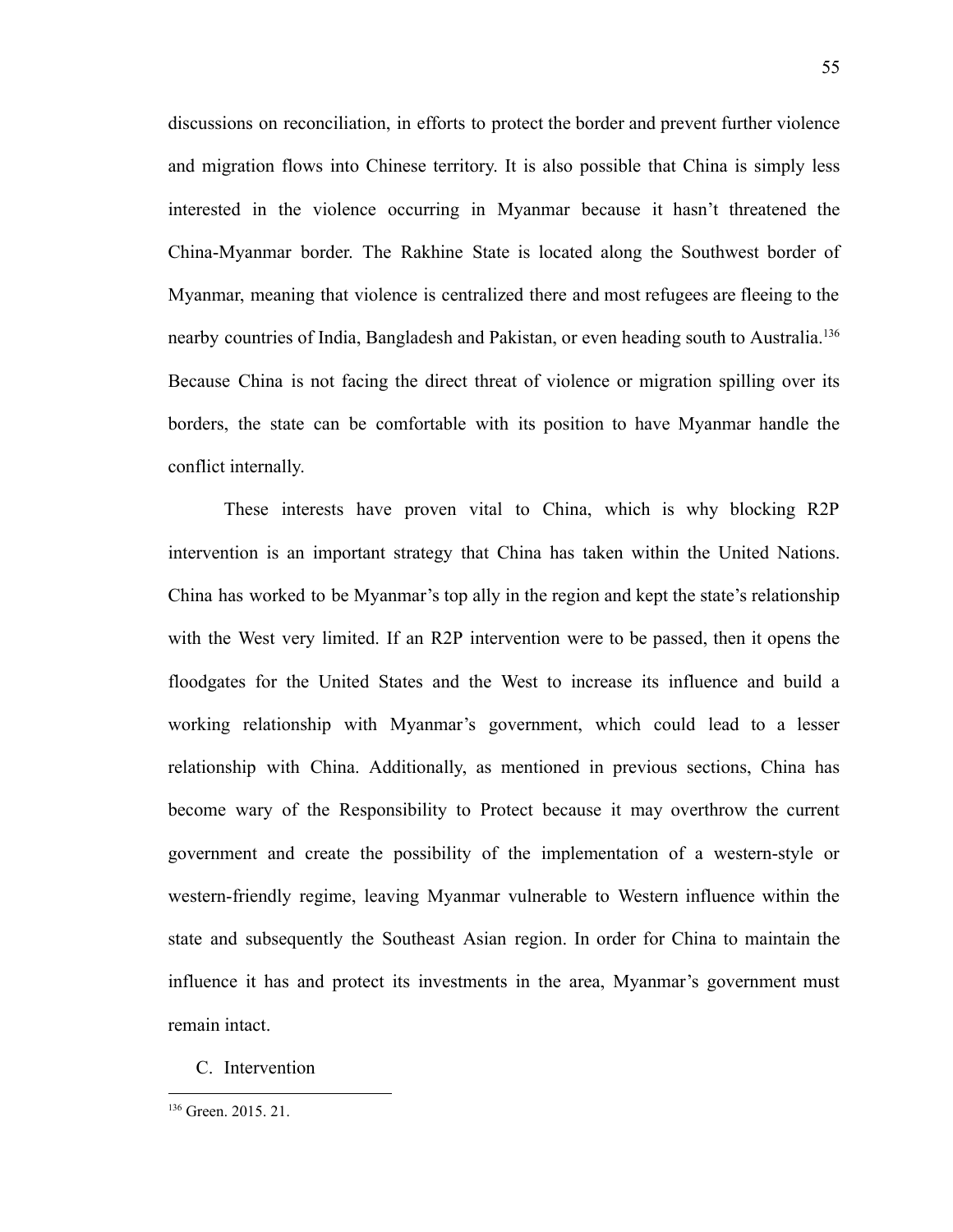Very little action has been taken on behalf of the United Nations Security Council to stop the atrocities within the Rakhine State. Numerous efforts on behalf of non-veto-holding members to shed light on the crimes have not resulted in any proposed resolutions to recommend military intervention or impose sanctions on the state. These efforts have mainly been through the United Nations Human Rights Council, with several resolutions passed calling for investigations into the human rights violations by Myanmar's government.<sup>137</sup> Additionally, the European Union and 14 other individual countries have imposed sanctions on senior military officials and ended cooperation on developmental projects beginning in 2017. However, action stops there as no formal resolutions have been presented in the Security Council. The President of the Security Council released a statement on November 6, 2017 simply condemning the violence used by both the Arakan Rohingya Salvation Army and security forces of Myanmar's government, and reminding the government of its Pillar I promise under the Responsibility to Protect to protect its population.<sup>138</sup> Besides this statement, no other collective action or statement had been released by the Security Council until the military coup on February 1, 2021, which has halted the democratic transition of power and implemented a year-long state of emergency. This statement essentially repeated the message from the 2017 statement, condemning the coup and emphasizing the importance of protecting the population's human rights, while reaffirming the notion of state sovereignty.<sup>139</sup>

**Table 3:** Actions taken by UNSC in Myanmar

 $139$  SC/14430 <sup>138</sup> S/PRST/2017/22 <sup>137</sup> "Myanmar." *Of ice of the High Commissioner for Human Rights* . <https://www.ohchr.org/en/countries/asiaregion/pages/mmindex.aspx> (March 3, 2021).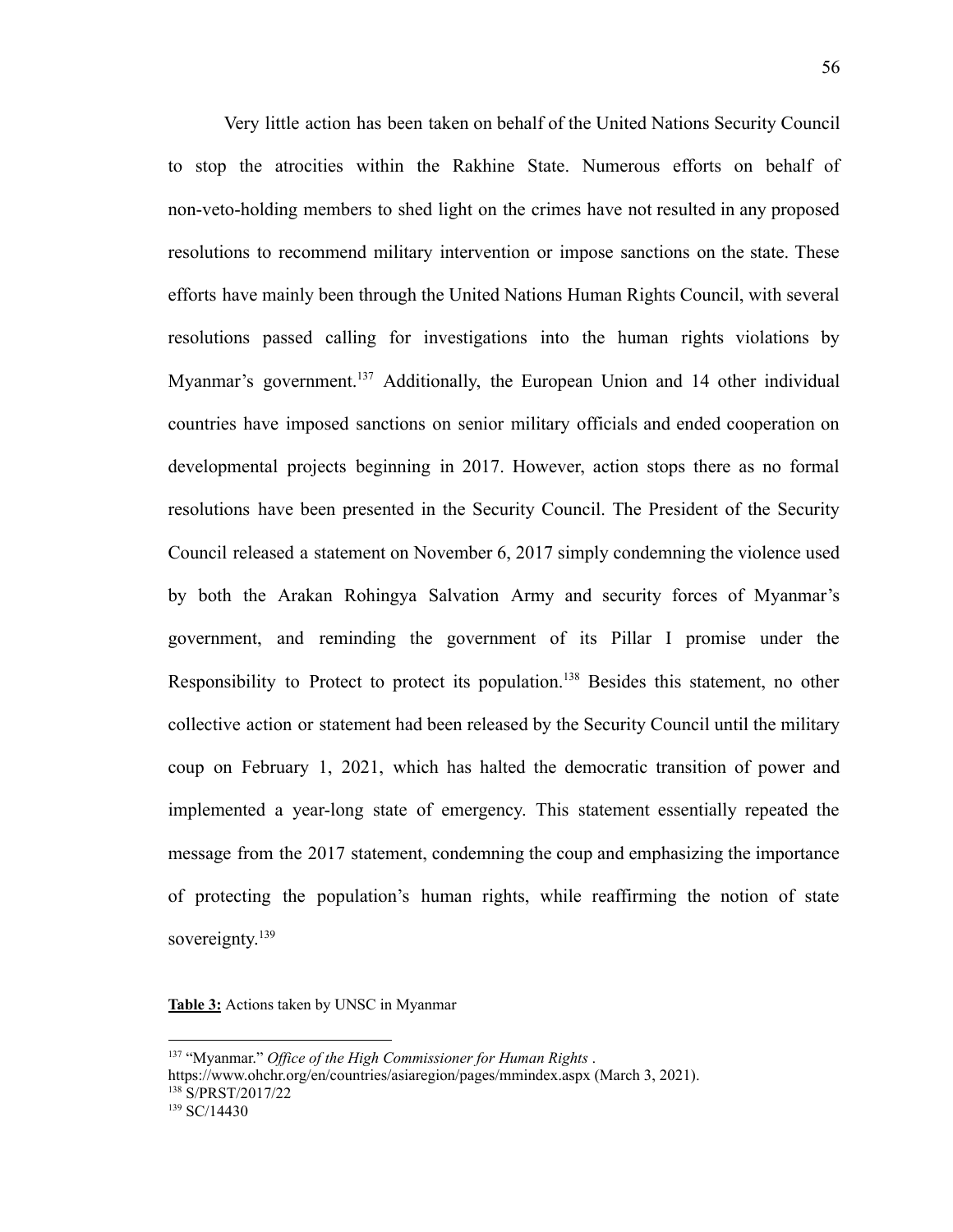| <b>Statement</b> | Date             | <b>Description</b>                                                                                                                                                                                                                                                                                                                                                                                                 |
|------------------|------------------|--------------------------------------------------------------------------------------------------------------------------------------------------------------------------------------------------------------------------------------------------------------------------------------------------------------------------------------------------------------------------------------------------------------------|
| S/PST/2017/22    | November 6, 2017 | President of the Security<br>Council released a<br>statement on behalf of the<br>member states condemning<br>the violence in Myanmar,<br>on part of the government<br>and the Arakan Rohingya<br><b>Salvation Army</b>                                                                                                                                                                                             |
| SC/14430         | February 4, 2021 | Press statement from the<br>Security Council calling<br>for the immediate release<br>of members of Myanmar's<br>government who were<br>detained in the military<br>coup; stresses the need to<br>uphold democratic<br>institutions to ensure a<br>democratic transition, end<br>violence and protect human<br>rights; states commitment<br>to sovereignty, political<br>independence and<br>territorial integrity. |

\*\* All information is taken from the Index to Proceedings of the Security Council between 2011-2019<sup>140</sup>

# D. Obstruction

Both Russia and China have expressed opposition to Security Council resolutions that would create an official R2P response to the violence in Myanmar. Russia is particularly concerned with the notion of sovereignty, while China has a much greater interest in keeping the United Nations out of the situation in order to maintain its influence and relationship with Myanmar. China has demonstrated within the UN General Assembly committees through voting against measures, such as instating a Special Envoy and human rights investigations in Myanmar, that it will not vote in favor of any R2P

<sup>&</sup>lt;sup>140</sup> "Index to Proceedings of the Security Council."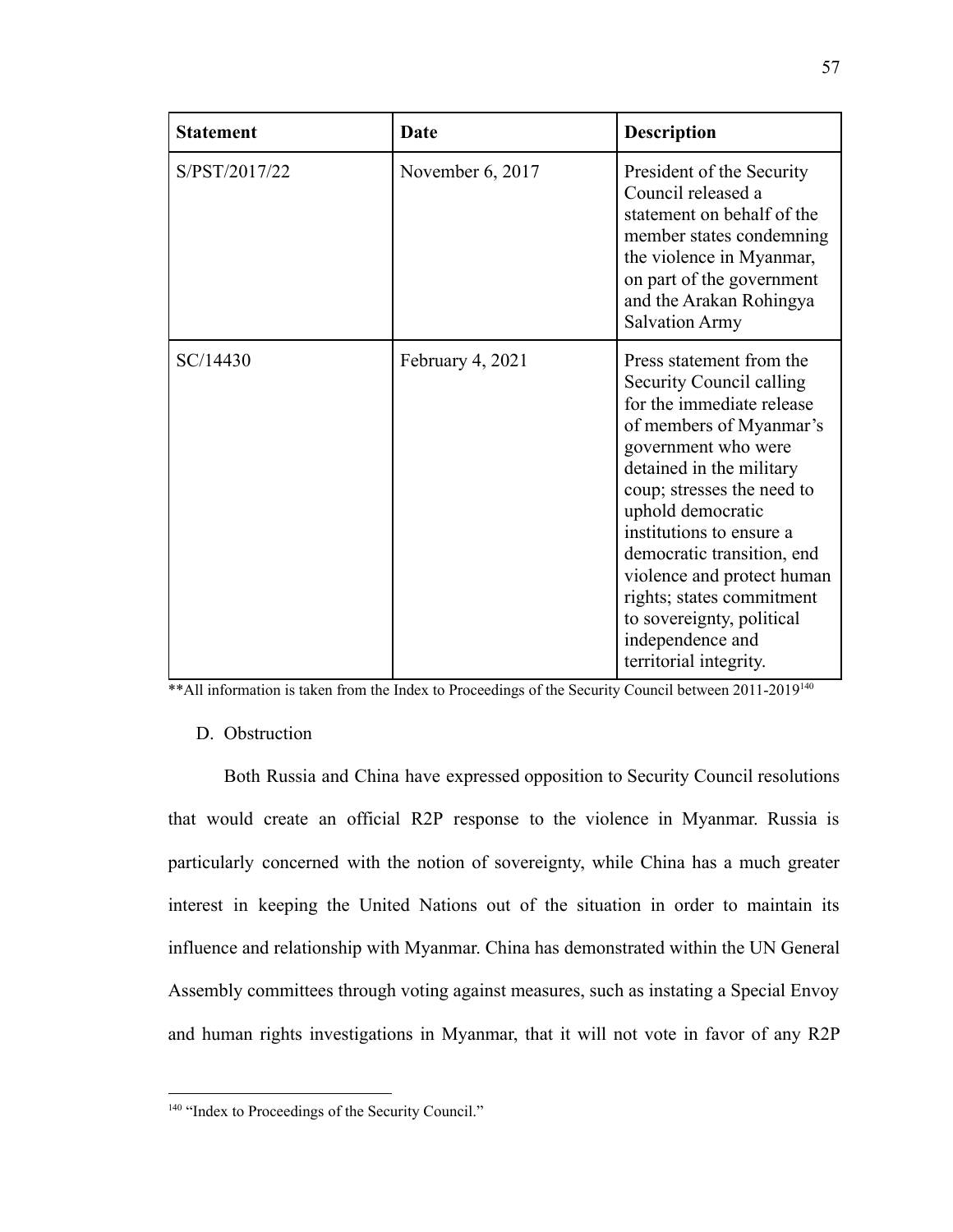resolutions introduced to the Security Council.<sup>141</sup> Obstruction of R2P intervention in Myanmar has not been through the obvious means of vetoing resolutions since none have been introduced to the Security Council, but its actions in other UN committees and influence within ASEAN's decisions in regards to Myanmar demonstrate its strong objection to R2P interventions and have aided in the difficulty of introducing a resolution to the UNSC. ASEAN has continuously labeled the violence in Myanmar as a "matter of concern" but have not suggested any means of addressing the situation.<sup>142</sup> Ultimately, China's position on Myanmar has emphasized the importance of respecting sovereignty and allowing the situation to be handled internally, without any international intervention.

E. Analysis

The R2P seems to be an option that will not be utilized by the Security Council in order to stop the crimes against humanity the government is committing in Myanmar. China's position on the situation has been clear through the state's rejection of resolutions in the UN General Assembly to conduct investigations in Myanmar and its encouragement of ASEAN's stance to remain disengaged in order to respect Myanmar's sovereignty and allow the government to make amends internally. Although China has not officially vetoed any R2P resolutions in the Security Council - as none have been introduced - it is reasonable to conclude that a veto would be China's strategy in order to protect its investments and relationship with Myanmar and protect its influence throughout the region. China's UN Ambassador Zhang Jun asserted on March 10, 2021 that now is the time for "diplomacy" and "dialogue," emphasizing China's opposition to

<sup>141</sup> A/C.3/75/.L34

<sup>142</sup> "ASEAN: Don't Whitewash Atrocities Against Rohingya." 2019. *Human Rights Watch*. https://www.hrw.org/news/2019/06/19/asean-dont-whitewash-atrocities-against-rohingya.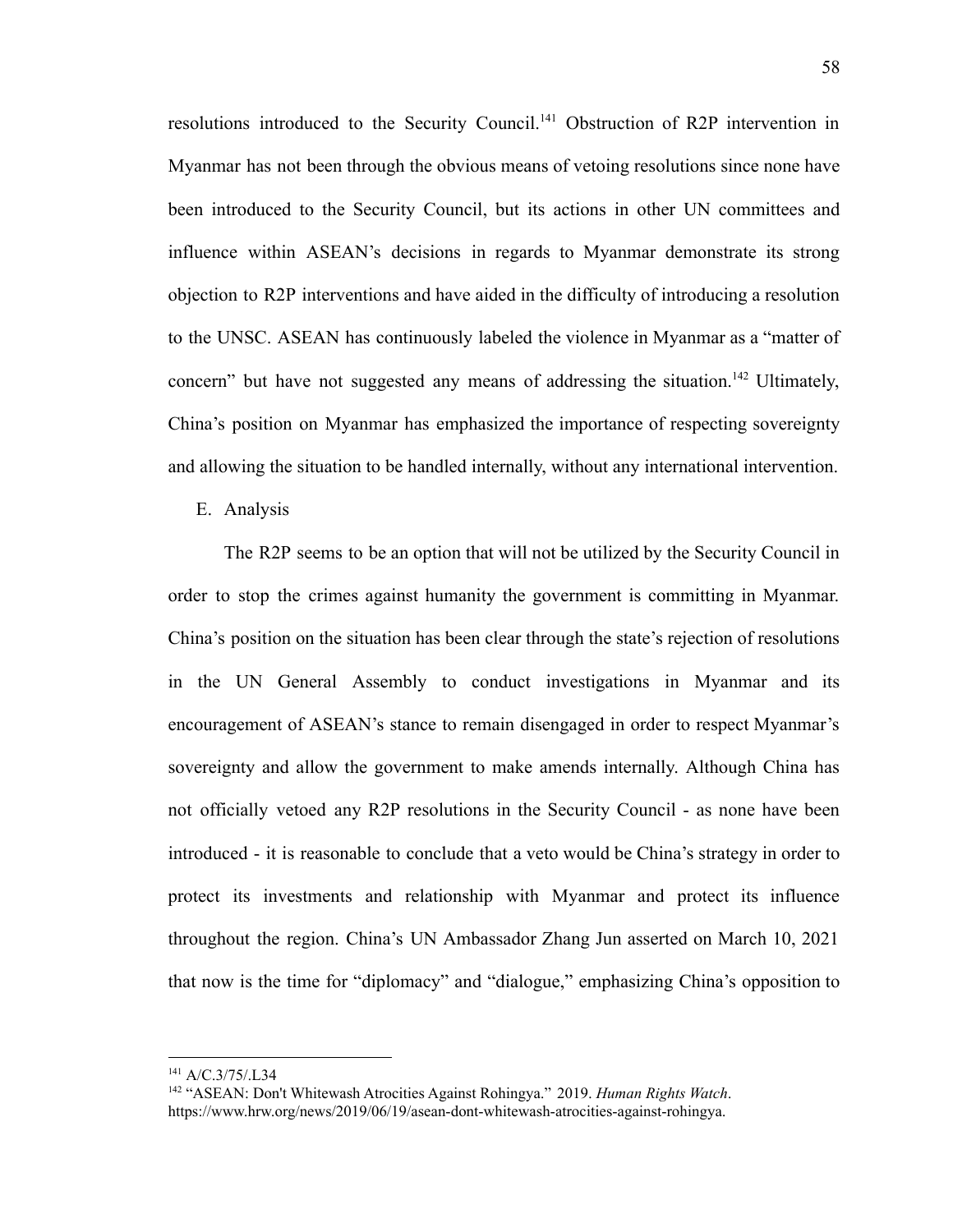R2P intervention.<sup>143</sup> The change in government that the R2P may provoke has the potential to expand Myanmar's relationship with the West, which would not only diminish China's relationship with the state, but it would also provide the opportunity for the West to gain a greater influence throughout the region, which threatens China's economic investments and foreign policy in Southeast Asia. China is seeking to protect itself by keeping western influence out of the region and taking the position of rejecting the Responsibility to Protect in Myanmar.

Myanmar's internal conflict is a clear case qualifying for implementation of the R2P. Gareth Evans, co-author of the R2P, has spoken out in defense of the R2P in Myanmar. According to Evans, "the present crisis in Myanmar demands unequivocally to be treated as an R2P one," reaffirming how vital intervention in Myanmar is in order to protect the population.<sup>144</sup> However, Evans notes that strong pushback from China is expected with regards to R2P draft resolutions in the Security Council, so any methods that are able to be passed must be enforced vigorously in order to begin to make a difference in Myanmar. Ultimately, R2P intervention in Myanmar is not expected anytime soon, which allows the continued subjugation of the Rohingya people.

#### **Yemen**

### A. Background

The Republic of Yemen officially formed in 1990 when the conservative Yemen Arab Republic in the north and the Marxist People's Democratic Republic of Yemen in the south merged. This new multiparty state was led by President Ali Abdullah al-Saleh

<sup>&</sup>lt;sup>143</sup> Roth, Richard. 2021. "The Diplomacy behind the Scenes of the UN Security Council's Myanmar Statement." *CNN*.

<sup>144</sup> Evans, Gareth. 2021. "Myanmar and the Responsibility to Protect." *Gareth Evans Op-eds*. [http://www.gevans.org/opeds/oped225.html.](http://www.gevans.org/opeds/oped225.html) <https://www.cnn.com/2021/03/10/world/myanmar-un-security-council-intl-latam/index.html>.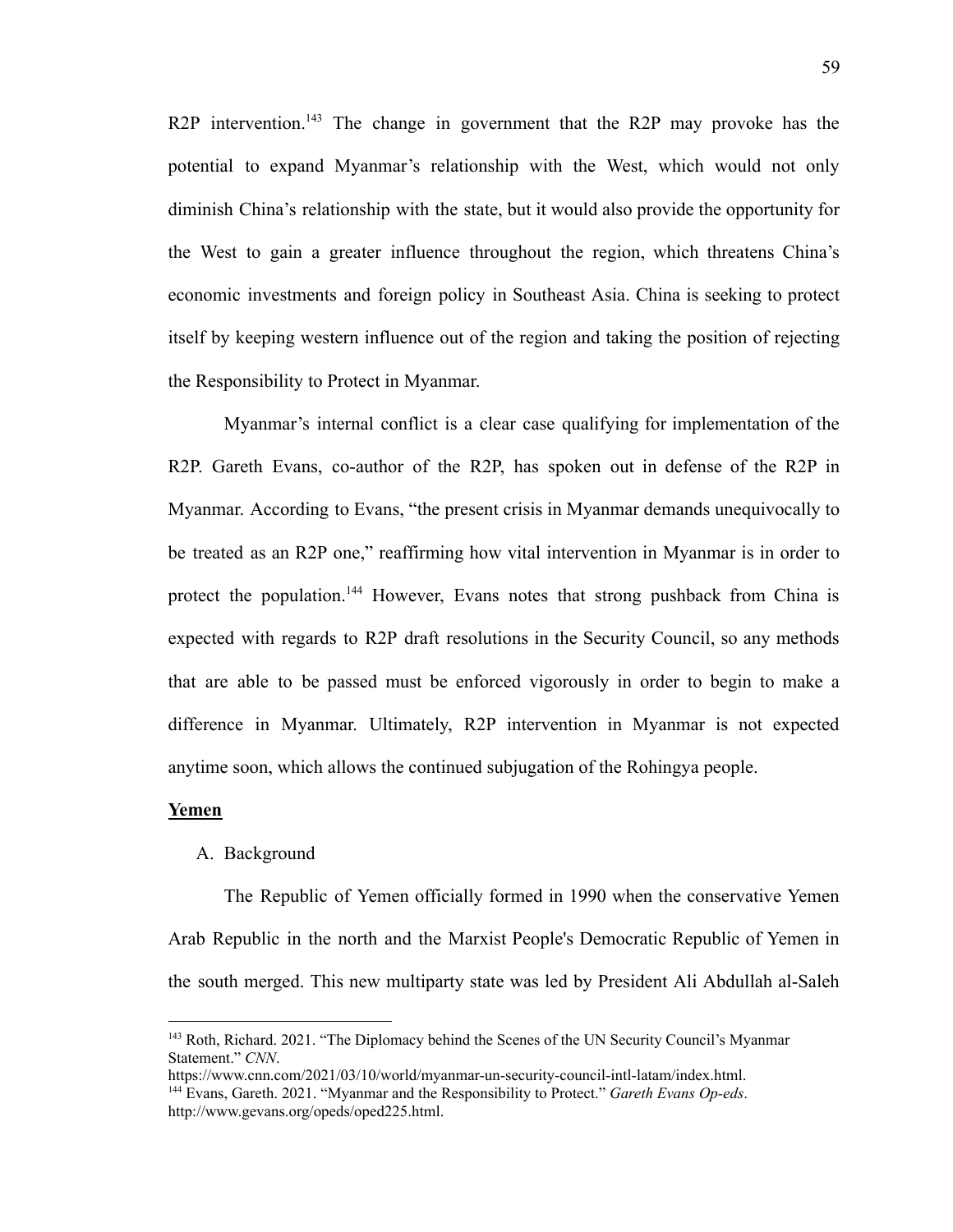for thirty years up until his resignation in 2012. Saleh dominated the nation during his presidency, adopting an authoritarian style rule of government reinforced by constitutional amendments granting him a wide range of power and allowing him to remain in office longer.<sup>145</sup> During his rule, protest in the southern region of the country was common, however the Arab Spring sparked civil unrest in Yemen when a group of student and civil society activists took to the street in protest against Saleh just one day after Tunisia's president stepped down.<sup>146</sup> In response to increased protest in the south, Saleh deployed security forces that left hundreds dead, which resulted in the leaders of his party, the General People's Congress, and opposition parties drafting the Gulf Cooperation Council (GCC) demanding a peaceful presidential transition to relieve Saleh of his position. After several months of resistance and battling with protesters, Saleh reluctantly agreed to the GCC and transferred his power over to his deputy Abdo Rabbo Mansour Hadi.<sup>147</sup>

Although the transfer of power was initially a smooth and peaceful transition and many of the protests diminished once the transitional government was put in place, violence sparked once more in 2014 when a rebel group representing Yemen's Shia minority began a military campaign against President Hadi and stormed the capital city of Sana'a.<sup>148</sup> This rebel group, the Houthis, consisted of those who remained loyal to the ousted President Saleh and are reportedly backed by Iran. Interim President Hadi subsequently fled to Saudi Arabia when the Houthis gained control of over half the country, which led to a Saudi military intervention in 2015 to quell the Houthis and

<sup>&</sup>lt;sup>145</sup> Durac, Vincent. 2013. "Protest Movements and Political Change: An Analysis of the 'Arab Uprisings' of 201." *Journal of Contemporary African Studies* 31(2): 178-179.

<sup>146</sup> Ibid. 187.

<sup>&</sup>lt;sup>147</sup> Genser. 478.

<sup>148</sup> Ibid. 480.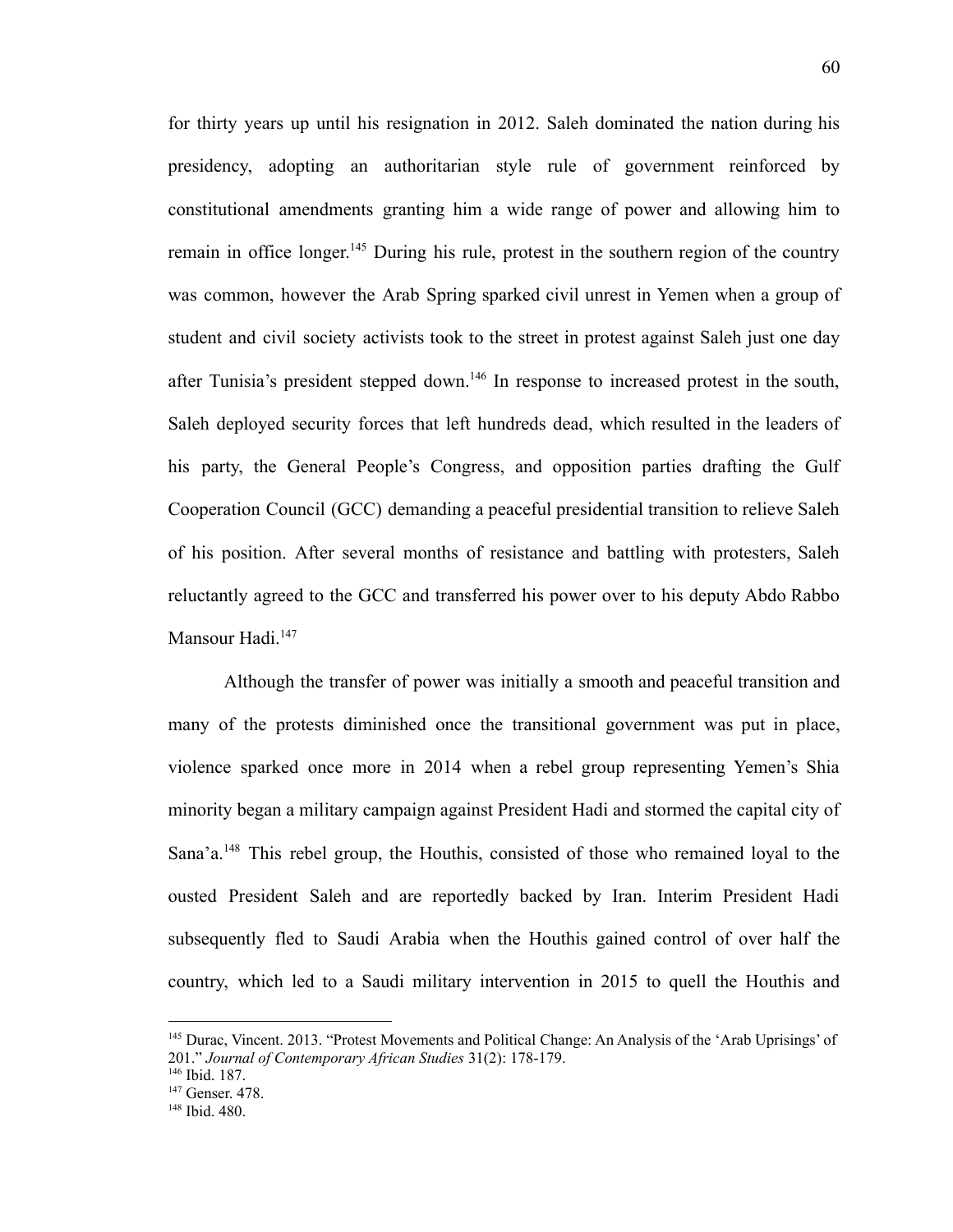continue Yemen's transition of power. <sup>149</sup> This Saudi military intervention has resulted in consistent air campaigns and bombings that have resulted in hundreds of civilian casualties, with the U.N. Human Rights Council determining that there is a "consistent and significant" pattern of harm from airstrikes on both sides of the conflict resulting in human rights violations.<sup>150</sup> This report highlights that locations such as mosques, schools and hospitals have been the targets of airstrikes from both the Houthis and the Saudi-led coalition. Furthermore, several civilians in Saudi Arabia have also been killed as a result of this conflict, as the Houthis began targeting Saudi civilian airports.<sup>151</sup>

In addition to the violence that this conflict threatens, it has also intensified two other situations in Yemen that have culminated in the humanitarian crisis that exists today. The spread of terrorism has increased throughout the conflict, as the Houthis have connections with Al-Qaeda and Ansar al-Sharia.<sup>152</sup> Thus, civilians in Yemen are facing danger realistically from three sources: the Houthis, the Saudi/U.S. led military campaign and terrorist organizations working alongside but not under the Houthis. These organizations have increased the instability in the nation and perpetuated the violence that the population experiences. This conflict has also intensified the famine that Yemen has been dealing with simultaneously. As a result of sanctions placed on foreign assistance and the careful investigation of all products that arrive on Yemeni ports (in a nation where food supply was already heavily dependent on imports), food insecurity has become the greatest threat to civilians. An estimated 12 million Yemeni civilians are

<sup>149</sup> Sharp, Jeremy M. 2019. *Yemen: Civil War and Regional Intervention*. Congressional Research Services. CRS Report. 2.

<sup>&</sup>lt;sup>150</sup> Report of the Group of Eminent International and Regional Experts as submitted to the United Nations High Commissioner for Human Rights - Situation of human rights in Yemen, including violations and abuses since September 2014 - A/HRC/42/17, September 3, 2019

 $151$  Sharp 2019. 5.

 $152$  Ibid.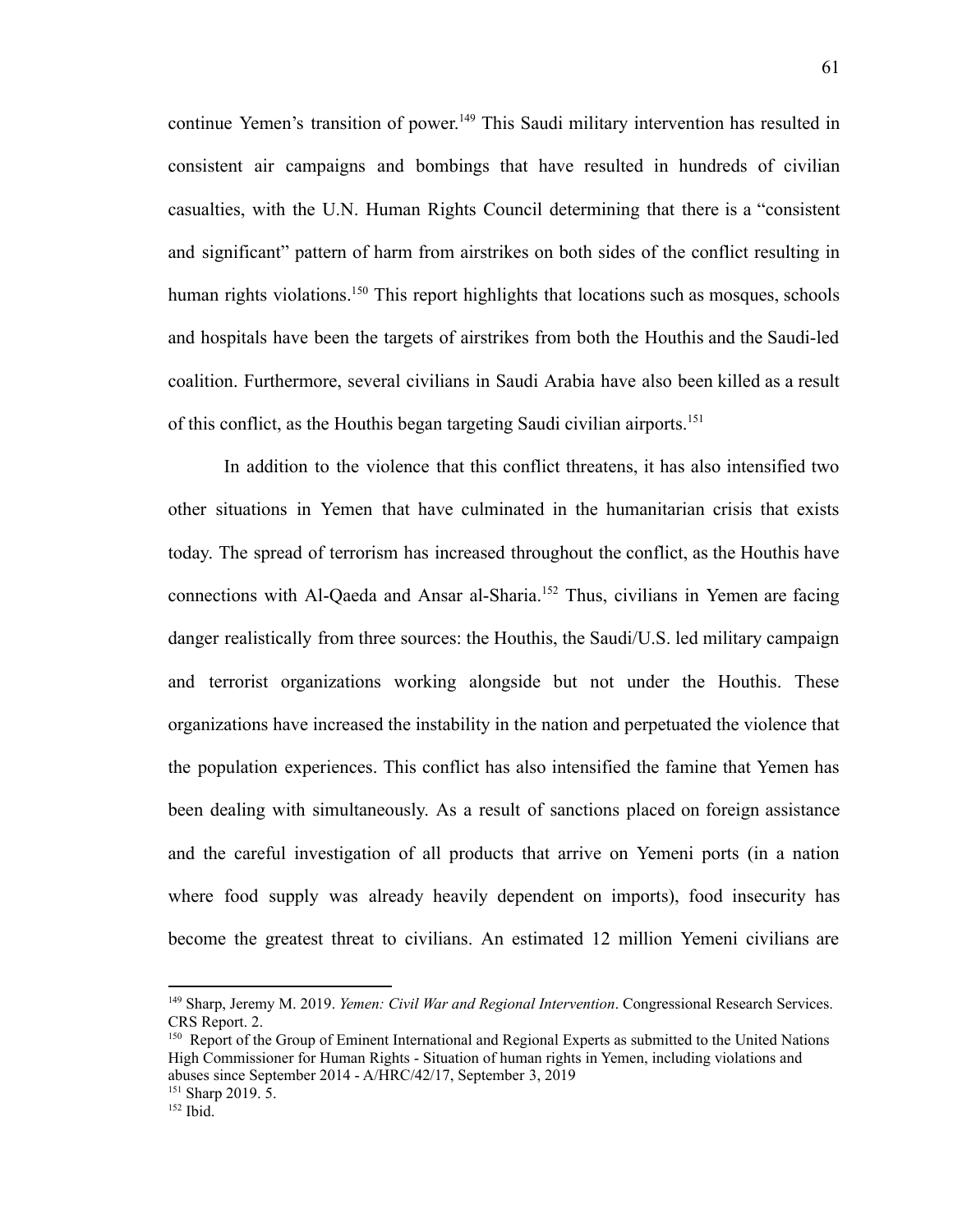without consistent access to food and water, leaving them without sustenance and the means to practice proper sanitation methods,<sup>153</sup> and 20.7 million people (roughly two thirds of the Yemeni population) are in need of humanitarian assistance.<sup>154</sup> These circumstances have left the Yemeni people vulnerable to death, disease and forced migration to locations both within Yemen and outside the state in search of relief. The Yemeni population is facing the greatest humanitarian crisis across the world, with very little being done to provide relief for civilians suffering.

B. Critical Interest

### **United States**

The United States had heavy interest in the Middle East during this time as the Arab Spring introduced opportunities to implement democratic governments that populations appeared to desire after years of instability, brutality, and oppression. Additionally, Saudi Arabia is one of the closest allies to the United States in the region, giving the U.S. a clear pathway to insert itself in the conflict. The fact that Iran was supporting the Houthi forces just further emphasized the United States' need to back the Hadi presidency, as Iran is one of the United States' greatest adversaries. Given other crises in which the R2P is considered to be invoked, the United States tended to be on the side of implementation. However, in the case of Yemen, the U.S. has a vested interest in continuing the conflict in order to keep the Hadi government in place, which wouldn't necessarily happen under actions taken through the R2P. The U.S. has two priorities in Yemen: to keep in power the transitional government that offers democracy and will

<sup>153</sup> Laub, Zachary. 2015. "Yemen in Crisis." *Council on Foreign Relations:* 6.

<sup>154</sup> Coppi, Giulio. 2018. "The Humanitarian Crisis in Yemen: Beyond the Man-Made Disaster." *International Peace Institute*: 6.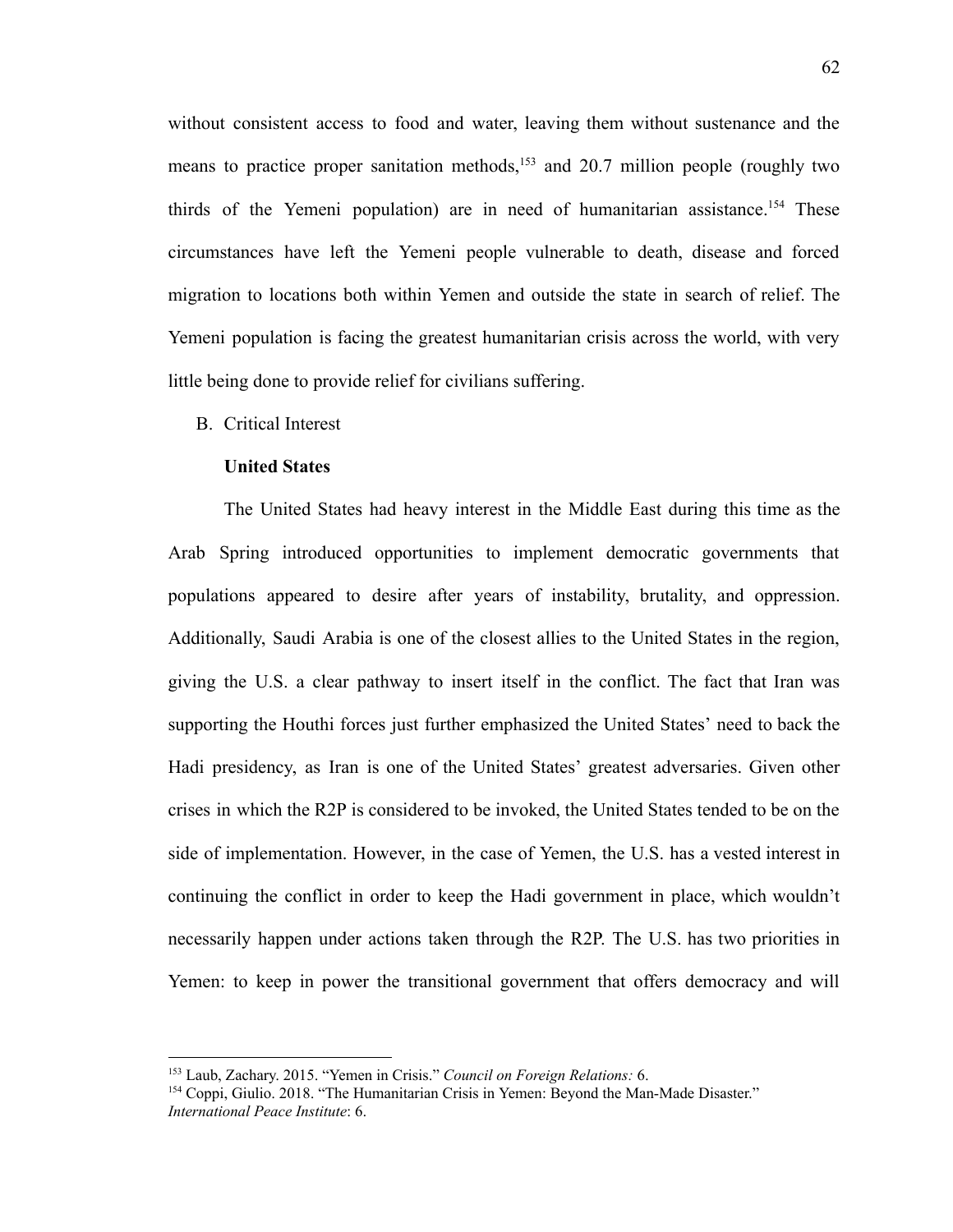cooperate with the United States' plans in the Middle East,<sup>155</sup> and to keep Iran isolated from potential allies. Because the U.S. is also invested in its relationship as an arms dealer to both Saudi Arabia and the United Arab Emirates (who are using these resources in the Yemen conflict), the strategy at this point is to continue support of Saudi Arabia's military campaign in Yemen until there appears a very sound path towards implementing a democratic state.<sup>156</sup> Until then, the US will continue to supply arms to Saudi Arabia and attempt to fend off Iranian influence in Yemen.

Early on in the civil conflict, President Obama authorized the collaboration between the U.S. military and Saudi forces in order to provide logistical and operational support, as well as provide mid-air aircraft refueling for a brief period of time.<sup>157</sup> This strategy was to aid the Saudi campaign without appearing directly involved. The U.S. had also developed a deeper relationship with the United Arab Emirates, which originally got involved in the Saudi-led military intervention in order to protect its own borders from the conflict. Through Saudi military efforts in Yemen, the UAE and the U.S. have garnered a relationship focused on counterterrorism efforts in southern Yemen.<sup>158</sup> The United States has a vested interest in combatting terrorism in this region, which began back in 2000 with the bombing of the USS *Cole* at the Yemeni port of Aden.<sup>159</sup> With the power vacuum that would open up if the Houthis gained control of Yemen, terrorist networks such as Al-Qaeda threaten U.S. national security and the stability of the Middle East. Thus, the U.S. has had an active role on the Saudi side of the conflict in order to

<sup>&</sup>lt;sup>155</sup> Laub 2015. 5.

<sup>156</sup> Genser 2018. 482.

<sup>157</sup> Sharp 2019. 3.

 $158$  Ibid. 7.

 $159$  Laub 2015, 2.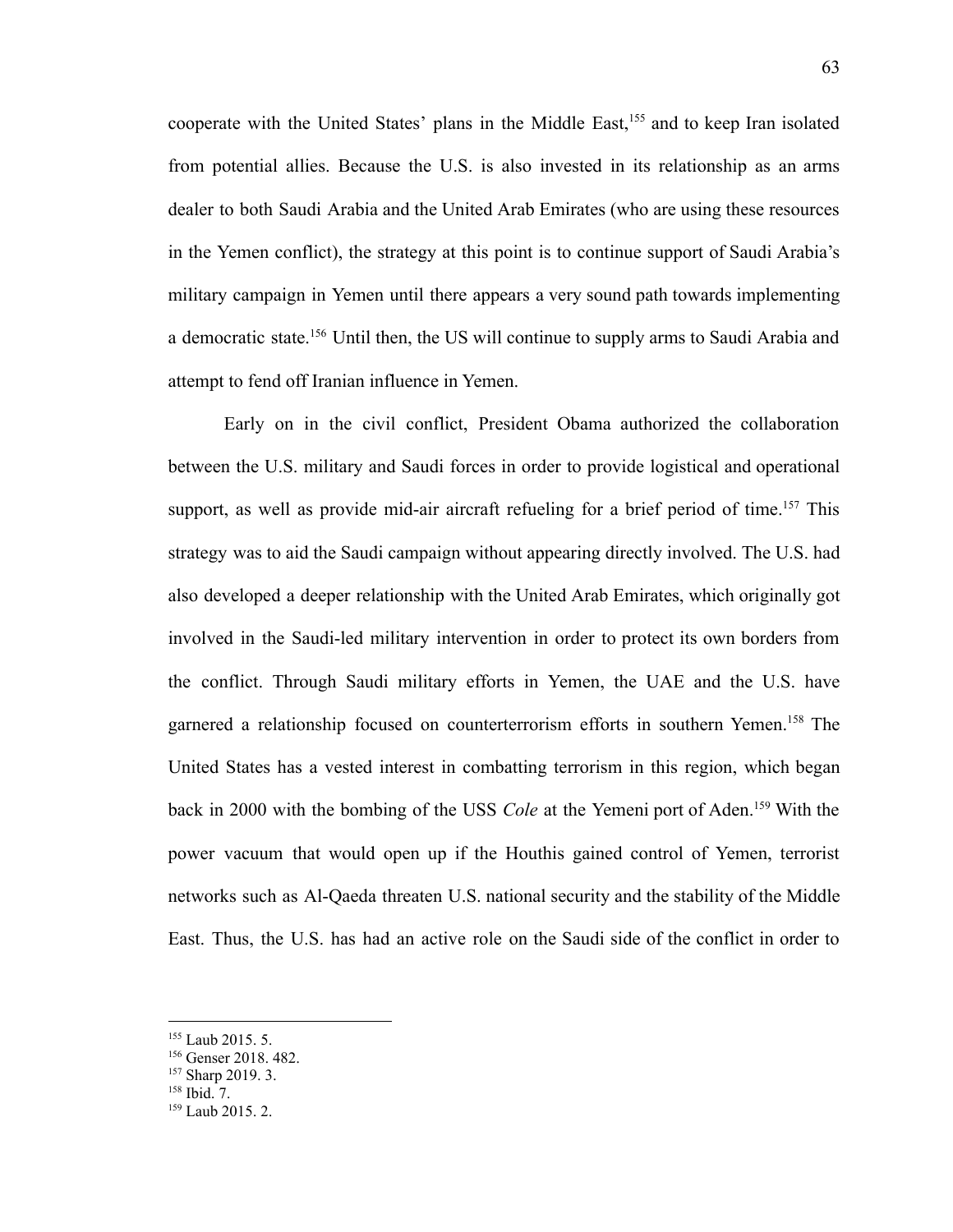prevent further expansion of terrorism in the area - particularly southern Yemen - and seek an end to networks in place.

The U.S. is also interested in keeping Iran's influence out of the Yemeni government and does not want Iran to gain an ally in the region. Once an American ally, Iran has been a top enemy of the United States for decades after Grand Ayatollah Ruhollah Khomeini took control of the country from the Western-oriented monarchy and led a series of anti-West revolutions within the state.<sup>160</sup> Ever since, the two states have been stark enemies, conflicting over economic resources and political influence in the Middle East, and most notoriously over Iran's efforts in obtaining nuclear weapons. Due to this tumultuous relationship, the United States is set on limiting any influence that Iran may have over another state, in this case with Yemen. Iran and the Houthis have similar geopolitical interests in challenging the Saudi/U.S. dominance in the region, which has led to Iran being the Houthis' greatest ally, arms dealer, and economic supporter.<sup>161</sup> It is the United States' strategy to keep Iran isolated from other states in order to keep its network and resources limited. The less assistance that Iran has in the region, the less threatening the state is for the U.S. Overall, the United States has prioritized its efforts to influence the establishment of a democratic government in Yemen along with the monetary benefits of the continued violence and desire to quell Iran's influence over making strides to deliver relief to the Yemeni people.

# C. Intervention

There has been little effort by the UNSC to implement the R2P in terms of engaging in intervention to stop the violence in Yemen. Certain aspects of R2P

<sup>160</sup> Murray. 14.

<sup>161</sup> Ibid. 4.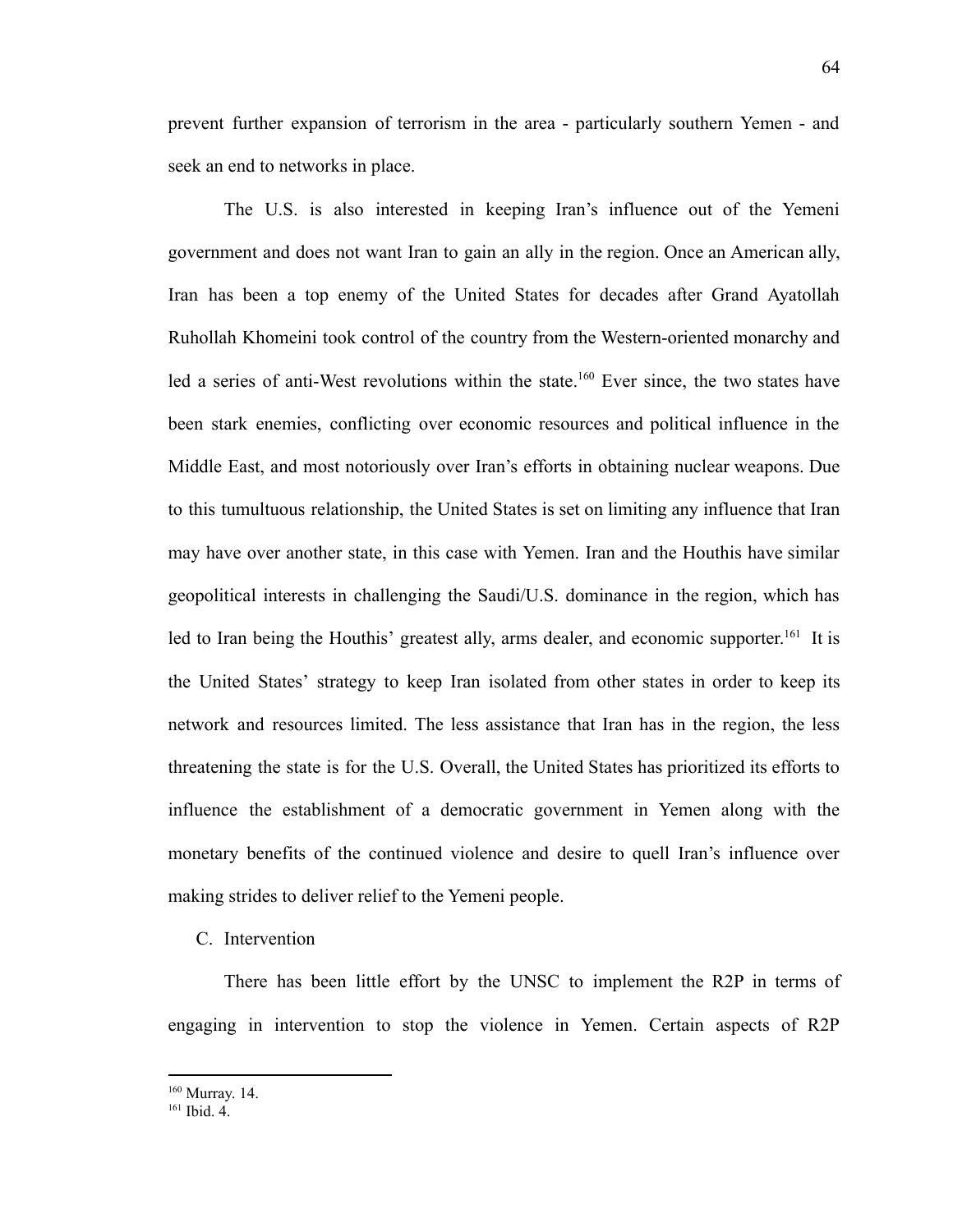protections have been emphasized by statements released by the UNSC and the limited number of resolutions passed have simply condemned the ongoing violence and imposed sanctions that have not led to an end in the conflict. The Security Council's first action was October 2011, when it passed a resolution condemning President Saleh for his use of violence against protesters, and simply reminded him of Yemen's R2P promise to protect its population.<sup>162</sup> Resolution 2051 came next in 2012, which simply echoed the same messages as the previous resolution, only this time it addressed the use of violence from both the government and the rebel group.<sup>163</sup> These resolutions were the only two 'actions' taken by the Security Council for the initial three years of conflict in Yemen.

| <b>Resolution</b> | <b>Date</b>       | <b>Description</b>                                                                                                                                               |
|-------------------|-------------------|------------------------------------------------------------------------------------------------------------------------------------------------------------------|
| S/RES/2014(2011)  | October 21, 2011  | Condemned use of<br>violence by President Saleh<br>against protesters;<br>reminded Yemen's<br>government of its R2P<br>responsibilities to protect<br>population |
| S/RES/2015(2012)  | June 12, 2012     | Condemned the use of<br>violence from the<br>government and protesters                                                                                           |
| S/RES/2140(2014)  | February 26, 2014 | Institutes a year long travel<br>ban for Yemen and year<br>long sanctions halting all<br>assets for entities in Yemen                                            |
| S/RES/2201(2015)  | February 15, 2015 | Condemned use of<br>violence by the Houthis<br>and demanded that<br>members of the transition<br>government refrain from                                         |

<sup>162</sup> S/Res/2014(2011)

 $163$  S/Res/2051(2012)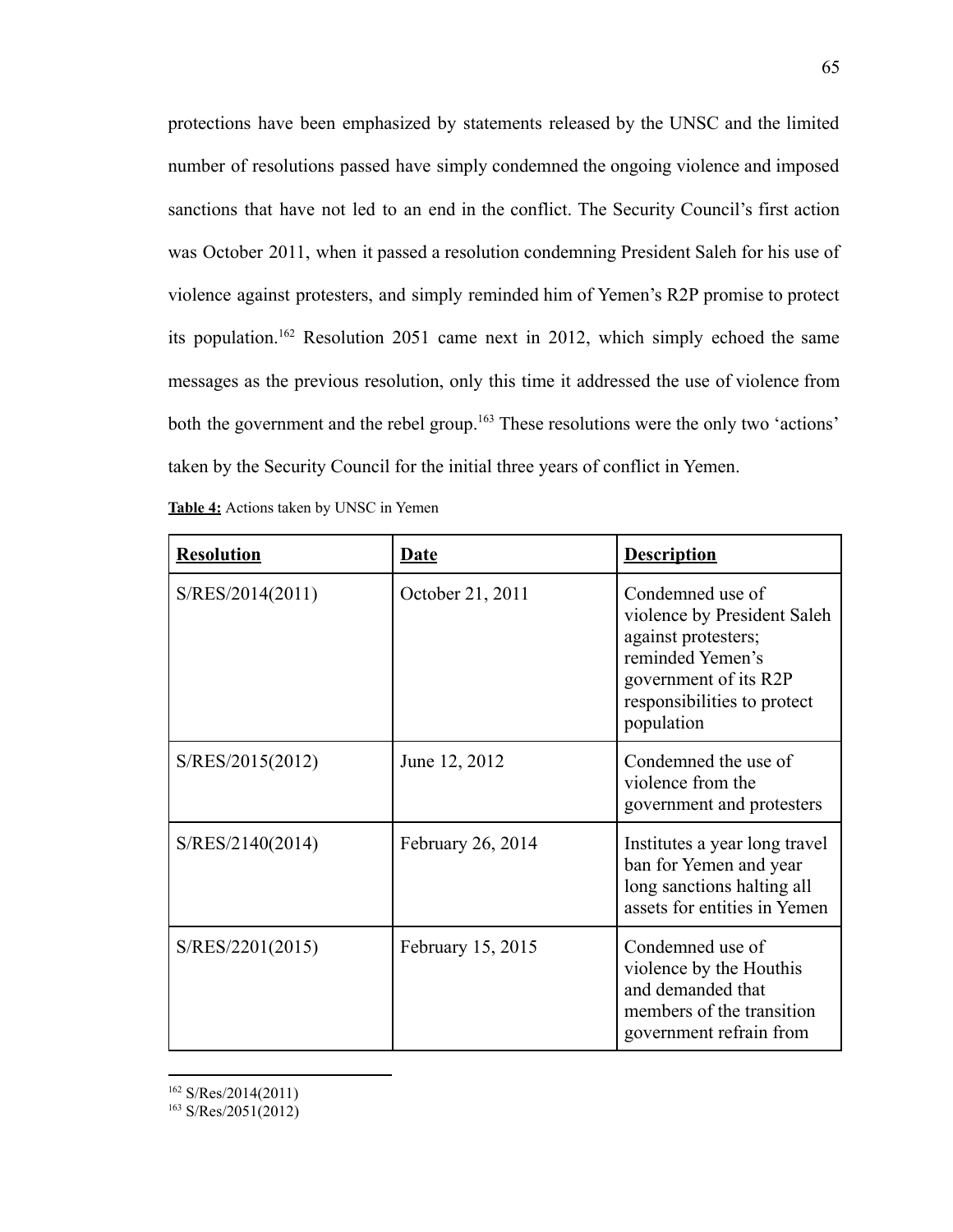|                  |                   | engaging in violence                                                                                                                                                                                                                          |
|------------------|-------------------|-----------------------------------------------------------------------------------------------------------------------------------------------------------------------------------------------------------------------------------------------|
| S/RES/2216(2015) | April 14, 2015    | Called for the cessation of<br>violence in Yemen and<br>reinforcement of sanctions                                                                                                                                                            |
| S/RES/2451(2018) | December 21, 2018 | Established a team to<br>monitor, support, and<br>facilitate the<br>implementation of the<br>Stockholm Agreement,<br>which outlined a process of<br>reaching a political<br>agreement between the<br>transition government and<br>the Houthis |

\*\* All information is taken from the Index to Proceedings of the Security Council between 2011-2019<sup>164</sup>

Sanctions began in 2014, simply consisting of instituting a travel ban for one year, and a year of halting assets for all entities within Yemen.<sup>165</sup> These sanctions have been renewed by the Security Council every year since; however, that is the only official step within the Responsibility to Protect that the Security Council has engaged in. Although there have been no proposed resolutions in the Security Council to take more extensive action, the lack of the ability to veto does not reduce the impact of the United States' motivators. The critical interests that the U.S. has demonstrated to have in the Yemen conflict reflect the same dynamic as Russia and China's relationship with Syria and China's relationship with Myanmar. Given these interests, the United States' active refusal to bring forth R2P measures in the Security Council and actions perpetuating the conflict demonstrates the state's commitment to its own political and economic influence in the region as opposed to the well-being of the Yemeni population.

D. Analysis

<sup>&</sup>lt;sup>164</sup> "Index to Proceedings of the Security Council."

<sup>165</sup> S/RES/2140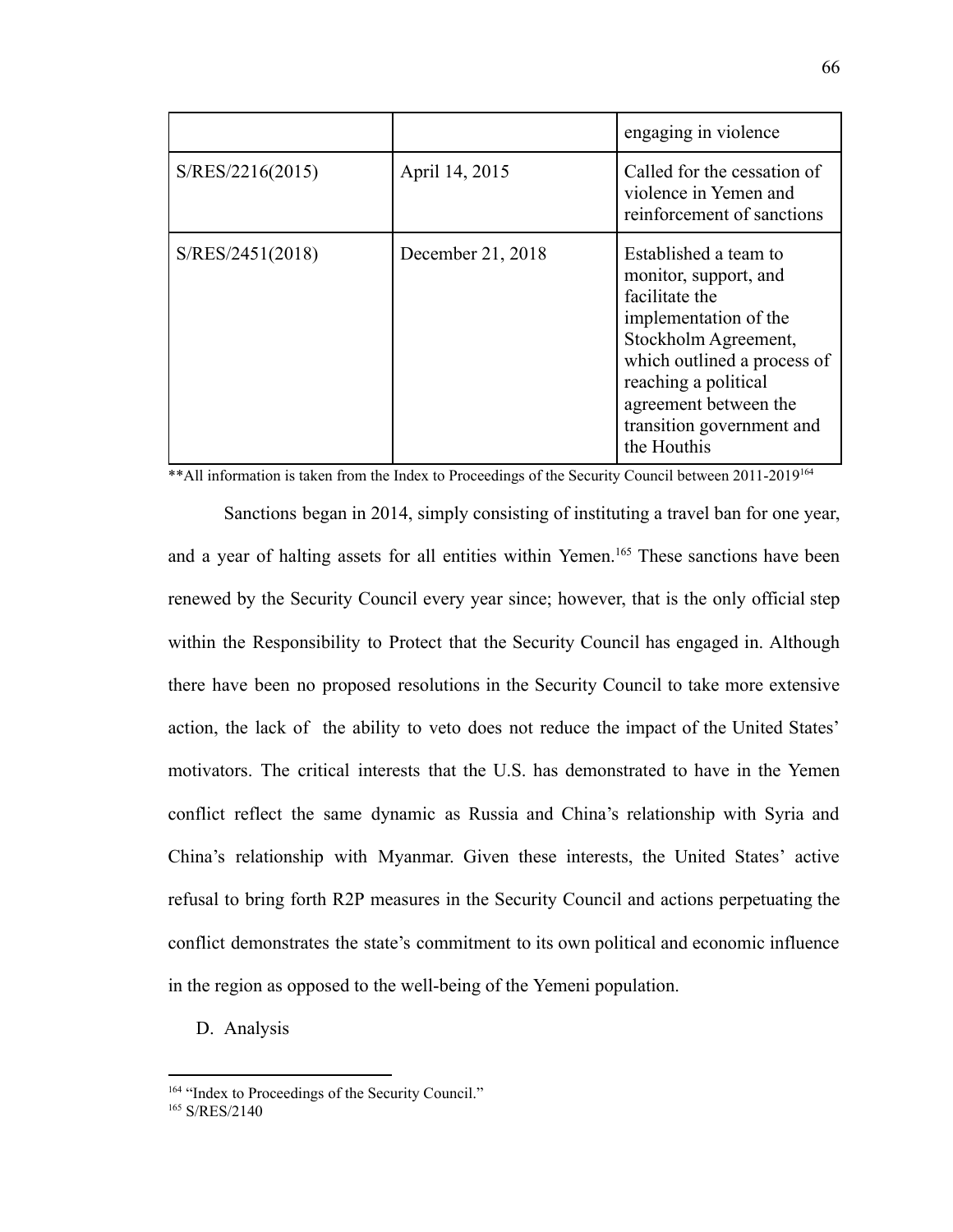The United States has branded itself as promoting "aggressive diplomacy" as a means to ending the conflict in Yemen.<sup>166</sup> It isn't quite clear how this diplomacy has created any progress in Yemen, as the conflict has further destabilized the Middle East and given Iran greater influence and opportunity in the region.<sup>167</sup> The United States has worsened the conflict by supporting Saudi Arabia and not taking serious measures towards ending it, making the US an accomplice to the violence. Since no other nation has come forward in the Security Council with a draft resolution to take further action in Yemen, the US is in a unique position where it is benefitting from the ongoing conflict without taking a massive hit to its reputation from the international community. However, a change in the United States' approach to the Yemen conflict may see a future change to approaching the R2P as well.

President Biden early in his presidency announced steps for what could be disengagement from the conflict in Yemen, which could be a sign to the United Nations that the U.S. is ready to take serious action through the Security Council to address the crisis in Yemen. Biden announced that the United States is ending its military support for the Saudi-led campaign in Yemen, however only indicated that he would be eliminating *some* arms deals between the two countries.<sup>168</sup> Whether or not this disengagement is fulfilled and what implications it may have for Yemen are yet to be seen, but as of now the United States appears to be at a turning point in its foreign policy with regards to Yemen. It is important to note, however, that a change in strategy and a future decision to implement R2P intervention and protections would *not* reverse previous actions and

<sup>166</sup> "US: There Is No Military Solution to End War in Yemen," Al Jazeera, December 22, 2017, available at www.aljazeera.com/news/2017/12/military-solution-war-yemen-171222060356636.html

<sup>&</sup>lt;sup>167</sup> Malley, Robert, and Stephen Pomper. 2021. "Accomplice to Carnage: How America Enables War in Yemen." *Foreign Af airs*: 2.

<sup>168</sup> Hubbard, Ben, and Shuaib Almosawa. 2021. "Biden Ends Military Aid for Saudi War in Yemen. Ending the War Is Harder." *The New York Times*: 1.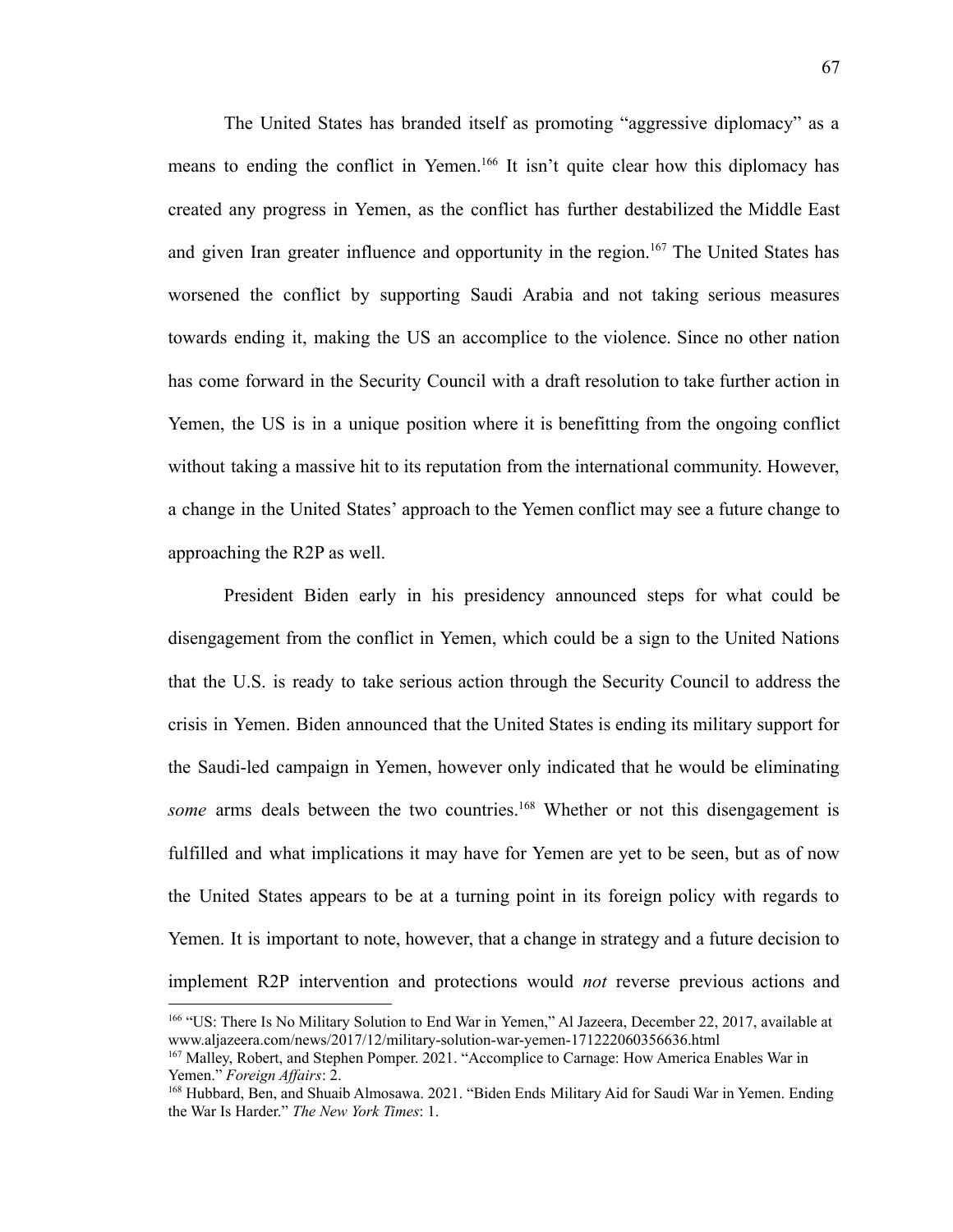motivations on the part of the United States. Any R2P implementations in Yemen would therefore signal that the R2P is beginning to be a salient norm; only a consistent and unwavering practice of implementing the R2P would achieve that goal.

\*\*\*

This chapter presented three cases demonstrating scenarios in which civilian populations are facing crimes against humanity and their government can not or will not offer protection. These cases are clear cut examples of when the Responsibility to Protect needs to be invoked. However, because of political allies, economic opportunities, and the prospect of expanding military campaigns, the US, China, and Russia are all guilty of blocking R2P resolutions, through vetoes or refusing to entertain the discussions. Although the R2P is not a legally binding document, it was meant to motivate states to put suffering populations' needs above their own self-interests. While these cases have exposed the R2P's ineffectiveness in compelling state behavior, there are limited examples of when the R2P was implemented correctly and served its purpose effectively. The next chapter explores the optimal scenario of the Responsibility to Protect.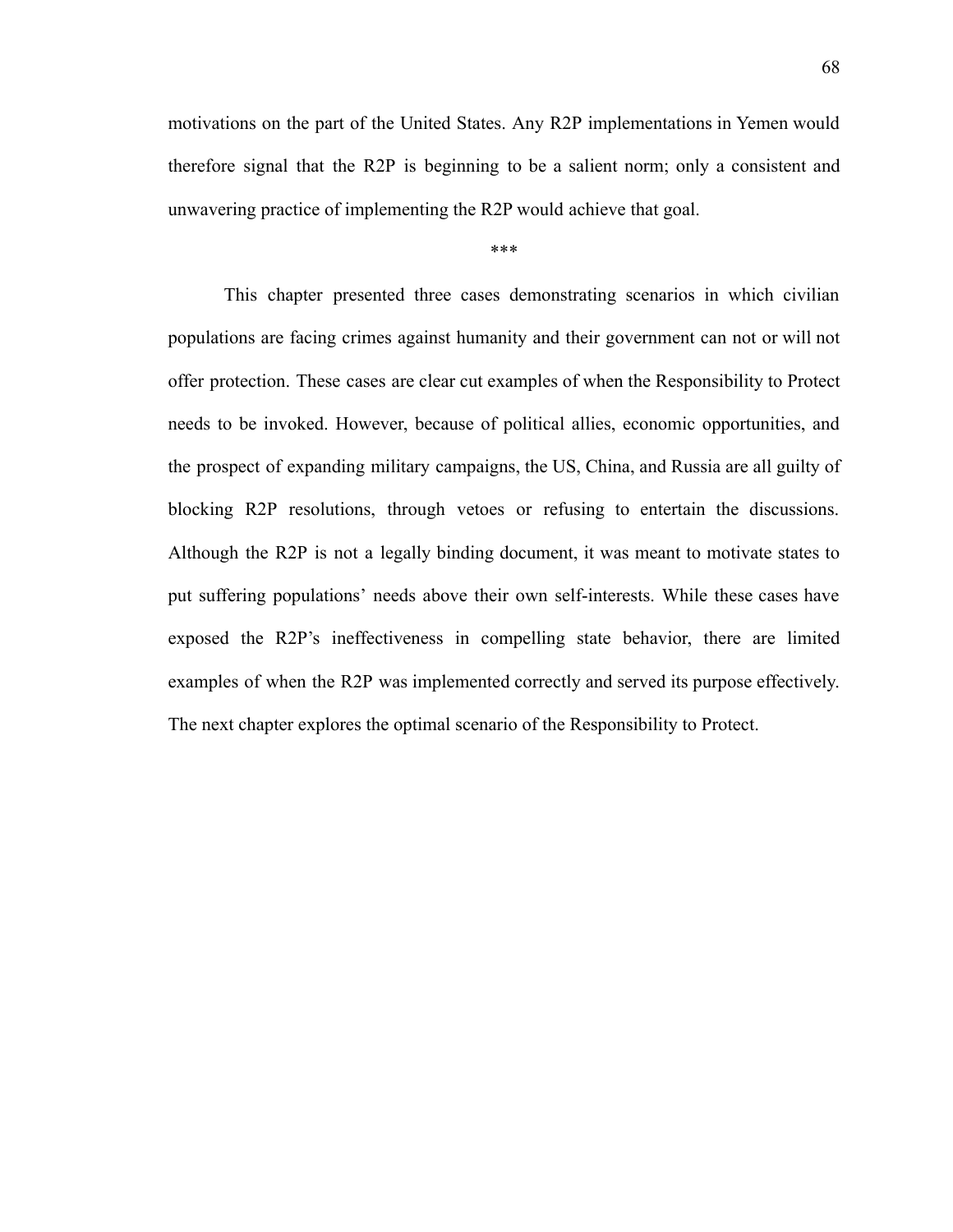# **Chapter 3: How the R2P** *Should* **Work**

This chapter explores two cases in which the Security Council quickly and efficiently used the Responsibility to Protect to put an end to mass atrocities against civilians. In these cases, the US, China, and Russia do not have significant security interests that are threatened by the prospect of possible regime change through the R2P. These two cases, Côte d'Ivoire and Mali, are two of the best examples of how to quickly and effectively implement the R2P by putting the needs of the suffering population first.

# **Côte d'Ivoire**

#### A. Background

Côte d'Ivoire's history is full of tension throughout its colonization and eventual independence from France in 1960, followed by years of violence between religious and ethnic groups culminating in multiple civil wars and coup d'etats, resulting in consistent political instability. <sup>169</sup> The international community has guided Côte d'Ivoire through its tumultuous state by leading peaceful discussions between the numerous conflicting sides, however, intervention proved necessary in 2010 when the democratic election was entirely ignored by the outgoing government. Seen as a second installment of the 2004 civil war, the large scale violence that erupted in Côte d'Ivoire proved too great for a crumbling government to handle, requiring international intervention in order to restore a sense of peace and stability to the nation.

Presidential elections in Côte d'Ivoire have long been debated throughout the country, as previous presidents have consistently taken steps to prevent opponents from

<sup>169</sup> Bah, A. B. 2010. "Democracy and Civil War: Citizenship and Peacemaking in Cote d'Ivoire." *African Af airs* 109(437): 601.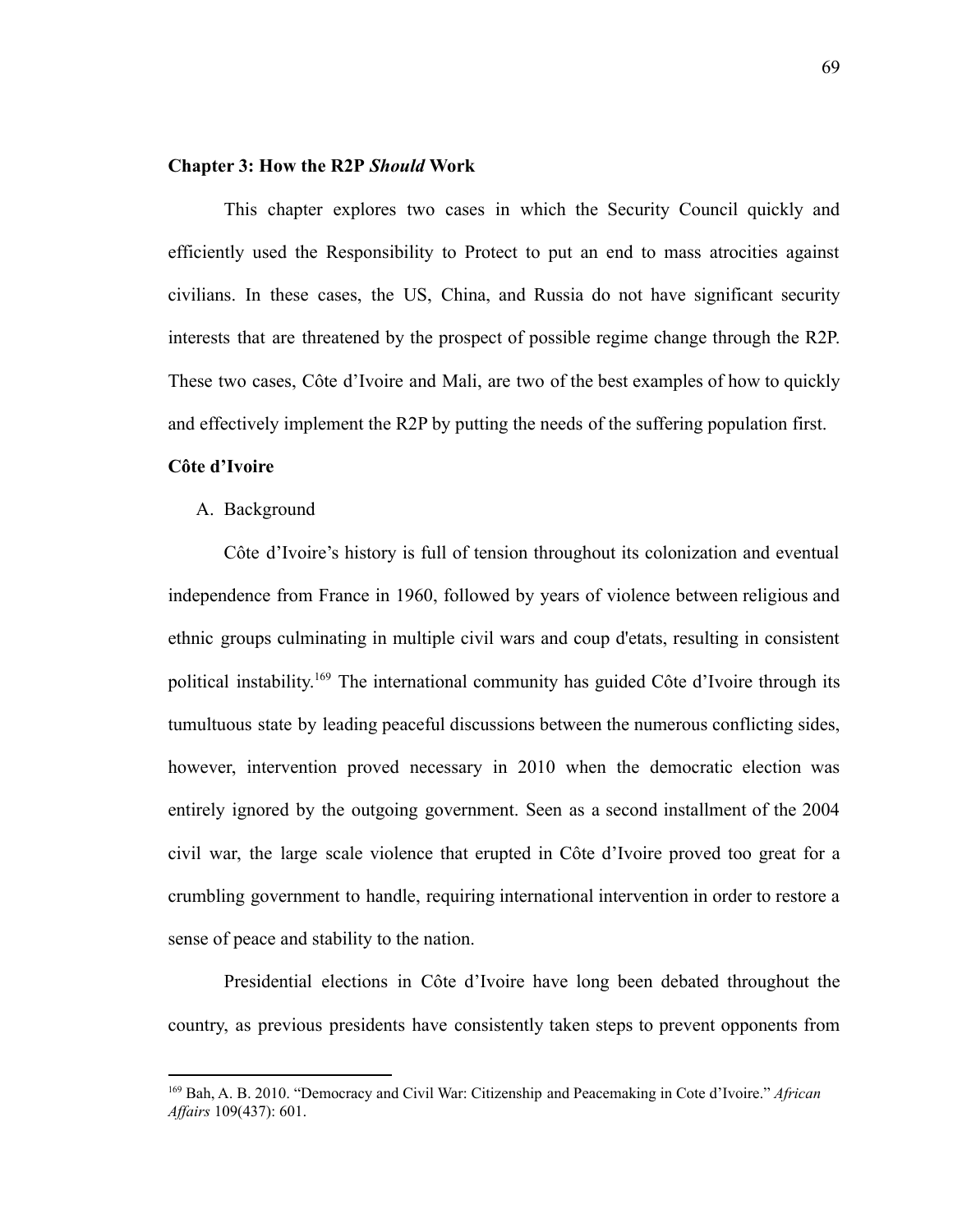winning or even qualifying as a candidate. The presidential runoff election on November 28, 2010 was no exception, and resulted in the standing President Laurent Gbagbo rejecting his opponent Alassane Ouattara's victory. Gbagbo refused to recognize the results of the election and remained within the presidential palace, taking the presidential oath and appointing a prime minister. Ouattara took similar actions within the confines of the Hotel du Golf in Abidjan, which Gbagbo barricaded with his military forces.<sup>170</sup> The following month consisted of pro-Gbagbo groups attacking both Ouattara supporters and immigrants to the country, committing crimes against humanity such as extrajudicial killings, rape, targeted killings of civilians and forced disappearances. Protesters demanding the election results be honored were shot down in the streets and pro-Gbagbo forces raided civilian households, torturing and killing those inside.<sup>171</sup>

These atrocities spread outside of government forces, with Gbagbo civilian supporters stoking hatred against minority groups and immigrants within the country, calling for 'outsiders' to leave and leave the state to the "real Ivorians," further antagonizing civilians and perpetuating violence.<sup>172</sup> This tension emphasized an existing national divide that represented long standing conflict between the Christian South, supporting Gbagbo's revolt, and the Muslim North standing with Ouattara's fair democratic victory. In the span of just two months, approximately 400 civilians were killed, 16,000 internally displaced people and 23,500 Ivorian refugees fled to surrounding states.<sup>173</sup>

<sup>170</sup> Genser. 436.

<sup>&</sup>lt;sup>171</sup> Straus, S. 2011. "'It's Sheer Horror Here': Patterns of Violence during the First Four Months of Cote d'Ivoire's Post-Electoral Crisis." African Affairs 110(440): 483.

<sup>172</sup> Nossiter, Adam. 2011. "Ivory Coast Leader's Rival Remains Under Blockade", *N.Y. TIMES*. http://www.nytimes.com/2011/01/06/world/africa/06ivory.html.

<sup>&</sup>lt;sup>173</sup> Genser. 436.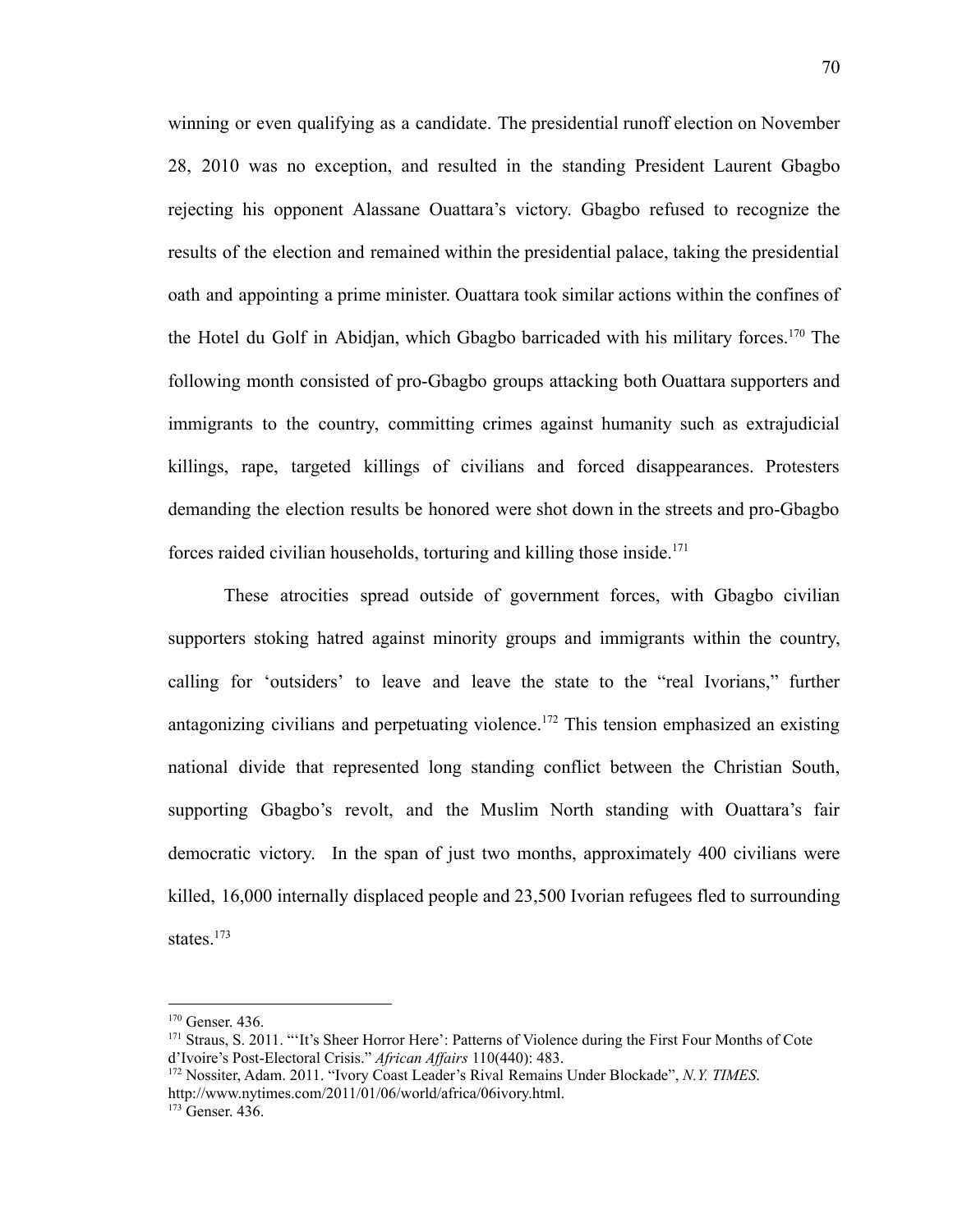Although the United Nations Security Council began taking steps to quell the violence in December 2010, Gbagbo and his supporters pushed on in their effort to retain power within the country. Machine guns and rocket-propelled grenades were used against civilians and UN peacekeepers that remained within the country since the end of Côte d'Ivoire's civil war in 2004, and a three-day clash between pro-Gbagbo and pro-Ouattara forces resulted in the massacre of civilians in the town of Duékoué, where it was estimated between  $225-1,000$  were killed.<sup>174</sup> A pro-Gbagbo youth group was even formed to monitor the presence and movements of "foreigners" in order to keep the 'enemy' under surveillance and intimidate anyone who opposed Gbagbo.<sup>175</sup> By the time of Gbagbo's eventual arrest in April 2011, these numbers dramatically increased to over 1,000 civilian deaths, over one million internally displaced people and 100,000 refugees fleeing to surrounding states.<sup>176</sup> Violence in Côte d'Ivoire lasted for months, and the initiatives put into place by the Security Council remained for six years in order to assure a safe and peaceful transition.

B. Missing Critical Interest

The previous case studies of Syria, Myanmar and Yemen highlighted a critical interest - an economic, political or military element vital to a P5 member's relationship with the state in question - that prevented the Security Council from implementing in part or whole the R2P. This element proved so important that the P5 member(s) was willing to protect the government's survival rather than push efforts to end the humanitarian crisis at hand in order to continue reaping the benefits of their relationship with that government. In the case of Côte d'Ivoire, this essential component in blocking the R2P is missing,

<sup>174</sup> Ibid. 438

<sup>&</sup>lt;sup>175</sup> Straus. 484

<sup>176</sup> Ibid. 481.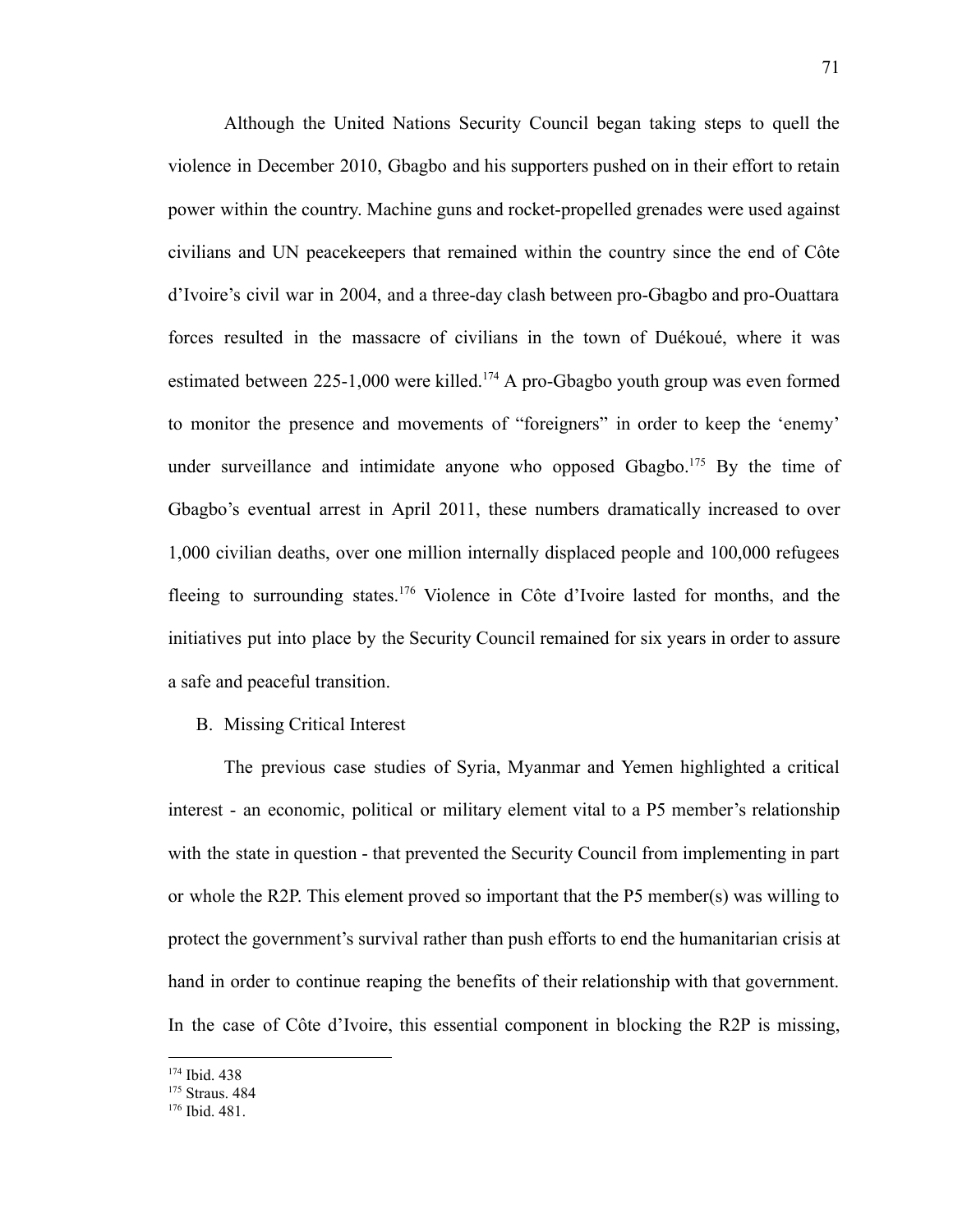which allowed the protective measures to be implemented without objection. Because none of the P5 states had a vital interest in preserving the government and allowing the violence to continue, the R2P was not viewed as a threat to economic prosperity or strategic political relationships and was thus carried out efficiently and effectively by the Security Council.

C. Obstruction

The implementation of the R2P was uncontested within the Security Council, making Côte d'Ivoire a relatively straightforward and successful case. Of the nineteen R2P-based draft resolutions introduced to the Security Council ranging from condemnation of violence, sanctions and military use against security forces in Côte d'Ivoire, each one was unanimously passed in an effort to establish peace. No internationally recognized government entity obstructed the discussions and eventual implementation of R2P measures. Surrounding states and regional bodies such as the A.U. Peace and Security Council and the Economic Community of West African States (ECOWAS) led the call for Gbagbo to step down and respect the democratic process, further strengthening the Security Council's case for taking action.<sup>177</sup> The only resistance that the United Nations faced in its condemnation of violence in Côte d'Ivoire was from Gbagbo himself and his supporters within the nation, which eventually came to an end after Gbagbo's arrest in April 2011 and subsequent UNSC resolutions to quell violence.<sup>178</sup>

# D. Intervention

The United Nations did not waste time when responding to the violent uprisings in Côte d'Ivoire, making its first statement in support of Outtara's democratic election

<sup>&</sup>lt;sup>177</sup> Genser. 437-438.

<sup>178</sup> Ibid. 439.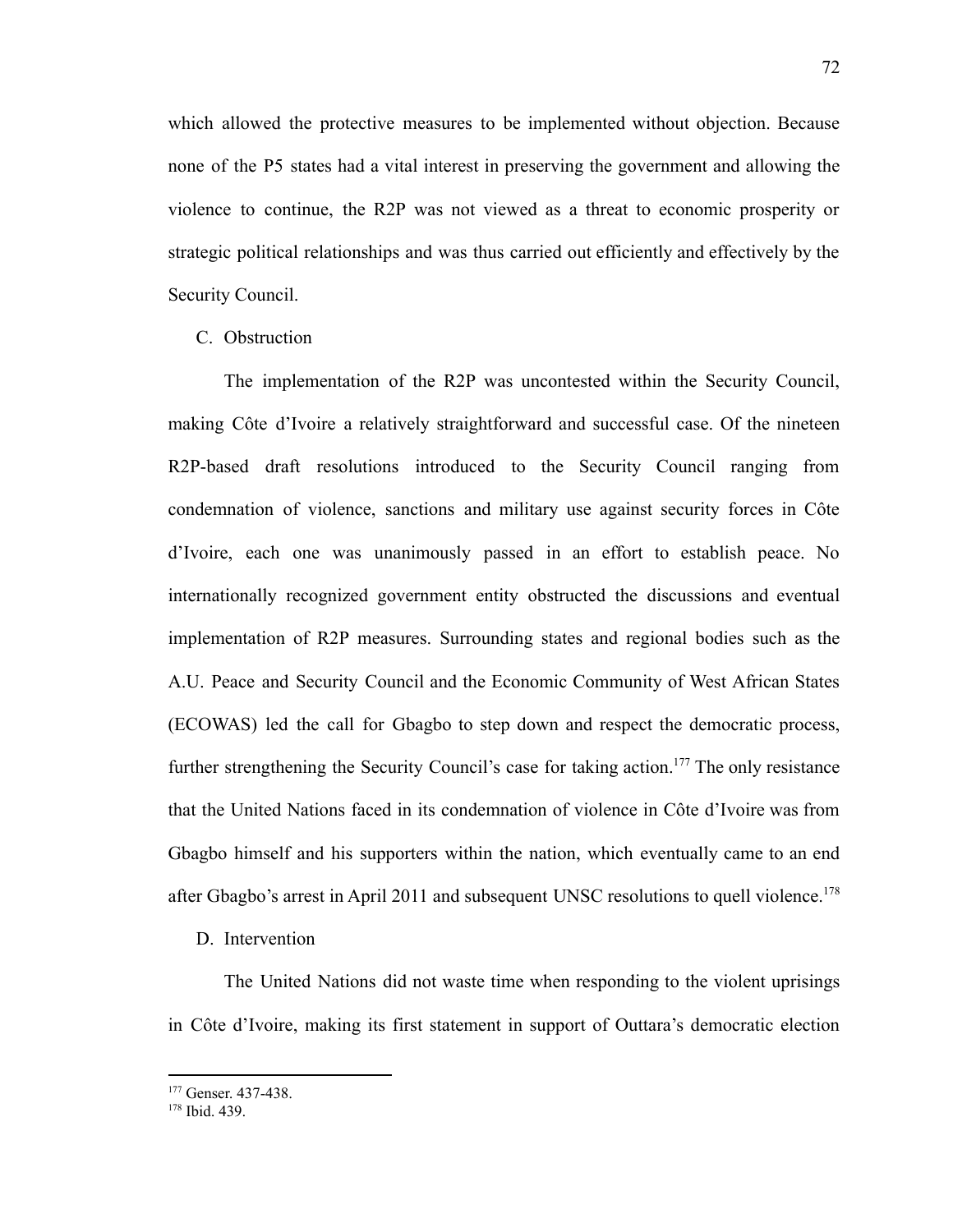and condemnation of violence by all parties in December 2010. The United Nations Operation in Côte d'Ivoire (UNOCI), launched during the civil war and eventually kept in Côte d'Ivoire to ensure the continuation of peace, was both extended and expanded by the Security Council in light of the ongoing violence caused by Gbagbo and his supporters. Resolution 1967 authorized the UNOCI on January 19, 2011 to use "all necessary means" to protect civilians and prevent the use of force or violence within the state.<sup>179</sup> Resolution 1975 was then passed on March 30, 2011 to place sanctions on Gbagbo and his inner circle of supporters who obstructed the peace and reconciliation process, obstructed the work of the UNOCI, and committed serious human rights violations or violated international humanitarian law.<sup>180</sup> In the Press Statement concerning this resolution released by the Security Council on April 4, Ambassador Joy Uche Angela Ogwu of Nigeria stated: "Let there be no doubt that this situation is a collective global responsibility. We must act now," directly asserting that the Security Council understood the situation in Côte d'Ivoire to require the invocation of the Responsibility to Protect.<sup>181</sup> That same afternoon, a UN military helicopter fired on Gbagbo's security forces, eliminating their heavy weapons systems and ability to use heavy artillery against pro-Ouattara civilians and UN peacekeepers. Eight days later, Gbagbo was arrested by Ouatarra's forces, representing the beginning of the end to Gbagbo's human rights violations in Côte d'Ivoire.<sup>182</sup>

**Table 5:** The most substantial resolutions that have been passed on the intervention in Côte d'Ivoire

| <sup>1</sup> Resolution | ∴∎af∕ | tion |
|-------------------------|-------|------|
|-------------------------|-------|------|

<sup>179</sup> S/RES/1967

<sup>180</sup> S/RES/1975(2011)

<sup>181</sup> S/PV/6508 (Mar. 30, 2011)

<sup>182</sup> Genser. 439.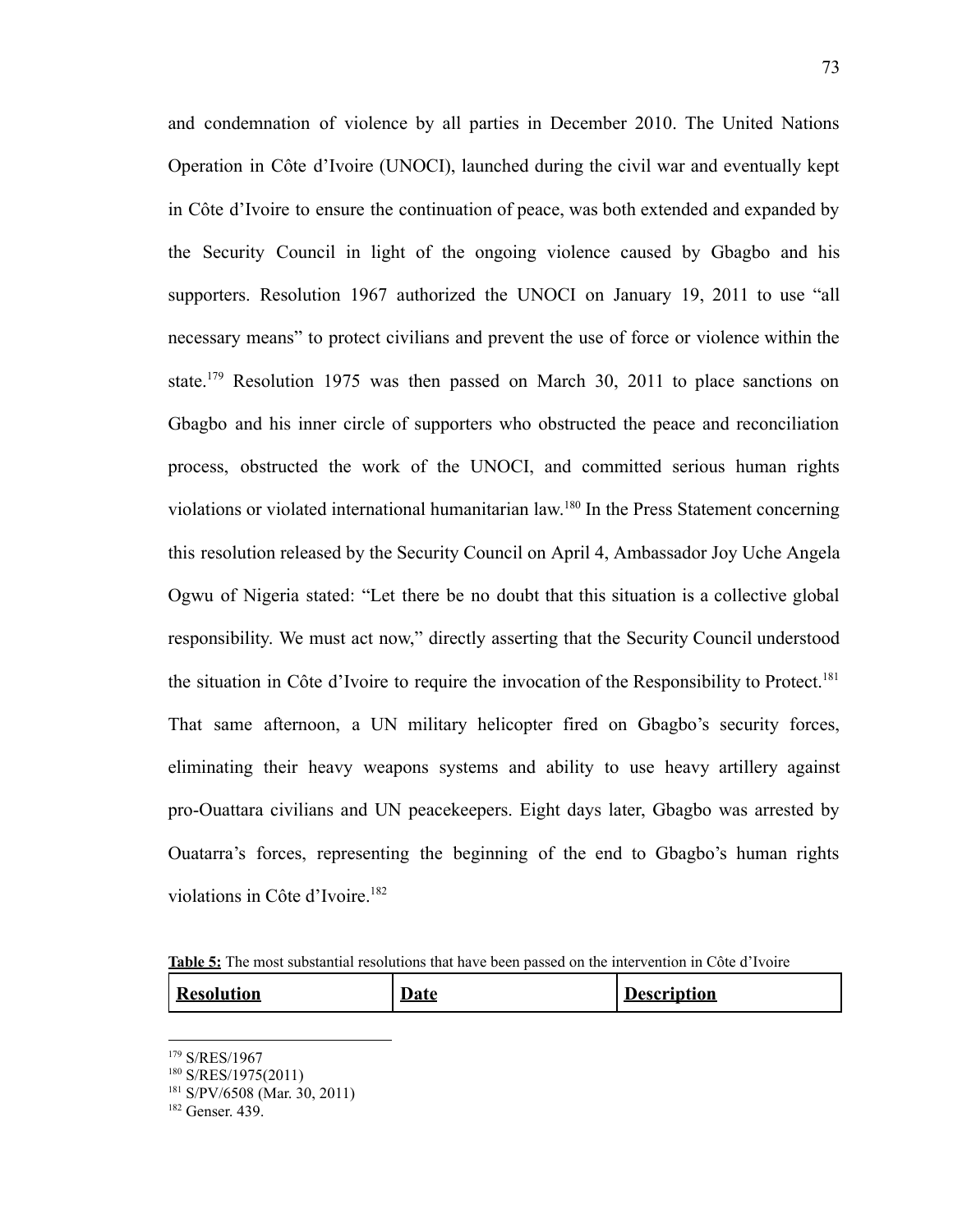| S/RES/1962(2011) | December 20, 2010 | Urged all parties in the<br>state to accept the results of<br>the election and recognize<br>Ouattara as the<br>President-Elect; also<br>renewed the United<br>Nations Operation in Côte<br>d'Ivoire (UNOCI) in place<br>from the end of the civil<br>war in 2004 |
|------------------|-------------------|------------------------------------------------------------------------------------------------------------------------------------------------------------------------------------------------------------------------------------------------------------------|
| S/RES/1967(2011) | January 19, 2011  | Deployed additional<br>military personnel and<br>capabilities for the UNOCI                                                                                                                                                                                      |
| S/RES/1968(2011) | February 16, 2011 | 3 month extension of the<br>temporary redeployment of<br>infantry companies and an<br>aviation unit to UNOCI                                                                                                                                                     |
| S/RES/1975(2011) | March 30, 2011    | Sanctions placed against<br>targeted individuals who<br>obstructed peace and<br>reconciliation, obstructed<br>the work of the UNOCI,<br>and committed serious<br>human rights violations or<br>violated international<br>humanitarian law                        |
| S/RES/1992(2011) | June 29, 2011     | Redeployed logistics and<br>military personnel from<br>UN Mission in Liberia to<br>assist UNOCI                                                                                                                                                                  |
| S/RES/2260(2016) | January 20, 2016  | Reduced the UNOCI's<br>military component to<br>limited military personnel                                                                                                                                                                                       |
| S/RES/2283(2016) | April 28, 2016    | Lifted sanctions against<br>targeted individuals in Côte<br>d'Ivoire                                                                                                                                                                                             |
| S/RES/2284(2016) | April 28, 2016    | Renewed UNOCI based on<br>a limited military personnel                                                                                                                                                                                                           |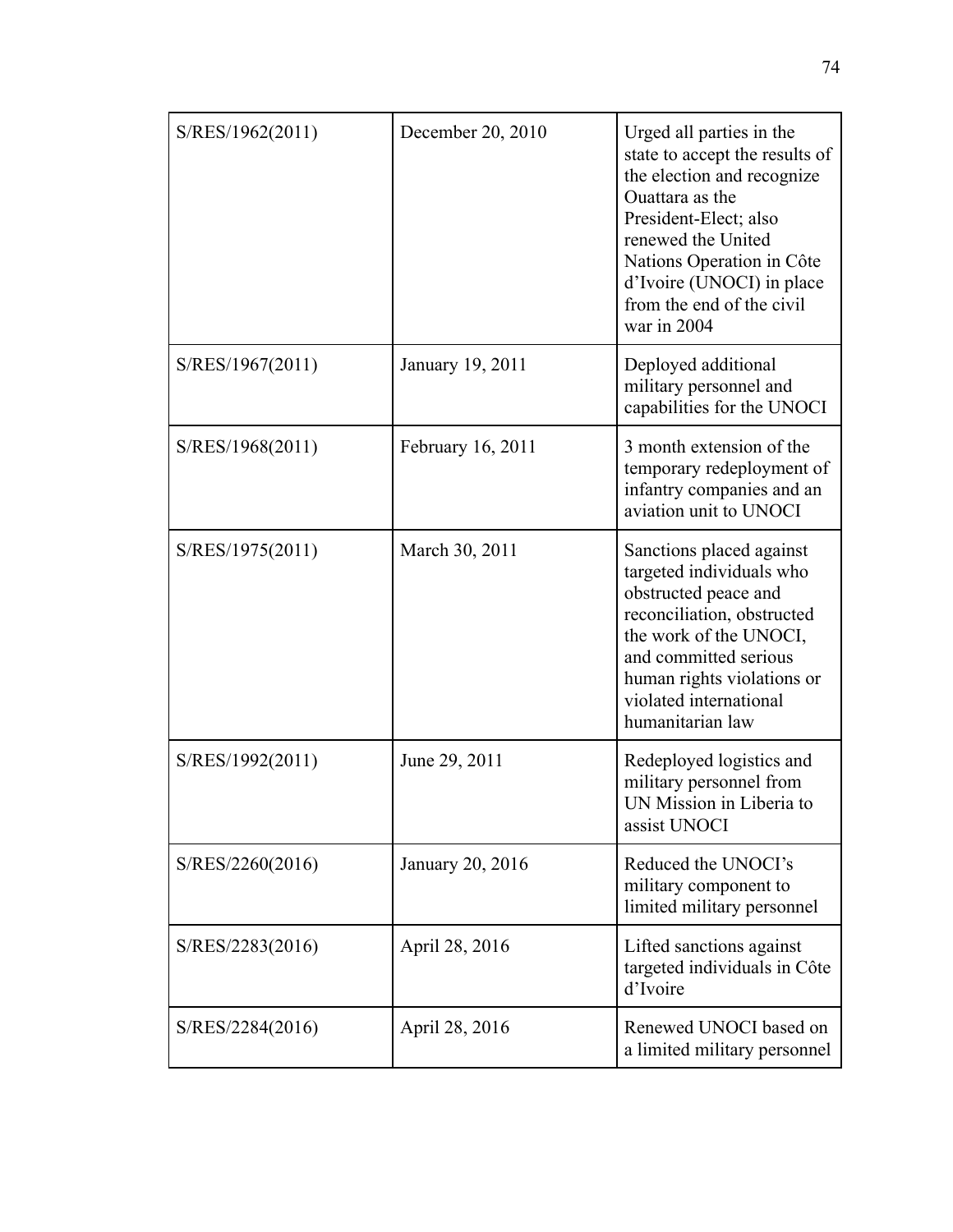\*\* All information is taken from the Index to Proceedings of the Security Council between 2011-2019<sup>183</sup>

After Gbagbo's arrest, the Security Council directed military personnel from the UN Mission in Liberia to Côte d'Ivoire to assist the UNOCI in dispelling any further violence and revolt from pro-Gbagbo groups and pave the way for a peaceful transition of government for Ouattara.<sup>184</sup> Since then, a series of resolutions have been passed each year to renew the UNOCI and sanctions against Gbagbo sympathizers, with 2016 marking the beginning of UNOCI reduction and the end of targeted sanctions. The limited UNOCI military presence was not renewed in 2017, marking the expiration of the UNOCI and the end to R2P measures within Côte d'Ivoire. With the internal violence and resistance to the democratic process diminished, the Security Council successfully implemented R2P measures to end human rights violations and restore peace to Côte d'Ivoire.

# **Mali**

## A. Background

A section of Mali's military instigated a coup d'état on March 22, 2012 after growing frustrations within the military of the government's handling of the conflict with the Tuareg population within the country. The Tuaregs are separtist rebels who have been fighting the Malian government since the 1990s, and had formed the National Movement for the Liberation of Azawad (MNLA) in October 2011 in hopes of gaining independence in the northern region of the country.<sup>185</sup> After receiving a substantial increase in weapons from the conflict in neighboring Libya,<sup>186</sup> the MNLA was able to win a series of conflicts in Northern Mali and retain much of the territory in the area.<sup>187</sup> This was the final straw

<sup>183</sup> "Index to Proceedings of the Security Council." *Dag Hammarskjöld Library*.

<sup>184</sup> S/RES/2260

<sup>185</sup> Genser. 445.

<sup>187</sup> Genser. 446. <sup>186</sup> Nossiter, Adam. 2012. "Soldiers Overthrow Mali Government in Setback for Democracy in Africa", *N.Y. TIMES*, http://www.nytimes.com/2012/03/23/world/africa/mali-coup-france-calls-forelections.html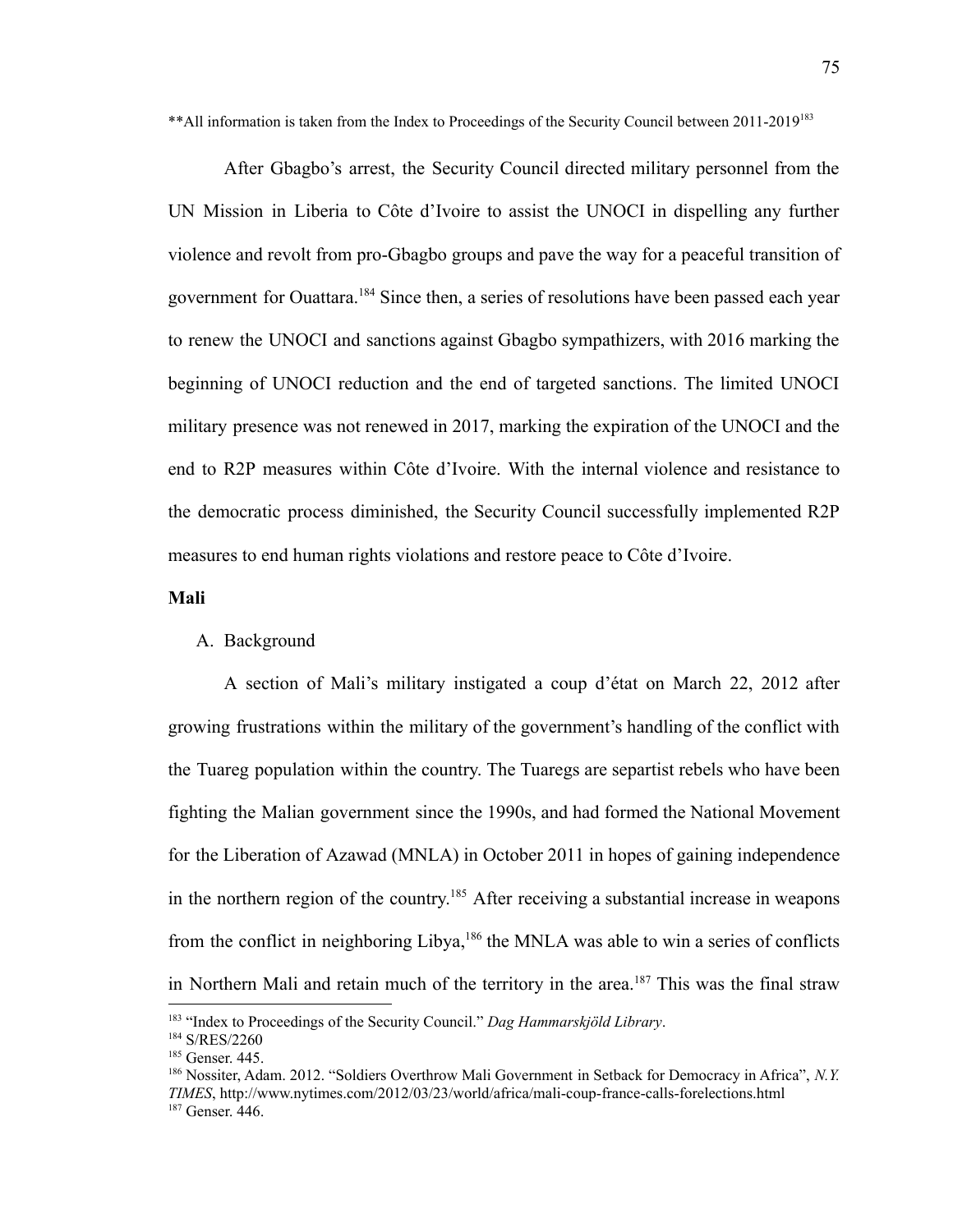for many in the Malian military, inspiring the coup in March. After being democratically elected in 2002 and 2007, President Amadou Toumani Toure, who was not seeking reelection in the April 2012 presidential election, was exiled, forcing the implementation of a transitional government.<sup>188</sup>

The coup did not work in the military's favor as the MNLA saw the act as a sign of Malian weakness, and joined forces with Ansar Dine, a militant Islamic rebel group with ties to Al-Qaeda, in efforts to take over the northern section of the country. Eventually, the group was able to capture three cities in Northern Mali and declared independence from Mali, establishing strict sharia law.<sup>189</sup> This 'new state' was harshly controlled and the MNLA group committed numerous crimes against humanity against the population it oversaw, including extrajudicial killings, sexual violence, and the pillaging of institutions such as hospitals, schools and governmental buildings.<sup>190</sup> The Malian military had conducted the coup in an effort to drive the Tuareg from Mali, but it only gave the Tuareg a greater opportunity to expand and gain control, forcing the junta to begin peace negotiations just as the previous democratic government had.<sup>191</sup>

After the MNLA quickly proved too difficult for the military coup to combat and the junta was unable to define a clear political agenda, an interim government led by appointed President Dioncounda Traoré was implemented in April 2012 with the aim of having a governmental body separate from the military efforts in the North.<sup>192</sup> The

<sup>188</sup> Ibid.

<sup>189</sup> Ibid.

<sup>190</sup> *Mali: War Crimes by Northern Rebels*, HUM. RTS. WATCH (Apr. 30, 2012), https://perma.cc/APF8- HX6M; *Mali: Five Months of Crisis: Armed Rebellion and Military Coup*, AMNESTY INT'L (May 16, 2012), https://perma.cc/ZPH2-SUPU; *Mali: Islamist Armed Groups Spread Fear in North*, HUM. RTS. WATCH (Sept. 25, 2012), https://perma.cc/8UXH-9PWU

<sup>191</sup> Mann, Gregory. 2012. "Foreign Policy: The Mess In Mali." *NPR:Foreign Policy*: 8.

<sup>&</sup>lt;sup>192</sup> Erforth, Benedikt. 2017. "The Rocky Road to Stability: Mali 4 Years after the French Intervention." *Foreign Policy Blogs*.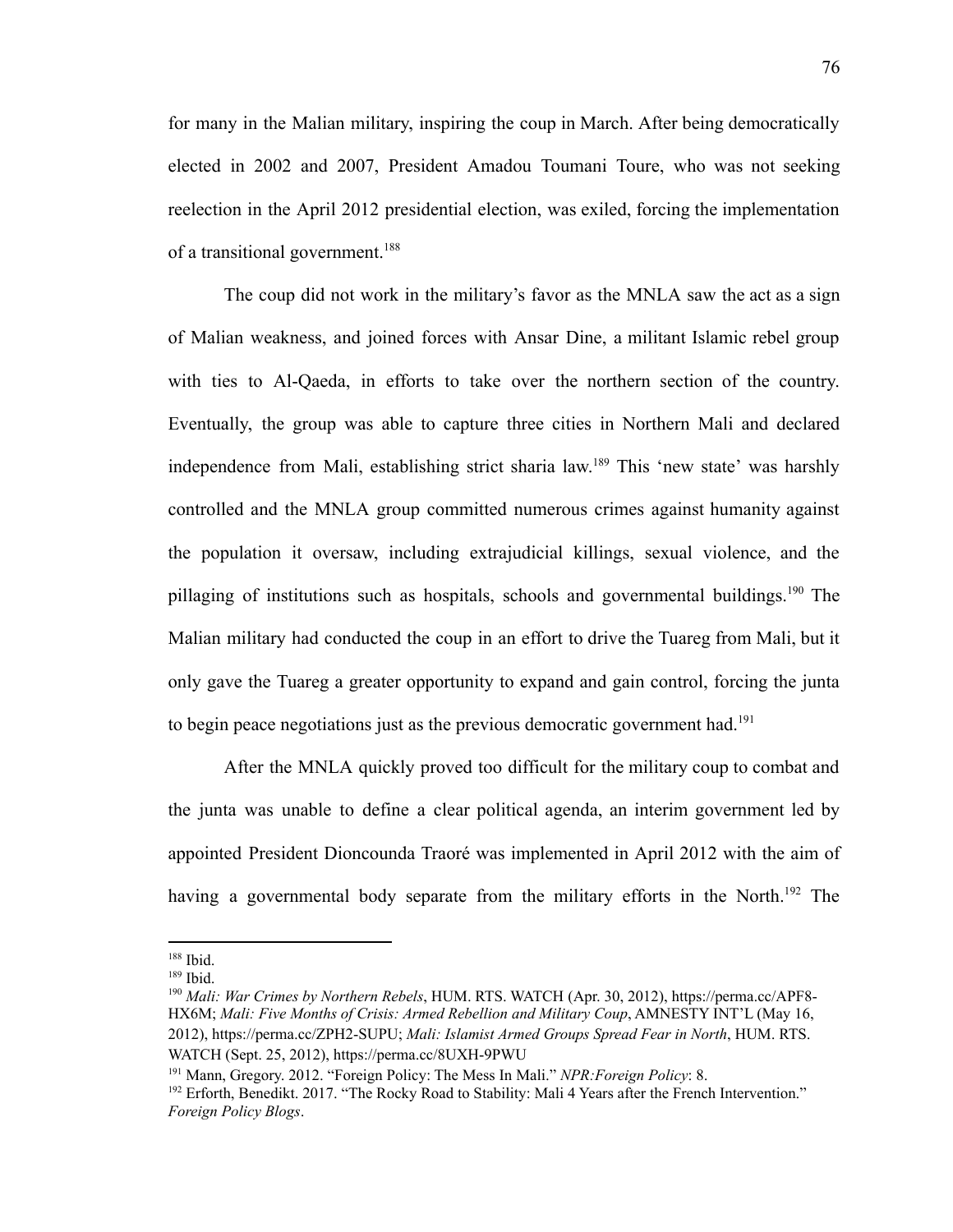conflict between the new government (which was not representative of the population) and the MNLA only intensified, with over 350,000 Malians displaced and hundreds of others subject to violence and killing.<sup>193</sup> In 2013, Ansar Dine and the MNLA pushed south and took over territory located close to the buildings of the transitional government in Mali, which forced President Traoré to request urgent assistance from the UN, which ultimately authorized French troops to intervene, resulting in four days of airstrikes that inevitably drove Ansar Dine out of the area.<sup>194</sup> This seemed to be a turning point in the conflict, as the interim Malian government surrendered and no longer stood in the way of UN missions to protect the civilians of Mali. While the UN began military responses, it also guided the democratic election of President Ibrahim Boubacar Keita on August 11, 2013, restoring the democratic process to Mali.<sup>195</sup> As the UN has instituted its responses, the conflict in Mali has transformed from an R2P mission in response to a governmental overthrow into an R2P mission because the government is continually unable to protect the population from the threats presented by terrorist groups throughout the North.<sup>196</sup>

B. Missing Critical Interest

Similar to Côte d'Ivoire, in the case of the Malian conflict there is a missing critical interest which is so important to a P5 member that it is protected through denying the implementation of the R2P. Syria, Yemen, and Myanmar demonstrated that powerful states are willing to allow populations to be subjugated to atrocities if the alternative (using the R2P) means their political relationships, military strategies, or economic benefits will suffer. Instead, Mali was treated as a 'textbook' R2P case with eventual

<sup>193</sup> Reid, Kathryn. 2020. "Mali Conflict Explained: Facts, FAQs and How to Help." *World Vision*. <https://www.worldvision.org/disaster-relief-news-stories/mali-conflict-facts>.

<sup>&</sup>lt;sup>194</sup> Gensar. 447.

 $195$  Reid.

<sup>196</sup> Erforth.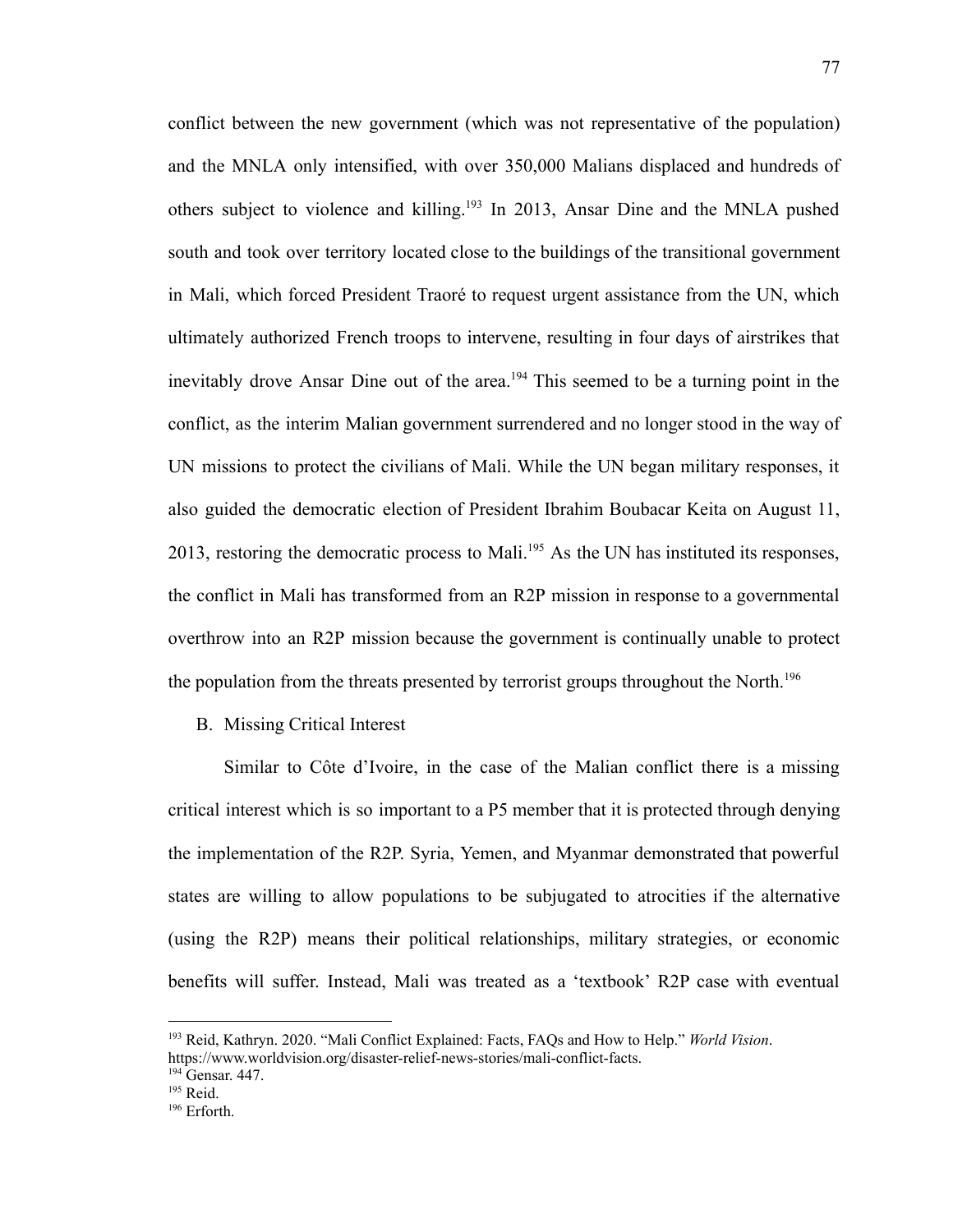military intervention in order to protect the citizens within the country and prevent the intensification of atrocities or the expansion of violence to other states. Mali was seen by the United States as a "source of instability for the entire region" and a potential "safe haven" for terrorist groups such as Ansar Dine and others with connections to Al-Qaeda, which ultimately threatened international peace and security as well as the Malian population.<sup>197</sup> In addition to the United States having the primary concern of stabilizing the entire region, Ambassador Churkin emphasized Russia's stance on preserving Mali's sovereignty by asserting that it was responding to Mali's eventual request for assistance. Churkin noted that because the resolution was at the request of Malian authorities, there is no violation of sovereignty.<sup>198</sup> The UN was willing to implement the R2P based on the actual reasons it was created in the first place - to protect the subjugated population from violence that the government cannot or will not protect them from. In Mali, there was no political relationship at stake or significant economic trade deal that would be altered by a military intervention and potential regime change. Because these risks did not exist for the P5 members, a veto against R2P measures was not necessary.

C. Obstruction

Similarly to the situation in Côte d'Ivoire, the introduction and implementation of R2P responses in Mali were uncontested in the Security Council, and were initiated by regional organizations who encouraged further UN contribution. Since the coup in 2012, there have been fifteen resolutions introduced in the Security Council to establish and renew military operations and sanctions, and every draft resolution has been unanimously

<sup>197</sup> 113 Congress: Committee on Foreign Affairs; 2013. (House of Representatives) *The Crisis in Mali: US Interests and the International Response*. Washington D.C.

 $198$  S/PV/6952 <https://www.govinfo.gov/content/pkg/CHRG-113hhrg78949/html/CHRG-113hhrg78949.htm>.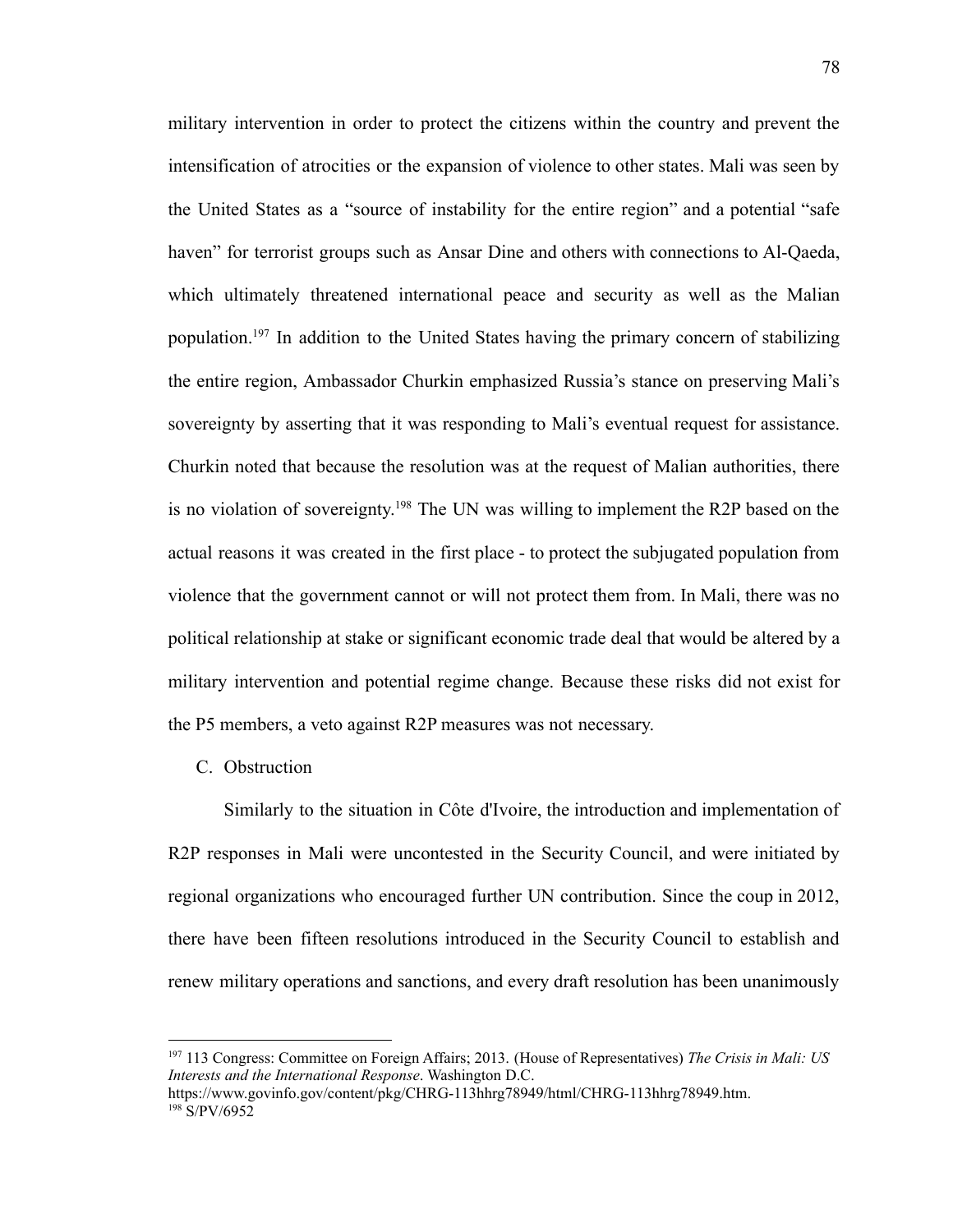passed.<sup>199</sup> The only obstruction that the Security Council or regional organizations have faced throughout the conflict has been from those who conducted the coup and members of the MNLA who were fighting to retain their own territory from the government of Mali. As time has gone on, the only continuous resistance that the UN has faced is from the terrorist groups that have persisted in the country. 200

D. Intervention

The international community, similarly to the situation in Côte d'Ivoire, responded to Mali's instability quickly. The African Union (AU) and the Economic Community of West African Countries (ECOWAS) promptly suspended Mali's membership and even imposed sanctions on the country. These sanctions included closing all borders to Mali, freezing the personal assets of those involved in the coup and Mali's national assets, and halting currency flow into the country.<sup>201</sup> Additionally, the United Nations released a statement the day of the coup condemning the actions that threaten the democratic process in Mali,<sup>202</sup> and a few days later released a Presidential statement in support of the actions taken by the AU and ECOWAS.<sup>203</sup> The United Nations' initial responses and resolutions were to condemn the violent actions in Mali and praise the regional actors for their responses, generally remaining an active bystander to the situation. However, after ten months of unrest the United Nations recognized that the implementation of R2P measures was necessary in order to prevent the escalation of violence in Mali.

**Table 6:** Resolutions passed by the United Nations for the intervention in Mali

 $200$  Reid.

<sup>199</sup> "Index to Proceedings of the Security Council." Dag Hammarskjöld Library.

<sup>201</sup> Look, Anne. 2012. "ECOWAS Imposes Sanctions on Mali." *VOA News*: 4.

<sup>202</sup> Press Release, Security Council, Security Council Press Statement on Mali Crisis, U.N. Press Release SC/10590-AFR/2359 (Mar. 22, 2012).

<sup>203</sup> S.C. Pres. Statement, 3, 2012/7 (2012).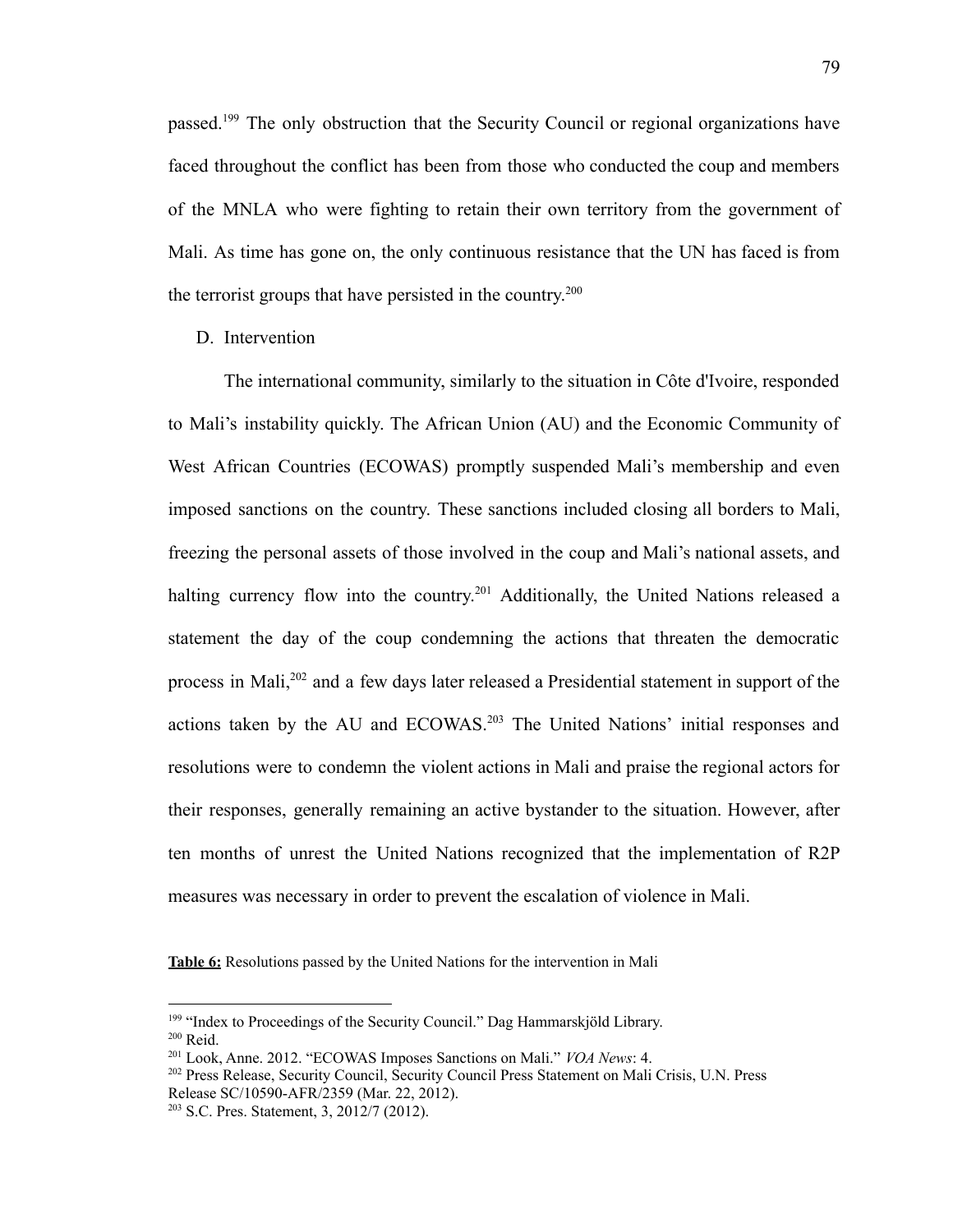| <b>Resolution</b> | <b>Date</b>       | <b>Description</b>                                                                                                                                                                                                                                                         |
|-------------------|-------------------|----------------------------------------------------------------------------------------------------------------------------------------------------------------------------------------------------------------------------------------------------------------------------|
| S/RES/2056(2012)  | July 5, 2012      | Condemned the seizure of<br>government and<br>subsequent physical<br>assaults on the interim<br>President Dioncounda<br>Traoré; commended the<br>swift responses from the<br>Economic Community of<br><b>West African States</b><br>(ECOWAS) and the<br>African Union (AU) |
| S/RES/2071(2012)  | October 12, 2012  | Condemned the violence<br>by rebel groups in Northern<br>Mali and the 'takeover' of<br>the territory                                                                                                                                                                       |
| S/RES/2085(2012)  | December 20, 2012 | Authorized the African-led<br><b>International Support</b><br>Mission in Mali (AFISMA)<br>for a period of 1 year                                                                                                                                                           |
| S/RES/2100(2013)  | April 25, 2013    | Established the UN<br>Multidimensional<br><b>Integrated Stabilization</b><br>Mission in Mali<br>(MINUSMA)                                                                                                                                                                  |
| S/RES/2164(2014)  | June 25, 2014     | Extended MINUSMA for 1<br>year                                                                                                                                                                                                                                             |
| S/RES/2227(2015)  | June 29, 2015     | Extended MINUSMA for 1<br>year                                                                                                                                                                                                                                             |
| S/RES/2295(2016)  | June 29, 2016     | Extended MINUSMA for 1<br>year                                                                                                                                                                                                                                             |
| S/RES/2364(2017)  | June 29, 2017     | Extended MINUSMA for 1<br>year                                                                                                                                                                                                                                             |
| S/RES/2374(2017)  | September 5, 2017 | <b>Established sanctions</b><br>(travel ban and asset<br>freeze) on those who<br>threaten the political<br>stability of Mali                                                                                                                                               |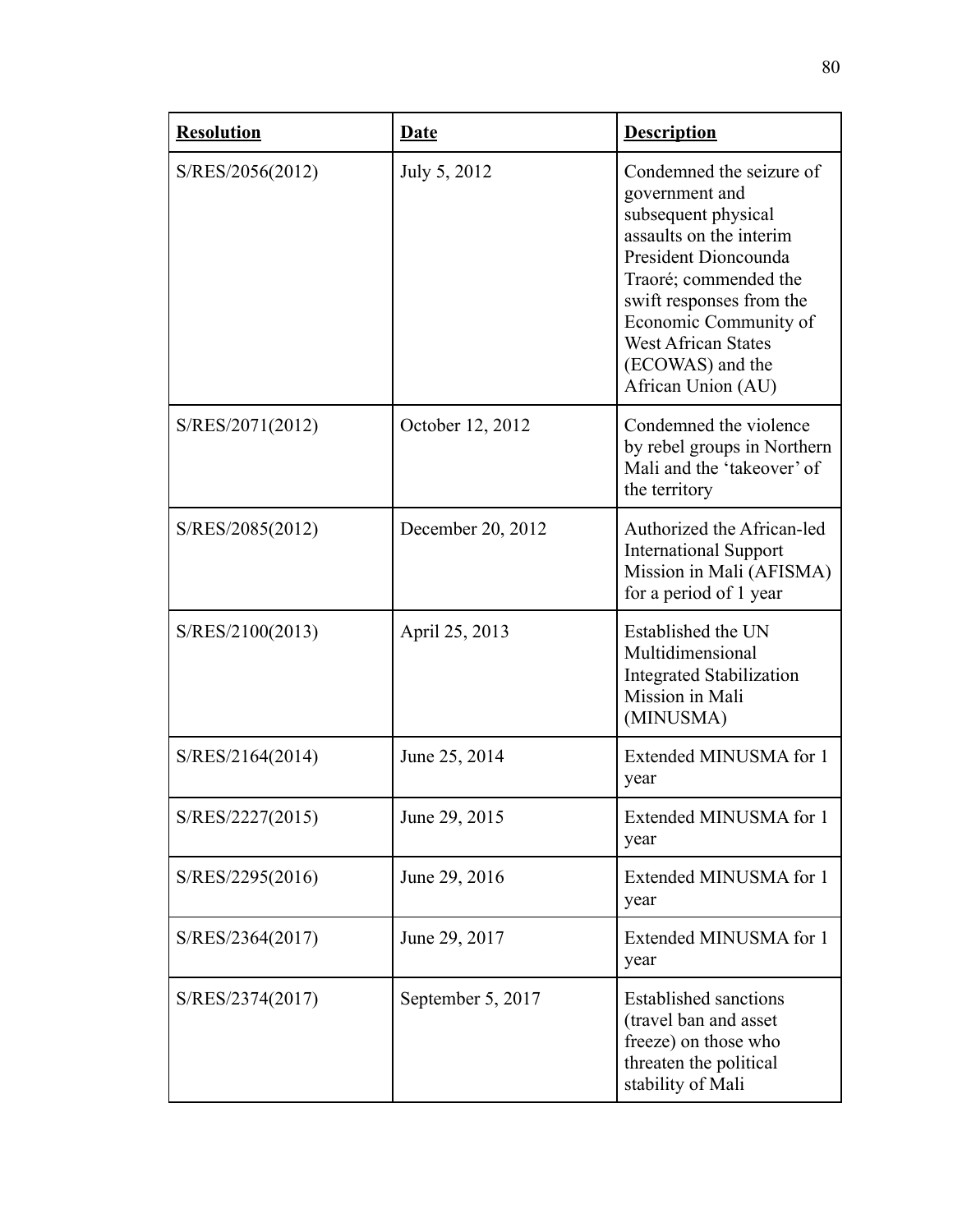| S/RES/2423(2018) | June 28, 2018   | Extended MINUSMA for 1<br>year  |
|------------------|-----------------|---------------------------------|
| S/RES/2432(2018) | August 30, 2018 | Renewed sanctions for 1<br>year |
| S/RES/2480(2019) | June 28, 2019   | Extended MINUSMA for 1<br>year  |
| S/RES/2484(2019) | August 29, 2019 | Renewed sanctions for 1<br>year |
| S/RES/2531(2020) | June 29, 2020   | Extended MINUSMA for 1<br>year  |
| S/RES/2541(2020) | August 30, 2020 | Renewed sanctions for 1<br>year |

\*\*All information is taken from the Index to Proceedings of the Security Council between 2011-2019<sup>204</sup>

The United Nations' first resolution demanding action came on December 20, 2012 after the UNSC unanimously passed Resolution 2085, triggering the African-led International Support Mission in Mali (AFISMA), which was implemented for the purpose of taking all necessary measures to rebuild Mali's Defense and Security Forces, recover the Northern territory taken over by rebel groups, and support a transitional government to stabilize the country and protect the population.<sup>205</sup> This mission soon turned into a UN-led project, as only a few months later it was converted into the United Nations Multidimensional Integrated Stabilization Mission in Mali (MINUSMA). This came at the written request of the transitional authorities in Mali and the President of  $ECOWAS<sup>206</sup>$  with support from the AU Peace and Security Council<sup>207</sup> in order to achieve greater international support. MINUSMA established over 11,000 UN troops in Mali for a period of one year, as well as requesting UN Member States provide additional troops

<sup>&</sup>lt;sup>204</sup> "Index to Proceedings of the Security Council." Dag Hammarskjöld Library.

<sup>205</sup> S/RES/2085(2012)

 $206$  S/2013/231

 $207$  S/2013/163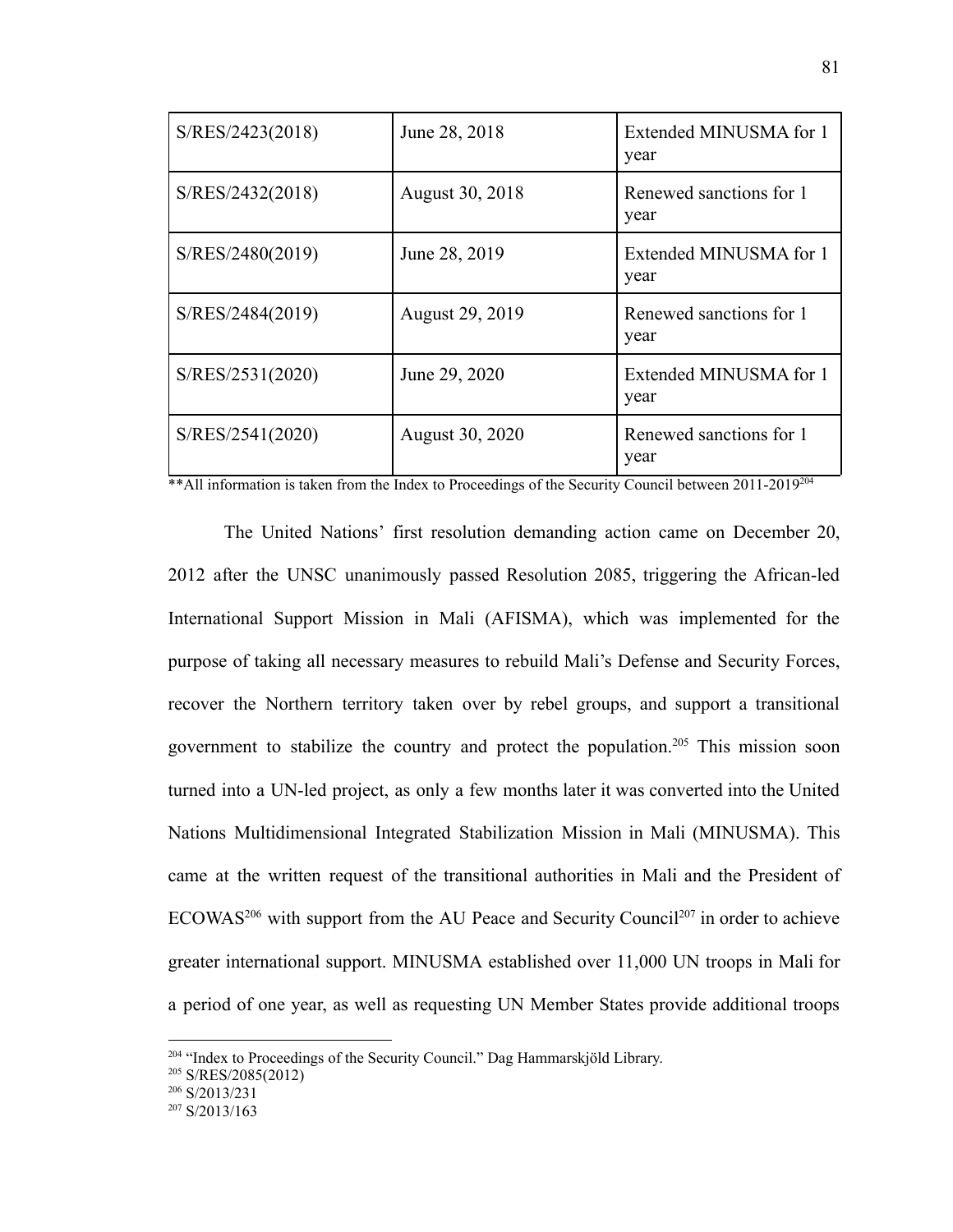and police forces to the cause.<sup>208</sup> Additionally, the UNSC has established year-long sanctions against those in Mali who pose a threat to the political stability in the country, introduced through Resolution 2374 in 2017.

MINUSMA and the sanctions have both been renewed every year since their establishment, in order to maintain the path to peace the Security Council aims for. Although political stability in Mali is not yet certain<sup>209</sup>, the ultimate goal of the UNSC has been to prevent the escalation of violence and prevent the perpetration of mass atrocities against the population, one of the main goals of the R2P. Therefore, the implementation of the R2P has achieved its intended purpose within the state and controlled extreme occasions of violence, and both the United Nations and regional organizations are working closely with Mali to continue the reparation of the democratic government and stabilizing the country. Mali, as well as Côte d'Ivoire, demonstrated the effective ways in which the R2P can be implemented to protect civilians, in a way that puts their needs first.

<sup>208</sup> S/RES/2100(2013)

<sup>209</sup> "Destabilization of Mali." 2021. *Council on Foreign Relations*[.](https://www.cfr.org/global-conflict-tracker/conflict/destabilization-mali) [https://www.cfr.org/global-conflict-tracker/conflict/destabilization-mali.](https://www.cfr.org/global-conflict-tracker/conflict/destabilization-mali)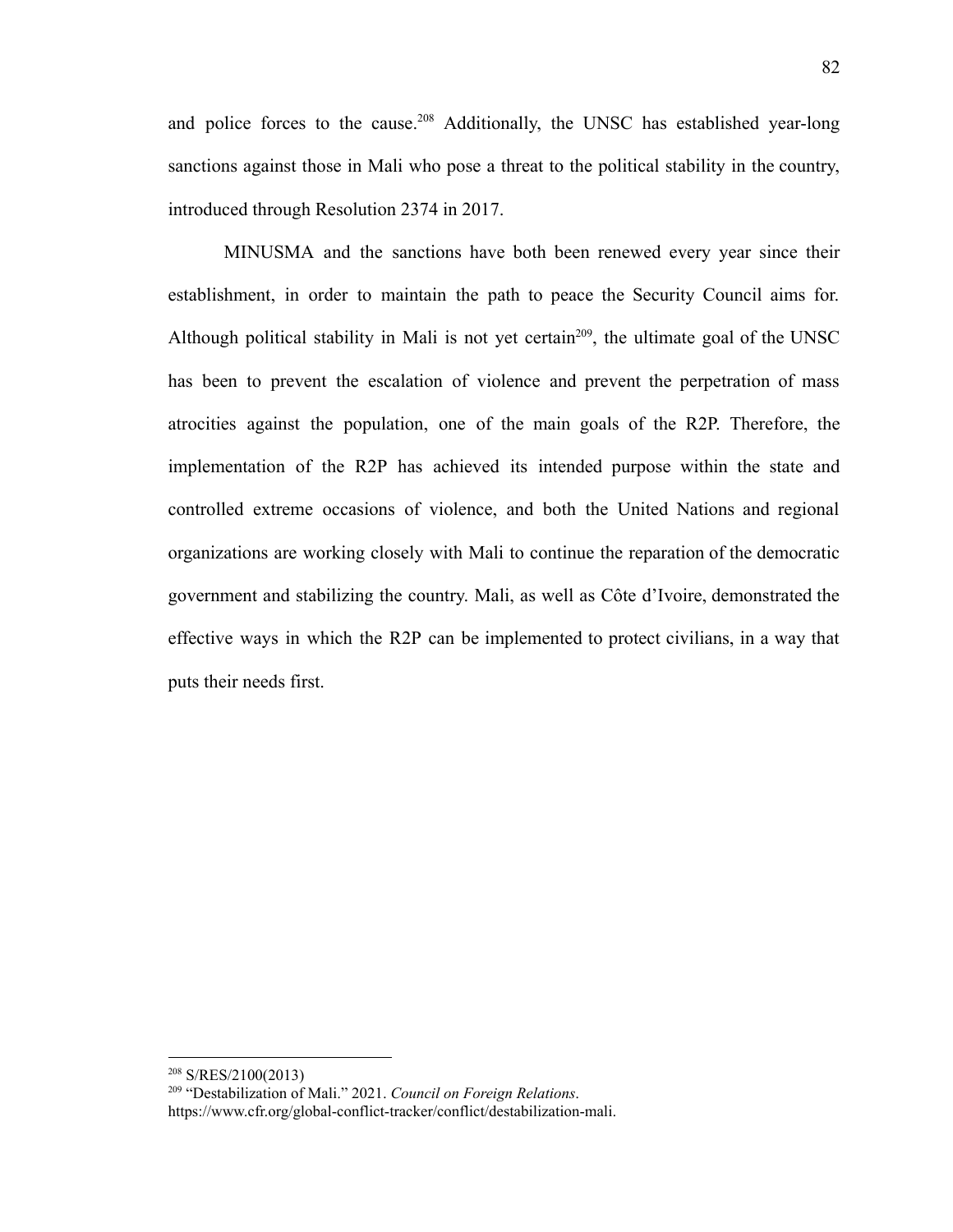# **Chapter 4: Conclusion**

This study addressed the efficacy of the R2P through the lens of two separate sets of case studies: one analysis in which the US, China, and Russia had an important self-interest at stake that ultimately guided their decision on R2P resolutions, and one study in which these self-interests were not threatened by the prospect of R2P intervention. Although Côte d'Ivoire and Mali were examples of how states effectively implemented the R2P, they have not proven to be the basis of future interventions by the Security Council (demonstrated by the reluctance to intervene in Myanmar). Syria, Myanmar, and Yemen raised questions about the effectiveness of the R2P to guide the P5 because there were clear instances where the US, China, and Russia were prioritizing their own critical interests when considering R2P resolutions in the Security Council. China wants to protect its sphere of influence over Myanmar and keep western influence out. Russia wants to remain close allies with the Assad regime in Syria in order to expand its military presence in the Middle East and eventually win the competition for investments in Syria's eventual rebuilding. The United States wants to continue funding Saudi Arabia's military campaign in Yemen while also preventing Iran from harboring influence over the Yemeni government, ultimately maintaining American influence in Middle Eastern geopolitics. Each of these cases presents reasons why the US, China and Russia are not compelled by the R2P to focus on the protection of the populations at risk. This study demonstrates that in important cases where civilian populations are experiencing prima facie crimes against humanity with the acquiescence (if not collusion)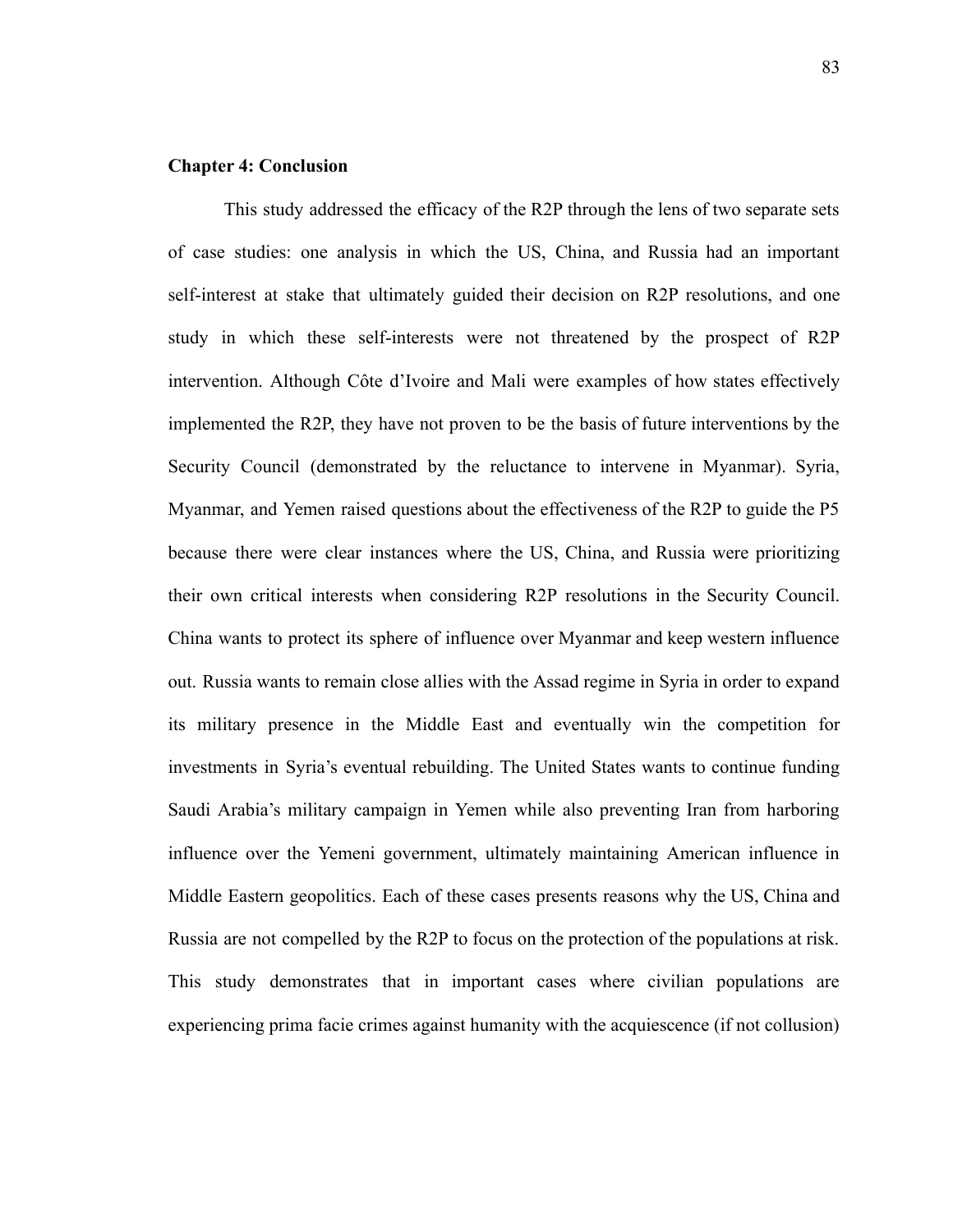of the state, Great Powers have consistently placed their own geopolitical interests above the Responsibility to Protect.

What has become increasingly apparent in comparison of these cases is that the P5 states have experienced fatigue in terms of implementing the R2P. Libya, Yemen, Syria, Mali and Côte d'Ivoire all began within the very short time frame of 2011-2013. The strategic decision making from the P5 states had to come one after another, with each case presenting different scenarios that the states had to consider when voting on resolutions. It is no wonder that the Myanmar situation has been so slow moving in generating support and discussion around the R2P: states are hesitant to engage in R2P deliberations again, as cases such as Syria have proven that these engagements can last years before they are ever resolved.

On the other hand, the closeness of these four cases also affirmatively demonstrates that other factors besides the elements laid out in the R2P are at play when making decisions about intervention. Five cases within the same time period led to vastly different outcomes, both in the types of resolutions passed and the countries that supported them. If P5 members were making decisions about intervention primarily based on the R2P, it is rational to assume that each state's vote and explanation would be similar across the board. However, China and Russia vetoed intervention in Syria citing the importance of defending the Syrian government's sovereignty, yet voted in favor of military intervention in Mali and Côte d'Ivoire, emphasizing the importance of defending the sovereignty of the surrounding states because of the threat of violence and refugees spilling over the borders. (Ironically, Syrian violence and refugee flows are spilling over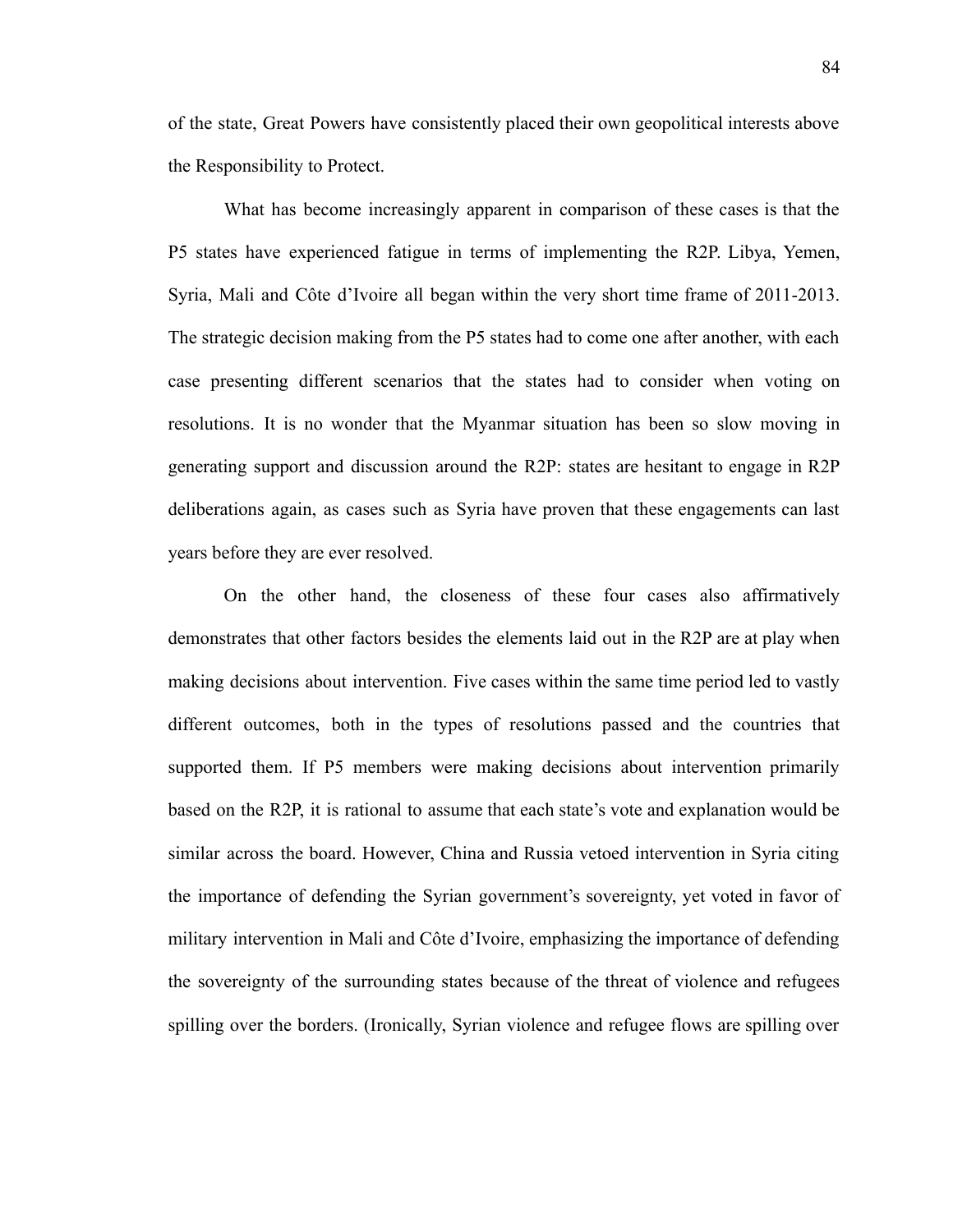into Turkey, Lebanon, Iraq, and Jordan, exposing the contradictory explanations based on self-interest.) $^{210}$ 

The United States also demonstrated inconsistencies in its regard of the R2P that became evident in the Yemen case. The US didn't want to begin R2P discussions during Yemen because of the inherent threat of regime change; with Iran's strong influences over the Houthis, a new government in Yemen was not guaranteed to be friendly to western countries. Thus, the US neglected to engage in the R2P conversations. However, its approach to Syria was drastically different, because the US saw a chance to control the government implemented that would benefit their interests in the region. After analyzing these cases, it is clear that consistency in decision making did not happen, affirming the hypothesis that other political, economic and military interests critical to states' security were factors in their decision to implement the R2P or to veto it.

#### **Implications of the R2P**

Although the R2P currently has no legal power or standing in international politics, it does serve a purpose in expanding our understanding of international relations theory. The R2P was designed as a norm for states to adopt and slowly adapt their behavior to, until following R2P guidelines played a central role in guiding states' responses to prima facie crimes against humanity. However, the cases illustrate how quickly the norm was displaced by geopolitical considerations. This constructivist approach has failed to fulfill its purpose, affirming that the present state of international politics is guided more by realist, self-interest tendencies than norms with the intention of benefiting everyone.

<sup>210</sup> Young, William, David Stebbins, Bryan Frederick, and Omar Al-Shahery. *Spillover from the Conflict in Syria: An Assessment of the Factors That Aid and Impede the Spread of Violence*. RAND Corporation[.](https://www.rand.org/pubs/research_reports/RR609.html) [https://www.rand.org/pubs/research\\_reports/RR609.html](https://www.rand.org/pubs/research_reports/RR609.html).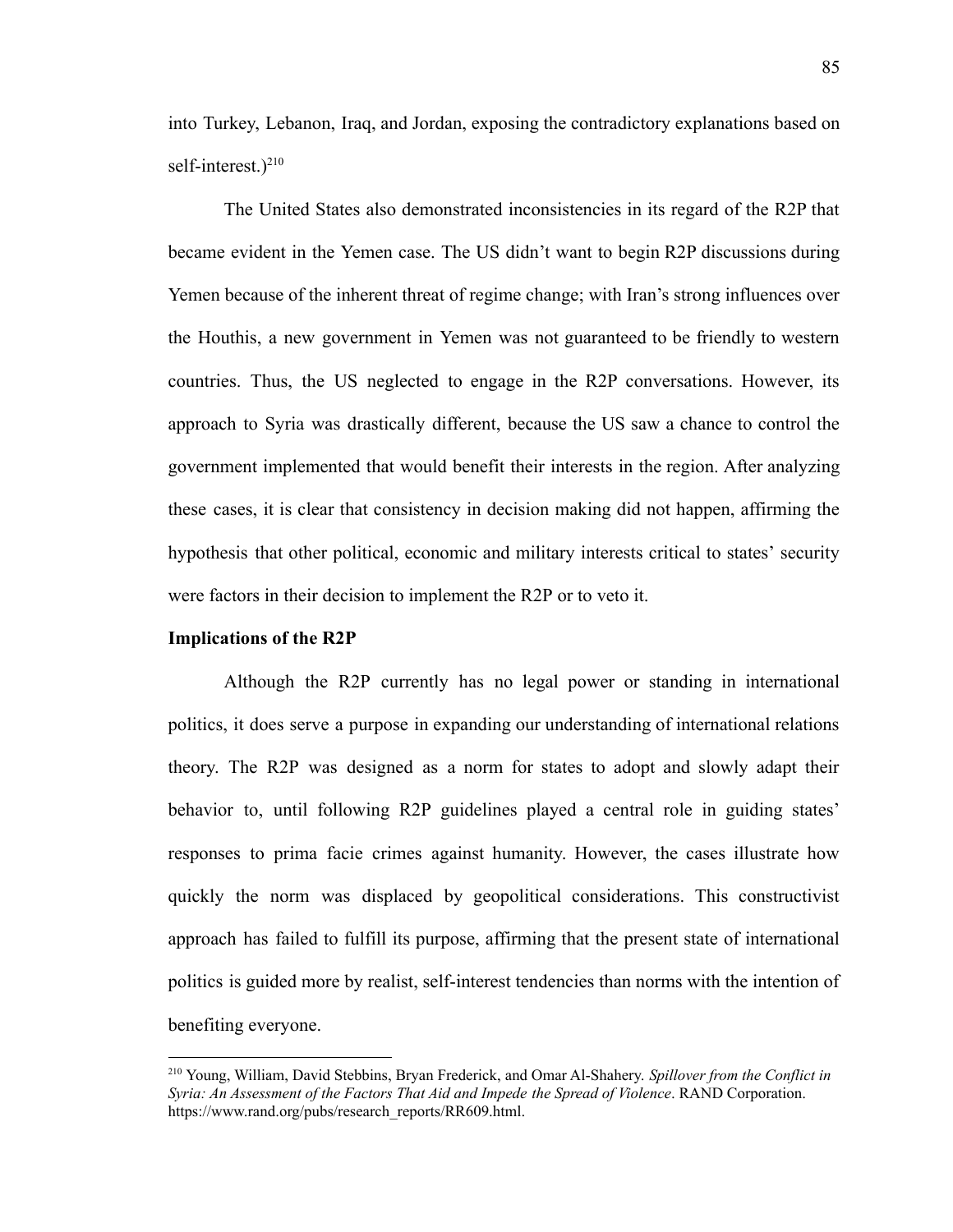The R2P is not law, and no state is truly bound to it. Additionally, it is shown to not be an effective norm, because not all states feel compelled to follow it. Although the R2P is relatively powerless in dictating state behavior and establishing an acceptable norm for intervening in atrocities, it does have some positive qualities. The R2P does hold some weight in international relations, because it is considered an option by some states when dealing with human rights violations, and has been invoked on occasion. The R2P is an effective baseline establishing how intervention in atrocities such as genocide and crimes against humanity should be conducted. In this regard, the R2P does have an acute aspect of functionality, proven by its effectiveness in the Mali and Côte d'Ivoire cases.

## **The Future of the R2P**

The future of the R2P as an active international norm is questionable, as these cases support the assumption that the P5 will continue to have a difficult time reaching a consensus on passing R2P resolutions and intervening in humanitarian conflicts. International politics has become an increasingly zero-sum game, as Russia and China have developed political and economic relationships with other countries, relationships that are beginning to rival the United States in power and influence.<sup>211</sup> This multipolar world means that a state's decision on policies and actions will consider the implications they have for the state itself as well as other states. The goal is to benefit the most, while limiting the advancements of competing states, even if it means not protecting populations facing violence and crimes against humanity. If the R2P was restructured to center human rights protections as something that serves the self-interest of states, it is

<sup>211</sup> Diesen, Glenn. 2019. "The Disorderly Transition to a Multipolar World." *New Perspectives* 27(3): 127-8.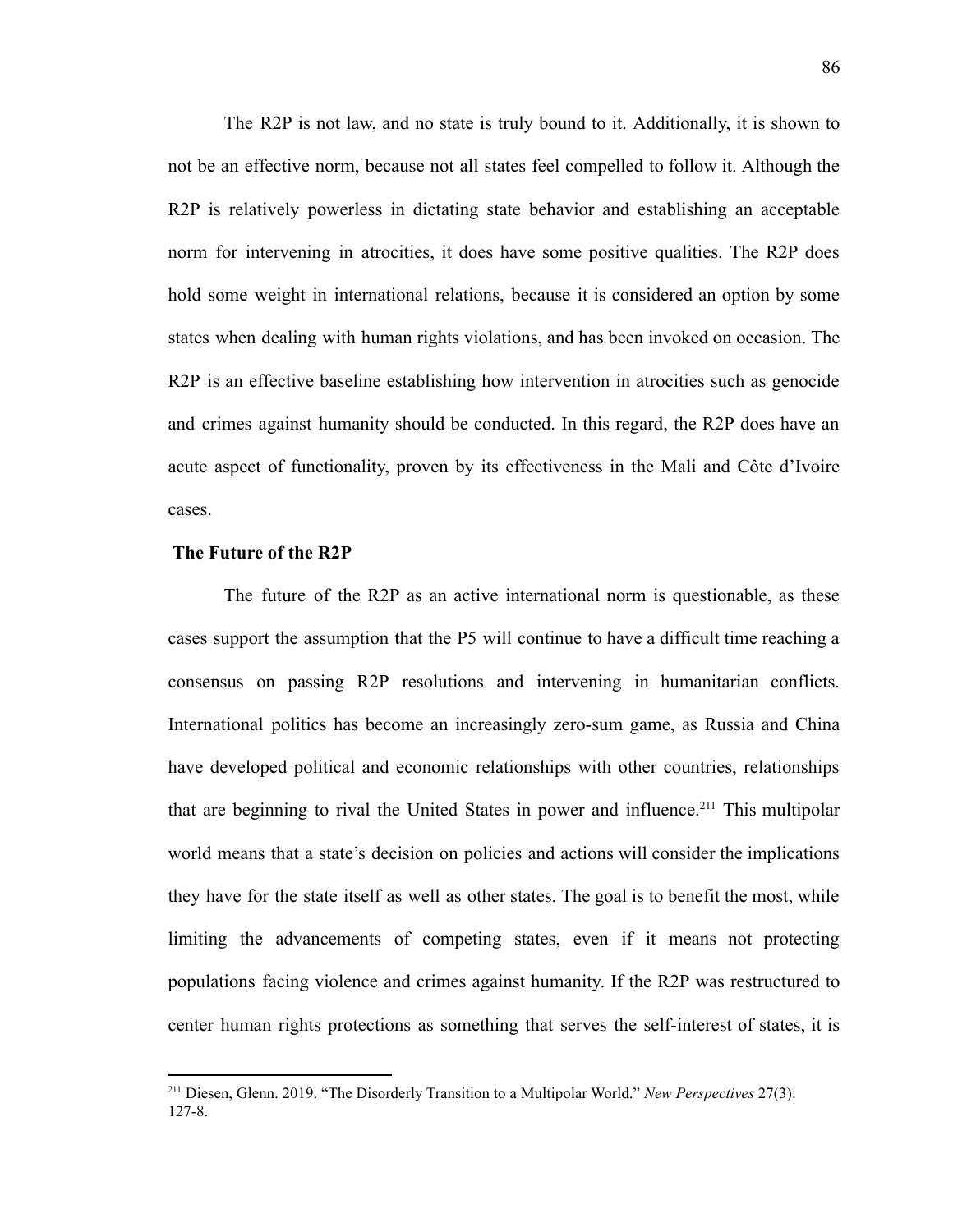possible that intervention would increase. However, as long as one P5 state has something to potentially lose with the invocation of the R2P, a veto will always be the solution. This doesn't mean that the R2P will never be invoked again. However, it would take a truly unique case in which the UNSC is in complete agreement on intervention.

Going forward, I believe that the R2P as constructed will remain ineffectual at compelling powerful states into aiding populations in need when there is an interest not to. However, states will very soon begin to feel the negative effects of allowing these atrocities to fester. Already, European states are facing the direct result of Russia's and China's block of the R2P in Syria, as 6.6 million Syrian refugees have escaped, flooding into surrounding states and traveling North to Europe for asylum.<sup>212</sup> From here, crises will only get worse and the impacts will be felt by states for years to come. Unfortunately, as these pressures mount, states will become increasingly self-interested to the point where these atrocities will be openly acknowledged and ignored. While the R2P had good intentions, it is not capable of changing this type of behavior. The R2P's future in international politics will remain simply as window-dressing, offering nothing but wishful thinking for humanitarian interventions.

<sup>212</sup> "UNHCR - Figures at a Glance." 2020. *UNHCR - The UN Refugee Agency*. [https://www.unhcr.org/en-us/figures-at-a-glance.html.](https://www.unhcr.org/en-us/figures-at-a-glance.html)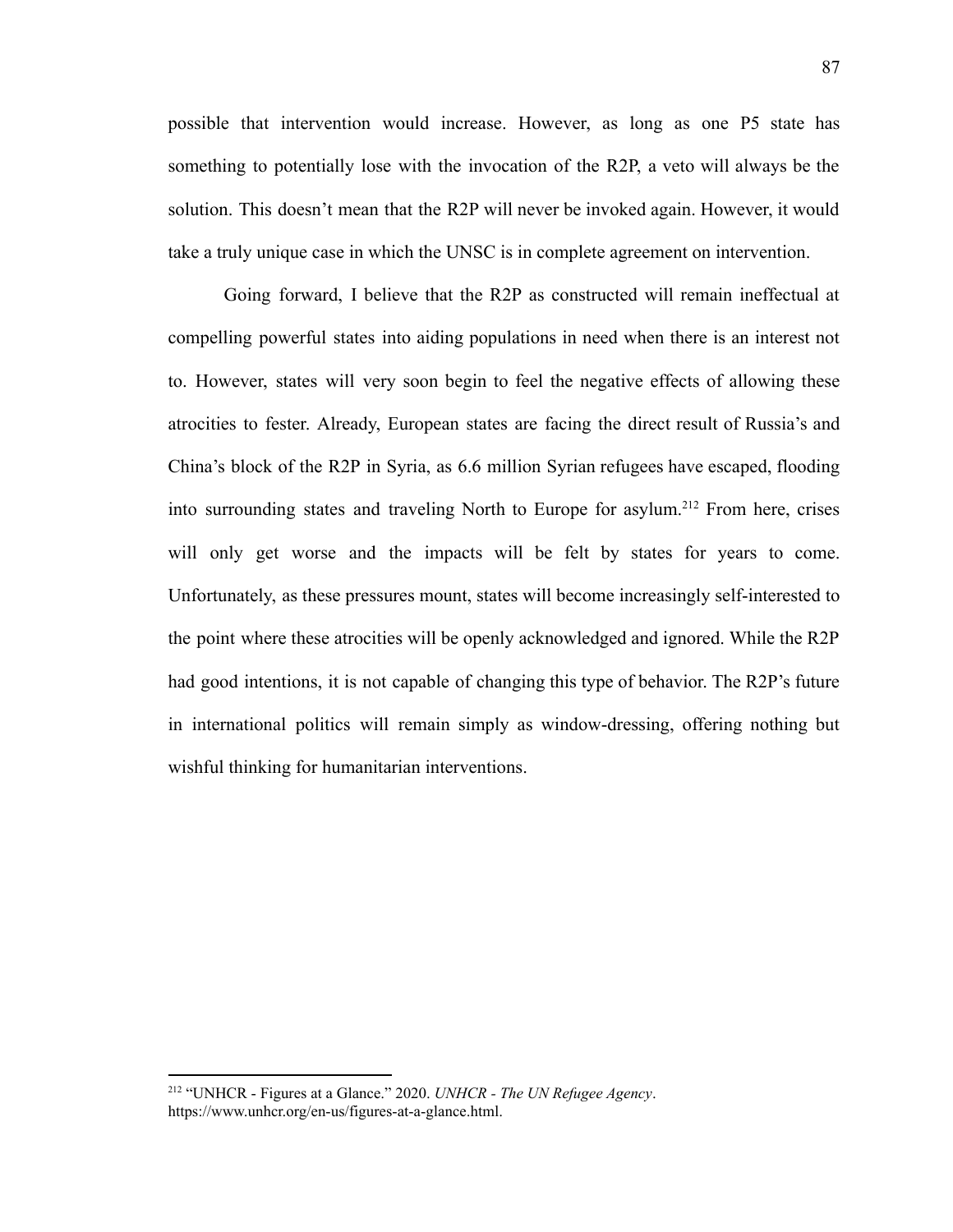## **Bibliography:**

- Abouzeid, Rania. 2011. "Syria's Revolt: How Graffiti Stirred an Uprising." *Time.* <http://content.time.com/time/world/article/0,8599,2060788,00.html>
- Acharya, Amitav. 2013. "The R2P and Norm Diffusion: Towards A Framework of Norm Circulation." *Global Responsibility to Protect* 5(4): 466–79.
- Adelman, Howard. 2003. "Review Article: Bystanders to Genocide in Rwanda." *The International History Review* 25(2): 357–74.
- Adetunji, Jo, Peter Beaumont, and Martin Chulov. 2011. "Libya Protests: More than 100 Killed as Army FIres on Unarmed Demonstrators." *The Guardian*: 1-4.
- Ajami, Fouad. 2012. "A Year of Living Dangerously." *Foreign Affairs* 91(2): 56–65.
- Allison, Roy. 2013. "Russia and Syria: Explaining Alignment with a Regime in Crisis." *International Affairs* 89(4):795-823.
- "Analysis of Alleged Use of Chemical Weapons in Syria". 2013. *Human Rights Watch*. [https://www.hrw.org/report/2013/09/10/attacks-ghouta/analysis-alleged-us](https://www.hrw.org/report/2013/09/10/attacks-ghouta/analysis-alleged-use-chemical-weapons-syria) [e-chemical-weapons-syria.](https://www.hrw.org/report/2013/09/10/attacks-ghouta/analysis-alleged-use-chemical-weapons-syria)
- "ASEAN: Don't Whitewash Atrocities Against Rohingya." 2019. Human Rights Watch. https://www.hrw.org/news/2019/06/19/asean-dont-whitewash-atrocities-ag ainst-rohingya.
- Asmus, Gerda, Andreas Fuchs, and Angelika Müller. 2018. "Russia's Foreign Aid Re-Emerges." *AIDDATA*. https://www.aiddata.org/blog/russias-foreign-aid-re-emerges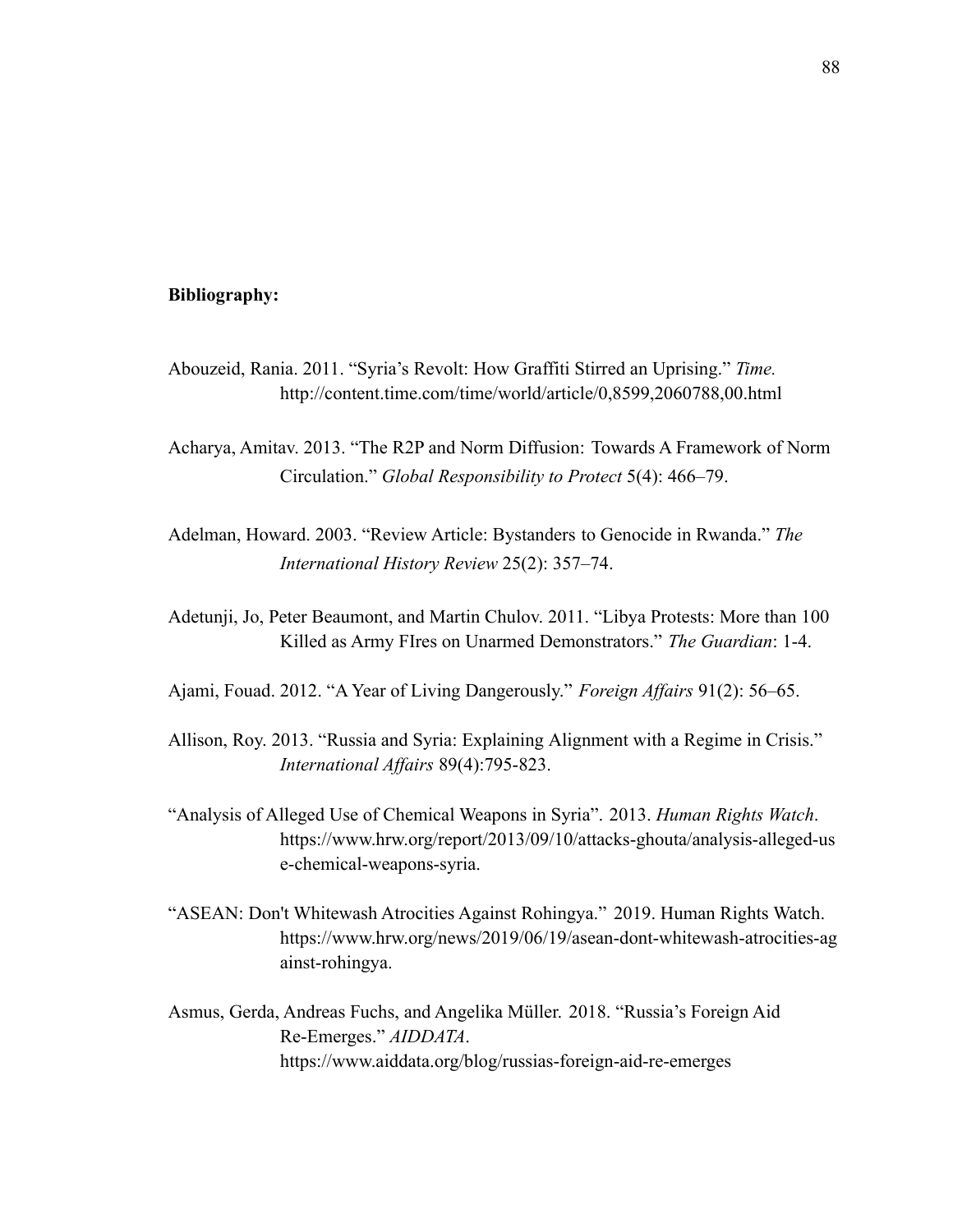- "Attacks on the Press in 2011: Syria." 2011. *Committee to Protect Journalists*. https://cpj.org/2012/02/attacks-on-the-press-in-2011-syria/.
- Bah, A. B. 2010. "Democracy and Civil War: Citizenship and Peacemaking in Cote d'Ivoire." *African Affairs* 109(437): 597–615.
- Batty, David, and Jack Shenker. 2011. "Syria Suspended from Arab League." *The Guardian*: 1-4.
- Beech, Hannah, Saw Nang, and Marlise Simons. 2020. "'Kill All You See': In a First, Myanmar Soldiers Tell of Rohingya Slaughter." *The New York Times*. https://www.nytimes.com/2020/09/08/world/asia/myanmar-rohingya-geno cide.html.
- Bellamy, A. J. (2013). "The Responsibility to Protect: Added value or hot air?" *Cooperation and Conflict*, 48(3), 333-357. https://doi.org/10.1177/0010836713482448
- Black, Ian. 2011. "Libya Protests Analysis: 'For Muammar Gaddafi It's Kill or Be Killed.'" *The Guardian*: 1-4.
- Bloomfield, Alan. 2016. "Norm Antipreneurs and Theorising Resistance to Normative Change." *Review of International Studies* 42(2):
- Brunnée, Jutta and Toope, Stephen J. 2010. "The Responsibility to Protect and the Use of Force: Building Legality?" *Global Responsibility to Protect*, 2(3): 191–212
- Burke, Adam and Independent consultant and researcher working on conflict and related concerns in Myanmar and across Southeast Asia. 2016. "New Political Space, Old Tensions: History, Identity and Violence in Rakhine State, Myanmar." *Contemporary Southeast Asia* 38(2): 258–83.
- Charap, Samuel, Elina Treyger, and Edward Geist. 2019. Understanding Russia's Intervention in Syria. *CA:RAND Corporation.* https://www.rand.org/pubs/research\_reports/RR3180.html.
- Cohen, J. (2007). *One-hundred days of silence: America and the Rwanda genocide*. Lanham, MD: Rowman & Littlefield: 1-268.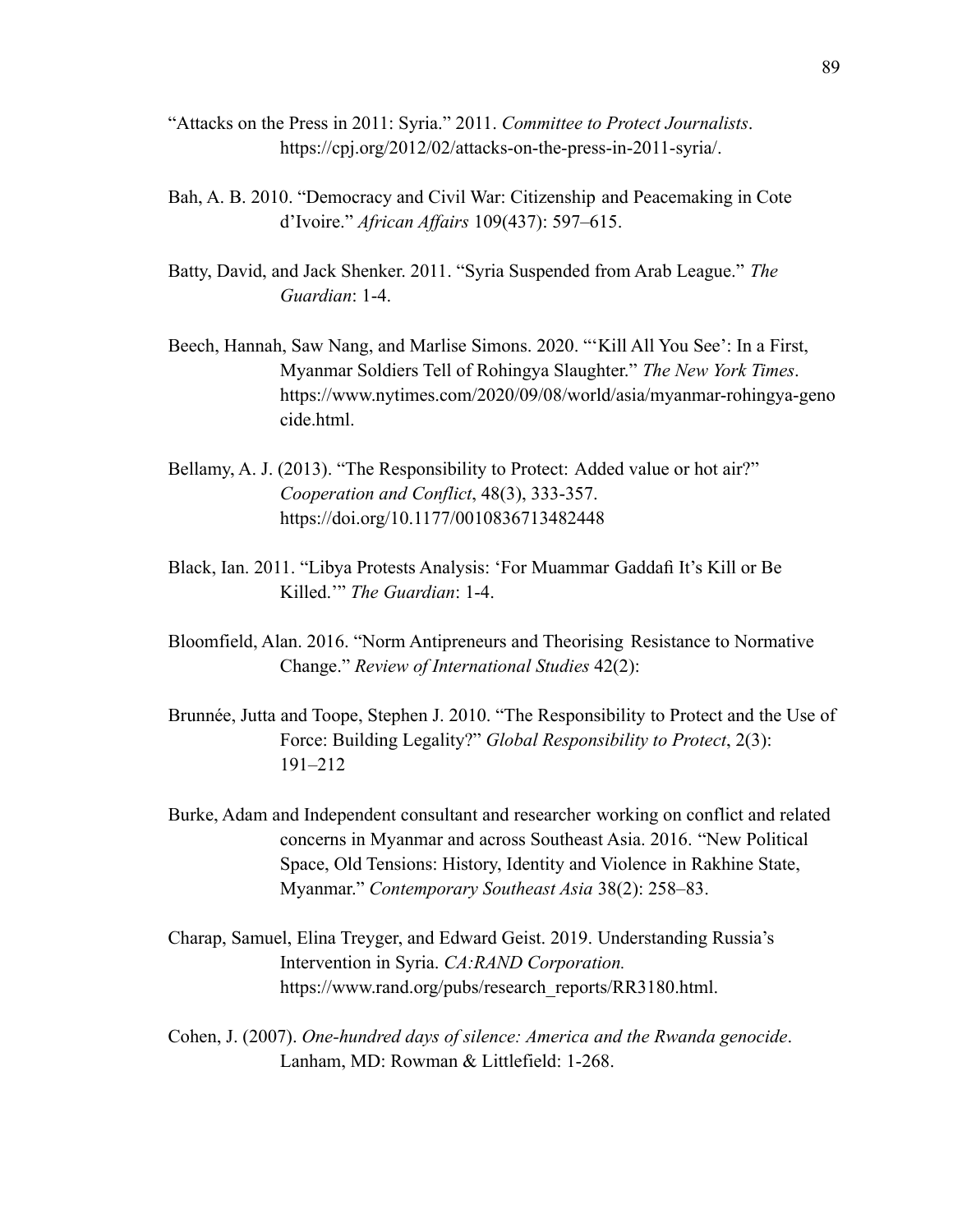- Coppi, Giulio. 2018. "The Humanitarian Crisis in Yemen: Beyond the Man-Made Disaster." *International Peace Institute*: 1–34.
- Cortell, Andrew P., and James W. Davis. 1996. "How Do International Institutions Matter? The Domestic Impact of International Rules and Norms." *International Studies Quarterly* 40(4): 451–78.
- Cortell, Andrew P., and James W. Davis Jr. 2000. "Understanding the Domestic Impact of International Norms: A Research Agenda." *International Studies Review*  $2(1): 65–87.$
- Cortell, Andrew P., and James W. Davis. 2005. "When Norms Clash: International Norms, Domestic Practices, and Japan's Internalisation of the GATT/WTO." *Review of International Studies* 31(1): 3–25.
- Cuddy, Alice. 2021. "Myanmar Coup: What Is Happening and Why?" *BBC*: 1-11.
- De Nevers, Renee. 2007. "Imposing International Norms: Great Powers and Norm Enforcement." *International Studies Review* 9(1): 53–80.
- "Destabilization of Mali." 2021. Council on Foreign Relations. https://www.cfr.org/global-conflict-tracker/conflict/destabilization-mali.
- Diesen, Glenn. 2019. "The Disorderly Transition to a Multipolar World." *New Perspectives* 27(3): 125–29.
- Dunne, Tim, and Jess Gifkins. 2011. "Libya and the State of Intervention." *Australian Journal of International Affairs* 65(5): 515–29.
- Durac, Vincent. 2013. "Protest Movements and Political Change: An Analysis of the 'Arab Uprisings' of 201." *Journal of Contemporary African Studies* 31(2): 175–93.
- Emadi, Hafizullah. 2012. "Libya: The Road to Regime Change." *Global Dialogue:Nicosia* 14(2): 128–42.
- Erforth, Benedikt. 2017. "The Rocky Road to Stability: Mali 4 Years after the French Intervention." *Foreign Policy Blogs*: 1-5.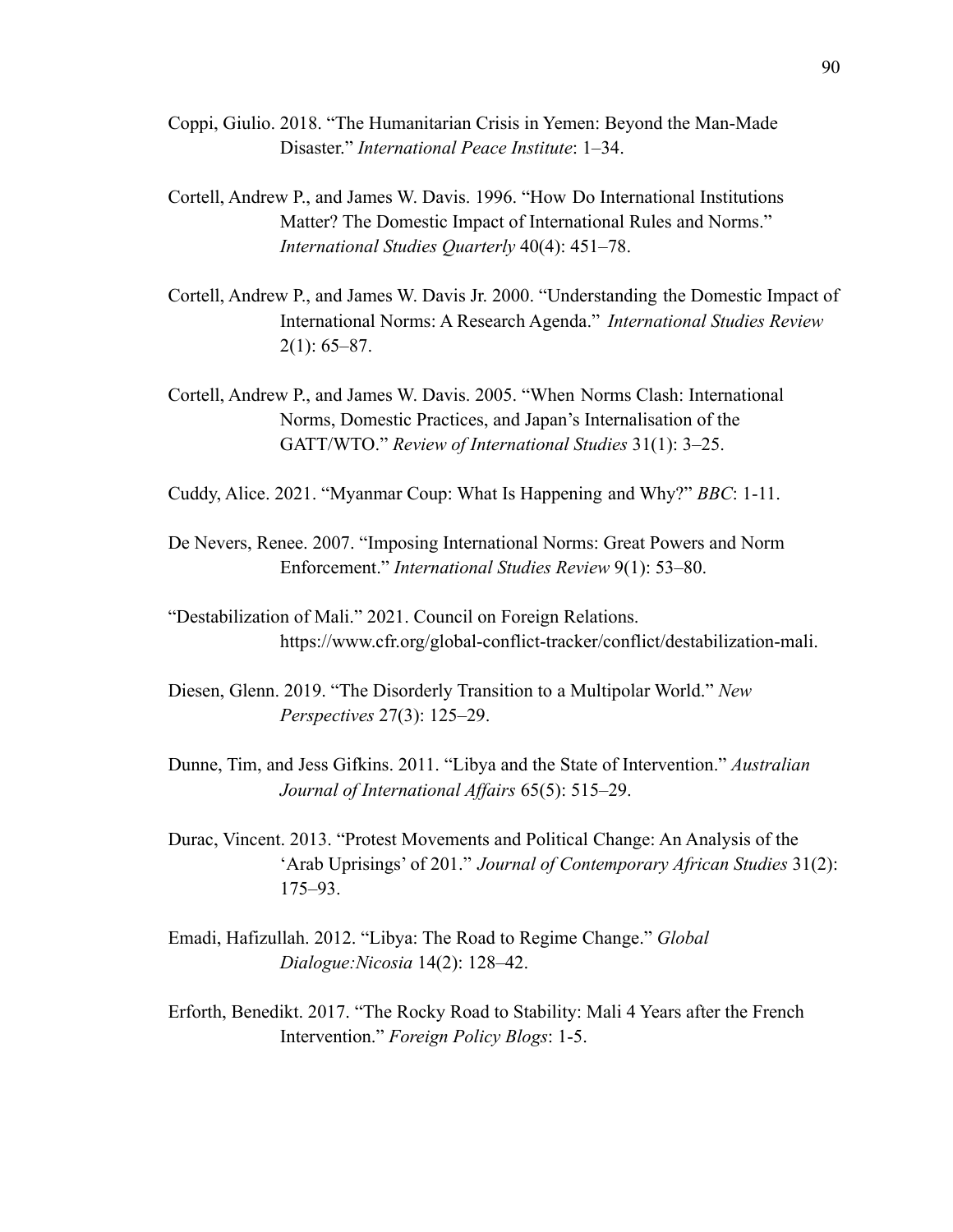- Evans, Gareth. 2021. "Myanmar and the Responsibility to Protect." *Gareth Evans Op-eds*. http://www.gevans.org/opeds/oped225.html.
- Evans, Gareth, and Mohamed Sahnoun. 2002. "The Responsibility to Protect." *Foreign Affairs* 81(6): 1-7.
- Exum, Andrew. 2017. "What's Really at Stake for America in Yemen's Con Ict." *The Atlantic*: 9.
- Finnemore, Martha. 1993. "International Organizations as Teachers of Norms: The United Nations Educational, Scientific, and Cultural Organization and Science Policy." *International Organization* 47(4): 565–97.
- Fung, Courtney J. 2016. "Global South Solidarity? China, Regional Organisations and Intervention in the Libyan and Syrian Civil Wars." *Third World Quarterly* 37(1): 33–50.
- Fung, Courtney J. 2020. "Just Not in the Neighbourhood: China's Views on the Application of the Responsibility to Protect in the DPRK." *The China Quarterly*: 1-21. doi: 10.1017/S0305741020000648.
- Genser, Jared. 2018. "The United Nations Security Council's Implementation of the Responsibility to Protect: A Review of Past Interventions and Recommendations for Improvement." *Chicago Journal of International Law* 18(2):420-501
- Glanville, L. (2016). "Does R2P matter? Interpreting the impact of a norm" *Cooperation and Conflict*, 51(2), 184–199. https://doi.org/10.1177/0010836715612850
- Gözen Ercan, P. (2014). "R2P: From Slogan to an International Ethical Norm." *Uluslararası İlişkiler / International Relations,* 11(43): 35-52.
- Gray-Block, Aaron. 2011. "Exclusive: Gaddafi Pre-Planned Attacks on Civilians: Prosecutor." *Reuters*: 1-11.
- Green, Penny, Thomas MacManus, and Alicia de la Cour Venning. 2015. *Countdown to Annihilation: Genocide in Myanmar.* International State Crime Initiative. 1-106.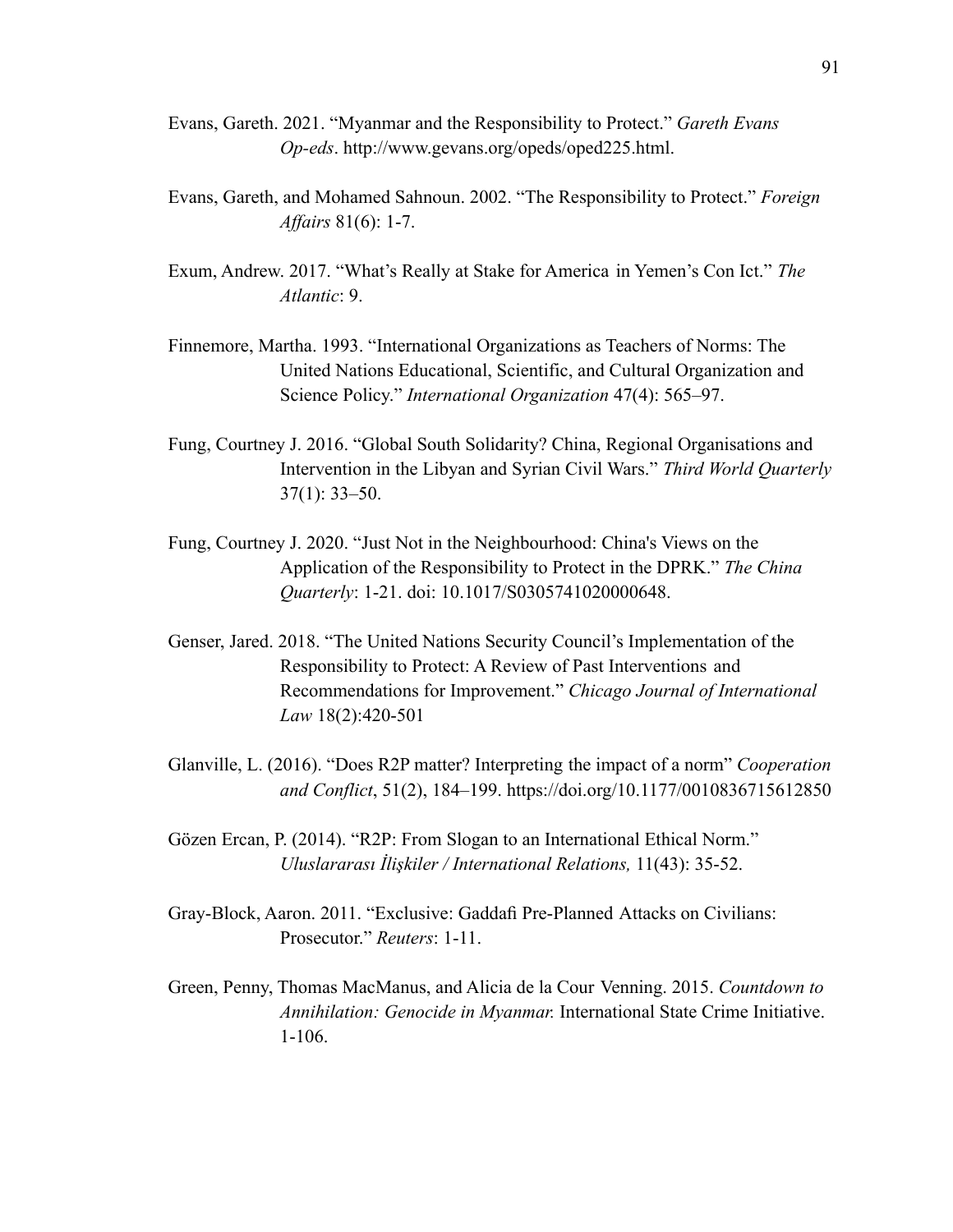- Harris, Paul et al., 2012. "Syria Resolution Vetoed by Russia and China at United Nations", *The Guardian*, https://perma.cc/PS55-ENH2.
- Hatahet, Sinan. 2019. "Russia and Iran: Economic Influence in Syria." *Chatham House*: 1-20
- Hehir, Aidan. 2016. "Assessing the Influence of the Responsibility to Protect on the UN Security Council during the Arab Spring." *Cooperation and Conflict* 51(2): 166–83.
- Hubbard, Ben, and Shuaib Almosawa. 2021. "Biden Ends Military Aid for Saudi War in Yemen. Ending the War Is Harder." *The New York Times*: 1-4.
- Indep. Int'l Comm'n of Inquiry on the Syrian Arab Republic, Report of the Independent International Commission of Inquiry on the Syrian Arab Republic, ¶¶ 100–10, U.N. Doc. A/HRC/S-17/2/Add.1 (Nov. 23, 2011).
- "Index to Proceedings of the Security Council." Dag Hammarskjöld Library. https://www.un.org/en/library/page/index-proceedings-security-council (February 12, 2021).
- International Commission on Intervention and State Sovereignty, Gareth J. Evans, Mohamed Sahnoun, and International Development Research Centre (Canada), eds. 2001. *The Responsibility to Protect: Report of the International Commission on Intervention and State Sovereignty*. Ottawa: International Development Research Centre.

Kobierski, Lukasz. 2020. "China's Financial Support for Syria." *Warsaw Institute:* 1-13.

- Kuperman, Alan. 2013. *Lessons from Libya: How Not to Intervene*. Belfer Center for Science and International Affairs. 1-4.
- Landis, Joshua. 2010. "The U.S.-Syria Relationship: A Few Questions." *Middle East Policy* 17(3): 64–73.

Laub, Zachary. 2015. "Yemen in Crisis." *Council on Foreign Relations*: 1–7.

"Libya Air Force Pilots Refuse Orders to Bomb Opposition-held Benghazi". 2011. *HAARETZ*, https://perma.cc/QE3U-6DCG.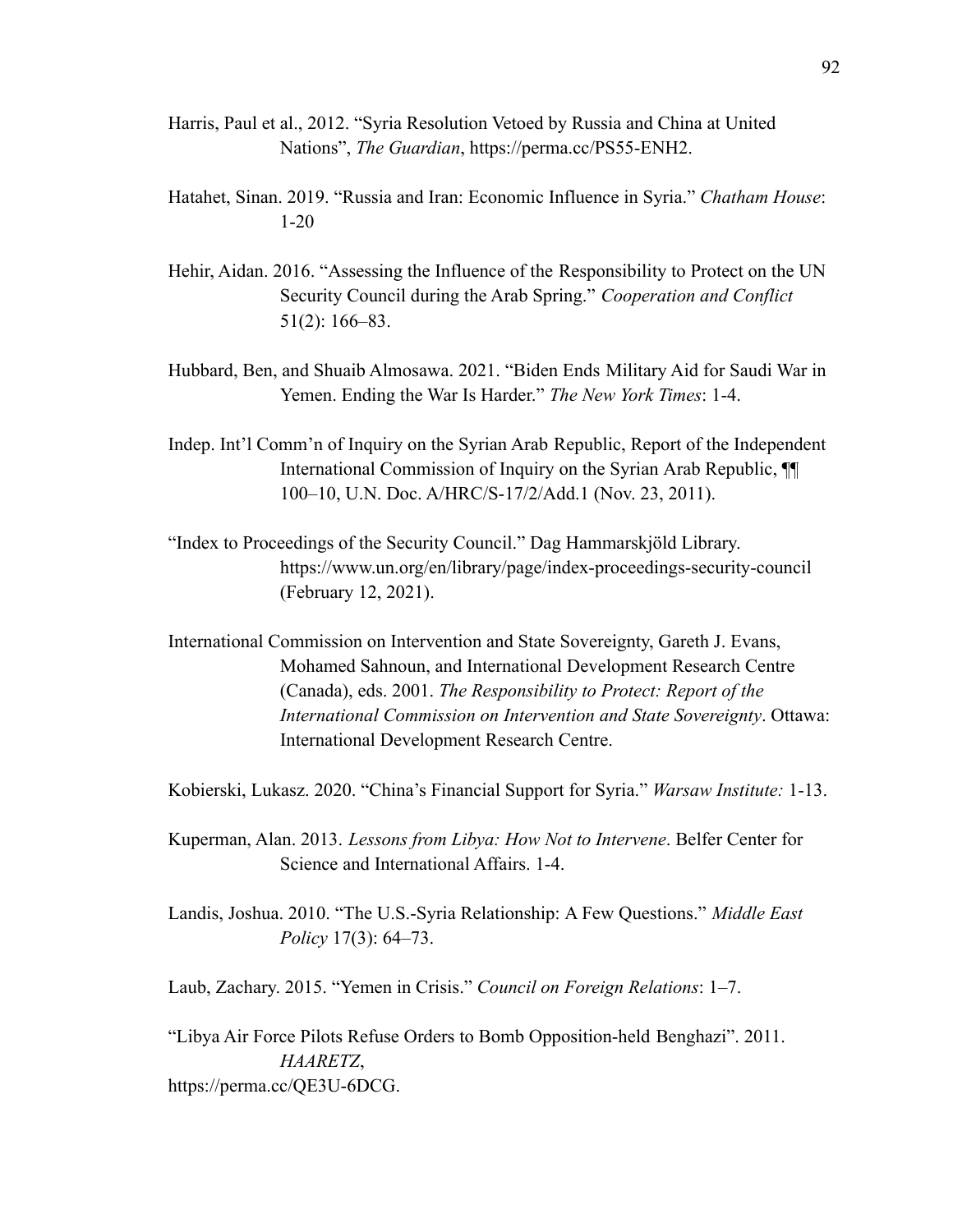"Libya: June 1996 Killings at Abu Salim Prison." 2006. *Human Rights Watch*. https://www.hrw.org/news/2006/06/27/libya-june-1996-killings-abu-salimprison.

"Libya Protests: Defiant Gaddafi Refuses to Quit". 2011. *BBC NEWS*, https://perma.cc/E8QE-

8Y7G.

Look, Anne. 2012. "ECOWAS Imposes Sanctions on Mali." *VOA News*: 4.

- Mahmood, Syed S, Emily Wroe, Arlan Fuller, and Jennifer Leaning. 2017. *Interviews with Rohingyas Fleeing from Myanmar since 9 October 2016.* United Nations Human Rights Office of the High Commissioner. https://linkinghub.elsevier.com/retrieve/pii/S0140673616006462 (March 11, 2021).
- Maizland, Lindsay. 2021. "Myanmar's Troubled History: Coups, Military Rule, and Ethnic Conflict." *Council on Foreign Relations*. https://www.cfr.org/backgrounder/myanmar-history-coup-military-rule-eth nic-conflict-rohingya.
- Malashenko, Alexey. 2013. "RUSSIAAND THE ARAB SPRING." *Carnegie Endowment for International Peace*: 1-25
- *Mali: War Crimes by Northern Rebels*, HUM. RTS. WATCH (Apr. 30, 2012), https://perma.cc/APF8-HX6M; *Mali: Five Months of Crisis: Armed Rebellion and Military Coup*, AMNESTY INT'L (May 16,2012), https://perma.cc/ZPH2-SUPU; *Mali: Islamist Armed Groups Spread Fear in North*, HUM. RTS. WATCH (Sept. 25, 2012), https://perma.cc/8UXH-9PWU
- Malley, Robert, and Stephen Pomper. 2021. "Accomplice to Carnage: How America Enables War in Yemen." *Foreign Affairs*: 1–20.

Mann, Gregory. 2012. "Foreign Policy: The Mess In Mali." *Foreign Policy*: 1-8.

Marsh, Katherine. 2011. "Syrian Regime Launches Crackdown by Shooting 15 Activists Dead." The Guardian.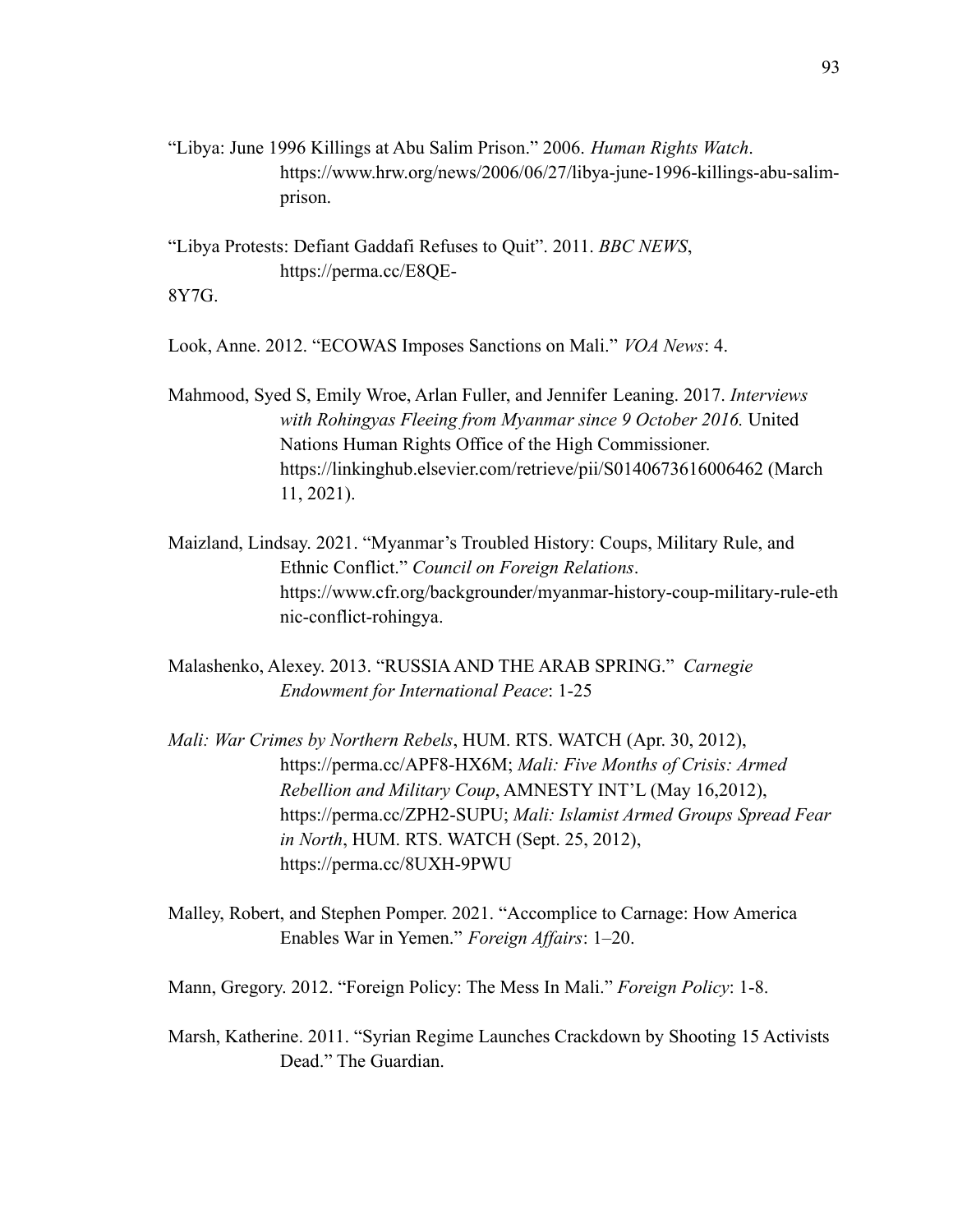https://www.theguardian.com/world/2011/mar/24/syria-crackdown-shooti ng

Murray, Donette. 2009. *US Foreign Policy and Iran: American-Iranian Relations since the Islamic Revolution*. Routledge. 1-402.

"Myanmar." 2021. *Office of the High Commissioner for Human Rights.* https://www.ohchr.org/en/countries/asiaregion/pages/mmindex.aspx

Nossiter, Adam. 2011. "Ivory Coast Leader's Rival Remains Under Blockade", *N.Y. TIMES*.

http://www.nytimes.com/2011/01/06/world/africa/06ivory.html.

- Nossiter, Adam. 2012."Soldiers Overthrow Mali Government in Setback for Democracy in Africa", *N.Y. TIMES*, http://www.nytimes.com/2012/03/23/world/africa/mali-coup-france-calls-f orelections.html
- Outzen, Richard. 2014. "The Flawed Strategic Debate on Syria." Institute for National Strategic Studies (285): 1-12.
- Paul Harris et al., "Syria Resolution Vetoed by Russia and China at United Nations". *The Guardian* (Feb. 4, 2012), https://perma.cc/PS55-ENH2
- President of Russia, "St. Petersburg International Economic Forum Plenary Meeting," June 2, 2017
- Press Release, Security Council, Security Council Press Statement on Mali Crisis, U.N. Press Release SC/10590-AFR/2359 (Mar. 22, 2012).
- Price, Richard. 1998. "Reversing the Gun Sights: Transnational Civil Society Targets Land Mines." *International Organization* 52(3): 613–44.
- Ramani, Samuel, and Ibrahem Qasim. 2017. "China's Role in the Yemen Crisis." *The Diplomat*: 1-7.
- Ramani, Samuel. 2018. "Russia's Mediating Role in Southern Yemen." *Carnegie Endowment for International Peace*: 1-3.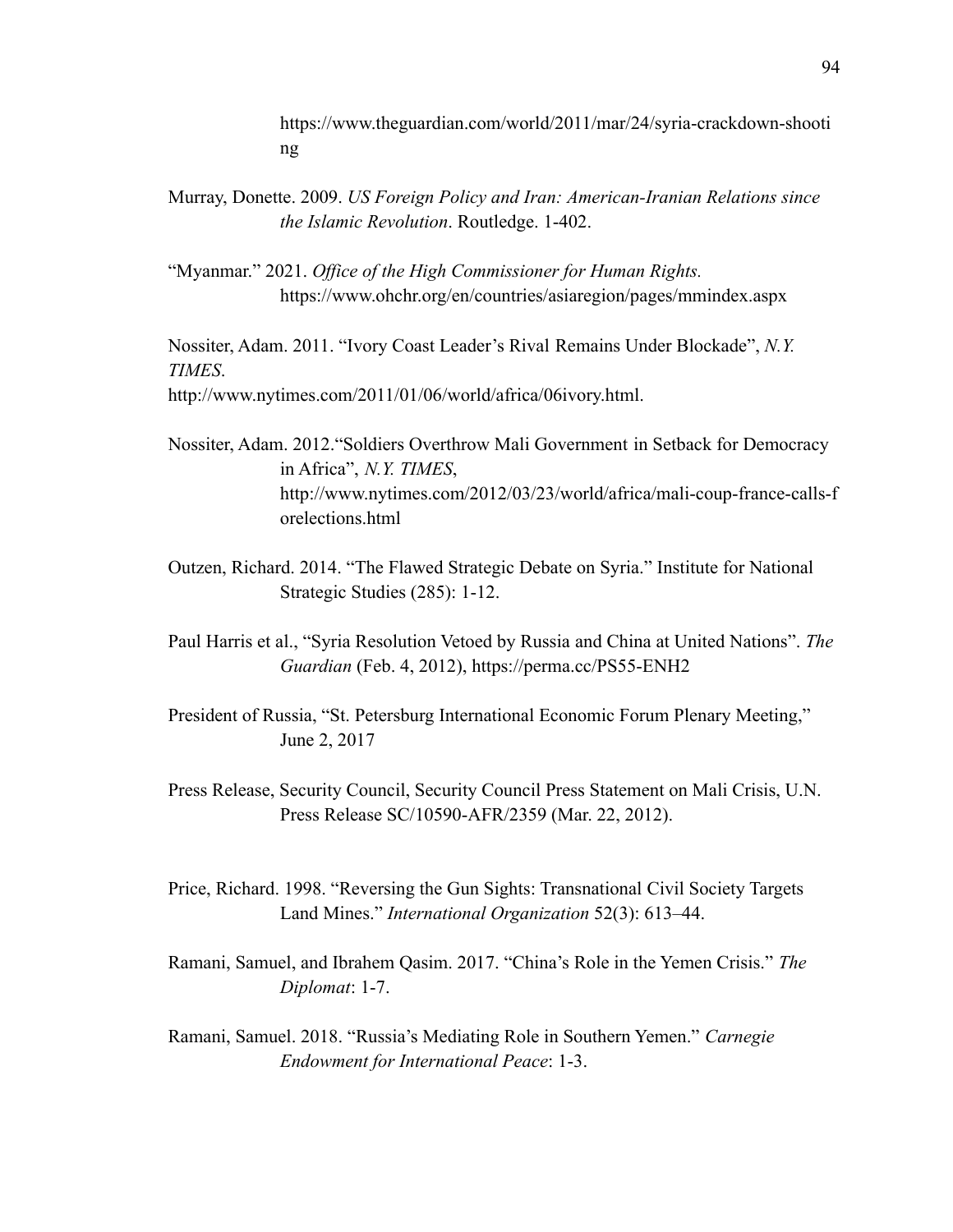- Reid, Kathryn. 2020. "Mali Conflict Explained: Facts, FAQs and How to Help." *World Vision*. https://www.worldvision.org/disaster-relief-news-stories/mali-conflict-fact s.
- Ren, Mu. 2014. "Interpreting China's (Non-)Intervention Policy to The Syrian Crisis: A Neoclassical Realist Analysis." *Ritsumeikan Academic Achievement Repository*: 259–82.
- Report of the Group of Eminent International and Regional Experts as submitted to the United Nations High Commissioner for Human Rights - Situation of human rights in Yemen, including violations and abuses since September 2014 - A/HRC/42/17, September 3, 2019
- Reuters Staff. 2013. "Arab League Blames Syria's Assad for Chemical Attack." Reuters. https://www.reuters.com/article/us-syria-crisis-league/arab-league-blamessyrias-assad-for-chemical-attack-idUSBRE97Q0NI20130827.
- Reuters Staff. 2021. "Russia Says It Is Seeking to Strengthen Military Ties with Myanmar." Reuters. https://www.reuters.com/article/myanmar-politics-russia/russia-says-it-is-s eeking-to-strengthen-military-ties-with-myanmar-idUSL4N2LO2H6.
- Roth, Richard. 2021. "The Diplomacy behind the Scenes of the UN Security Council's Myanmar Statement." *CNN*. https://www.cnn.com/2021/03/10/world/myanmar-un-security-council-intl -latam/index.html
- "Russia Aims to Boost Military Facilities in Syria." 2020. *DW*. [https://www.dw.com/en/russia-aims-to-boost-military-facilities-in-syria/a-](https://www.dw.com/en/russia-aims-to-boost-military-facilities-in-syria/a-53624765)[53624765](https://www.dw.com/en/russia-aims-to-boost-military-facilities-in-syria/a-53624765).
- Sadjadpour, Karim. 2013. "Iran's Unwavering Support to Assad's Syria." Carnegie Endowment for International Peace: 1-5.
- Salhi, Hamoud. 2005. "Syria's Threat to America's National Interest." *Strategic Insights* IV $(4)$ : 15.
- Sharp, Jeremy M. 2019. *Yemen: Civil War and Regional Intervention*. Congressional Research Services. CRS Report.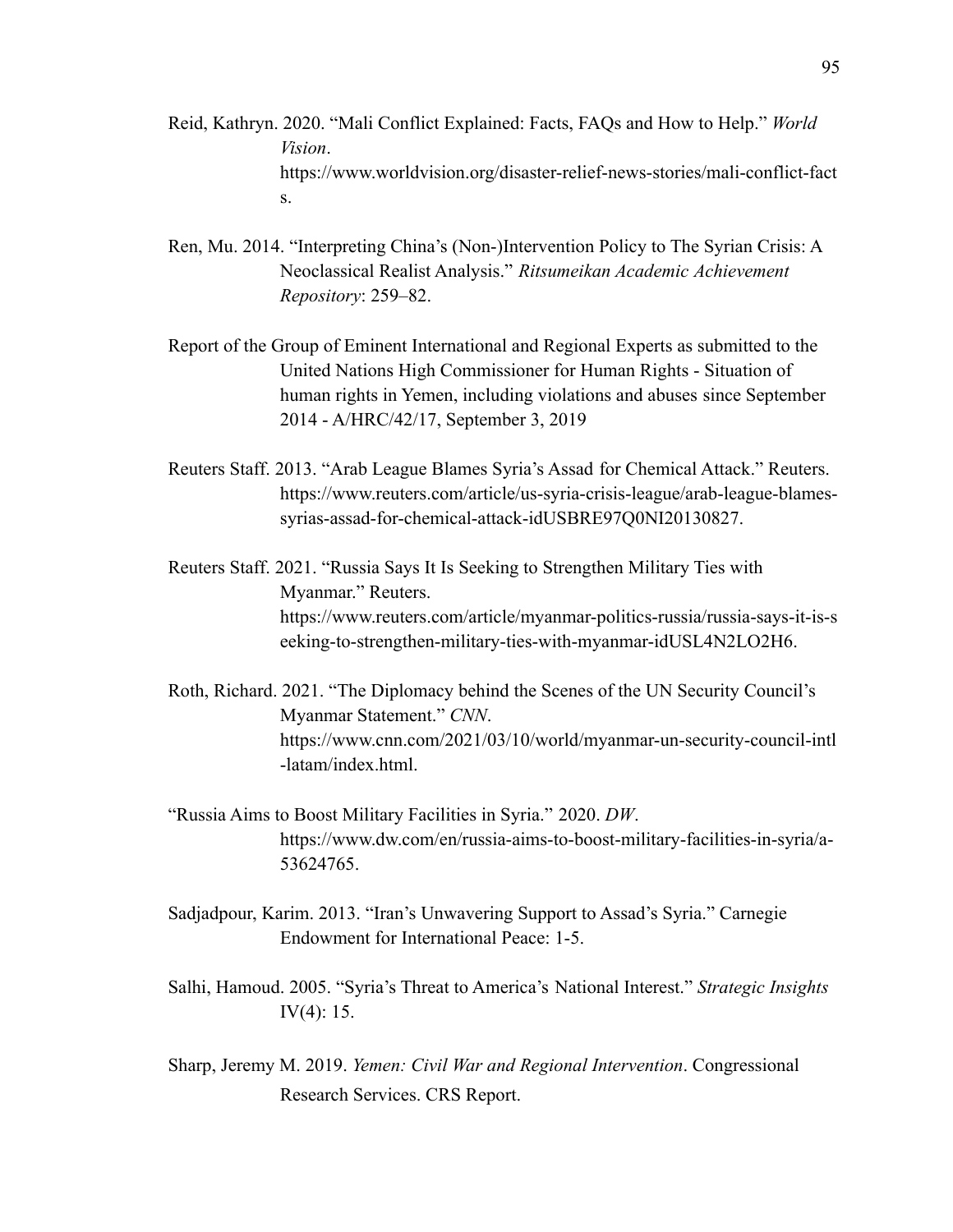- Stamnes, E (2009) "'Speaking R2P' and the prevention of mass atrocities." *Global Responsibility to Protect* 1(1): 70-89
- Stanton, Gregory H. 2004. "Could the Rwandan Genocide Have Been Prevented?" *Journal of Genocide Research* 6(2): 211–28.
- Steinberg, David I., and Hongwei Fan. 2012. *Modern China-Myanmar Relations: Dilemmas of Mutual Dependence*. Copenhagen: NIAS Press.
- Straus, S. 2011. "'It's Sheer Horror Here': Patterns of Violence during the First Four Months of Cote d'Ivoire's Post-Electoral Crisis." *African Affairs* 110(440): 481–89.
- Sun, Yun. 2012a. "China's Strategic Misjudgement on Myanmar." *Journal of Current Southeast Asian Affairs* 31(1): 73–96.
- Sun, Yun. 2014. "Myanmar in US-China Relations." *Stimson Center* (3): 1–17.
- Sun, Yun. 2012b. "Syria: What China Has Learned From Its Libya Experience." *Asia Pacific Bulletin* (152):73-96
- Thakur, Ramesh. 2016. "The Responsibility to Protect at 15." *International Affairs* 92(2): 415–34.
- Totman, Sally, and Mat Hardy. 2015. "When Good Dictators Go Bad: Examining the 'Transformation' of Colonel Gaddafi." *The International Journal of Interdisciplinary Global Studies* 10(2): 1–6.
- "UN Human Rights Chief Points to 'Textbook Example of Ethnic Cleansing' in Myanmar." 2017. *UN News*. https://news.un.org/en/story/2017/09/564622-un-human-rights-chief-point s-textbook-example-ethnic-cleansing-myanmar.

UN Document: A/C.3/75/.L34

UN Document: A/RES/60/1 (October 24, 2005)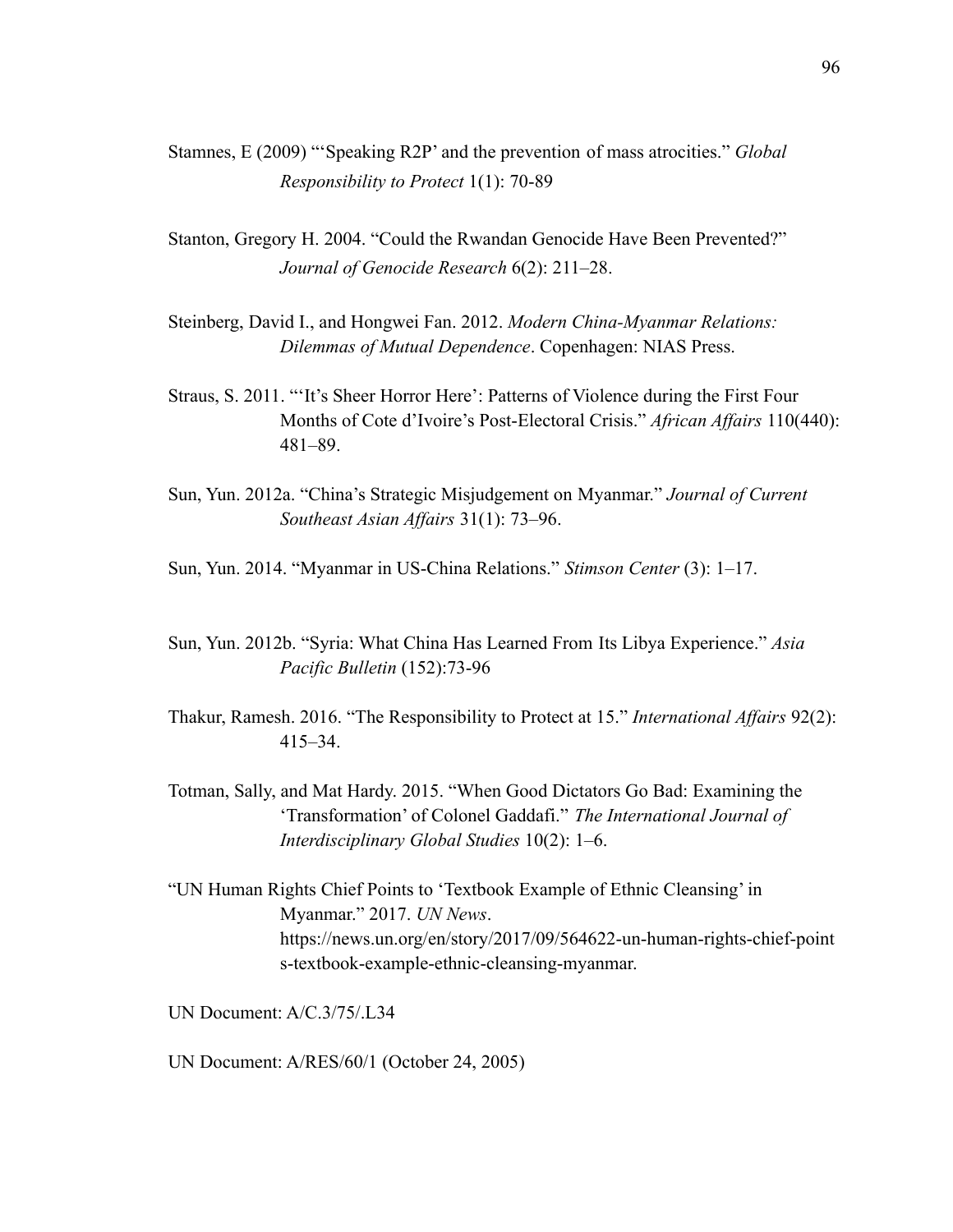- UN Document: S.C. Pres. Statement 2011/16 (Aug 3. 2011)
- UN Document: S.C. Pres. Statement, 3, 2012/7 (Mar. 26, 2012)
- UN Document: SC/14430
- UN Document: S/PRST/2017/22
- UN Document: S/PV/6498 (2011)
- UN Document: S/PV/6508 (2011)
- UN Document: S/PV/6627 (2011)
- UN Document: S/PV/6636 (2011)
- UN Document: S/PV/6810 (2012)
- UN Document: S/PV/6952 (2013)
- UN Document: S/RES/1967 (2011)
- UN Document: S/RES/1970 (2011)
- UN Document: S/RES/1975(2011)
- UN Document: S/RES/2014(2011)
- UN Document: S/RES/2051(2012)
- UN Document: S/RES/2085(2012)
- UN Document: S/RES/2100(2013)
- UN Document: S/RES/2140 (2014)
- UN Document: S/RES/2260(2016)
- UN Document: S/2011/612